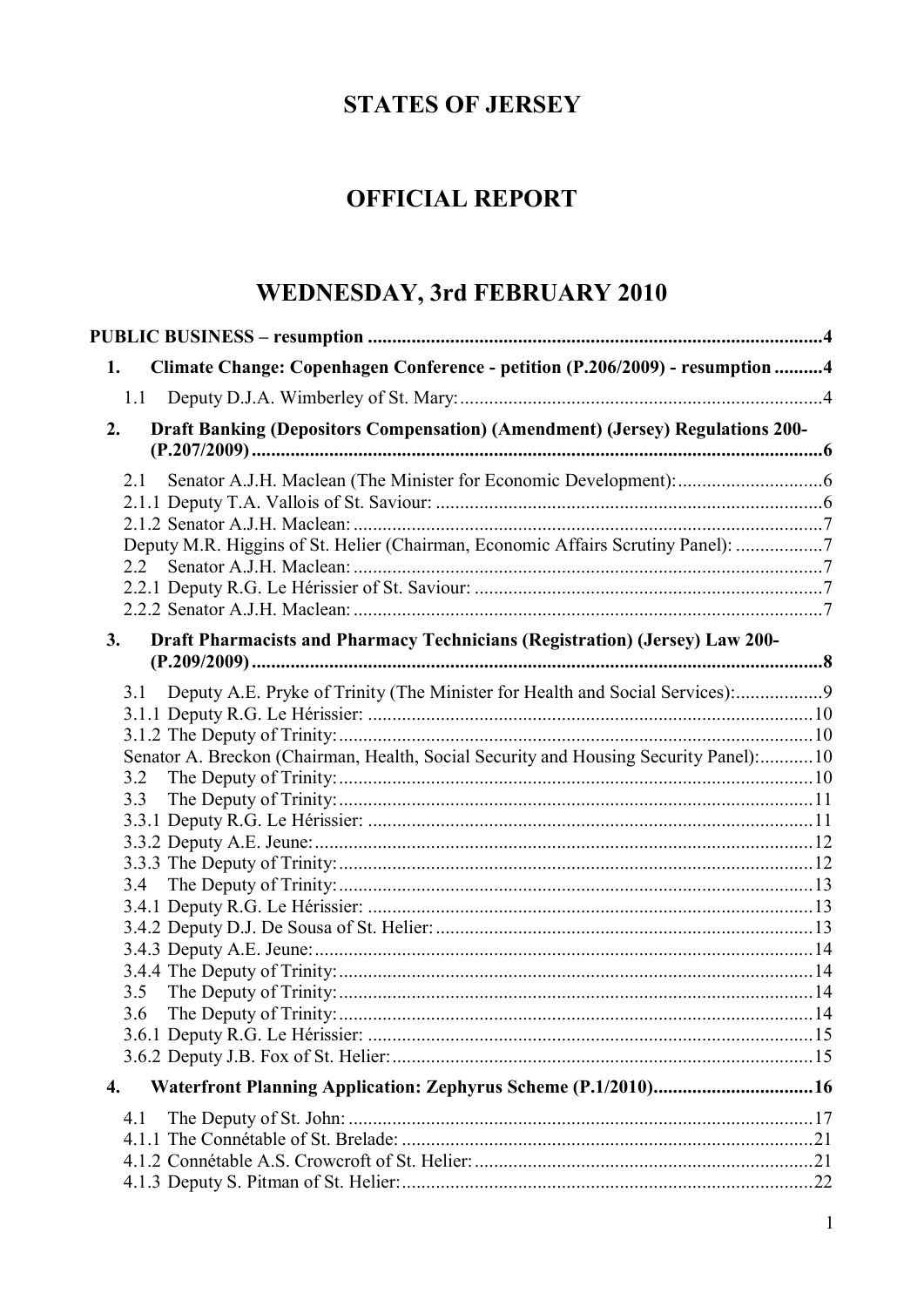| 4.3                            |  |
|--------------------------------|--|
|                                |  |
|                                |  |
|                                |  |
|                                |  |
|                                |  |
|                                |  |
|                                |  |
|                                |  |
|                                |  |
|                                |  |
|                                |  |
|                                |  |
|                                |  |
|                                |  |
|                                |  |
|                                |  |
|                                |  |
|                                |  |
|                                |  |
| 45                             |  |
|                                |  |
|                                |  |
| 4.5.3 Deputy P.V.F. Le Claire: |  |
|                                |  |
|                                |  |
|                                |  |
| 46                             |  |
|                                |  |
|                                |  |
|                                |  |
|                                |  |
|                                |  |
|                                |  |
|                                |  |
|                                |  |
|                                |  |
|                                |  |
|                                |  |
| 4.6.12                         |  |
| 4.6.13                         |  |
| 4.6.14                         |  |
|                                |  |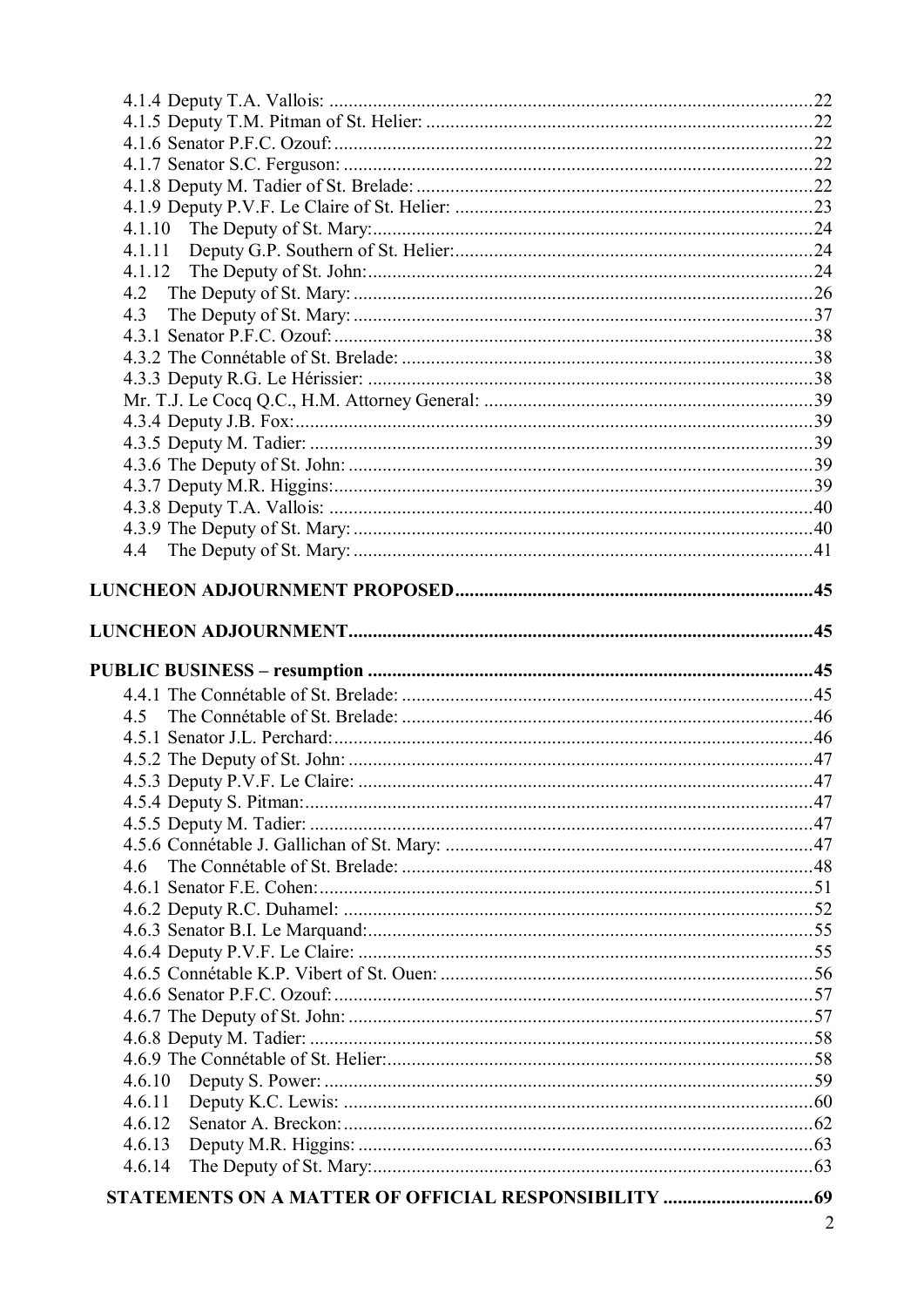| 5.<br>The Minister for Housing - statement rescinding his Ministerial decision on the Single |     |
|----------------------------------------------------------------------------------------------|-----|
| 5.1                                                                                          |     |
|                                                                                              |     |
|                                                                                              |     |
|                                                                                              |     |
|                                                                                              |     |
|                                                                                              |     |
|                                                                                              |     |
|                                                                                              |     |
|                                                                                              |     |
|                                                                                              |     |
|                                                                                              |     |
| 5.1.11                                                                                       |     |
| 5.1.12                                                                                       |     |
| 5.1.13                                                                                       |     |
|                                                                                              |     |
| The Connétable of St. Mary (Chairman, Privileges and Procedures Committee): 73<br>6.         |     |
|                                                                                              | .74 |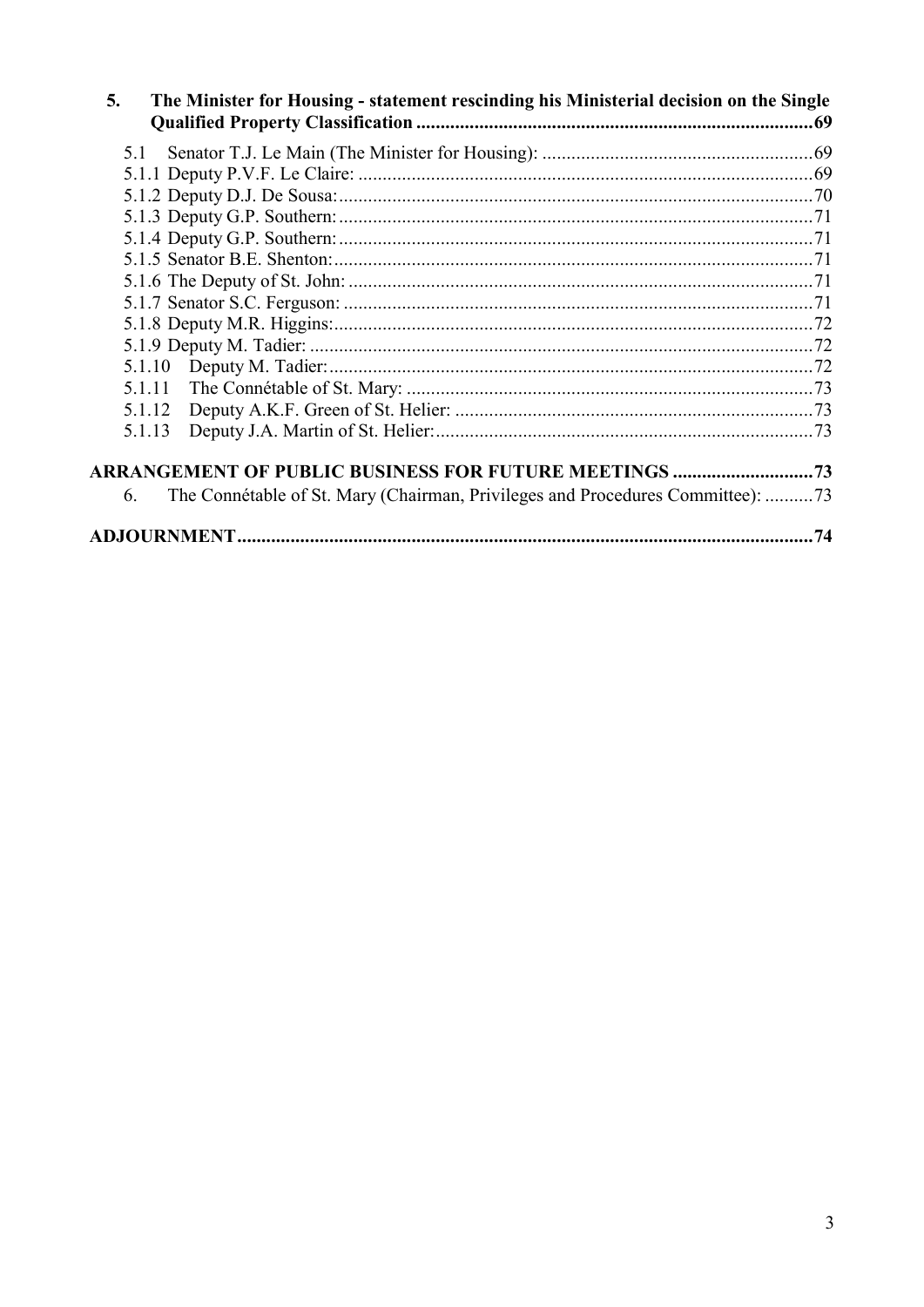### **The Roll was called and the Dean led the Assembly in Prayer.**

### **PUBLIC BUSINESS – resumption**

#### **1. Climate Change: Copenhagen Conference - petition (P.206/2009) - resumption The Bailiff:**

Very well then, we return to the debate on P.206. I call upon the Deputy of St. Mary to reply.

### **1.1 Deputy D.J.A. Wimberley of St. Mary:**

I thank all the Members who took part in the debate and all who listened. It was, I think, an interesting and good debate. I will just pick up a few points and turn first to the sceptics. It is good to have this range of views, because it does allow me to come back to the important points that were raised by Senator Ferguson. There were 3 things I picked out from what she said and they are extremely important and I will be very brief in dealing with them. The first thing I picked out from what she said was the notion that somehow this is costly, that there is a negative economic impact, that there is additional expenditure. In fact, renewables constitute a market, a new avenue for economic activity. That is the first point. The second point is that a low carbon society is a low cost society. It costs less to insulate your house than it does to burn more fuel than you need and watch it go out of the walls and out through the windows. So the idea that there is additional expenditure involved here is untrue. The second issue that she raised was the matter of the numbers who signed the petition. The reason that climate change has not reached the level of awareness among our residents that perhaps it should have is that it has been off the radar. It has been left out of strategic policy debate. It has been left out, effectively, of the Island Plan. It is mentioned in the Island Plan, but as I said it is quite hard to find it. This systematically simply not mentioning it… it does not get a mention in the sustainable transport policy, although it is implicit in the direction of that policy. So because it is not mentioned, people are less aware than they should be. The third point is what she questions, of course, the science. I cannot rebut every single fantastical bit of detail picked out from here and there. It does raise, however, an important question about expertise and how you evaluate expertise. We are going to be faced with that in the cycle helmets debate. I see the good Deputy nodding. How do you evaluate the different approaches of the different researchers? I just want to make the simple point at this stage that the 2 situations, climate change and cycle helmets, are completely different. There is a consensus worldwide around climate change. The National Academy of Science of the 12 leading countries have all said the science is there, it is established. When you get government after government after government going down this route and setting up whole departments, like our own Department of Energy and Climate Change in Britain or like Obama who has just launched 150 billion dollars fund over 10 years to provide 5 million green jobs. They are not taking these decisions on a whim and a prayer. They are taking them because their advisers have looked carefully at all the information and at all the science and have come to a firm view. Professor Beddington, the Government Chief Scientific Adviser, is totally on-side in this debate about climate change, although the good Senator implied that he was not. He was just saying that there were other problems too, like food security, drought and water shortage and so on. But he is not a sceptic on climate change. Lord Stern, who wrote the Stern report together with a large team, devoted many pages to the economic analysis of the effects of climate change. He and his team reviewed the science. He said it is not in dispute. The government of the U.K. (United Kingdom) have accepted that view as have the governments of all major countries. So the debate is over in terms of the science. I just want to finally say that this is about protecting our people. It is about the Council of Ministers acknowledging and taking on board the results of Copenhagen. Deputy Le Fondré said what were the results? I did allude to them in my speech. I said quite clearly that the results were the consensus that has now been achieved around the science, the depth of the cuts that we need and the fact that we should move soon, not as and when. I want to close by referring to Deputy Duhamel's speech, the Assistant Minister for the Environment, which I thought was one of the best speeches I have heard from him. I did find it moving and I am not often moved in this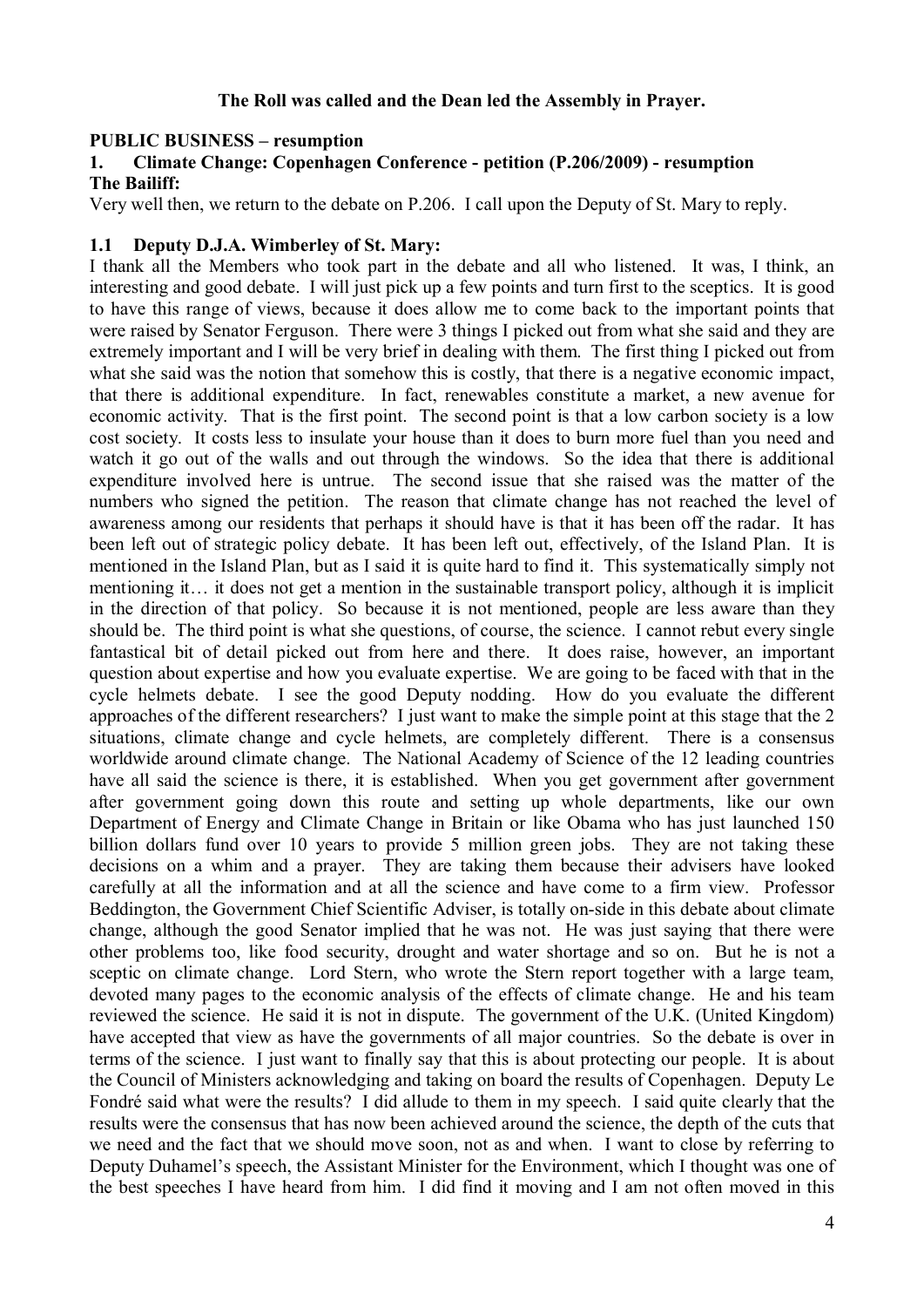House. By referring Members to what is at stake here is our global conscience. It is about us being citizens of the world. That is really the nub and the point of this debate. I am just going to close with a quotation that was sent to me this morning in an email. This is a statement by the Apollo 9 astronaut, Rusty Schweickart, which picks up the image used yesterday by the good Assistant Minister: "We are not passengers on space ship earth. We are the crew. We are not residents on this planet. We are citizens. The difference in both cases is responsibility." I commend the proposition to the House.

#### **The Bailiff:**

The appel is called for then in relation to the proposition of the Deputy of St. Mary. I invite Members to return to their seats. The Greffier will open the voting.

| <b>POUR: 42</b>              | <b>CONTRE: 4</b>            | <b>ABSTAIN: 0</b> |
|------------------------------|-----------------------------|-------------------|
| Senator P.F. Routier         | Senator S.C. Ferguson       |                   |
| Senator P.F.C. Ozouf         | Connétable of St. Peter     |                   |
| Senator T.J. Le Main         | Deputy J.A.N. Le Fondré (L) |                   |
| Senator B.E. Shenton         | Deputy $A.E.$ Jeune $(B)$   |                   |
| Senator J.L. Perchard        |                             |                   |
| Senator A. Breckon           |                             |                   |
| Senator A.J.D. Maclean       |                             |                   |
| Connétable of St. Ouen       |                             |                   |
| Connétable of St. Helier     |                             |                   |
| Connétable of Trinity        |                             |                   |
| Connétable of Grouville      |                             |                   |
| Connétable of St. Brelade    |                             |                   |
| Connétable of St. Saviour    |                             |                   |
| Connétable of St. Clement    |                             |                   |
| Connétable of St. Lawrence   |                             |                   |
| Connétable of St. Mary       |                             |                   |
| Deputy R.C. Duhamel (S)      |                             |                   |
| Deputy of St. Martin         |                             |                   |
| Deputy R.G. Le Hérissier (S) |                             |                   |
| Deputy J.B. Fox (H)          |                             |                   |
| Deputy J.A. Martin (H)       |                             |                   |
| Deputy G.P. Southern (H)     |                             |                   |
| Deputy of St. Ouen           |                             |                   |
| Deputy of Grouville          |                             |                   |
| Deputy of St. Peter          |                             |                   |
| Deputy J.A. Hilton (H)       |                             |                   |
| Deputy P.V.F. Le Claire (H)  |                             |                   |
| Deputy of Trinity            |                             |                   |
| Deputy S.S.P.A. Power (B)    |                             |                   |
| Deputy S. Pitman (H)         |                             |                   |
| Deputy K.C. Lewis (S)        |                             |                   |
| Deputy of St. John           |                             |                   |
| Deputy M. Tadier (B)         |                             |                   |
| Deputy of St. Mary           |                             |                   |
| Deputy T.M. Pitman (H)       |                             |                   |
| Deputy A.T. Dupré (C)        |                             |                   |
| Deputy E.J. Noel (L)         |                             |                   |
| Deputy T.A. Vallois (S)      |                             |                   |
| Deputy M.R. Higgins (H)      |                             |                   |
| Deputy A.K.F. Green (H)      |                             |                   |
| Deputy D. De Sousa (H)       |                             |                   |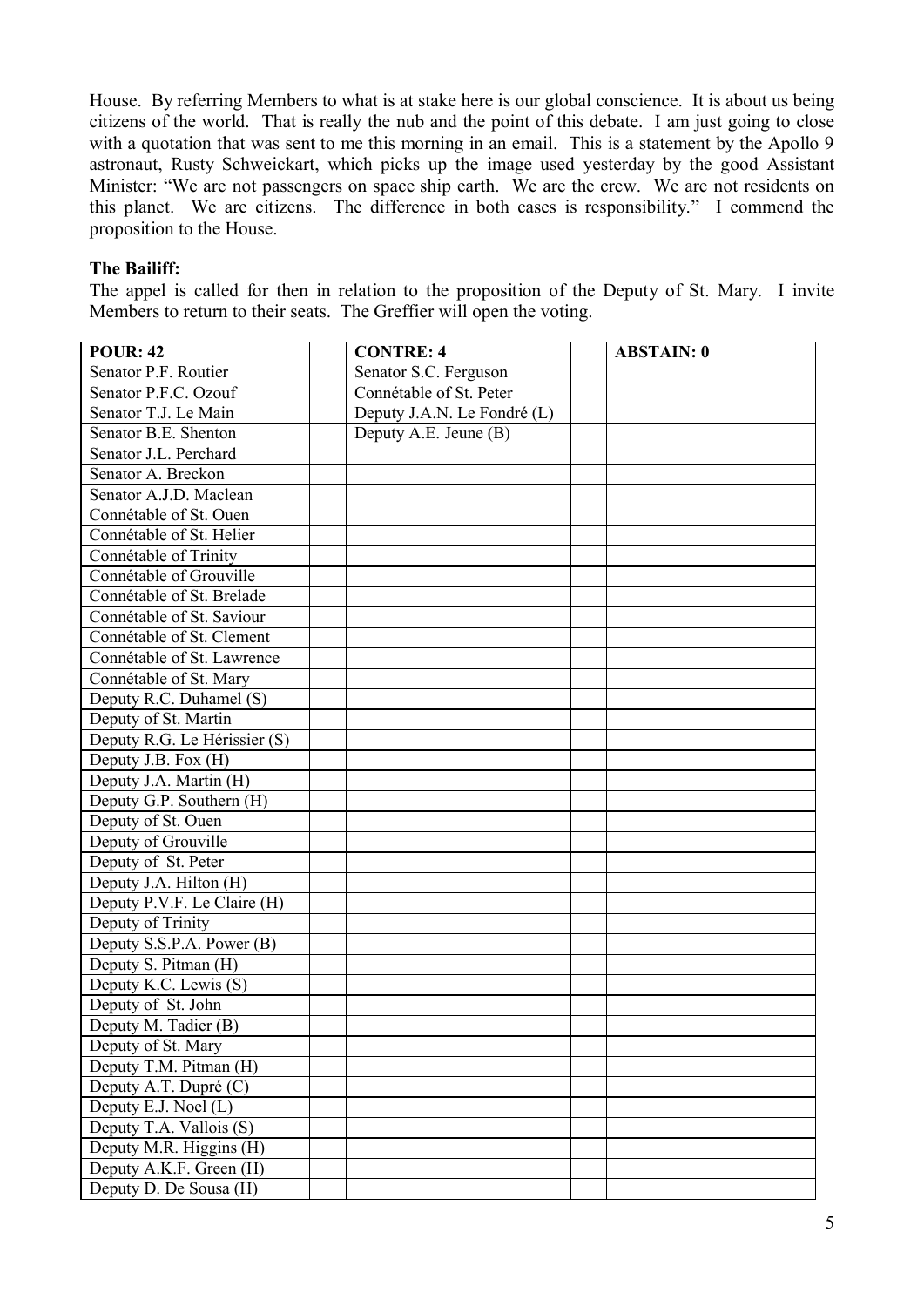|  | ٠,<br>$-$<br>IМ<br>v<br>$\overline{\phantom{0}}$ |  |  |  |  |
|--|--------------------------------------------------|--|--|--|--|
|--|--------------------------------------------------|--|--|--|--|

# **2. Draft Banking (Depositors Compensation) (Amendment) (Jersey) Regulations 200- (P.207/2009)**

# **The Bailiff:**

We come next to the Draft Banking (Depositors Compensation) (Amendment) (Jersey) Regulations - P.207 - lodged by the Minister for Economic Development. I will ask the Greffier to read the citation.

# **The Greffier of the States:**

The Draft Banking (Depositors Compensation) (Amendment) (Jersey) Regulations 200-. The States, in pursuance of the Order in Council dated 28th March 1771, have made the following Regulations.

# **2.1 Senator A.J.H. Maclean (The Minister for Economic Development):**

The Banking Business (Depositors Compensation) (Jersey) Regulations 2009 were approved by the States in November 2009 and immediately brought the D.C.S. (Depositor Compensation Scheme) into law in Jersey. Offences relating to the D.C.S. are described separately under the Banking (Depositors Compensation) (Jersey) Regulations 2009. This amendment will amend the Offences Regulations to inset a standard offence relating to the disclosure of restricted information. This offence was originally included in the draft principal D.C.S. Regulations, but the Law Officers advise that it would fit more appropriately in the Offences Regulations.

# [9:45]

The draft amendment will therefore insert the contents of the previous Regulation 14 of the Depositor Compensation Scheme Regulation into the Offences Regulations. This will make it an offence to disclose information received under the D.C.S. without the consent of the person from whom the information was received, subject to certain specified exceptions. It is clearly desirable that the Board administering the D.C.S. should be able to share information freely with other safety net participants. So as an exception to the general restriction on disclosing information the Board will be able to pass relevant information to certain specified persons, namely to the Viscount, the Comptroller and Auditor General, the administrator of the failed bank, the Minister for Economic Development, the Jersey Financial Services Commission and also, where the purpose of the discussions is to assist the D.C.S. Board to discharge its functions or to investigate a suspected offence or for the purposes of criminal proceedings, to assist with any D.C.S. legal proceedings, to comply with a court order, to obtain advice on the performance of the Board and to co-operate with other D.C.S. schemes in foreign jurisdictions. There are further exceptions to the general restriction where the information being disclosed is already in the public domain or is in an anonymised or summary form from which no information specific to particular individuals could be ascertained. The penalty for the offence is imprisonment for up to 2 years and/or an unlimited fine. The Law Officers' Department has considered the proposed offence and confirmed that it is human rights compliant and that the proscribed penalty is consistent with similar existing offences. I propose the principles of the Regulations.

# **The Bailiff:**

Is that seconded? **[Seconded]** Does any Member wish to speak on the principles?

# **2.1.1 Deputy T.A. Vallois of St. Saviour:**

I would just like to ask the Minister, with regards to the offence whether this is similar to other jurisdictions and their D.C.S. schemes for offences such as this for a penalty of 2 years and whether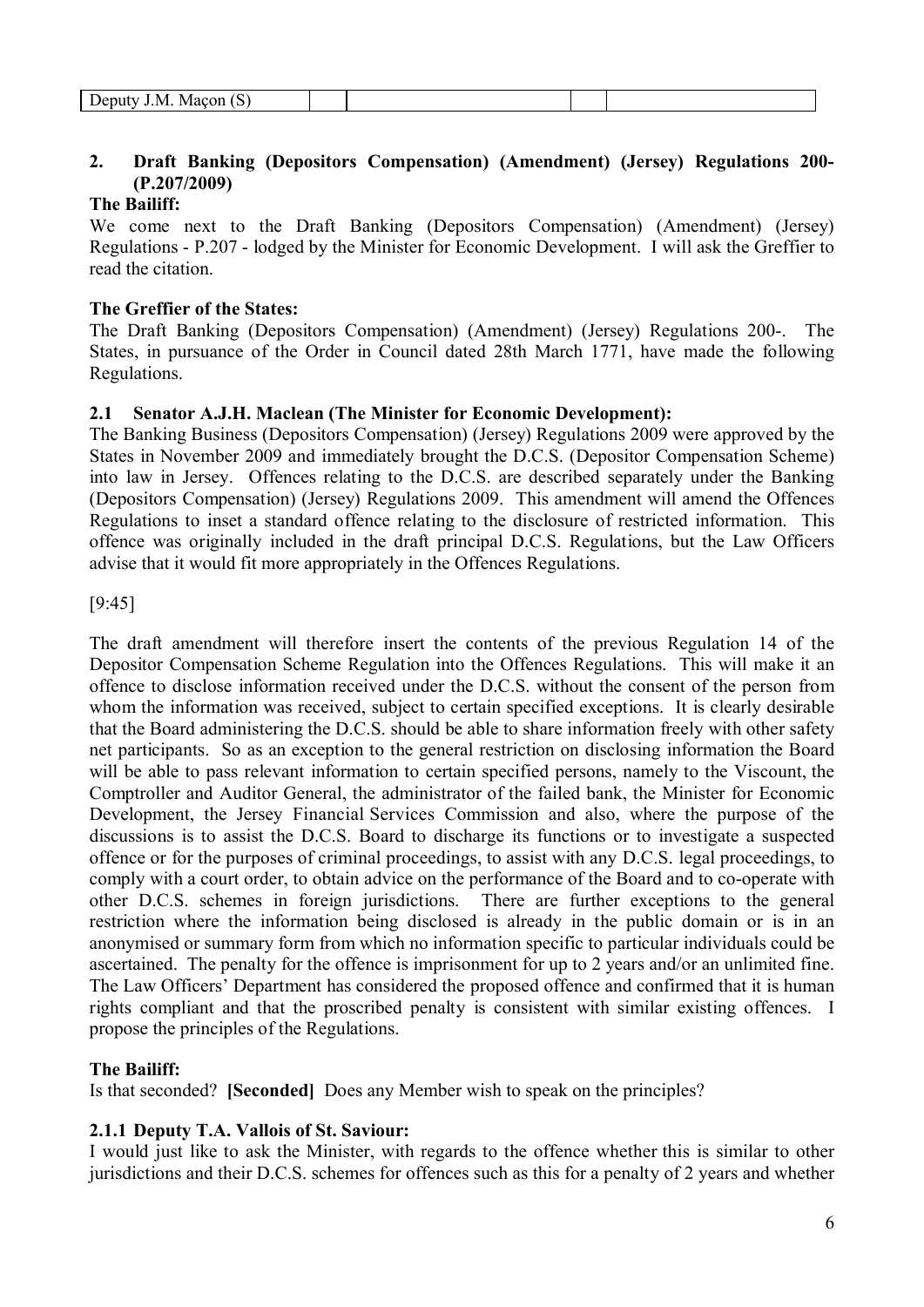it is common practice in financial services for this type of offence for 2-year imprisonment and whether it complies with data protection laws currently in Jersey.

### **2.1.2 Senator A.J.H. Maclean:**

Yes, I can confirm that my understanding is that the offences are similar to others in place. It is common practice to have this type of provision. Certainly it does meet best practice with regards to data protection. So, all those factors are in the affirmative. So I maintain proposition.

### **The Bailiff:**

All those Members in favour of adopting the principles kindly show? Those against? The principles are adopted. Deputy Higgins, this falls within the purview of your Scrutiny Panel.

### **Deputy M.R. Higgins of St. Helier (Chairman, Economic Affairs Scrutiny Panel):**

Yes, we have reviewed it and we are happy with it. Let it go forward.

#### **The Bailiff:**

Very well. There are only 2 Regulations, Minister, do you wish to propose them together?

### **Senator A.J.H. Maclean:**

Yes, Sir.

**The Bailiff:**

Do you wish to say anything about them?

### **2.2 Senator A.J.H. Maclean:**

No, just that they are very straight forward. Hopefully they are explained clearly, so I will take them *en bloc*.

#### **The Bailiff:**

Very well. Does any Member wish to speak on any of the individual Regulations?

# **2.2.1 Deputy R.G. Le Hérissier of St. Saviour:**

Yes, very quickly. Why under 1(b) would there be a necessity to disclose information to a Minister? I do not see how he or she ends up in the loop of the process.

# **The Bailiff:**

Does any other Member wish to speak? Very well, I call upon the Minister to reply.

#### **2.2.2 Senator A.J.H. Maclean:**

That was quite simply in a position prior to the Board being put in place, the Minister would obviously take that role.

#### **The Bailiff:**

Very well. All those in favour of adopting Regulations 1 and 2 kindly show? Those against? The Regulations are adopted. Do you propose the Regulations in the Third Reading?

#### **Senator A.J.H. Maclean:**

Yes, Sir.

#### **The Bailiff:**

Seconded? **[Seconded]** Does any Member wish to speak on Third Reading? The appel is called for in relation to the Regulations in Third Reading. Very well. I invite Members to return to their seats. The Greffier will open the voting.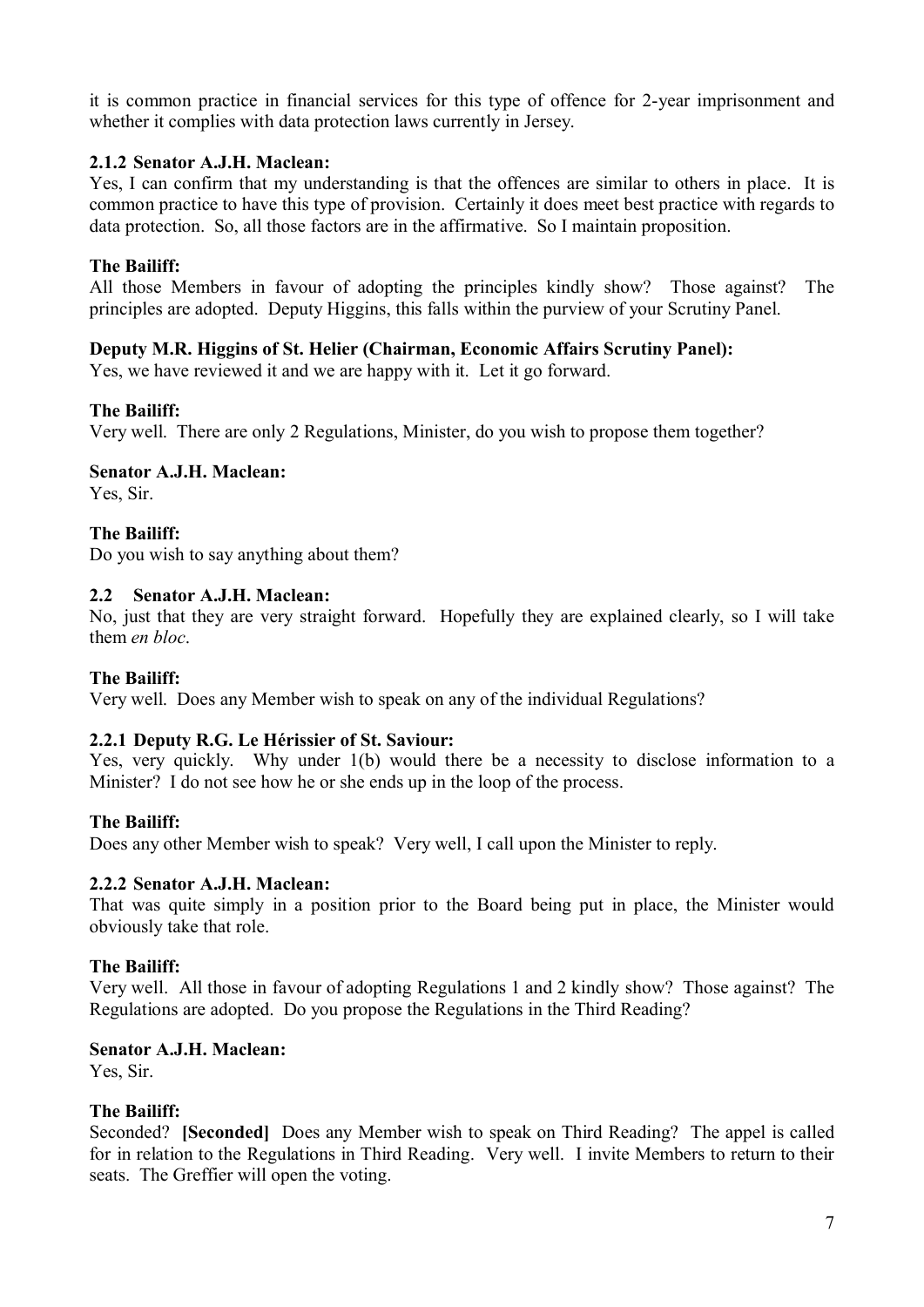| POUR: 43                     | <b>CONTRE: 0</b> | <b>ABSTAIN: 0</b> |  |
|------------------------------|------------------|-------------------|--|
| Senator P.F. Routier         |                  |                   |  |
| Senator P.F.C. Ozouf         |                  |                   |  |
| Senator B.E. Shenton         |                  |                   |  |
| Senator J.L. Perchard        |                  |                   |  |
| Senator A. Breckon           |                  |                   |  |
| Senator S.C. Ferguson        |                  |                   |  |
| Senator A.J.D. Maclean       |                  |                   |  |
| Senator B.I. Le Marquand     |                  |                   |  |
| Connétable of St. Ouen       |                  |                   |  |
| Connétable of St. Helier     |                  |                   |  |
| Connétable of Trinity        |                  |                   |  |
| Connétable of Grouville      |                  |                   |  |
| Connétable of St. Brelade    |                  |                   |  |
| Connétable of St. Saviour    |                  |                   |  |
| Connétable of St. Clement    |                  |                   |  |
| Connétable of St. Peter      |                  |                   |  |
| Connétable of St. Lawrence   |                  |                   |  |
| Connétable of St. Mary       |                  |                   |  |
| Deputy R.C. Duhamel (S)      |                  |                   |  |
| Deputy of St. Martin         |                  |                   |  |
| Deputy R.G. Le Hérissier (S) |                  |                   |  |
| Deputy J.B. Fox (H)          |                  |                   |  |
| Deputy J.A. Martin (H)       |                  |                   |  |
| Deputy of St. Ouen           |                  |                   |  |
| Deputy of Grouville          |                  |                   |  |
| Deputy of St. Peter          |                  |                   |  |
| Deputy J.A. Hilton (H)       |                  |                   |  |
| Deputy P.V.F. Le Claire (H)  |                  |                   |  |
| Deputy of Trinity            |                  |                   |  |
| Deputy S.S.P.A. Power (B)    |                  |                   |  |
| Deputy S. Pitman (H)         |                  |                   |  |
| Deputy K.C. Lewis (S)        |                  |                   |  |
| Deputy of St. John           |                  |                   |  |
| Deputy M. Tadier (B)         |                  |                   |  |
| Deputy A.E. Jeune (B)        |                  |                   |  |
| Deputy T.M. Pitman (H)       |                  |                   |  |
| Deputy A.T. Dupré (C)        |                  |                   |  |
| Deputy E.J. Noel (L)         |                  |                   |  |
| Deputy T.A. Vallois (S)      |                  |                   |  |
| Deputy M.R. Higgins (H)      |                  |                   |  |
| Deputy A.K.F. Green (H)      |                  |                   |  |
| Deputy D. De Sousa (H)       |                  |                   |  |
| Deputy J.M. Maçon (S)        |                  |                   |  |

# **3. Draft Pharmacists and Pharmacy Technicians (Registration) (Jersey) Law 200- (P.209/2009)**

# **The Bailiff:**

P.208 has been withdrawn, therefore the next matter on the Order Paper is the Draft Pharmacists and Pharmacy Technicians (Registration) (Jersey) Law - projet 209 - lodged by the Minister for Health and Social Services. I will ask the Greffier to read the citation.

# **The Greffier of the States:**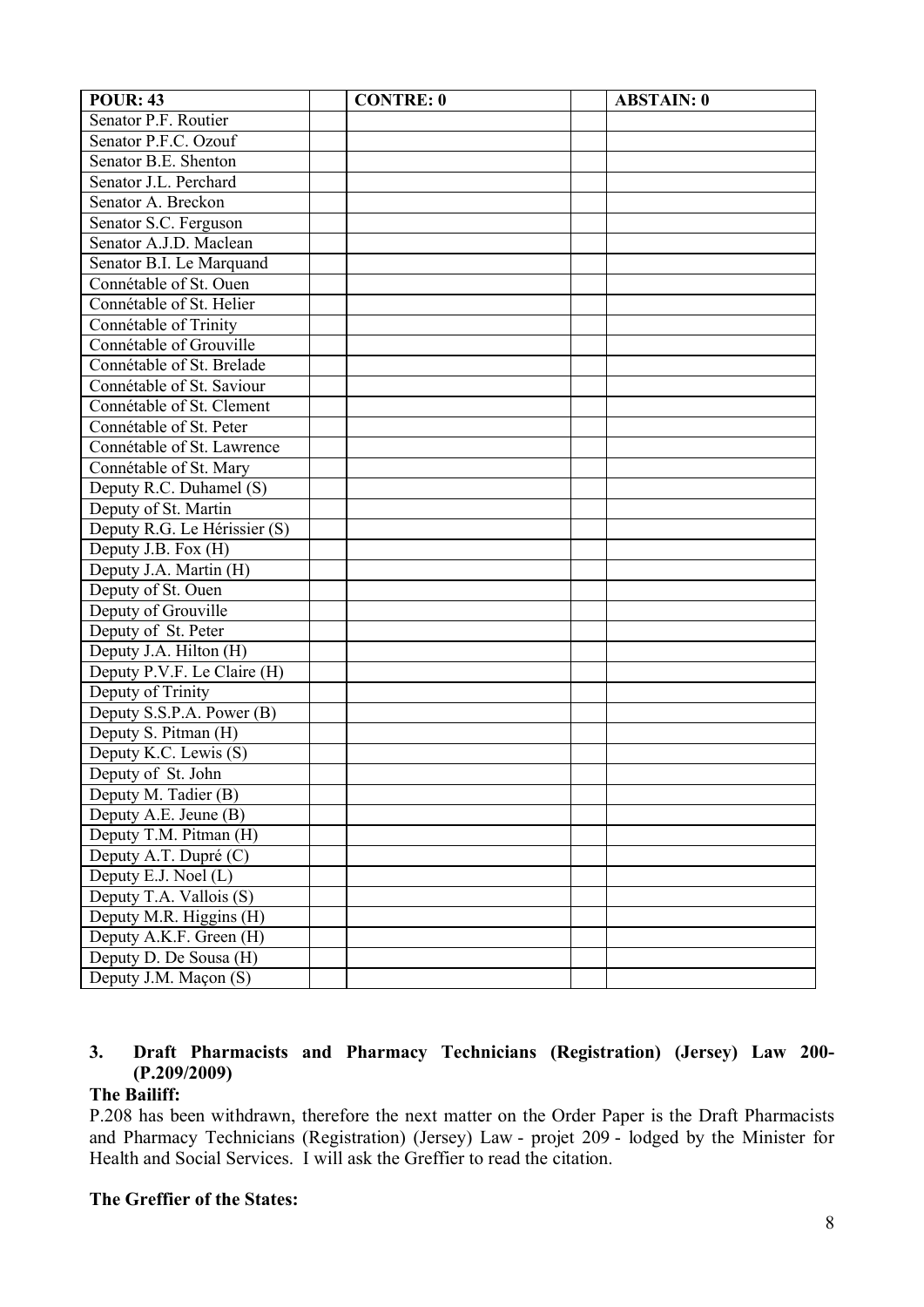Draft Pharmacists and Pharmacy Technicians (Registration) (Jersey) Law 200-. A Law to regulate the practice of pharmacy, to provide for the regulation of pharmacy technicians and for connected purposes. The States, subject to the sanction of Her Most Excellent Majesty in Council, have adopted the following Law.

### **3.1 Deputy A.E. Pryke of Trinity (The Minister for Health and Social Services):**

The Draft Pharmacists and Pharmacy Technicians (Registration) Law before Members today seeks to revise and update the necessary requirements, the registration of pharmacists in Jersey and also introduce the registration of pharmacy technicians. Registration of pharmacists is currently subject to the provisions of the Pharmacy and Poisons (Jersey) Law 1952. Registration in Jersey is currently gained following an application to the Royal Court, which satisfied the requirements in this 1952 Law. The basic requirement for registration is that the applicant must be registered as a pharmacist in Great Britain with the pharmacy regulator, currently the Royal Pharmaceutical Society of Great Britain, but soon to be the newly established General Pharmaceutical Council. The basic requirement will be maintained in the draft Law where the conditions for registration will be specified by Order. Currently under the 1952 Law there are no provisions to temporarily suspend a person's registration or impose conditions on their registration and therefore their practice as a pharmacist. Such provision, such as requiring a pharmacist to only practice under supervision of another pharmacist for a period of time may be considered necessary to protect the members of the public or thought to be necessary in the interests of the registrant. The only provision in the 1952 Law is cancellation of a person's registration by the Royal Court or on the motion of the Attorney General where the registrant's general practitioner registration has been cancelled or where the registrant has been found guilty of a criminal offence or such was his conduct, as in the opinion of the Royal Court, renders him unfit to be a pharmacist. There is no mechanism for a person to voluntarily remove themselves from the register. This limited ability to cancel a person's registration has resulted in the current register containing the names of pharmacists who first registered in the 1890s and are now deceased. The register has therefore become increasingly inaccurate and unreliable over the years. The draft Law, therefore, provides a more robust and flexible governance framework in relation to pharmacist registration and is consistent with recent changes in provision governing registration as a pharmacist in Great Britain. The specific provisions contained in the draft Law are detailed in the report accompanying the proposition. Over recent years the role of the pharmacy technician has increased and many of the functions previously undertaken by pharmacists are now safely and efficiently undertaken by appropriately trained pharmacy technicians. Examples of activities include the dispensing of prescriptions, the accuracy-checking of dispensed prescriptions which have been approved by a pharmacist to make sure they have been dispensed with what a doctor or dentist prescribed and the counselling of patients about their medicines. The registration of pharmacy technicians was introduced in Great Britain in 2007. It is considered desirable to introduce similar provisions in Jersey in order to ensure good governance arrangements exist in relation to the activities undertaken by pharmacy technicians with the same aim of future safeguarding for the public. Once registered, pharmacy technicians will be subject to mandatory C.B.T. (computer-based testing) requirements in order to keep them up to date and maintain their fitness to practice. The provisions governing registration of pharmacy technicians contained in the draft Law are similar to those for the pharmacy registration, with the basic requirement again being registered with the Great Britain Pharmacy Regulator. Once again they are consistent with the provisions governing registration of pharmacy technicians in Great Britain. In summary, the introduction of the Pharmacists and Pharmacy Technicians (Registration) (Jersey) Law will update and improve upon the provisions of a more than 50 year-old Pharmacy and Poisons Law. The new Law is considered to be essential to provide adequate registration and governance framework for pharmacists and pharmacy technicians working in a modern health care environment. I maintain the proposition.

# **The Bailiff:**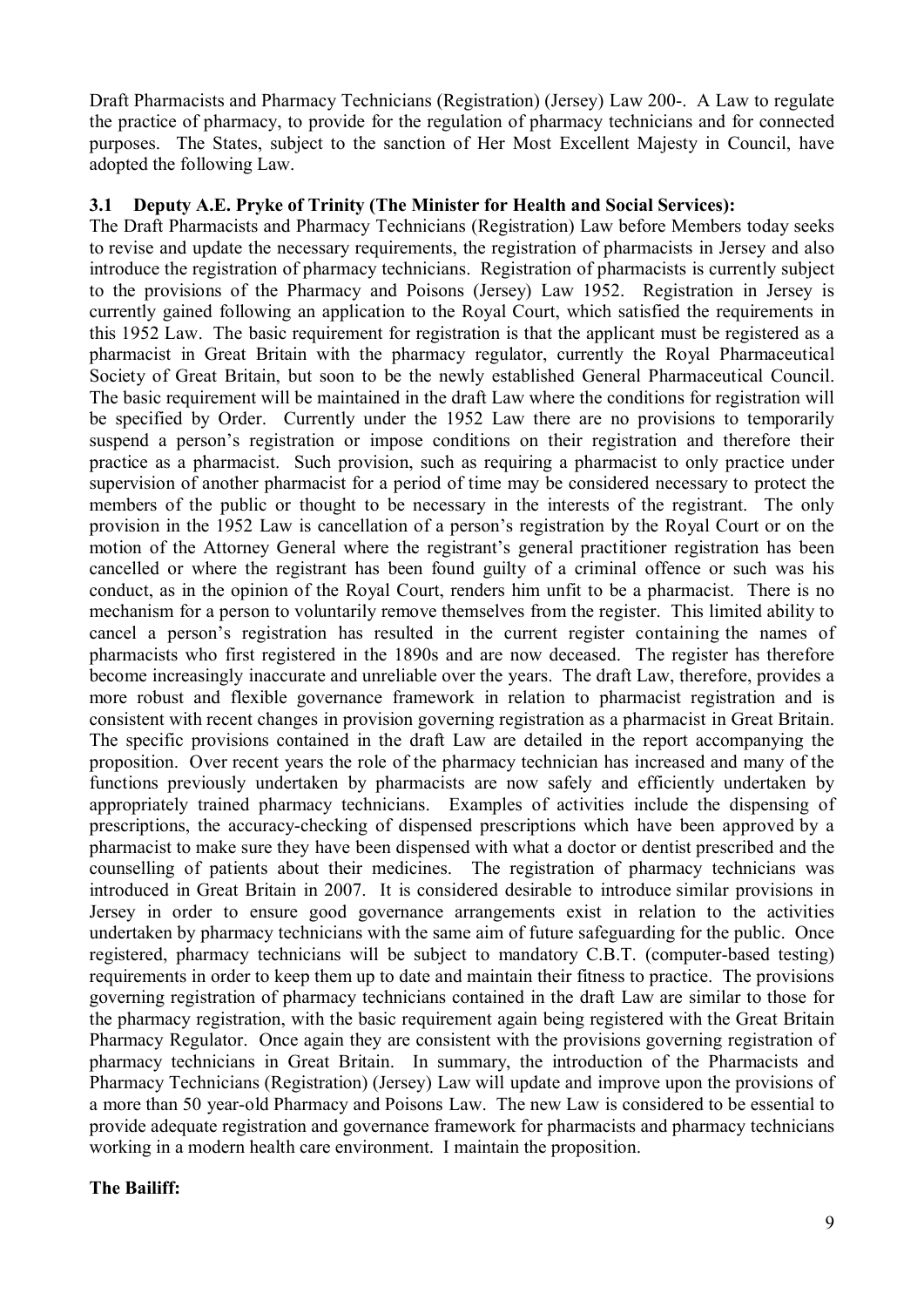Seconded? **[Seconded]** Does any Member wish to speak on the proposition?

# **3.1.1 Deputy R.G. Le Hérissier:**

Would the Minister outline whether or not alternatives were presented for appeals to a body intermediary between the Minister and the Royal Court or does it always have to be the Royal Court to which the appeal is made, given the enormous powers she will be taking upon herself as a result of this Law? Secondly, is there evidence, given the ominous tone that runs through the Law, that there is widespread abuse going on in certain ways with pharmacists and technicians? If so, what is the nature of this concern? Thirdly, but I will come to it under 17, the registration of technicians seems to be put in a very circular way.

# **The Bailiff:**

Does any other Member wish to speak on the principles? Very well. I call upon the Minister to reply.

# **3.1.2 The Deputy of Trinity:**

It is provided that the responsibility of registration of pharmacists is transferred from the Royal Court. It is felt that better because on advice the Minister will be able to maintain that register. Regarding abuse, I recall there has only been one incident in previous years. But, as I have said, there is no way of getting anybody off the register, so if a pharmacist has been dead for quite a few years, we do not know that unless we are informed. So by having to register each year we have a very much up to date register, which is important. I am sorry, but I cannot remember the third point.

# **Deputy R.G. Le Hérissier:**

That is all right, I will come to that, but if I may have, in the words of the Deputy of St. Mary, a point of clarification. What happens if somebody is struck off the list in England, Scotland, Wales or Northern Ireland, how does that information ...

# **The Bailiff:**

I am sorry, that is your second speech, Deputy. You had not raised that in your first one. You will have to raise that under one of the Articles. Yes, very well. All those in favour of adopting the principles, kindly show? Those against? The principles are adopted. This matters falls within the Health, Social Security and Housing Security Panel. Senator Breckon, do you wish to refer to the matter?

#### **Senator A. Breckon (Chairman, Health, Social Security and Housing Security Panel):** No, Sir.

# **The Bailiff:**

Very well, then we will move on to the individual Articles. Do you wish to propose them in parts, Minister, in other words, Part 1 Articles 1 to 3 and we will proceed in that way?

# **The Deputy of Trinity:**

I can do, Sir.

# **The Bailiff:**

Very well, do you wish to now propose Articles 1 to 3?

# **3.2 The Deputy of Trinity:**

Article 1 provides basic definitions used in the Law. Article 2 requires the Minister for Health and Social Services to keep a register of pharmacists and pharmacy technicians. Article 3 requires the Minister to make these registers available to the public for inspection. I maintain the Articles.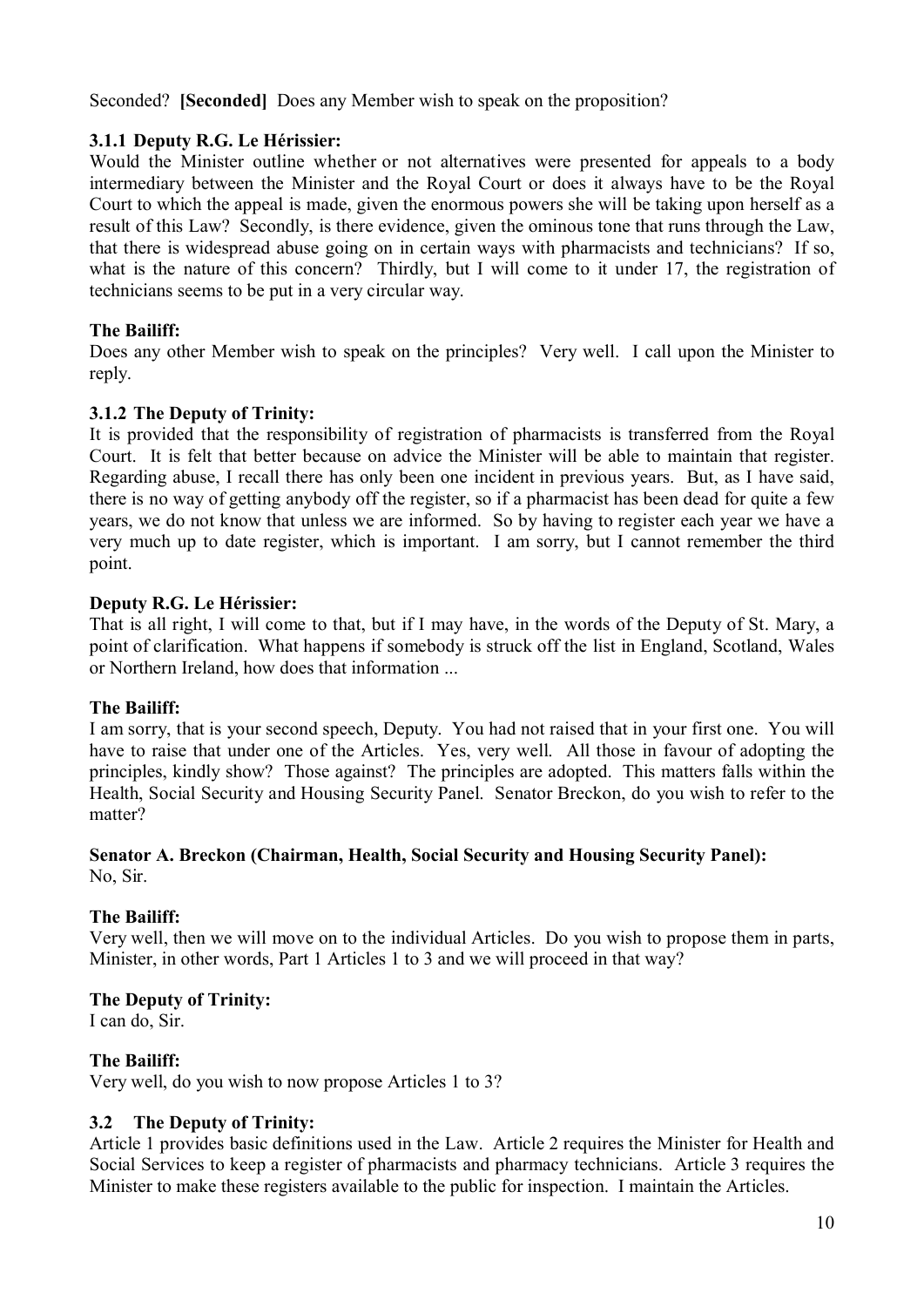# **The Bailiff:**

Are Articles 1 to 3 seconded? **[Seconded]** Does any Member wish to speak on any of Articles 1 to 3? Very well. All those in favour of adopting Articles 1 to 3 kindly show? I am sorry, Deputy Jeune, did you wish to speak?

# **Deputy A.E. Jeune of St. Brelade:**

I am not sure if this is the right time or place to bring it up. Under Part 3 ...

# **The Bailiff:**

No, no, I think we are only in Articles 1 to 3 at the moment, so Part 1. But if you are coming to Part 3, that is Articles 15 onwards, you can mention that at the appropriate time. All those in favour of adopting Articles 1 to 3 kindly show? Those against? Articles 1 to 3 are adopted. Do you then wish to take Part 2, Minister, that is Articles 4 to 14?

[10:00]

# **3.3 The Deputy of Trinity:**

This is just registration of pharmacists. I would like to point out that registration of pharmacy technicians is mirrored in the first part, Part 2. But I shall go ahead with Part 2, registration of pharmacists. The provisions relating to the registration of pharmacists contained in Part 2, they are a separate Law in order to provide flexibility in case the provisions differ in future. Article 4 makes it an offence for a person to hold himself out as a pharmacist or pharmacy technician unless they are registered. Article 5 sets out how a person may apply for registration as a pharmacist. Article 6 sets out the circumstances when the Minister shall register a person as a pharmacist. Article 7 empowers the Minister to impose conditions on a person's registration as a pharmacist where it is thought necessary to protect the public or the interests of the registrant. Article 8 provides the Minister to issue a certificate to a registered pharmacist. Article 9 allows a registered pharmacist to apply to be removed from the relevant register. Article 10 sets out the circumstances in which the registration of a pharmacist shall or may be cancelled by the Minister. Registration can be cancelled if a registrant ceases to fulfil the requirements for registration. If this registration was obtained by fraudulent means or when a registrant fails to submit an annual return within 60 days of being requested to do so, registration may be cancelled. If a registrant has failed to comply with any condition imposed on the registration or where the registrant is convicted of an offence or has engaged in conduct of that kind in the opinion of the Minister, it makes the registrant unfit to be a pharmacist. Article 11 sets out the circumstances in which the registrant of a pharmacist shall be or may be suspended by the Minister. Registration must be suspended whenever a person's registration is suspended by their regulatory body in the U.K. Registration may be suspended where they appear to be on grounds for cancellation of registration pending the investigation of those grounds. Suspension may be only for a period of 3 months, but this is renewable by further decision of the Minister. Article 12 provides that where a person's registration has been cancelled and the Minister has directed that the person should not be re-registered within a specific period, the person may apply to have that direction amended. Article 13 describes a person's right of appeal against the decision of the Minister in respect of a person's registration as a pharmacist, also the power of the Royal Court on that appeal. Article 14 requires a registered pharmacist to make an annual return to the Minister in order to maintain their registration. I maintain the Articles.

# **The Bailiff:**

Seconded? **[Seconded]** Does any Member wish to speak on any of Articles 4 to 14? Deputy Le Hérissier?

# **3.3.1 Deputy R.G. Le Hérissier:**

This could fall under several but, for example, under 6, could the Minister tell us the process by which a check is made to ensure a person has not been struck-off or there has not been an adverse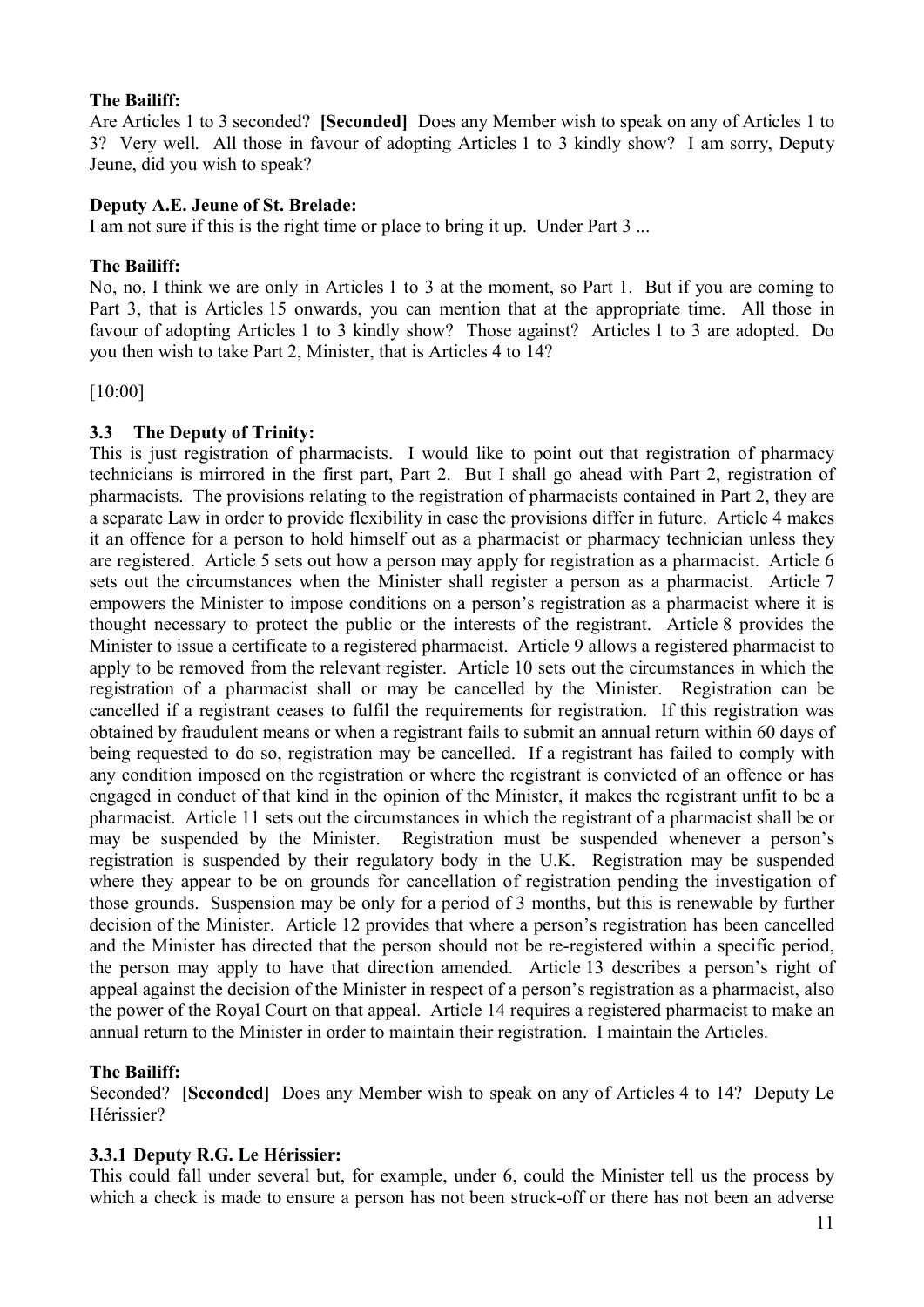report made on them from another register, for example, in England, Scotland, Wales and Northern Ireland? Could she also identify where, if she were to use her cancellation or suspension … I think it falls under this one. Could she identify a case that would lead to long-term suspension in her view?

# **3.3.2 Deputy A.E. Jeune:**

Under Part 2, 4(1)(b) a person shall not represent himself or herself as having any qualification or authority to practice as a pharmacist. Some people would have that qualification, but may not wish to be working in Jersey. This would prevent them, would it, from stating that they are a registered pharmacist? Would that be compliant with Human Rights Article 2?

# **The Bailiff:**

Does any other Member wish to speak? Very well. I call upon the Minister to reply.

# **3.3.3 The Deputy of Trinity:**

With regard to being struck-off the register, as Deputy Le Hérissier said, it is only if someone comes to be suspended that they would be struck-off and the appeal process is there. I think in one of the Articles it says it is only for a 3-month period and then it can be reviewed. That is under Article 11. Checks will be made with the U.K. Pharmacist Regulator before registering a pharmacist locally. So they have to be registered in the U.K. If they are registered, like in Ireland first, they still have to go through the U.K. regulatory body before they will be accepted on this register. With that in mind, I would like to answer Deputy Jeune's question. They cannot be registered on the local list until we had made checks that they are registered on the U.K. regulatory body first. So it is like a double check. They would need to be upgraded or apply for registration update every year. That is important, so we know exactly which pharmacists there are on the Island, as I said before. The list goes back to the 1890s and there is no way of taking somebody off the list unless they let us know. I think that is very important to have a very active up to date list, so we know exactly who is practicing in Jersey.

# **Deputy A.E. Jeune:**

If I may, my question was not quite answered, insomuch as a person could well be a qualified registered pharmacist elsewhere, not particularly wishing to work in Jersey, but they would not be allowed to identify to anybody that they were in fact a qualified pharmacist. Similarly, to equate it with something else, if you were a registered doctor in the U.K. but not practising in Jersey or registered in Jersey, you would not be able to call yourself a doctor.

# **The Deputy of Trinity:**

They still would have to be registered in the U.K. to be registered on the local list until the … I am trying to get this right. You have to be registered in the U.K. If they wish still to practice over here, they are still a pharmacist in their own right, because they have been through pharmacy training, *et cetera*, to enable them to be on the U.K. pharmacist list in the U.K. first of all. If they wish to be on the Jersey list then they can be on the Jersey list, providing they are on the U.K. list first. Registrants are then allowed to practice in Jersey.

# **The Bailiff:**

Very well. All those in favour of adopting the Articles contained in Part 2 of Articles 4 to 14 kindly show? Those against? Articles 4 to 14 are adopted. Do you wish then, Minister, to propose the Articles in Part 3, that is Articles 15 to 25? If any particular Member has a problem, they can take a vote separately. But do you wish to propose all the Articles?

# **The Deputy of Trinity:**

Yes, please, Sir.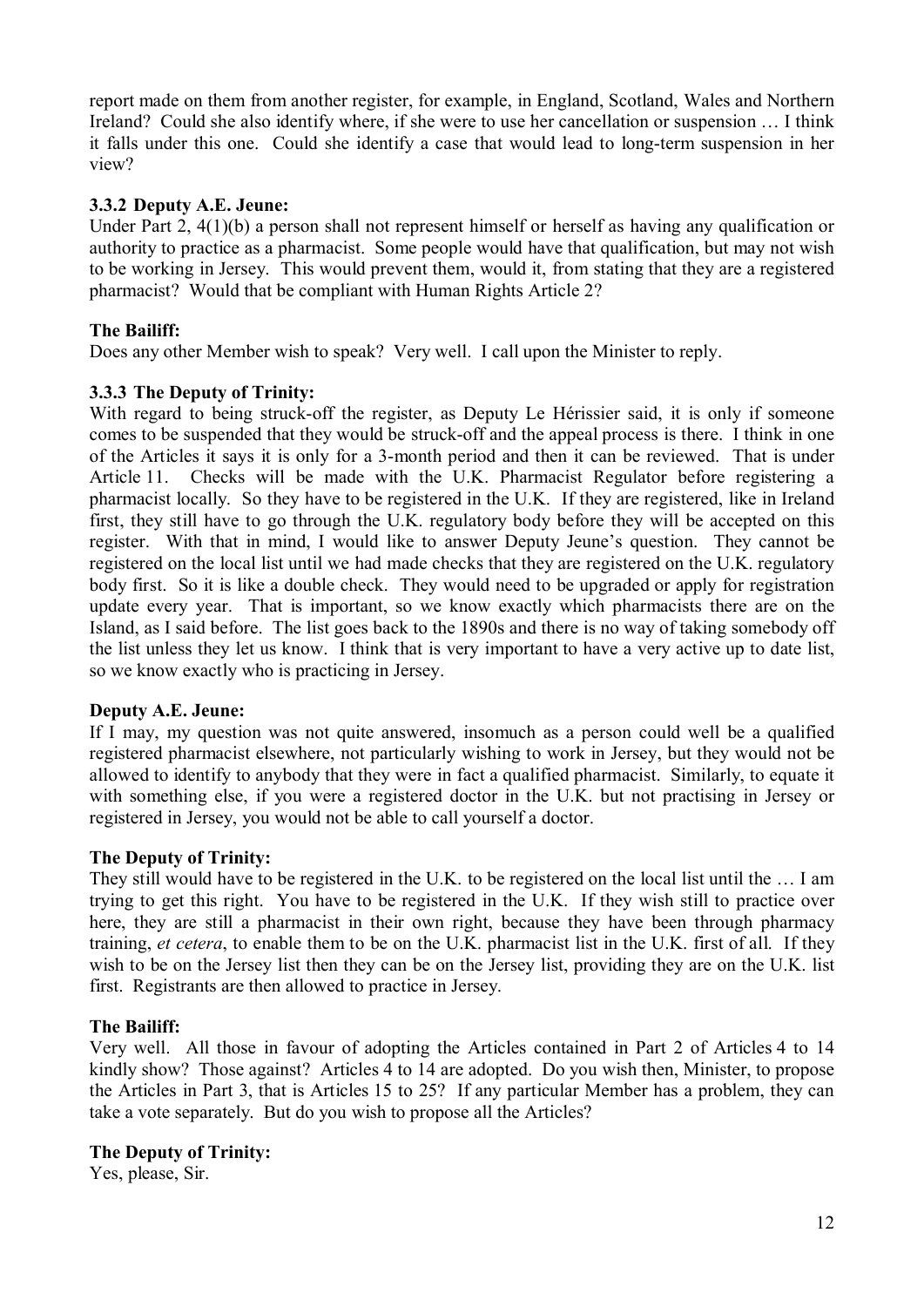# **The Bailiff:**

Very well, carry on.

# **3.4 The Deputy of Trinity:**

Again, the provisions relating to the registration of pharmacy technicians are mirrored as in Part 2. They are separate in Law - that is important - to provide flexibility in case the provisions differ in the future. Article 15 makes it an offence for a person to hold himself or herself as a pharmacy technician unless they are registered. Article 16 sets out how a person may apply for registration as a pharmacy technician. Article 17 sets out the circumstances when the Minister should register a person as a pharmacy technician. Article 18 empowers the Minister to impose conditions on a person's registration as a pharmacy technician where it is thought necessary to protect the public or the interests of the registrant. Article 19 requires the Minister to issue a certificate to a registered pharmacy technician. Article 20 allows for a registered pharmacy technician to apply to be removed from the relevant register. Article 21 sets the circumstances of which the registration of a pharmacy technician shall or may be cancelled by the Minister. Registration should be cancelled if a registrant ceases to fulfil the requirements for registration. If the registration was obtained by fraudulent means or the registrant fails to submit an annual return within 60 days of being requested to do so, registration may be cancelled. If the registrant has failed to comply with any condition imposed on their registration or where the registrant is convicted of an offence or has engaged in the conduct of a kind that, in the opinion of the Minister, makes the registrant unfit to be a pharmacy technician. Article 22 sets the circumstances in which the registration of a pharmacy technician shall or may be suspended by the Minister. Registration must be suspended whenever a person's registration is suspended by their regulatory body. Registration may be suspended where there appear to be grounds for cancellation of registration pending the investigation of those grounds. Suspension may be only for a period of 3 months, but this is renewable by further decision of the Minister. Article 23 provides that where a person's registration has been cancelled and the Minister has directed that the person should not be re-registered within a specific period, the person may apply to have that direction amended. Article 24 describes a person's right of appeal against the decision of the Minister in respect of a person's registration as a pharmacy technician, also the power of the Royal Court on that appeal. Article 25 requires a registered pharmacist to make an annual return to the Minister in order to maintain their registration. I maintain the Articles.

# **The Bailiff:**

Are Articles 15 to 25 seconded? **[Seconded]** Does any Member wish to speak on any of Articles? Deputy Le Hérissier?

# **3.4.1 Deputy R.G. Le Hérissier:**

First of all, could the Minister outline the qualifications required, because Article 17 does not identify those, it simply says the "prescribed requirement" and refers people to another part of the Law which does not again define them? Secondly, given what we - the Island - has just been through and the Health Ministry in particular, I wonder if the Minister could talk about the powers of the professional bodies. When she says if she were to suspend somebody is that an absolute move or are we going to see what we have seen recently, all sorts of inquiries starting up with other bodies involved and so forth, to the extent that the whole thing just becomes a total confusion. I wonder if she could make it clear that when she suspends, say a pharmacy technician, that suspension holds and we are not going to get the intervention of other bodies or referrals to other bodies so that the decision starts looking very fragile, should we say.

# **3.4.2 Deputy D.J. De Sousa of St. Helier:**

Just quickly as well, can the Minister please clarify the difference between a pharmacist and pharmacy technician, please?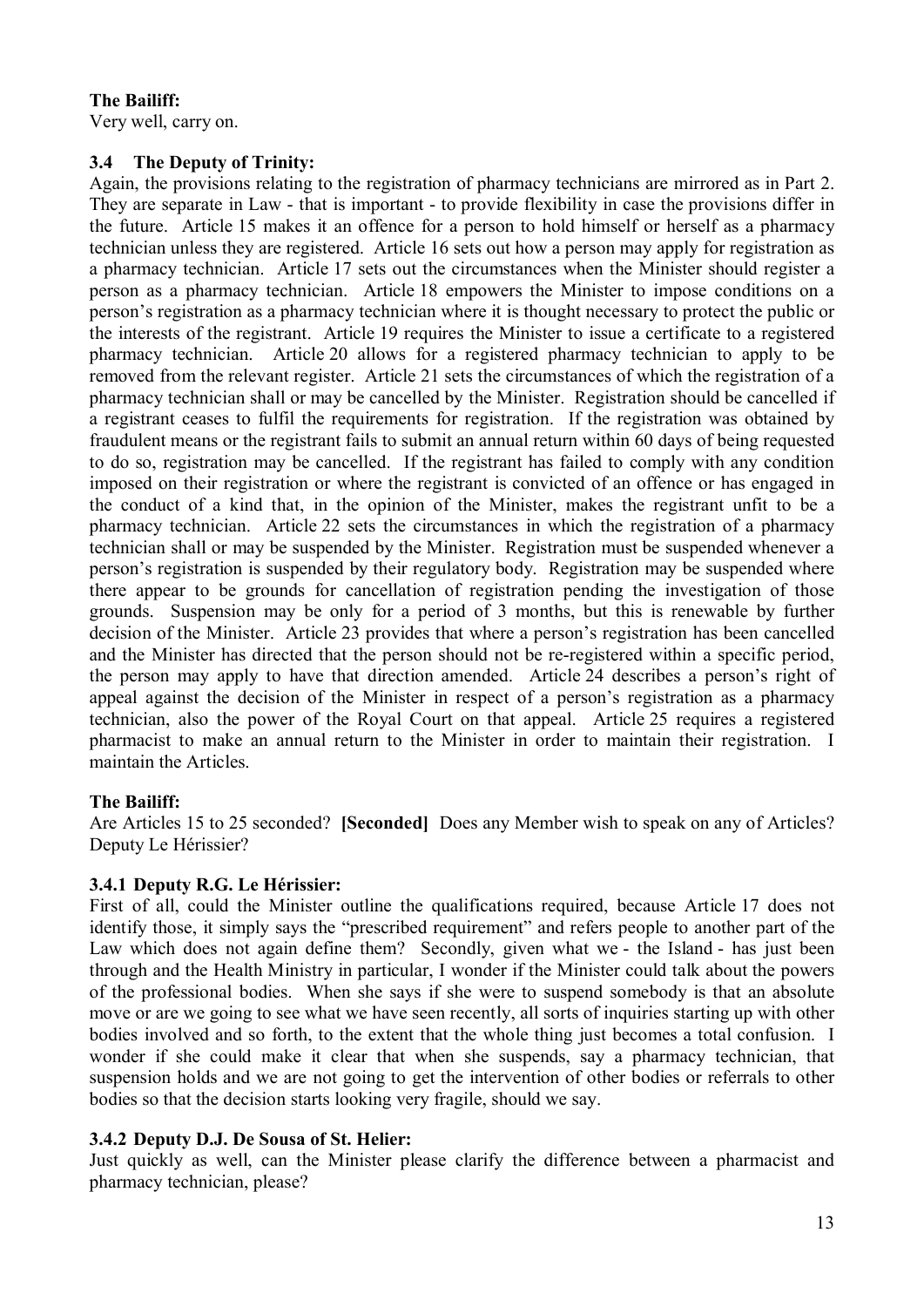# **3.4.3 Deputy A.E. Jeune:**

If I may, I come back again to 15(1)(b) and raise the same issues that I raised under the pharmacist registration to try and get the answer I am looking for regarding if somebody is qualified but not practicing in Jersey.

[10:15]

I do not know what a pharmacy technician is called, but let us call it that you would have the initials P.T. that you could use after your name. If you are in Jersey and you have a business card and it says P.T., because that is a qualification you hold, registered somewhere else, but you are not looking for work in Jersey, will they be prevented from doing that?

# **The Bailiff:**

Does any other Member wish to speak? Very well, I call upon the Minister to reply.

# **3.4.4 The Deputy of Trinity:**

The role of a pharmacy technician has been developed in the U.K. since 2007 and they see it as an important step to help with the role of the pharmacist. Yes, they do go through training. That training has to be continued. They have a body in their own right, I think, but it is also important that they are registered. It is important that they are registered in the U.K. body who oversee their registration to make sure they are competent, *et cetera*. It is the professional body. Nobody can be registered over here unless they have gone through the full remit of their own professional bodies in the U.K. To pick up the point from Deputy Le Hérissier, if there was a suspension, that suspension would go to the regulatory body in the U.K. The regulatory body will make further investigation. It would not be over here, it would be referred straight to the U.K. regulatory body. Suspension can be used as an interim measure while the U.K. regulatory body considers the case as a stopgap if there is any problem to the members of the public. But that suspension is only an interim one. It is referred straight up to their own U.K. regulatory body in the U.K. Trying to pick up from Deputy Jeune's point, they are registered in the U.K. What we are trying to do here is to put good governance in. This is a very old Law and it has not been updated since 1952. It is important especially with the introduction of pharmacy technicians, which is a new role. They go through their own training and continue professional development, which is important now for any professional body, so that they are regulated by all the regulatory bodies over here as well. I maintain those articles.

# **The Bailiff:**

Very well. All those in favour of adopting Regulations 15 and 25 kindly show? Those against? They are adopted. Minister, finally, do your propose Part 4, that is Articles 26 to 30?

# **3.5 The Deputy of Trinity:**

Article 26 makes an offence to make a false or misleading statement, provide false or misleading information, forge a document or use a forged document or forged identity in connection with registration as a pharmacist or pharmacy technician. Article 27 enables notices to be served by post under the Law. Article 28 provides for the consequential amendment of other enactments. Article 29 empowers the Minister by Order to prescribe any matters for the purposes of the Law. Article 30 provides that the Law shall come into force one month after it is registered.

# **The Bailiff:**

Are they seconded? **[Seconded]** Does any Member wish to speak on Articles 26 to 30? Very well. All those in favour of adopting Regulations 26 and 30 kindly show? Those against? They are adopted. Do you propose the Bill in Third Reading, Minister?

# **3.6 The Deputy of Trinity:**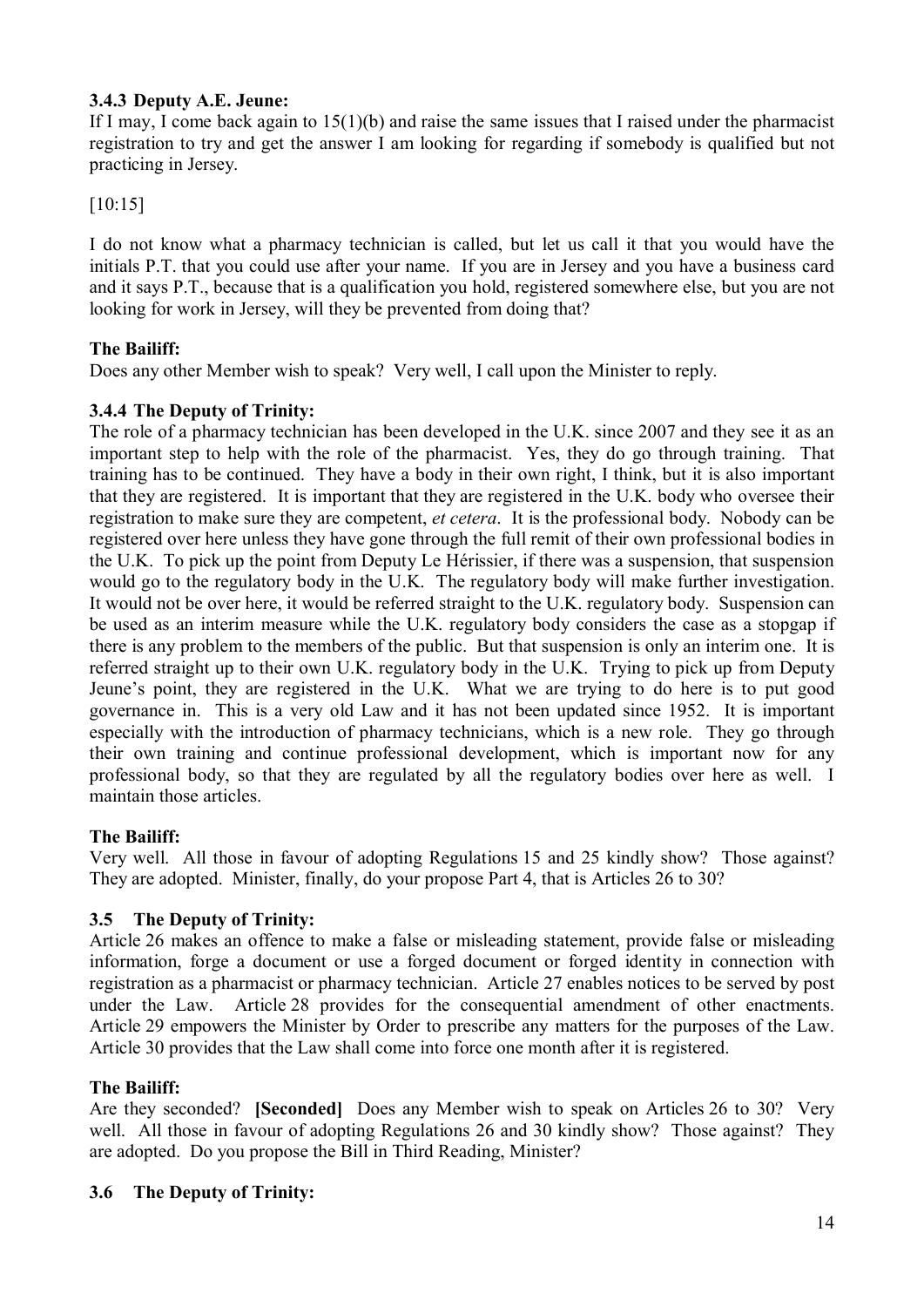Yes, Sir.

# **The Bailiff:**

Seconded? **[Seconded]** Does any Member wish to speak on Third Reading? Deputy Le Hérissier?

# **3.6.1 Deputy R.G. Le Hérissier:**

Just to reconfirm my concern about the … while we all realise that of course the last few days have, in a sense, given us ammunition for this. While we all realise the Minister or some person has to have strong powers in case there is abuse going on, I am worried about the rights of appeal, they do not … again we have a situation where a person's livelihood could be taken away and they then have to basically go straight to the Royal Court and they may not have the wherewithal to do that. I would have liked some kind of intermediate step in order that that could be dealt with. I wonder if the Minister could outline what her department does. When they, for example, are getting information about a pharmacist or technician whose performance is causing cause for concern, what steps they take where it is not necessary to go for immediate suspension? The other thing I would like to ask, does this mean we all know about the row of applications which are kept behind the counter, so to speak, does this mean that persons who advise you about these things now have to be either pharmacists or pharmacy technicians? So the people one meets in pharmacies now will, on one sense or another, all be qualified or will there be a third brain, for example, or is it all now becoming much more controlled? The last thing, is what is the situation in Jersey that is going to other parts of the United Kingdom about the ability to opt out around issues like the "morning after" pill. What is the situation in Jersey with pharmacists in that regard? Do they have the right to opt out?

# **The Bailiff:**

Are these not all points you should have raised when discussing the principles on the second reading? This is the Third Reading.

# **Deputy R.G. Le Hérissier:**

I could have, Sir, but as the thing has become clearer and more focused ...

# **The Bailiff:**

You mean as you thought about it.

# **Deputy R.G. Le Hérissier:**

Yes.

# **The Bailiff:**

Does any other Member wish to speak in Third Reading? Deputy Fox.

# **3.6.2 Deputy J.B. Fox of St. Helier:**

Just a point of clarification, really, regarding the appeal to the Royal Court and the costs, *et cetera*.

# **The Bailiff:**

That is another matter surely, Deputy, which should have been raised on the Second Reading. If Members are now having second thoughts and thinking of points they wished they had raised during Second Reading, that is not what Third Reading is for, so I am sorry. Sorry, Deputy? **[Aside]** Not as yet. I am sorry. I appreciate that Members like to have their questions answered but we have to have proper debates and the Second Reading is the time to raise these points. Very well, all those in favour of adopting the Bill in Third Reading kindly show? The appel is called for in relation to the Third Reading. I invite Members to return to their seats and the Greffier will open the voting.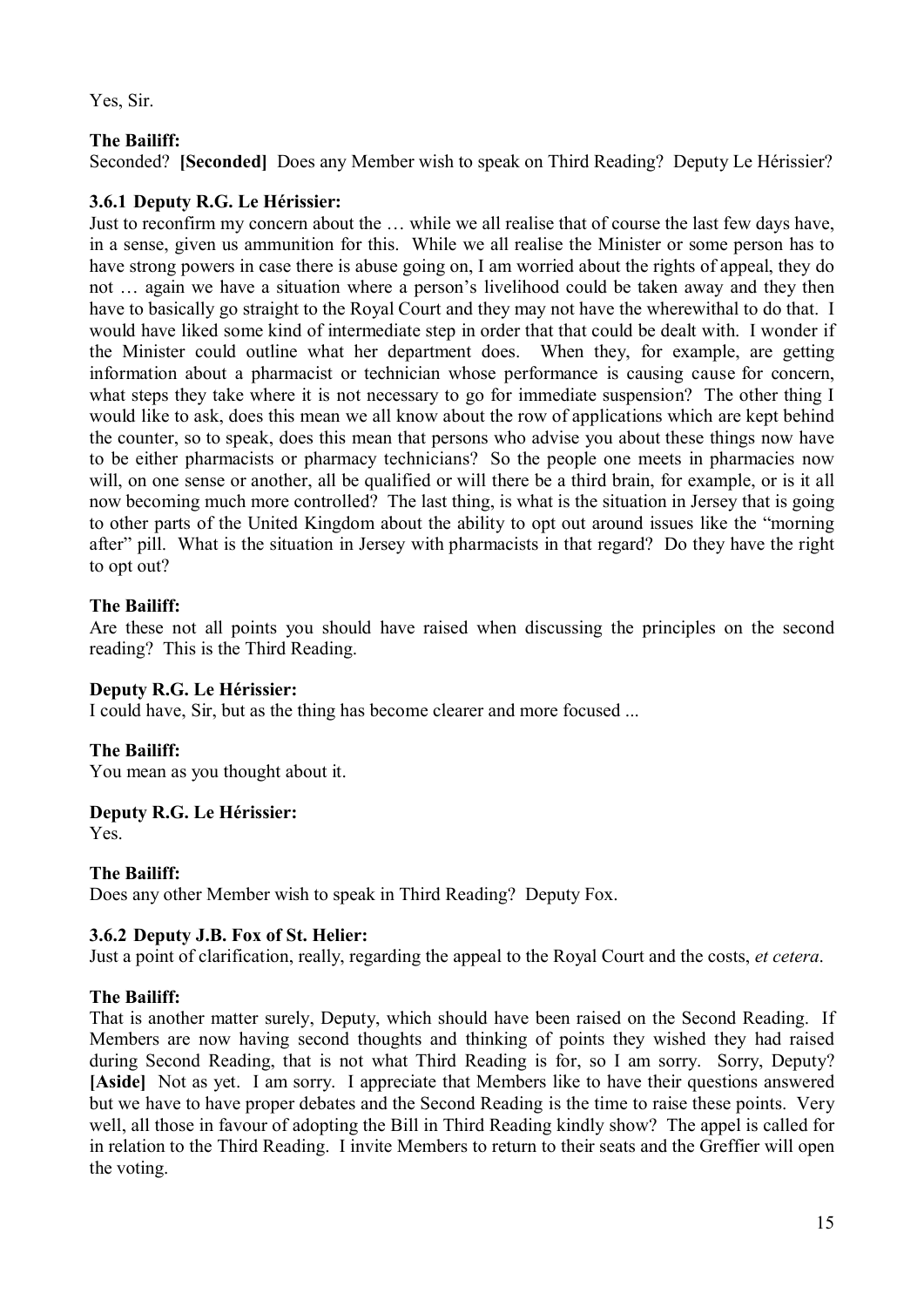| <b>POUR: 43</b>              | <b>CONTRE: 0</b> | <b>ABSTAIN: 1</b>     |
|------------------------------|------------------|-----------------------|
| Senator P.F. Routier         |                  | Deputy A.E. Jeune (B) |
| Senator P.F.C. Ozouf         |                  |                       |
| Senator T.J. Le Main         |                  |                       |
| Senator B.E. Shenton         |                  |                       |
| Senator F.E. Cohen           |                  |                       |
| Senator J.L. Perchard        |                  |                       |
| Senator A. Breckon           |                  |                       |
| Senator S.C. Ferguson        |                  |                       |
| Senator A.J.D. Maclean       |                  |                       |
| Senator B.I. Le Marquand     |                  |                       |
| Connétable of St. Ouen       |                  |                       |
| Connétable of St. Helier     |                  |                       |
| Connétable of Trinity        |                  |                       |
| Connétable of Grouville      |                  |                       |
| Connétable of St. Brelade    |                  |                       |
| Connétable of St. Saviour    |                  |                       |
| Connétable of St. Clement    |                  |                       |
| Connétable of St. Peter      |                  |                       |
| Connétable of St. Lawrence   |                  |                       |
| Connétable of St. Mary       |                  |                       |
| Deputy R.C. Duhamel (S)      |                  |                       |
| Deputy of St. Martin         |                  |                       |
| Deputy R.G. Le Hérissier (S) |                  |                       |
| Deputy J.B. Fox (H)          |                  |                       |
| Deputy J.A. Martin (H)       |                  |                       |
| Deputy of St. Ouen           |                  |                       |
| Deputy of Grouville          |                  |                       |
| Deputy J.A. Hilton (H)       |                  |                       |
| Deputy P.V.F. Le Claire (H)  |                  |                       |
| Deputy of Trinity            |                  |                       |
| Deputy S.S.P.A. Power (B)    |                  |                       |
| Deputy S. Pitman (H)         |                  |                       |
| Deputy K.C. Lewis (S)        |                  |                       |
| Deputy of St. John           |                  |                       |
| Deputy M. Tadier (B)         |                  |                       |
| Deputy of St. Mary           |                  |                       |
| Deputy T.M. Pitman (H)       |                  |                       |
| Deputy A.T. Dupré (C)        |                  |                       |
| Deputy E.J. Noel (L)         |                  |                       |
| Deputy T.A. Vallois (S)      |                  |                       |
| Deputy A.K.F. Green (H)      |                  |                       |
| Deputy D. De Sousa (H)       |                  |                       |
| Deputy J.M. Maçon (S)        |                  |                       |

### **4. Waterfront Planning Application: Zephyrus Scheme (P.1/2010) The Bailiff:**

So we come next to the Waterfront Planning applications: Zephyrus Scheme - Projet 1/2010 lodged by the Deputy of St. Mary and I will ask the Greffier to read the proposition.

# **The Greffier of the States:**

The States are asked to decide whether they are of opinion to request the Minister for Planning and Environment, before determining the application for the development known as 'Zephyrus' on the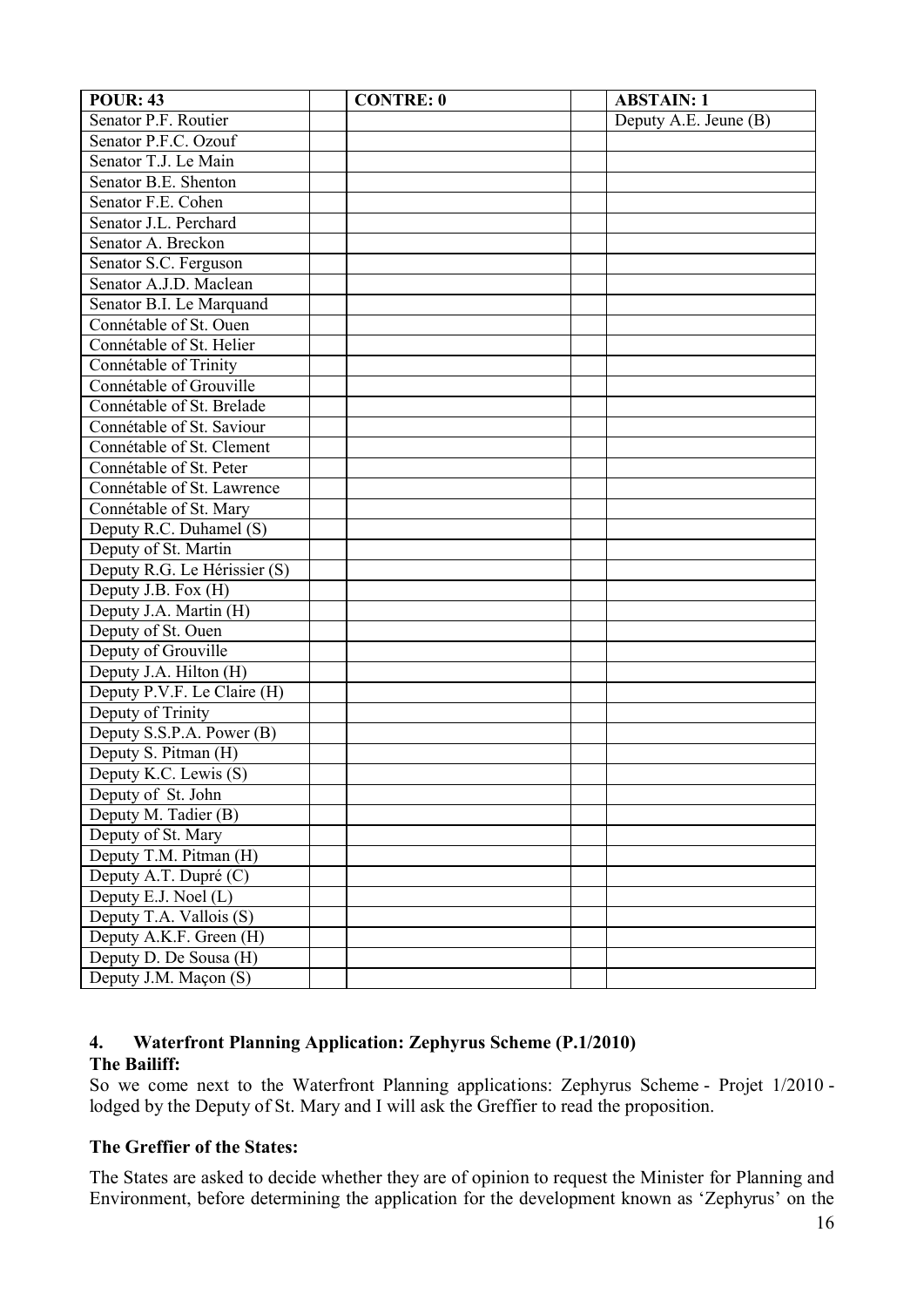Waterfront, shown on the drawing attached at Appendix 1, to  $-$  (a) present to the States his formal response to the Key Findings and Recommendations of the Report of the Environment Scrutiny Panel into the Environmental Impact Assessment process and any ongoing environmental issues, especially with respect to the Ramsar site, relating to the La Collette incinerator, which is to be presented to the States in due course, in accordance with the procedure newly agreed between the Chairmen's' Committee and the Council of Ministers; (b) present to the States a formal appraisal of the Environmental Impact Statement provided with regard to the planning application for the proposed Zephyrus scheme in the light of the Panel's report; (c) present to the States a report concerning one or more alleged breaches at the La Collette incinerator site currently under investigation by the Department under the Water Pollution Law; (d) report clearly to the Assembly the lessons which have been learned from the events at La Collette and Castle Quays and the measures which he and his Department will enact in order to tackle all the issues which have come to light.

# **Connétable D.J. Murphy of Grouville:**

The Constable of St. Peter, Deputy Hill and myself are directors of W.E.B. (Waterfront Enterprise Board) and we are advised that we should not take part in this debate.

### **The Bailiff:**

If you take yourself out.

### **Connétable M.K. Jackson of St. Brelade:**

Before the Deputy starts, could I just ask for a ruling with regard to information that was distributed to Members yesterday morning from the Deputy of St. Mary. Much of this information is, I suppose, part of an investigation which is being taken by the Water Regulator and I ask under Standing Orders, either 107 or 104(g), whether you would rule as to whether I should be responding to this information in the Chamber this morning or not, because I find it very difficult to take that independent view?

#### **The Bailiff:**

Well, I have not seen this material, I do not think, have I? But, what is quite clear is that this debate may not venture into areas which are the subject of investigation because clearly that would be possibly prejudicial to the investigation and to any proceedings which would follow. So, I think that Members must be very careful. They can refer to the fact that there is an investigation and a suspected infringement, as the Deputy has done in his report, but I do not think that Members should go into too much detail in any way that might prejudice that investigation or any court action that might follow from it.

#### **The Connétable of St. Brelade:**

I will therefore not be able to comment on the information that was distributed yesterday morning.

#### **Deputy P.J. Rondel of St. John:**

Could I make a point of order, Sir, under Standing Order 60, please?

#### **The Bailiff:**

Standing Order 60. Yes, you want to raise a point of order?

#### **4.1 The Deputy of St. John:**

It gives me no pleasure to have to request that the proposition does not go forward in its current format. There have been many errors in the Deputy's proposition and under the original P.1/2010 there were quite a number which I drew to the proposer's attention, and he said he would amend them. Unfortunately, in the re-print there are still amendments which need to be made but have not been. I also drew this to the proposer's attention and I will refer to page 13 of the re-issued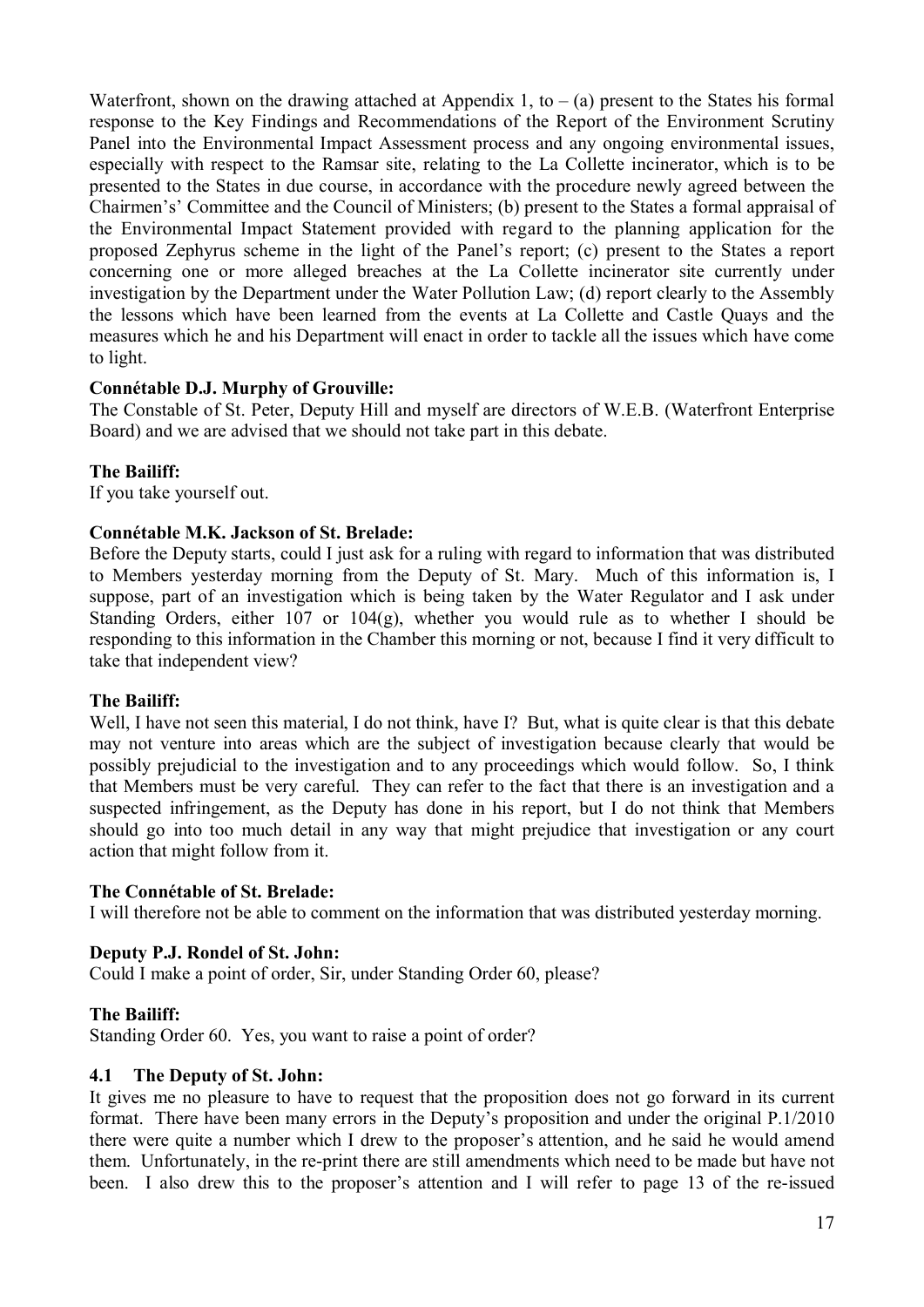document where it is basically maligning the Chief Officer of Public Services, and I do not say that lightly. The Chief Officer of Public Services did not make these statements, it was a former Chief Officer and to have this recorded on local documents which are government documents - this one and the previous document - which have gone out worldwide… page 13 of the re-issued version, to have gone out worldwide on the internet and otherwise, I think is wrong.

# **The Bailiff:**

Deputy, you are saying where it says the Chief Officer, Transport and Technical Services Department, that was not the Chief Officer of Transport and Technical Services?

### **The Deputy of St. John:**

Correct, that is not the current Chief Officer and that is maligning the current Chief Officer. It is a former Chief Officer and I have drawn this to the Deputy's attention.

### **The Bailiff:**

But he was the Chief Officer at the time he gave this evidence before the Scrutiny Panel?

### **The Deputy of St. John:**

No, he was not.

**The Bailiff:** He was not, okay.

### **The Deputy of St. John:**

He had been elevated. He had been upgraded to another position across at another department and it is wrong to describe - in the first document that comes out in 2010 - where we have a Chief Officer, albeit he was acting until December, but at the time of this going to print there was an acting Chief Officer in place and I think it is wrong that this ... **[Interruption]** I am not giving way.

# **The Bailiff:**

I just want to be clear. Was he the Chief Officer on 18th September 2009?

# **The Deputy of St. John:**

No, he was not. He had not been the Chief Officer ...

#### **The Bailiff:**

Well, the person who said this: "No, I am sorry, you are making an assumption."

#### **The Deputy of St. John:**

He was not the Chief Officer. He had already been appointed to the Deputy Chief of ...

# **The Bailiff:**

I see. Was he also still the Chief Officer or the Acting Chief Officer?

#### **The Deputy of St. John:**

No, and therefore that alone is maligning the current Chief Officer, because this document is out in the public domain, and if it is recorded as such, everything will be attributed to him in the future.

#### **The Bailiff:**

Just so I am clear, is the current Chief Officer, was he the Chief Officer on 18th September 2009?

# **The Deputy of St. John:**

He was the Acting Chief Officer.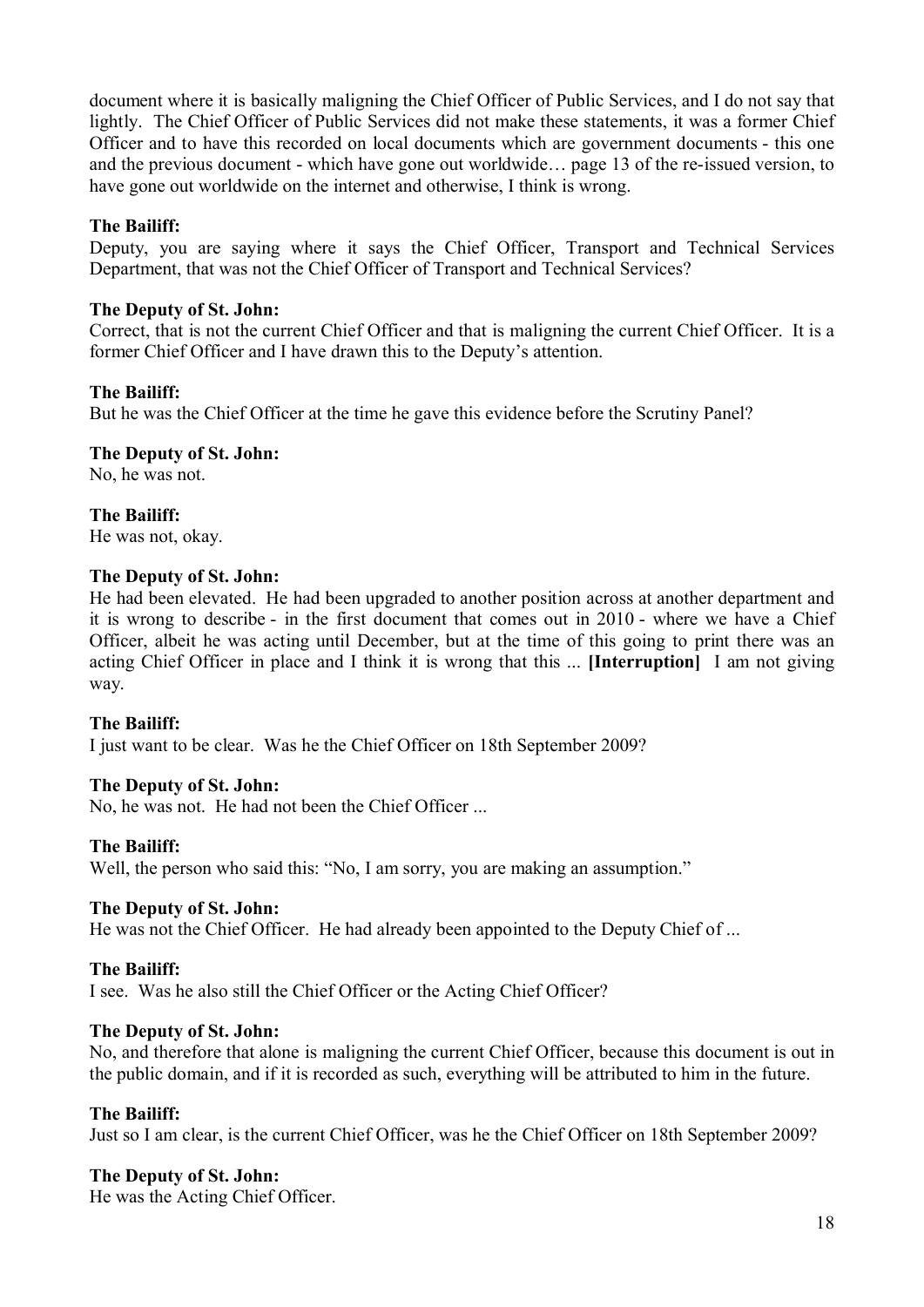# **The Bailiff:**

He was the Acting ...

[10:30]

# **The Deputy of St. John:**

There had been a promotion in between and there was a 6-month period where he was acting and that is of real concern. It had been brought to the Deputy of St. Mary's attention by me and I asked him to correct this latest document because there were so many corrections and problems with the very first one. Secondly, he was asked not to mention the name of the adviser in a letter or an email, sent to him and he still mentions the name of the adviser. When you are asked not to do certain things by the chairman of a panel, it is for a Member to take note wherever possible, and I ask that before we deal with this on the floor of the Chamber, all the 'i's are dotted and the 't's are crossed in the right position because I do not believe we should be moving forward on this until everything has been put in place.

# **The Bailiff:**

The adviser, you say, can you give me an example? What is the reference you are making there? You mentioned

# **The Deputy of St. John:**

He had asked… if you look on the bottom of page 6 it refers to our adviser, Mr. McGuiness, and the Deputy had been asked in writing not to use his name in any ...

# **The Bailiff:**

By whom? By that gentleman?

# **The Deputy of St. John:**

Yes, he was forwarded a copy of the email from the offices of my panel, not to use his name in the report that he had issued, and he still has re-issued this, and I forwarded you a copy of that email earlier. I think it is wrong that when you are requested ... these people have got no right of reply in this Chamber and I think it is wrong to put things into the public domain when it is ... but in particular the ...

# **The Bailiff:**

This is the adviser to the Scrutiny Panel?

# **The Deputy of St. John:**

Correct.

# **The Bailiff:**

Where he is quoting from advice that the adviser has given the Scrutiny Panel.

# **The Deputy of St. John:**

He was, but he had agreed with me that he would remove those and he has not. It is very difficult. I know the Deputy's heart is in the right place, but at the same time we have to be correct when we put these documents out to the public domain.

# **The Deputy of St. Mary:**

Perhaps I might be able to clarify? I think, in the interests of natural justice, I certainly should be able to respond to that. It is indeed unfortunate that these 2 errors remain in the document. Now, I was asked after the issue of P.1/2010 to ... it was pointed out to me that it was wrong to have the names of the adviser in the report and the names of people who gave evidence to the Scrutiny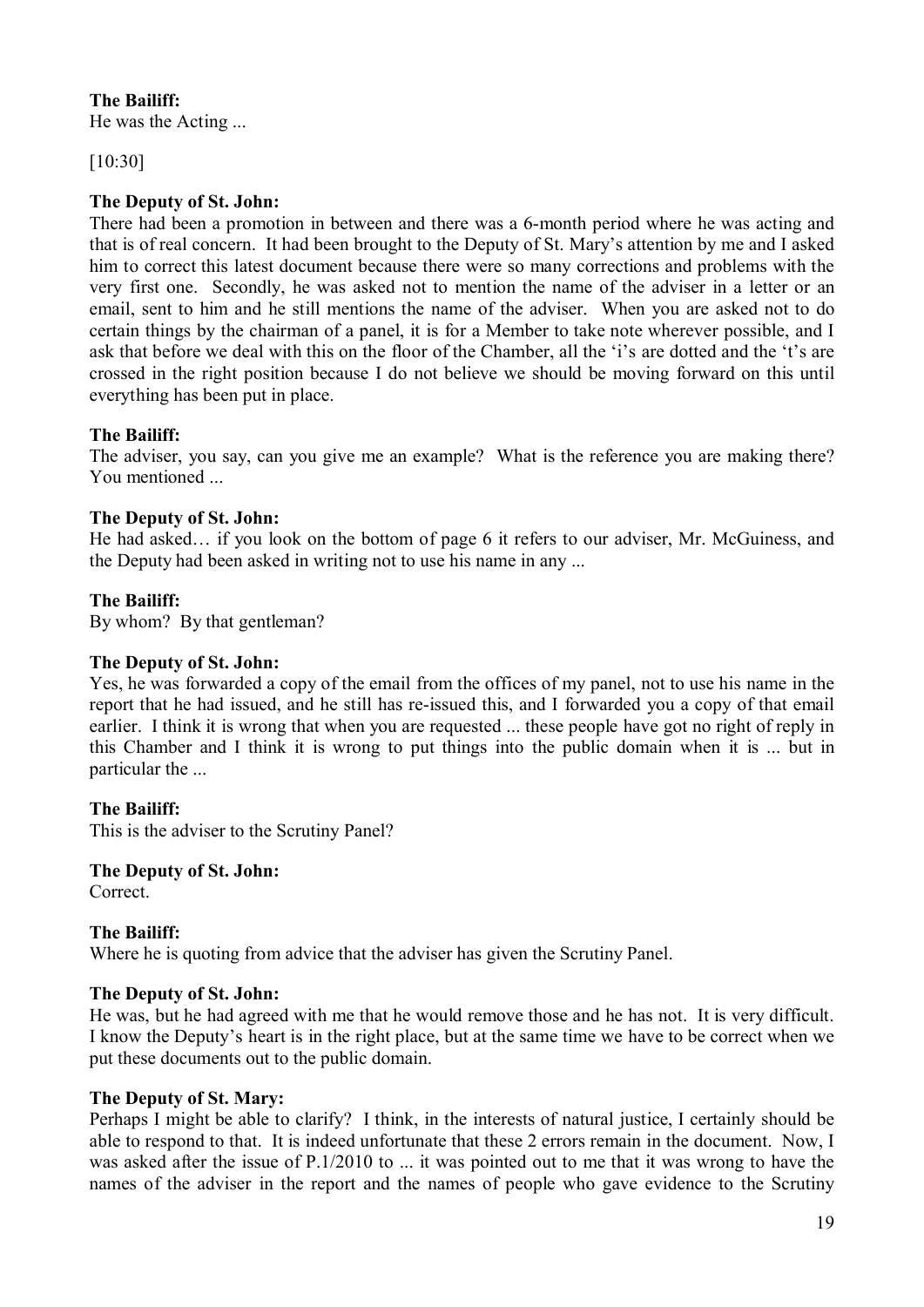hearings, because names should not be used. Now, the reason they were there was because I copied them direct from the transcripts and transcripts, although they give the names and the titles at the beginning of the transcript, when they go on… or certainly these transcripts, they use names throughout. Names are a lot shorter than the titles and I copied them, literally pasted them in when I used quotations from the hearings. Now I was apprised of this. I was told that these names were there and I was also told that it was inappropriate to quote and refer to a document from the adviser, his draft report in fact, in a report before he had finalised his draft report. So, I first asked the Greffe to remove all the names and with, for instance, the name of the adviser, one assumes they would do a search and replace and simply replace his name with his title, Adviser to the panel, or in fact I think I put Representative of the panel where it is a hearing. This particular instance, there is one instance on the bottom of the left-hand side somewhere, where his name appears. That, I am afraid, is not down to any lack of concern on my part that his name should not appear. It was an unfortunate error and the quotation from his report I removed in the re-issue, and indeed I also removed references to what the gist of some of the things he was saying about the environmental management plans, I removed those direct references to what the adviser said. In fact, he has not changed one jot or tittle of what he said and all those references will come back again, but the point is I did remove them. Now, the question of this unfortunate mistake about the… - just trying to find my copy of the report - on page 13 where we have: "At the hearing on September 18th", this is page 13 and then the answers are attributed to the Chief Officer, Transport and Technical Services Department, this is an error. When I sent my email asking the Greffe to change the references to the named individual, I suggested what they should put, although obviously it is not for me to tell them what to put, but I suggested that it should be, I think I said: "The Former Chief Officer, Transport and Technical Services, now the Deputy Chief Officer of the States" and clearly an error was made and it appears in this form. I regret the error. I do not know, frankly ... that is the situation that we have but I think that to say that the debate should not go ahead on the basis of one typological error, is maybe slightly beyond what we should do. I do have a big red ring around it caveat - and when I was going to come to this I was going to point out that mistake in the report as it appears. Not the Chief Officer, the former Chief Officer. In the original, the name was there and there could have been no ambiguity.

#### **The Bailiff:**

Can I just say this, Deputy? It is your report, not the Greffe's, so I think it is a bit unfortunate to blame the Greffe. **[Approbation]** It is the responsibility of Members to ensure that what is in their report is what they are expecting to see.

#### **Deputy S. Power of St. Brelade:**

Can I raise another legal issue?

#### **The Bailiff:**

Well, preferably not at this stage, Deputy, unless it is closely linked to this. I think we need to deal with this matter first.

#### **Deputy S. Power:**

When you have considered, Sir.

#### **The Bailiff:**

I think the position is that these clearly are 2 errors. The Deputy of St. Mary has accepted that. Deputy, I think, that the correct course on any view would be to have a reprint of this report without the errors made and that is the one that should go on the website so that the world is not mislead as to who was making these comments. I do not think there is anything for the Chair to rule further. In other words, this was an error but you have sought to correct it, but the corrections were not, apparently, fully made. I think your remedy, Deputy of St. John, if you wish to pursue the matter, you think that it should not be debated until we have the report in exactly the form you would like,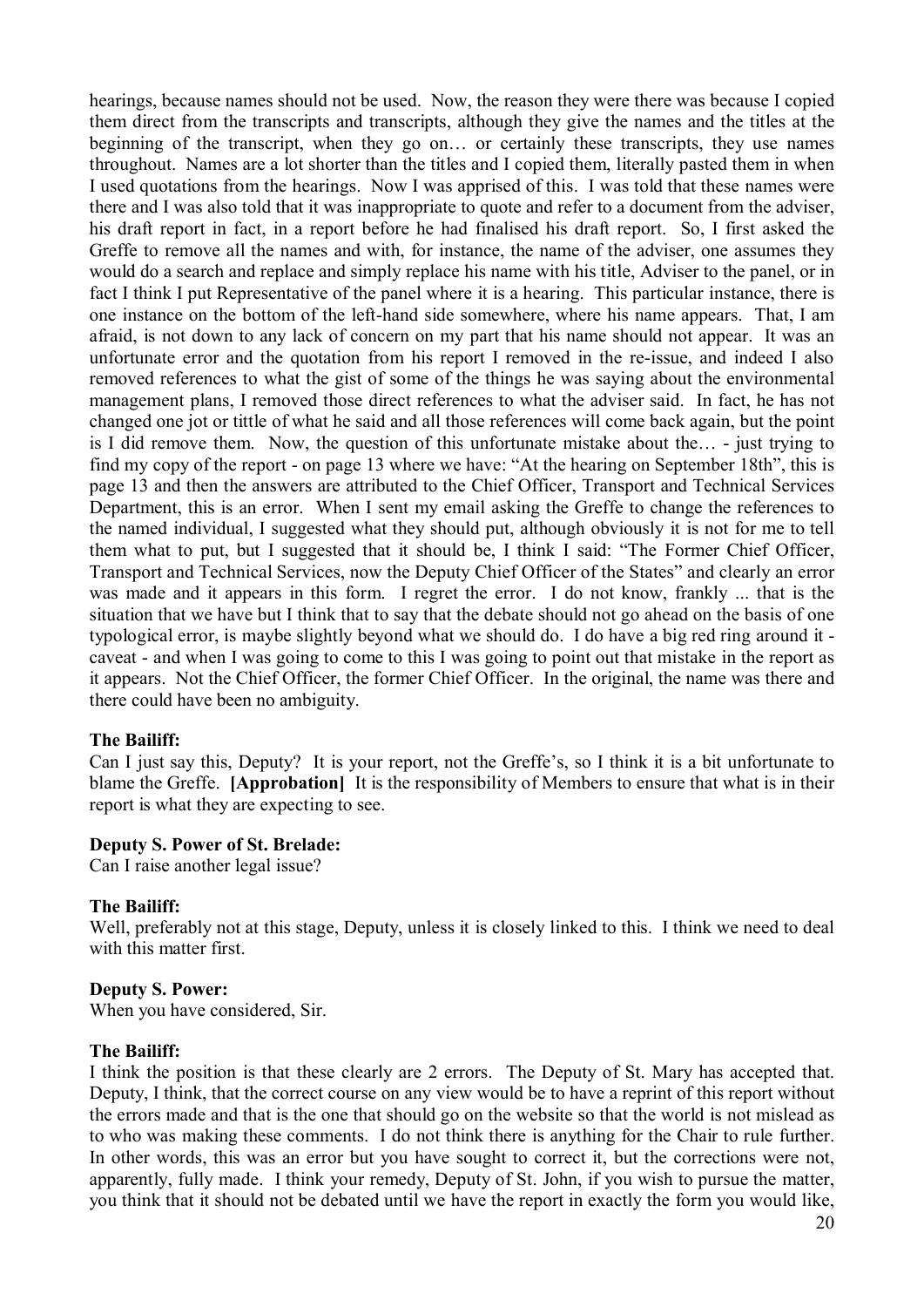is to make a proposition under Standing Order 87(2)(b) that we do not debate it today. I am not saying that is what you should do. It is entirely up to you.

#### **The Deputy of St. John:**

I believe we should do this correctly and therefore I would make a proposition that we do not debate this today under Standing Order 87(2)(b).

#### **The Bailiff:**

Yes, on the basis that you would want to have the report in its proper form.

#### **The Deputy of St. John:**

In its proper form because this has already gone out on the internet worldwide and that cannot be retracted, so we need the final document in the correct form, Sir and I make the proposition.

#### **The Bailiff:**

Very well, is that proposition seconded? **[Seconded]**

#### **4.1.1 The Connétable of St. Brelade:**

If I may, with your leave, comment in support of the Deputy for the reason which links into my initial remark regarding the information provided by the Deputy, and at present undergoing investigation by the Water Regulator, I certainly would have thought that it would be better order for that investigation to have been concluded before the States debate takes place so the full information can be brought before Members.

#### **The Bailiff:**

Can I just make it clear, Constable, that is a rather different point. I think the Deputy of St. John is only suggesting a deferral until the report is re-issued in the appropriate form and then the Deputy of St. Mary is free to bring it back and ask for it to be debated. That is very different to asking it be put it off until the investigation is complete which may be some time yet. So, at the moment the only proposition before us is that of the Deputy of St. John, which is just to defer it until the report is re-issued. The Constable of St. Helier.

#### **4.1.2 Connétable A.S. Crowcroft of St. Helier:**

It would be helpful, I think, if we had reassurance from the Minister for Planning and Environment that he was not going to take any immediate action on this matter in the meantime.

#### **The Bailiff:**

Can you assist on that, Senator?

#### **Senator F.E. Cohen:**

I cannot give any assurance. The position under the Planning Law is relatively simple. I have an obligation to determine planning applications when they are ready to be determined. This one is not quite ready yet, but it is very close and it would be up to the applicant to force me to make a determination through an application to the court. So, I cannot give undertaking that is requested.

#### **The Bailiff:**

Just so I can clarify the timing though, the Deputy is asking for this to be put off until the report is re-issued which presumably can be done today, so presumably it can then be debated at the next sitting possibly, of the Assembly. Are you saying you cannot hold it off until then?

#### **Senator F.E. Cohen:**

Sir, I can certainly hold it off until then.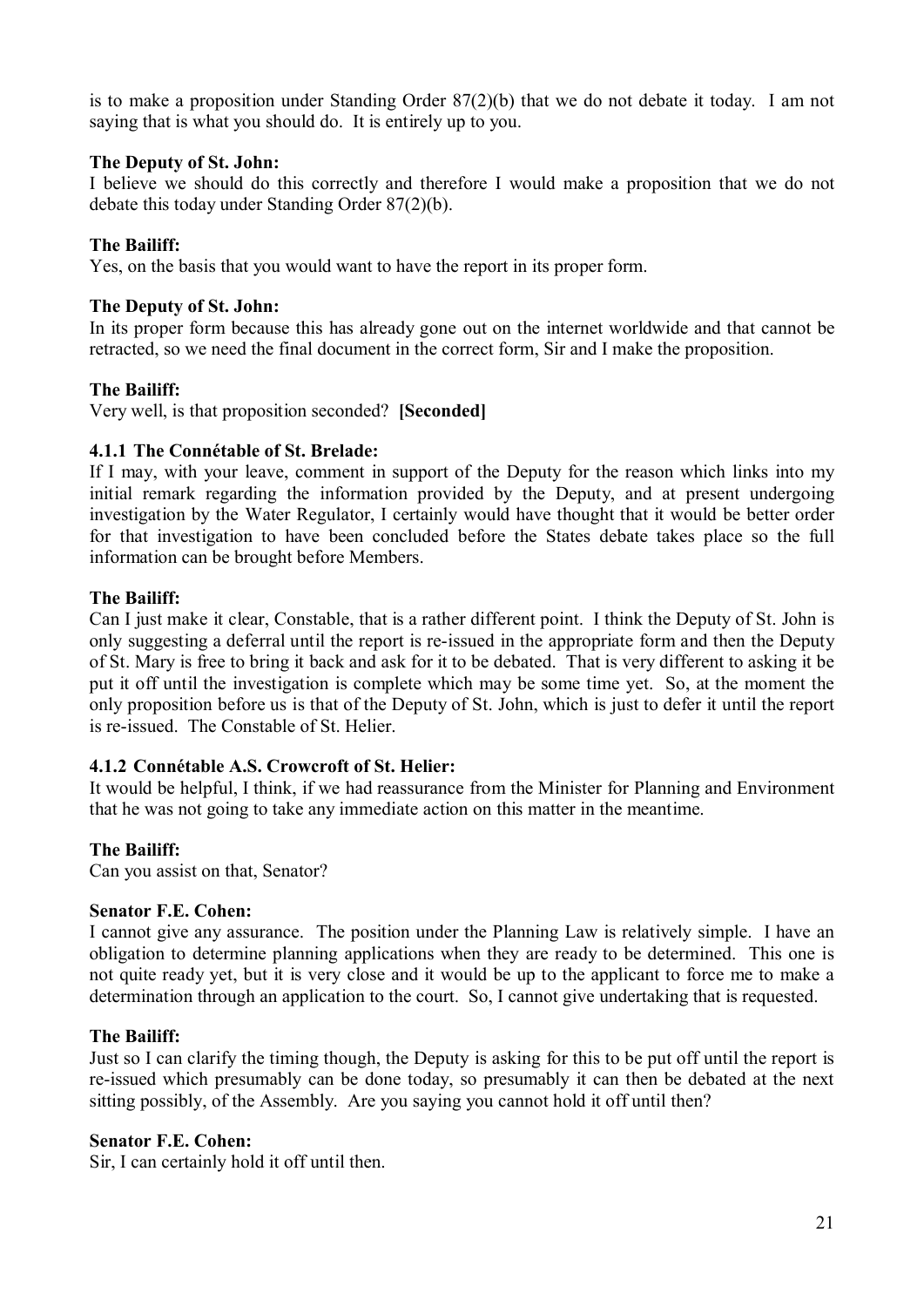# **4.1.3 Deputy S. Pitman of St. Helier:**

I would just like to point out to Members that the author's own report, which is a public document, his name is actually in that report and it really is rather trivial. This is going to go out to the thousands and millions of people that the Deputy says that Deputy Wimberley's reports will go out to. It is a public document, the name is in there and it really is rather pathetic that this proposition has been brought.

# **4.1.4 Deputy T.A. Vallois:**

I am a bit concerned, because on page 14 where they mention about the Chief Officer of Transport and Technical Services, underneath where the copy of the transcript is, it states: "The Chief Officer of T.T.S. at the relevant time, at no time in this exchange denies ..." so it clarifies that it was at that relevant time, even though the transcript is incorrect. Also, the point of the transcript being copied, if that is the case, are the transcripts on the internet for Scrutiny Panel anyway, because that way they have already been publicised, so this argument does not stack-up.

# **4.1.5 Deputy T.M. Pitman of St. Helier:**

Just to repeat, we hear about pettiness from the Deputy of St. John; this is totally petty. Having the debate now will not change anything if this document has already gone out and people have seen it. What is going to be changed by us having the debate? We acknowledge there is a mistake, let us go ahead. It just makes the House look completely ridiculous. I really would suggest politely that the Deputy of St. John grows up.

# **The Bailiff:**

Deputy, I think that is a little too strong.

# **Deputy T.M. Pitman:**

Very sorry, Sir, then he should not be so petty.

# **The Bailiff:**

We do not have to approve of his actions. That is not for us to say.

# **Deputy T.M. Pitman:**

I certainly do not approve. Apologies, Sir.

#### **4.1.6 Senator P.F.C. Ozouf:**

Just for the good order of public business, we have a full agenda on 23rd February; we are here properly constituted. We know that there are errors in the report. We are ready to deal with this matter and I think the debate should proceed. If there is a clarification that needs to be subsequently issued, that can be organised through the good offices of the Greffe on the instruction of the Deputy of St. Mary.

#### **Senator J.L. Perchard:**

I have nothing to add to Senator Ozouf's previous contribution.

# **4.1.7 Senator S.C. Ferguson:**

I think that the other of the third parties involved in this are entitled to have proper information brought to this House - reliable information - and I would ask the Deputy of St. John, if this proposition was being issued by his Scrutiny Panel, would he be happy with it?

#### **4.1.8 Deputy M. Tadier of St. Brelade:**

Sir, I have been wanting to speak. My light is obscured and I have been trying to jump up. I think I must agree in some ways with Senator Ozouf, in the sense that, first of all this proposition whether one likes the report or not, is in order. It has been approved by the relevant authorities and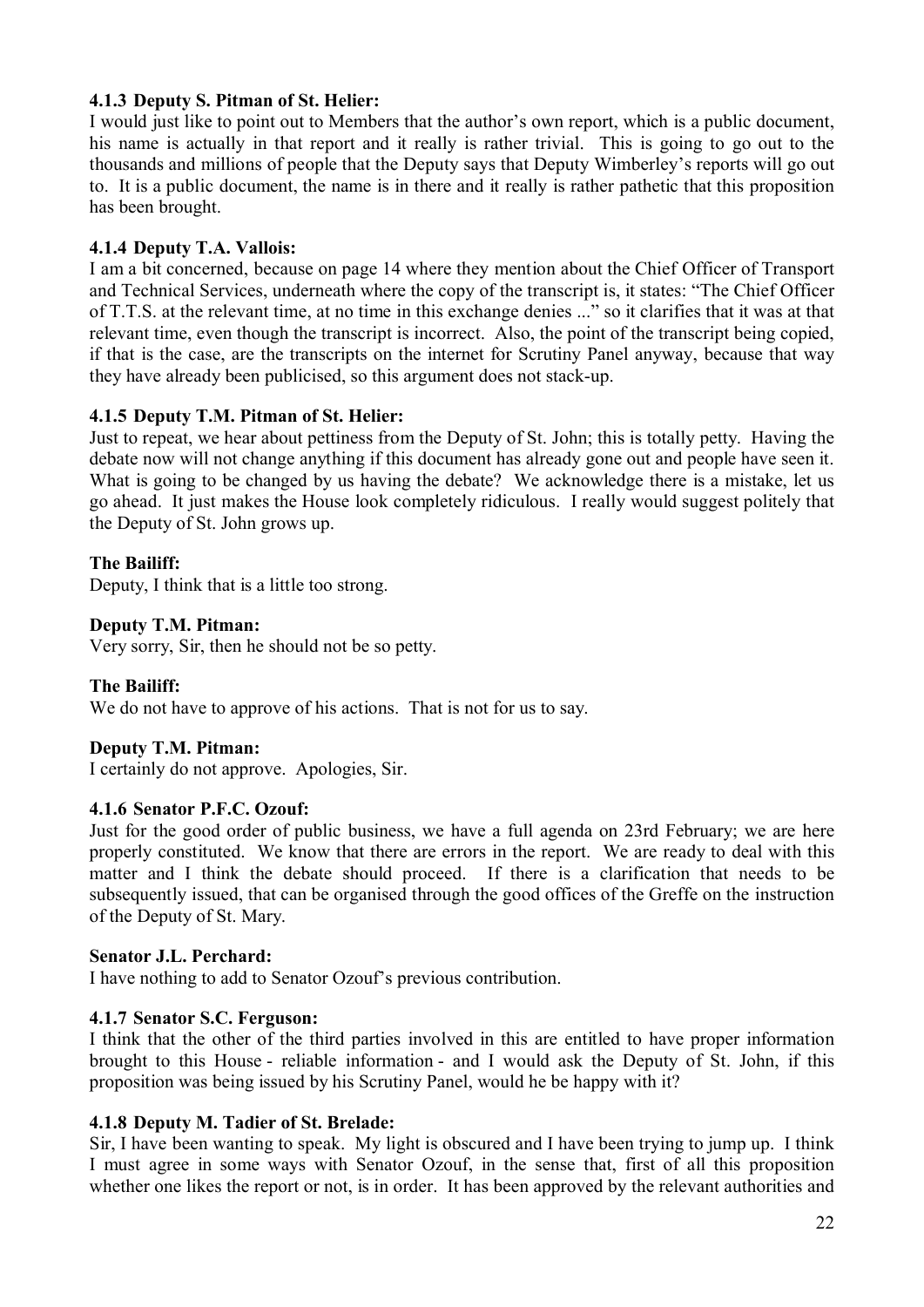it is in order, and I believe it has been said before that we vote on the proposition not on the report. Now, we have certainly had reports in the past which are full of holes, which may or may not contain inaccuracies. That, I believe, is still a moot point here. I think what we have seen today from the very long point of order from the Deputy of St. John who was granted a great indulgence probably quite rightly - was a piece of classic political grandstanding. I would have thought that that goes without saying, nothing wrong with that and I am sure that the Deputy of St. John has done that fairly effectively today. But, the point I would be making is that presumably the Deputy of St. John knew about the deficiencies, or the alleged deficiencies in the document, before today and could have brought this up, or challenged the Deputy before, or even brought it to the attention of the Greffe. If, in fact, he thought that the document was not in keeping with Standing Orders but, no. It was chosen to make a political statement of it, in the Chamber and I believe that is unfortunate.

# [10:45]

So, I think that what we need to do now is go ahead with the debate. If, in fact, Members think that there are deficiencies in the report, then these arguments can be taken on the floor of the House and it should be dealt with in that way, but I would encourage and urge the Deputy of St. Mary to let us go ahead with this debate today. Let us not have any attempt at cover-ups. If there are any facts that need to be established let us do them today on the floor of the House.

# **4.1.9 Deputy P.V.F. Le Claire of St. Helier:**

I beg your pardon, I was trying to catch your attention as well. I am a new member of the Environment Scrutiny Panel, having been there once before. I returned in October and it is quite disappointing really that the chairman of the panel has to make this request this morning, because of the fact that, as a member of the panel the Deputy of St. Mary is obviously a valuable member of the team. He is also the vice-chairman of the panel itself, but I think in fairness to the Deputy of St. John, what he is doing is a responsible move, in making sure and making certain that the rest of the States Assembly, and the officers who have expressed concern about one of the panel's actions… basically standing up this morning and trying to demonstrate - quite rightly I believe - his leadership in pulling the panel together and making sure that we work within the code of practice. Having discussed this on the panel, I do not think this is a slight upon the Deputy of St. Mary in any way. But, I think what the Deputy of St. John is aiming to do, he is aiming to demonstrate to the States Assembly that this panel is willing to work together, will take cognizance of issues when they relate to errors in our procedure, and collectively we will work for the better of this Island. I am concerned that people would think otherwise, which is not the case. Therefore, I will be supporting the Deputy of St. John because I am trying to put across to States Members that collectively this is a valuable Scrutiny Panel that works collectively and takes on board the concerns of Ministers and their departments. I would personally, although I had indicated 5 minutes earlier to the chairman of P.P.C. (Privileges and Procedures Committee) that I was going ahead with the Natural Gas proposition, I would be willing to defer that if it would help, but in this instance, and to explain myself and to explain the rationale of the Deputy of St. John, I am going to support the proposition that this is delayed until the paper can be re-issued.

# **The Bailiff:**

Very well, Deputy of St. Mary, I think you have already spoken, have you not?

#### **The Deputy of St. Mary:**

No, not on this debate, Sir.

#### **The Bailiff:**

Yes, you have. You gave a long explanation as to how the errors had arisen.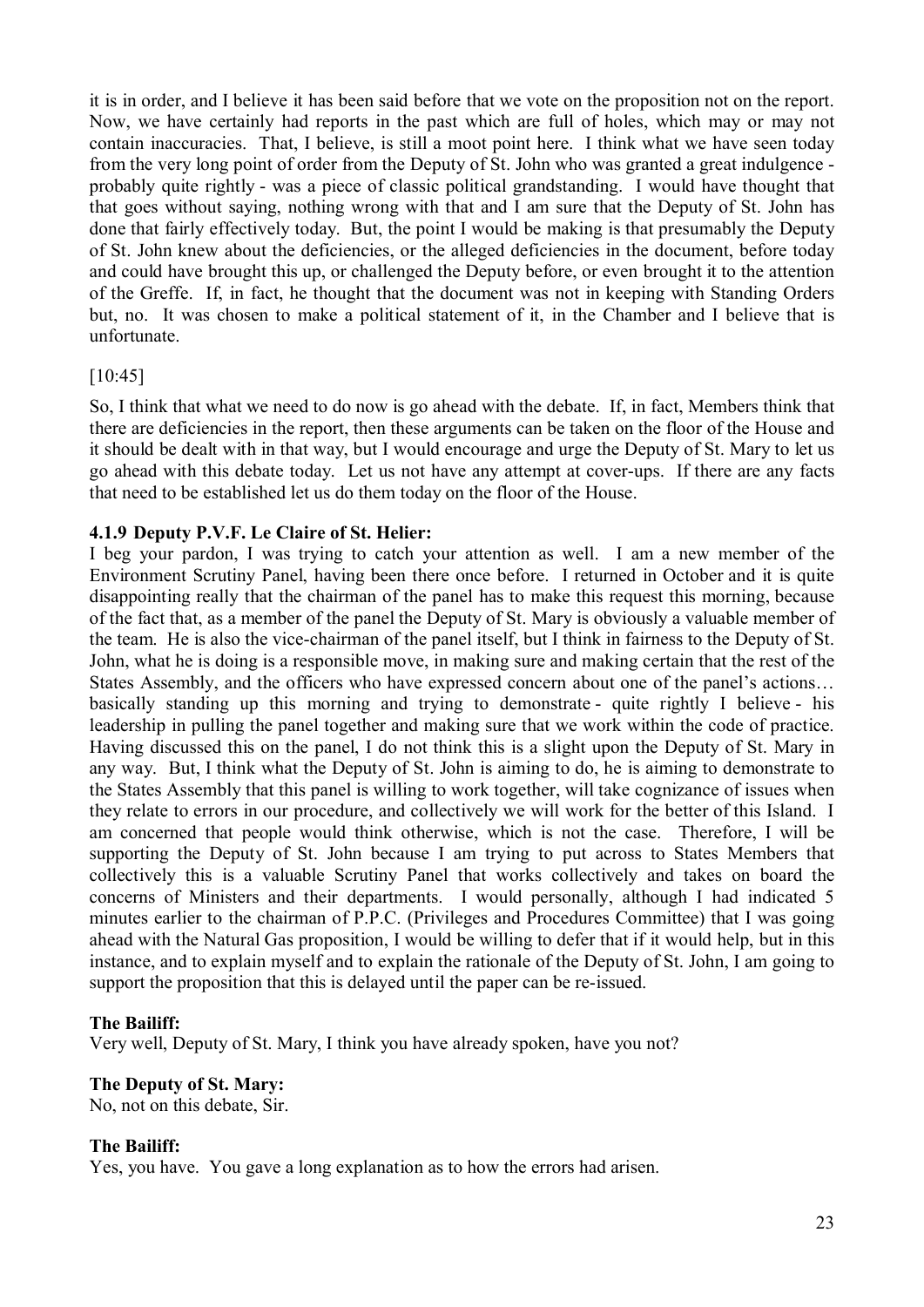# **The Deputy of St. Mary:**

I am sorry, that was before the proposition was made to defer this proposition.

# **The Bailiff:**

Fair enough. Yes, carry on.

# **4.1.10 The Deputy of St. Mary:**

The right comes out in the end, thank you. Just 2 points. One is my concern that Zephyrus, and a concern of the Constable of St. Helier, that the Minister for Planning and Environment give an assurance that the Zephyrus is not determined in the meantime. Now, I think I heard the Minister say yes, he would not determine in the meantime, and he is nodding, so for me that is a very valuable reassurance.

# **The Bailiff:**

Just to be clear, Deputy, so there is no doubt, I think following clarification from me, it was provided that this matter came back at the next sitting. I think that was the undertaking he gave.

### **The Deputy of St. Mary:**

Fine, yes, provided this comes back at the next sitting, and the only other thing I have to say is apologies that that was not remedied. Obviously, I must have seen the email and just not chased the Greffe to re-issue again and remove that name, but as someone has pointed out the original name is on the web anyway, in the form of a transcript and it is, as someone else pointed out, the name is explained immediately after the section of transcript quoted in my report. If someone is going to the trouble to read P.1/2010 because it is on the web, they will probably read it all. God bless them, and they will therefore pick up who it really is. That is all I have to say and I hope Members go ahead and we debate this today. Thank you.

# **The Bailiff:**

Very well. I call upon **[Interruption]**..Deputy Southern and then I think we probably ought to go back to the Deputy of St. John.

# **4.1.11 Deputy G.P. Southern of St. Helier:**

If I may, this is turning out to be quite an historic couple of days. I am agreeing with Senator Ozouf yet again. **[Laughter]** We are in danger of setting a very heavy precedent here, if any report comes with any error in it, for anybody to stand up and say: "We do not want to debate this. It has got an error in it." That would be a sad, sad day if we did that. As Senator Ozouf has said, we have the material in front of us. We know what we are talking about and we can bring this to debate, and we should bring this to debate rather than, as we do time and time again almost throughout history, put off things until tomorrow, until tomorrow, until tomorrow and end up meeting for a fortnight in July or December. Let us not do that again. Let us debate this today.

# **The Bailiff:**

Very well. Deputy of St. John, do you wish to reply?

# **4.1.12 The Deputy of St. John:**

Yes, I do. Can I inform Members that Scrutiny is evidence-based, and it is important that we use that philosophy when we come to this House. If we do not, we are going to get into all sorts of trouble, and I thank Deputy Ferguson for her comment in that area. It is not pettiness at all, because what we do here affects an awful lot of people. Whether we like it or not, it does. At the time of this report and proposition being printed, and going out into the public domain, our Scrutiny report had not been issued. Information was given out in the very first P.1/2010 which was taken from a confidential draft report which should never have happened. That was totally wrong. That was removed but still information that was drawn to the attention on the second re-issued document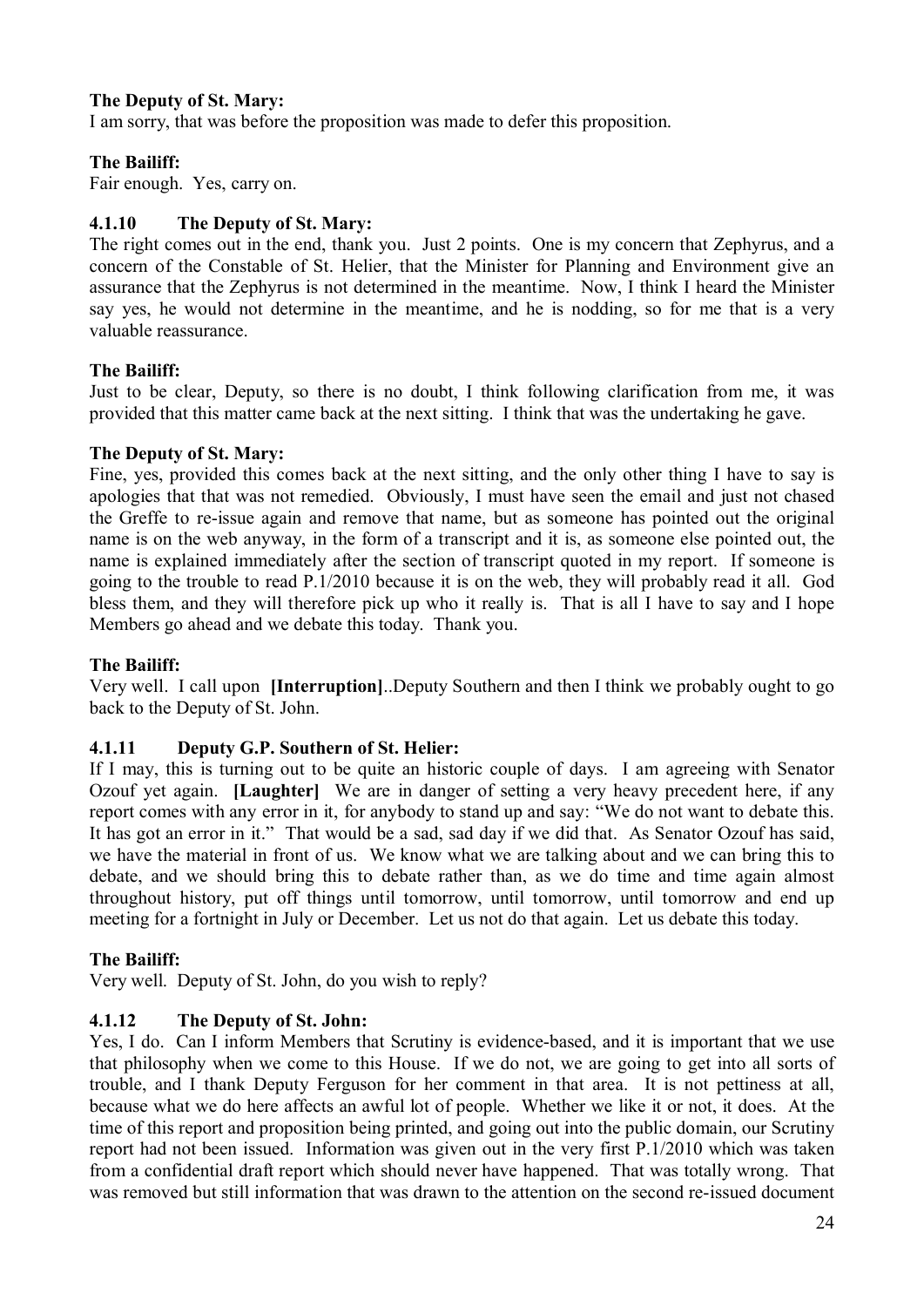to the Deputy of St. Mary has not been cleared up. I drew it to his attention well over a week ago when it was re-issued and I would have expected to have, at least today, an amended document on our desks which is the usual procedure. As for Deputy Tadier, I will treat those remarks with the contempt they deserve. Anything to do with the Deputy of St. Mary with the websites, I think we all know that once it is out there it is there for life. It will follow that person around for the rest of his life and the date that that was put on the website. It does not matter what comes after that, people will refer to that date that certain things happened. If something is produced a fortnight later, that date is not referred to, they will refer to the very first date. That will go as somebody's reference, *et cetera*, and as far as I am concerned we need to be correct in these documents. This is a government document, it is not a club or an association where errors can be made, this is a government document and goes out into the big wide world and it is recorded. Therefore, I maintain the proposition and ask for the appel.

### **The Bailiff:**

Very well, the appel is called for then in relation to the proposition of the Deputy of St. John that debate on P.1 be deferred.

### **Deputy M. Tadier:**

Sorry, can I ask which Standing Order this refers to? I am trying to find it in my copy.

#### **The Bailiff:**

This is Standing Order 87(2)(b) where any Member can propose the matter be deferred. Very well, so I invite Members to return to their seats and the Greffier will open the voting.

| <b>POUR: 20</b>             | <b>CONTRE: 26</b>            | <b>ABSTAIN: 2</b>      |
|-----------------------------|------------------------------|------------------------|
| Senator T.J. Le Main        | Senator P.F. Routier         | Senator F.E. Cohen     |
| Senator B.E. Shenton        | Senator P.F.C. Ozouf         | Connétable of St. Mary |
| Senator S.C. Ferguson       | Senator J.L. Perchard        |                        |
| Senator A.J.D. Maclean      | Senator A. Breckon           |                        |
| Connétable of Trinity       | Senator B.I. Le Marquand     |                        |
| Connétable of St. Brelade   | Connétable of St. Ouen       |                        |
| Connétable of St. John      | Connétable of St. Helier     |                        |
| Connétable of St. Saviour   | Deputy R.C. Duhamel (S)      |                        |
| Connétable of St. Clement   | Deputy of St. Martin         |                        |
| Connétable of St. Peter     | Deputy R.G. Le Hérissier (S) |                        |
| Connétable of St. Lawrence  | Deputy J.A. Martin (H)       |                        |
| Deputy J.B. Fox (H)         | Deputy G.P. Southern (H)     |                        |
| Deputy of St. Ouen          | Deputy of Grouville          |                        |
| Deputy of St. Peter         | Deputy J.A. Hilton (H)       |                        |
| Deputy P.V.F. Le Claire (H) | Deputy S. Pitman (H)         |                        |
| Deputy J.A.N. Le Fondré (L) | Deputy M. Tadier (B)         |                        |
| Deputy of Trinity           | Deputy A.E. Jeune (B)        |                        |
| Deputy S.S.P.A. Power (B)   | Deputy of St. Mary           |                        |
| Deputy K.C. Lewis (S)       | Deputy T.M. Pitman (H)       |                        |
| Deputy of St. John          | Deputy A.T. Dupré (C)        |                        |
|                             | Deputy E.J. Noel (L)         |                        |
|                             | Deputy T.A. Vallois (S)      |                        |
|                             | Deputy M.R. Higgins (H)      |                        |
|                             | Deputy A.K.F. Green (H)      |                        |
|                             | Deputy D. De Sousa (H)       |                        |
|                             | Deputy J.M. Maçon (S)        |                        |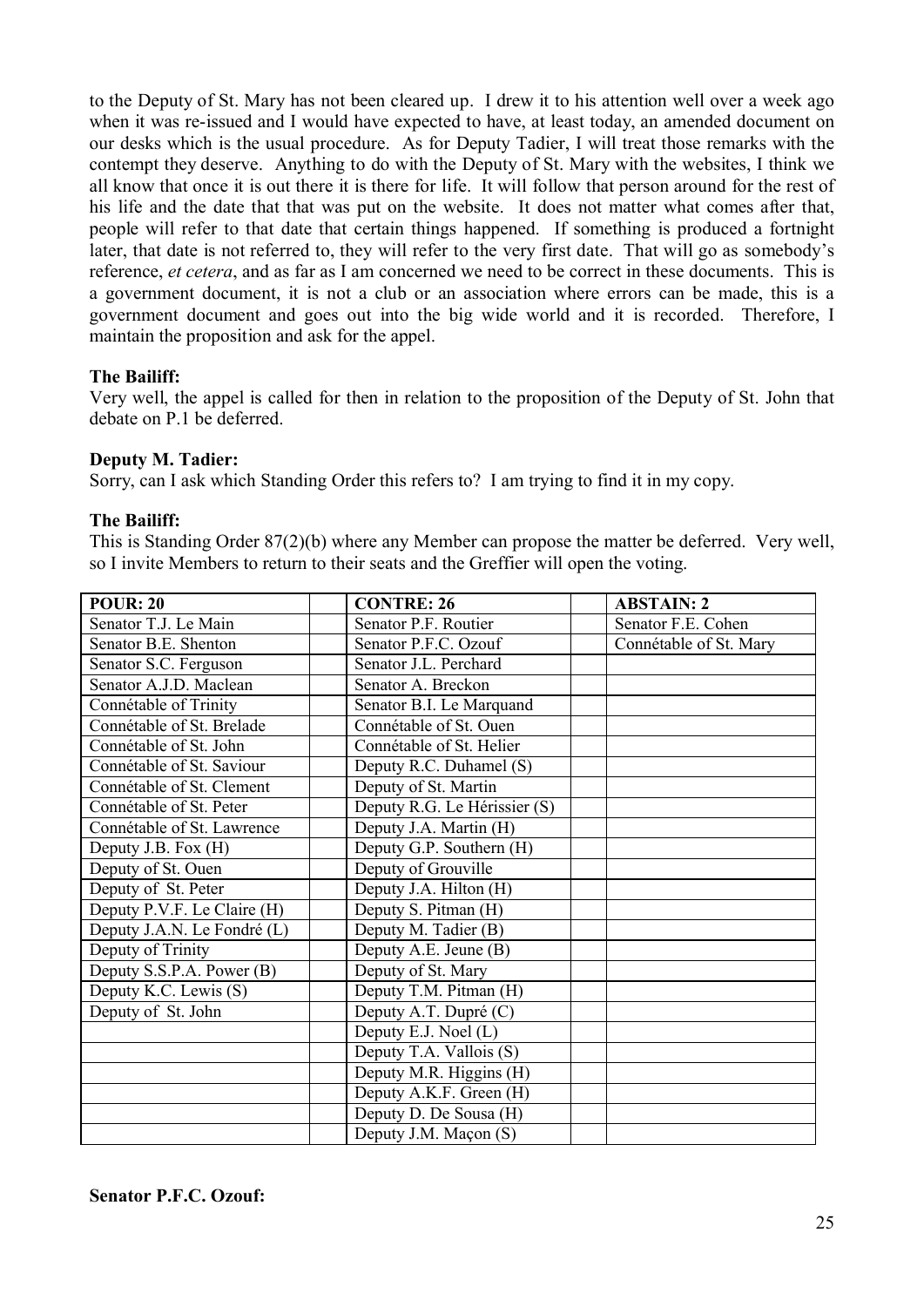So the Deputy of St. John's point is not lost, would the Deputy undertake to re-issue the documents with the clarifications through the Greffe?

### **The Bailiff:**

I think the Deputy of St. Mary had already indicated he would do that. Very well, then we proceed to the debate so ... Greffier, have you read the proposition?

#### **The Greffier of the States:**

Yes, I have.

### **The Bailiff:**

Very well, I call upon the Deputy of St. Mary to propose the matter.

### **4.2 The Deputy of St. Mary:**

I was expecting to have to defend the pictures but I was not expecting that. There is much at stake with this proposition. It is about 2 fundamental issues: good governance and the protection of our environment. Recent events and the detailed and thorough work of the Scrutiny Panel - and those are 2 separate things which we will come on to later - have shown that there are serious lessons to be learnt concerning environmental protection in major projects on waterfront sites. problems are connected with issues of process and governance and these lessons must be applied before any further projects are given the go-ahead. I am going to dedicate this speech to the project site manager who is now without a job and without a home. We will cover the reasons and so on later and look at that but I just want to highlight his courage and his willingness to effectively blow the whistle. He has lost a lot and I think ...

### **Senator P.F. Routier:**

May I just inquire whether this has any relation to the investigation and the potential court case that may happen? That is what I am a bit concerned about.

# **The Bailiff:**

I think there is nothing wrong with what the Deputy has said so far.

#### **The Deputy of St. Mary:**

I move on; it was a dedication but I do think we need to recognise the emotional impacts of these things as well as the, if you like, political. The claim underlying this proposition is that there are serious problems concerning environmental protection so, clearly, much of this speech will concern the evidence for that statement; serious problems concerning environmental protection. All of that evidence comes from the work of the Scrutiny Panel. It is not my evidence; it is the evidence that we have received and the work of the panel and our adviser. It is important to learn the lessons of success. That went well. Why did it go well? Can we do it the same or better next time? I am sure managers of football teams or netball teams would be well aware of this. It is even more important to learn lessons when things go wrong. This is a difficult proposition to bring. What I am asking is that lessons be learnt and Members will see from what I am going to say the documents were not rigorous or robust, that good procedures were not established and followed and that this has had harmful results. I think when Members hear those words, they must be hearing the echoes of what we have been reading and learning about Verita. It was curious that my morning prayers yesterday focused on healing - healing between all people - and that is where my reading, so far as it goes - I have not read all the Verita Report - but I have dipped into it and the usual, read the summary and the addendum. It is an extremely interesting document because it covers the issues that are not specifically about what they were inquiring into but which were on the hearts of staff at the hospital and within Health. The 3 things that I picked out and I think are relevant is that Verita talk about culture: culture of being open, no blame, a feeling that one can make comments about performance without an atmosphere of you are going to get your butt kicked if you do.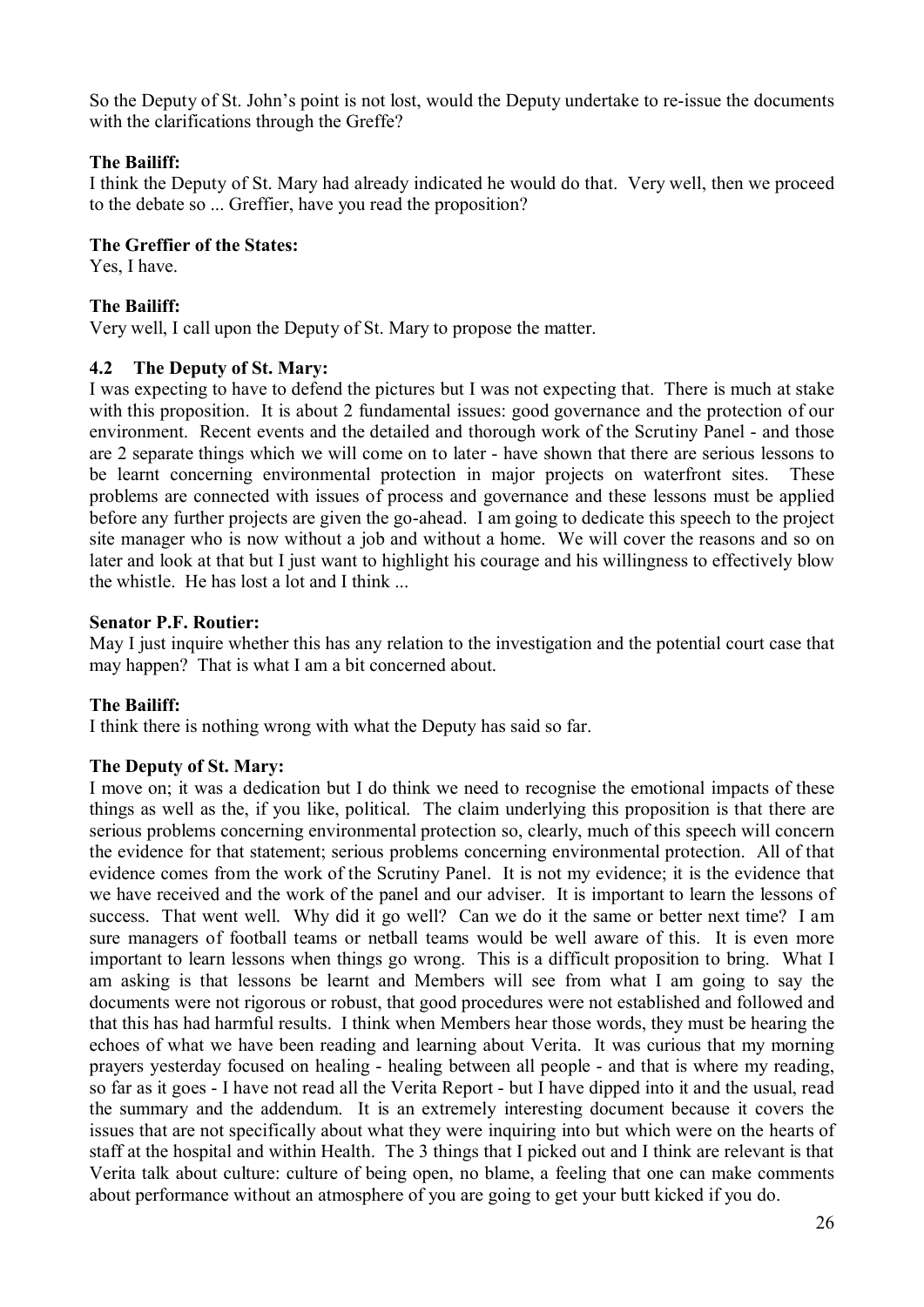#### **The Bailiff:**

Sorry, Deputy, I have to stop you, I am advised we are not quorate and we do not have an Usher either. Greffier, could you possibly step out and summon Members? Very well, I think we are now quorate. Yes, sorry, Deputy, please continue.

[11:00]

#### **The Deputy of St. Mary:**

I was going to say, it was a difficult proposition for me to bring; it is difficult to listen to, so we already have lost half our Members which is sad because if we are going to learn the lessons of Verita, we have to learn the lessons in this case as well. So Verita brought out, or rather the people speaking to them brought out - and Verita said it is not a final report; it is just an addendum - the culture, the issues around communication between members of staff and the openness around that, effective communication and procedures, and they write quite a lot about the Jersey way. I will not expand in detail on what they say about the Jersey way but it is basically about written codes adherence to written codes - versus the handshake, and the assumption that it will be all right because we are both facing in the same direction; we both have the same goals. What Verita say in summary is: "Face these issues. Discuss them, they are not easy issues, and resolve them" and they suggest that further investigation should be done. So that is the first thing. Members will hear echoes in what I am saying of that and it is so important. Verita were investigating an unfortunate death at the hospital; this is about the protection of our environment and how we do it. There is a tension, before I get on to the evidence, in bringing a proposition like this and the reaction of the Ministers brings out this tension and I think it is important just to say a few words so that we do not get bogged-down in this later or that people do not muddy the waters, as it were. On the one hand this proposition can be read as an attack on Ministers, as undermining their authority and so on, and in politics it is a competitive world. I remember speaking when I was doing canvassing in Norwich and speaking to one of the candidates there and they said: "This is competitive. One person wins and the others lose at election time" and there is always that tension underneath. When something goes wrong, look for someone to blame and that was a point made by Verita, that systems also have to be looked at. But there is this temptation to look for someone and, in fact, that is not the spirit of this proposition; I am not trying to undermine or attack anybody. What is at stake is what is best for Jersey and I just wish the Ministers had accepted this proposition in the spirit that it was meant. I do beg the Ministers involved not to be defensive about this. I know, and I know personally, it is difficult to take criticism. It is hard. When you finally accept: "They said something right" you go away into a little corner but, please, dump the defensiveness, go through that natural reaction and be receptive to the changes that may be necessary. So to come back to the core of this proposition, it is about protection of the environment. Now, the environment for me and for many other Members here is non-negotiable. Our marine environment is valuable for its own sake. All kinds of marine plants, animals and birds co-exist in a great variety of habitats and, of course, especially on our precious Ramsar site. At a fundamental level, which was touched on by the Assistant Minister yesterday in the debate on climate change, the question arises: what right do we have as human beings to pollute and damage - in Gerald Durrell's memorable phrase - "the web of life" which surrounds us on this Island. So that is the fundamental, if you like; the deep, green position. Or we can look at marine environment in human-centred terms, even in economic terms. It has, as our adviser put it… he did not say "immense and irreplaceable value" - I said that - but he refers to it, the marine environment, as a provider of environmental services and he told us to make sure that we put sufficient value on those environmental services. Here are some: the tourism industry, the fishing sector and our own enjoyment of life as Island residents. It would be foolish indeed when you look at it in this way not to protect, to fail to protect, such an asset of such importance. To put it in immediate graspable terms, we, Jersey residents, want to swim safely in the sea. Our visitors also expect the same. We and they should be able to eat our oysters, our mussels, our bass, our mullet and our lobster without fear of being poisoned as we do so. That is the protection of the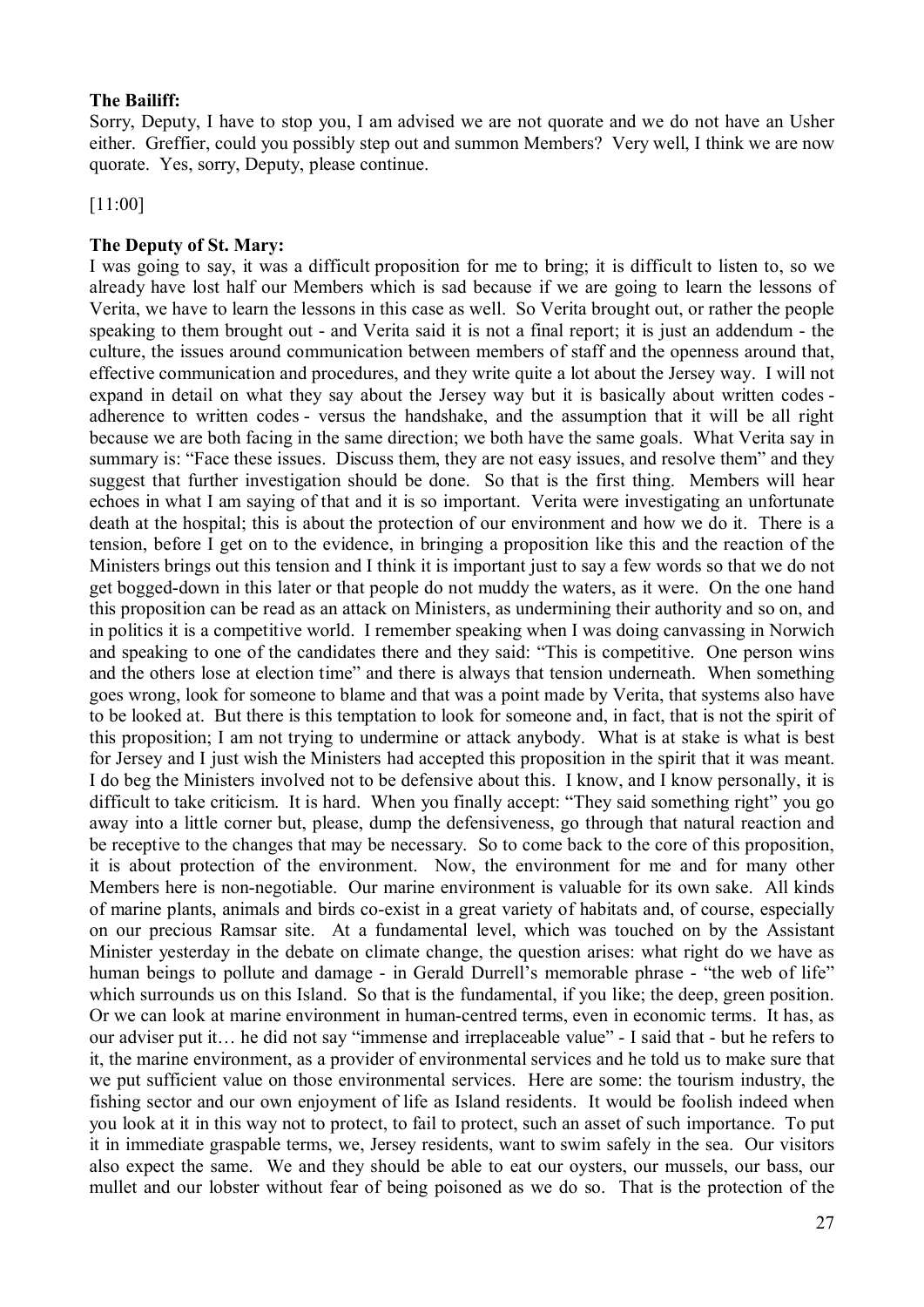environment and I was just making the point that it is important; it is non-negotiable; we have to go there. The second is governance; that is what this proposition is also about. Something has gone badly wrong - I will substantiate that in a moment - with the way that we do things. The question is, what are we going to do to ensure that we do things right in future? You can hear the echo with the discussions yesterday with the Minister about Verita. When are we going to address these issues? Are we going to do it next year? Are we going to do it some time? Or are we going to start now, learning the lessons now? That is what the proposition is about. It makes the Minister take the first steps to learning the lessons. I will now highlight the qualifications of the adviser team. You see, the work of the Environment Scrutiny Panel showed what the problems are and it was the work, not of a month or 3 months, but a year. The advisory team that we had… I think it is worth spelling out their credentials because this debate is about, fundamentally, who you believe. When we get on to the comments of the Minister for Transport and Technical Services, you will see that it is indeed about who we believe. So, I think it is worth just referencing the qualifications of our advisers and these are the people whose work is being dismissed. I will quote from their own report where they list their credentials, not, of course, mentioning any names. So the lead adviser who was the one who came to Jersey and did much of the work on question plans and interviewed officers in both departments is the lead adviser to the panel. He has strong links with the Ramsar Convention going back several years. He has represented the Society of Wetland Scientists on the Ramsar Scientific and Technical Review Panel since 2005. Prior to joining Bioscan he was head of Wetland Conservation at a U.K. based N.G.O. (Non-Governmental Organisation), the Wildfowl and Wetlands Trust, where he was responsible for the development, co-ordination and implementation of their strategic wetland conservation work. He has published extensively on a range of wetland issues in both the peer-reviewed and populist literature. If that is not enough, he has held strategic roles including President of the European Chapter of the Society of Wetland Scientists for 3 years from 2005 to 2008. He has represented that panel on the Ramsar Convention Scientific and Technical Review Panel and he sits on the Technical Advisory Group of the England Wetland Vision, and so it goes on. This guy knows what he is talking about and certainly in his discussions with us and in his work with us it was a real joy to work with someone like that. The second, if you like, member of the team, who, again, I will not name, is an independent consultant originally trained as an ecologist. He has worked for 25 years in national and international policy and law with bodies including the Ramsar Convention, the Biodiversity Convention, the Foundation for International Environmental Law and Development and U.N.E.S.C.O. (United Nations Educational, Scientific and Cultural Organisation) and so it goes on. I am leaving quite a lot of his experience out. The consultancy they used on chemical risk and so on - I do not know if I can mention them - it is an independent research and consultancy company established in 2005 by highly experienced chemical risk-assessors and then it lists some of the work they have done. They are 18 experienced professionals holding advanced degrees in many areas, including toxicology, biochemistry, hydrobiology, environment technology and statistics and they declare that they are all independent. I did dwell on that because this debate, when it gets to the nitty-gritty later on, will be about credibility and the work of the panel advised by people like that is credible. It is solid. In fact, when I think of the hours and hours of effort put in by the panel and by our adviser, who seemed to be working I do not know how many hours a day at times, I find it extraordinary that I have to bring this proposition at all. We, the panel, have brought forth a robust, strong report with recommendations that are based on the evidence and I just have to ask Members to ask themselves why are the Ministers not eager to learn? Why are they not grateful to the Scrutiny Panel for doing all this work, for poring over 200 documents the adviser went through? Two hundred documents. Double hearings with both the Ministerial and officer teams and one-on-one briefings with officer after officer. Where is the gratitude, where is the eagerness to learn? I must repeat, this proposition is not about politics, it is not about a vote of confidence in the Ministers, it is about what is good for the Island. So now I come to the detail of the case, if you like, of what the Scrutiny Panel report and what the adviser's report say and this is why the Minister for P. and E. (Planning and Environment) has to take note. I start with the Environmental Impact Statement. That is the first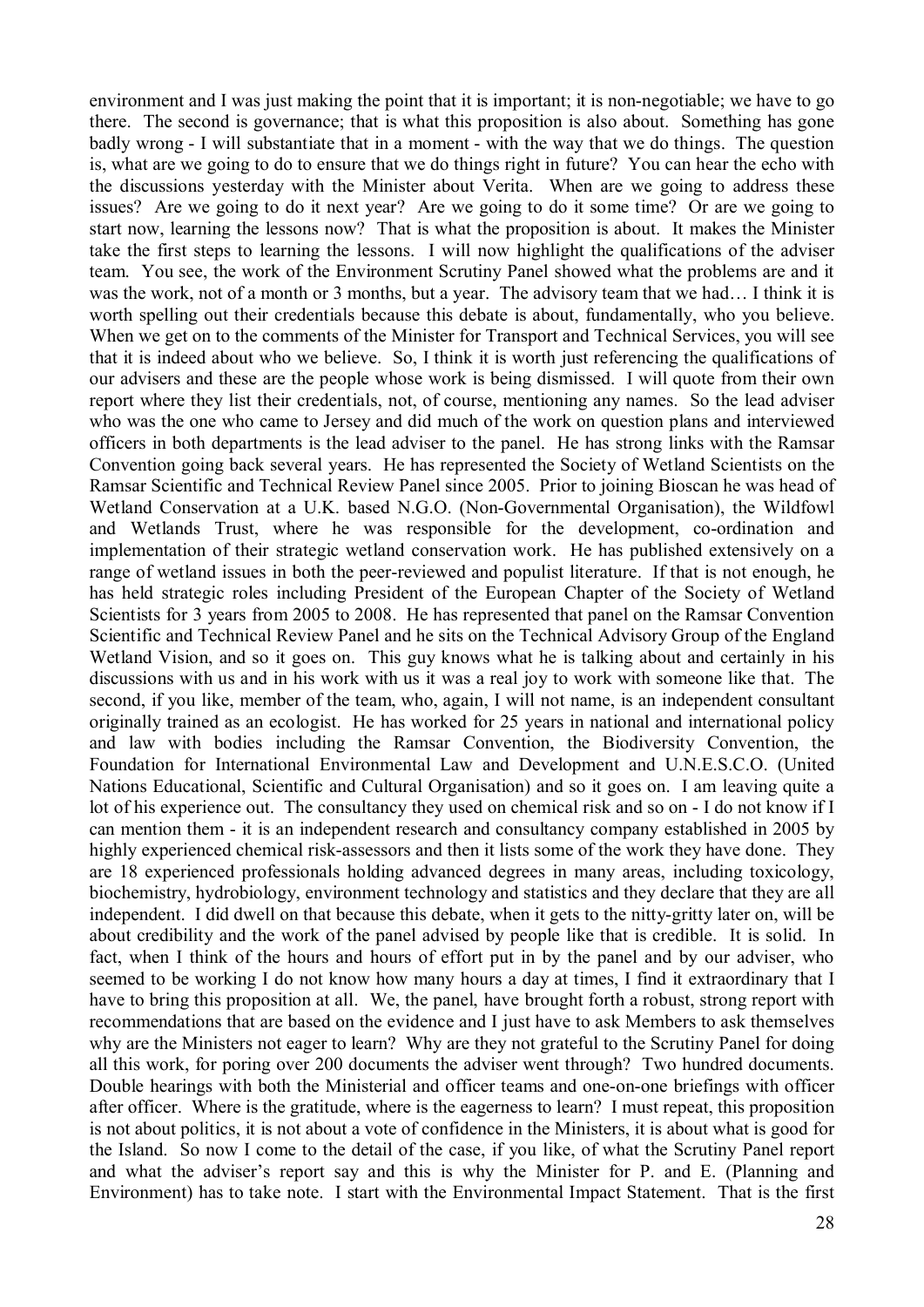document that the applicant produces, it is the key document in the process and the purpose of it ... I shall first of all tell Members what our key findings were about the E.I.S. (Environmental Impact Statement). The key findings are on page 9 of the Scrutiny Panel report S.R.1/2010. Finding 3: "The Environmental Statement failed to provide sufficient information in several key areas." Finding 4: "Planning and Environment identified shortcomings in the Environmental Statement, but failed to ensure that their own concerns were addressed fully." The third one, Finding 5, concerning the Environmental Statement: "The decision to grant permission placed a disproportionate reliance on post-determination mitigation and pollution control measures in order to protect the marine environment." So, the view of the panel, the considered findings of the panel based on the technical report by the advisers, was that the E.I.S. was deficient. A few points of detail, first of all; the scoping. The scoping is what really fundamentally underlies the success of the environmental statement. The scoping is where stakeholders, both statutory and nongovernment, talk together to find out what the E.S. (Environmental Statement) should look at and what it is legitimate to cover very briefly or to omit. You can see how important that is to set the agenda correctly for what the Environmental Statement should cover: scoping, which should be inclusive and participative which was not inclusive and not participative. Our finding was that no N.G.O.s - no N.G.O.s - were involved in the scoping. In particular, that, of course, includes the N.G.O.s who have a particular interest and a particular concern for our coastline and for Ramsar in particular.

### [11:15]

It is little short of astonishing that these people were not involved in the process leading up to the E.I.S. The second area I want to cover briefly about the Environmental Statement is the impacts. Now, I have already pointed out that one of our key findings was inadequate information. Just a bit of detail on that: airborne pollution… and I refer Members to the adviser's report on page 14 and bullet point 8 in that paragraph, which is a very long paragraph: "There is no assessment of either construction or operational impacts regarding air quality implications for the Ramsar site." Now these are not my words, this is not Deputy Wimberley, this is the professional advisers: "While the overall assessment of air quality is relatively robust regarding impacts on human receptors ...", so that covers, if you like, the health impact of emissions from the incinerator compared to the old incinerator on humans: "... there is no assessment of the likely significant effects on the marine environment." Then he compares our own environmental statement here in Jersey for an incinerator built next to a Ramsar site to another E.S.: "In an E.S. produced by Babtie Fichtner for a similar E.f.W. (Energy from Waste) Plant in Nottinghamshire, it was considered necessary to assess the potential effects of emissions on protected nature conservation sites." The adviser writes: "... it is not possible to directly draw this conclusion [the conclusion is that there would not be any effect] as the evidence has not been presented within the E.S." It is very important in E.S. procedure that you state your evidence because only then can it be challenged. You cannot make assertions that there will be no impact, you have to show what your line of reasoning is and your evidence for saying that. Then other bodies with perhaps a closer interest in the matter or with technical advisers in the background, can challenge what you are saying in your E.S. but the evidence was not there. The second area is the nature of the fill and I refer to my own proposition, paragraph 26: "There was no testing for ground contamination as part of the E.I.S. and no work whatsoever done on the possible impact of these contaminants on the marine environment" and that was confirmed by the principal planner at P. and E. in a hearing. There was no testing of the contaminants in the fill. Indeed, the belief of the 2 departments was that the fill was inert and we read in my paragraph 27 of my report on page 7, I quote the Environmental Impact Summary Table and the potential impact from release of contaminants from Made Ground and I quote from the Summary Tables: "Anticipated to be low risk due to inert nature of fill." But they had not tested the fill, they had not looked to see what was there. They admitted in another paragraph somewhere else that there might very well be contaminants and that they would deal with these as they went along. We shall see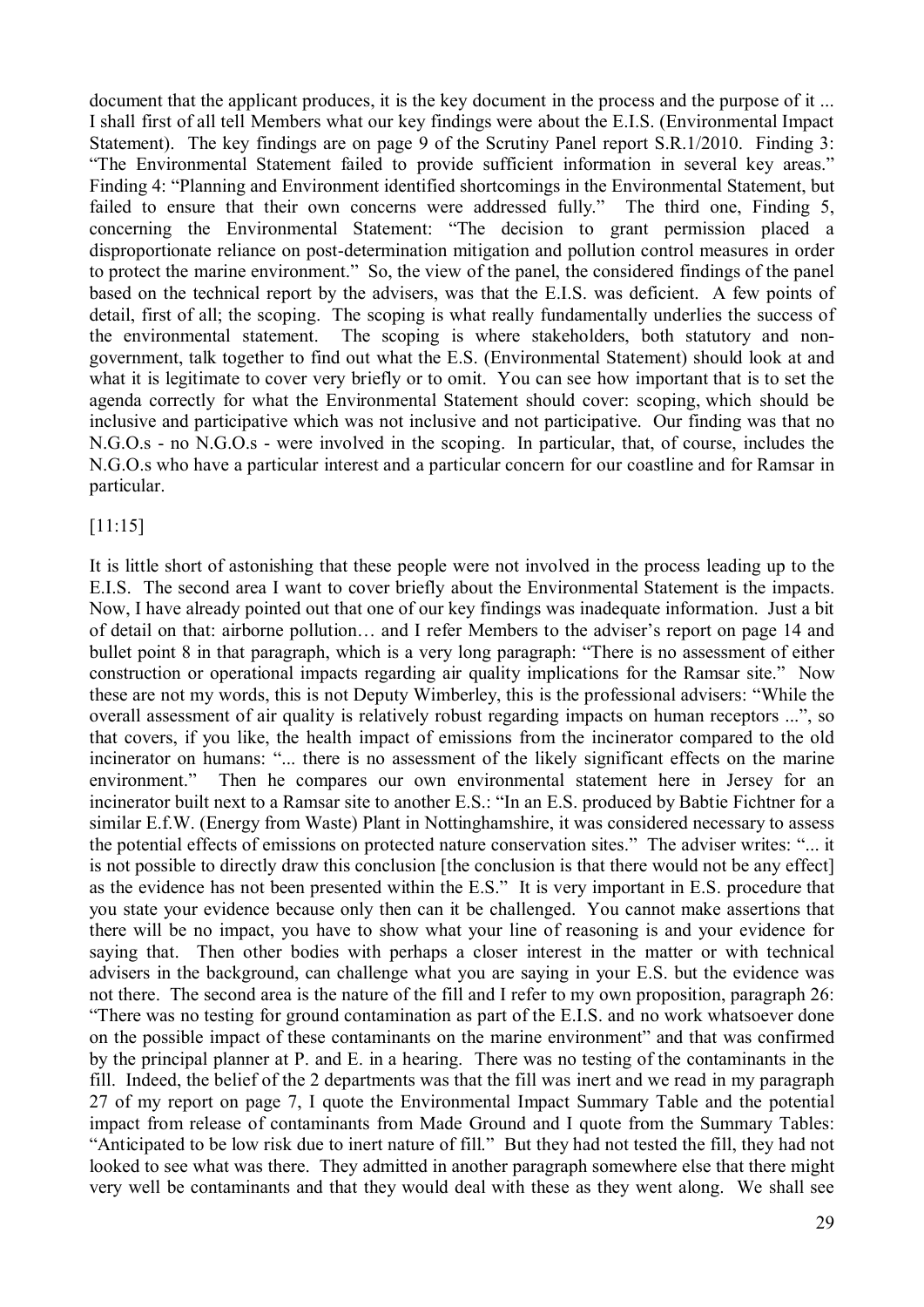what that led to later. The third impact I want to highlight - and there are more but I am just highlighting the easiest to explain, really - is the matter of the discharge of permits for cooling water which we are told are within the set conditions. I refer now to the panel's report on page 19 about these set conditions: "Cooling Water 'Consent'. One clear potential impact on the Ramsar site is identified from the discharge of cooling water. This was referred to in early submissions to the panel from S.O.S. (Save Our Shoreline) and others. Repeated references are made in the E.S. to the 'existing outfall consent', which in fact applies to the arrangements for discharge of cooling water from operation of the neighbouring J.E.C. (Jersey Electric Company) power station." Then we come to the sentence: "However, no details of the consent [in terms of values or parameters] are presented in the E.S." No details of the consent. So, how can you evaluate what it means to say that the future discharges will be within an existing consent when you do not say what the existing consent is? It is the same problem as before. If you do not state clearly what you are saying and what the evidence is, it cannot be challenged and therefore the E.S. is inadequate. The third point about the Environmental Statement is the overall model which was used in creating this statement. The basic position of T.T.S. and, indeed, the regulator, it appears, was that there will be no impact. That was their starting assumption. There would be no impact so we do not need to describe it. We will avoid the impacts and therefore we do not need to go into detail. I can justify the statement that that is the way they were thinking with reference to the transcripts. But this is not how an E.S. should be done and I refer Members to page 16 of the Scrutiny Panel's report: "The purpose of an Environmental Impact Statement is to identify, describe and evaluate the likely significant effects of the proposed development." Not my words but the words of our adviser: "The purpose of an Environmental Statement is to identify, describe and evaluate the likely significant effects." What should be included, paragraph 1.3.1, page 16 of the Scrutiny Panel report: "What should be included in an E.S. ... normal requirements of an E.S. include: baseline information ..." That was missing, or it was old, too old, according to our adviser, to be of genuine use and it was not stated; it was merely referred to in any case: "... project description, prediction of impacts ..." this is what might happen, these are bad, how are we going to avoid them and then: "... details of mitigation." That is what an E.S. should have in it and on several counts did not. Moving on then from the Environmental Statement, the Zephyrus Environmental Statement I will tackle briefly because one of the elements of my proposition is that that E.I.S. is looked at and a report presented to the States just explaining that the lessons learnt from the Scrutiny Panel about Environmental Statements in general and how inadequate the work done on the Energy from Waste plant was, those lessons should be applied to Zephyrus. Save Our Shoreline highlighted 2 issues which, for me, are germane. One is mentioned in my report at paragraph 33 where they refer to the ingress of seawater. Now the E.I.S. for Zephyrus, according to Save Our Shoreline: "... does not take on board the issue of seawater ingress to the site once excavated" but that is precisely the point we are talking about: seawater coming into the site and later on we will come to this in more graphic detail: "... despite the fact that this has occurred at both Castle Quays and La Collette. S.O.S. claim that the mitigation methods set down for seawater ingress are insufficient. They ask whether a discharge permit will be enforced in the event of seawater entering the Zephyrus site and coming into contact with the pollutants that are known to be in the site. If it is, how will it be managed? If not, why not?" The questions remain and I do know that measures have been suggested at Zephyrus to ameliorate this question of seawater ingress but the point is we just want to know that the lessons have been learnt from the previous environmental statement. The second failure of the Zephyrus Environmental Statement is that they list samples have been taken of, I think, the groundwater, that is paragraph 34 in my own document. I will just have to look this up just to get this correct for the record. Yes, on ground conditions. The information on ground conditions depends on bore hole samples but the E.S. does not say where the samples came from and that is the sort of basic kind of level of failure, really, that shows that the E.S. is not robust enough; it is not up to scratch. The next important issue is the Construction Environmental Management Plan. What this plan does is it protects the environment as construction is taking place. Rather than use my own words which might be subject to challenge, I will use the words of the adviser in his report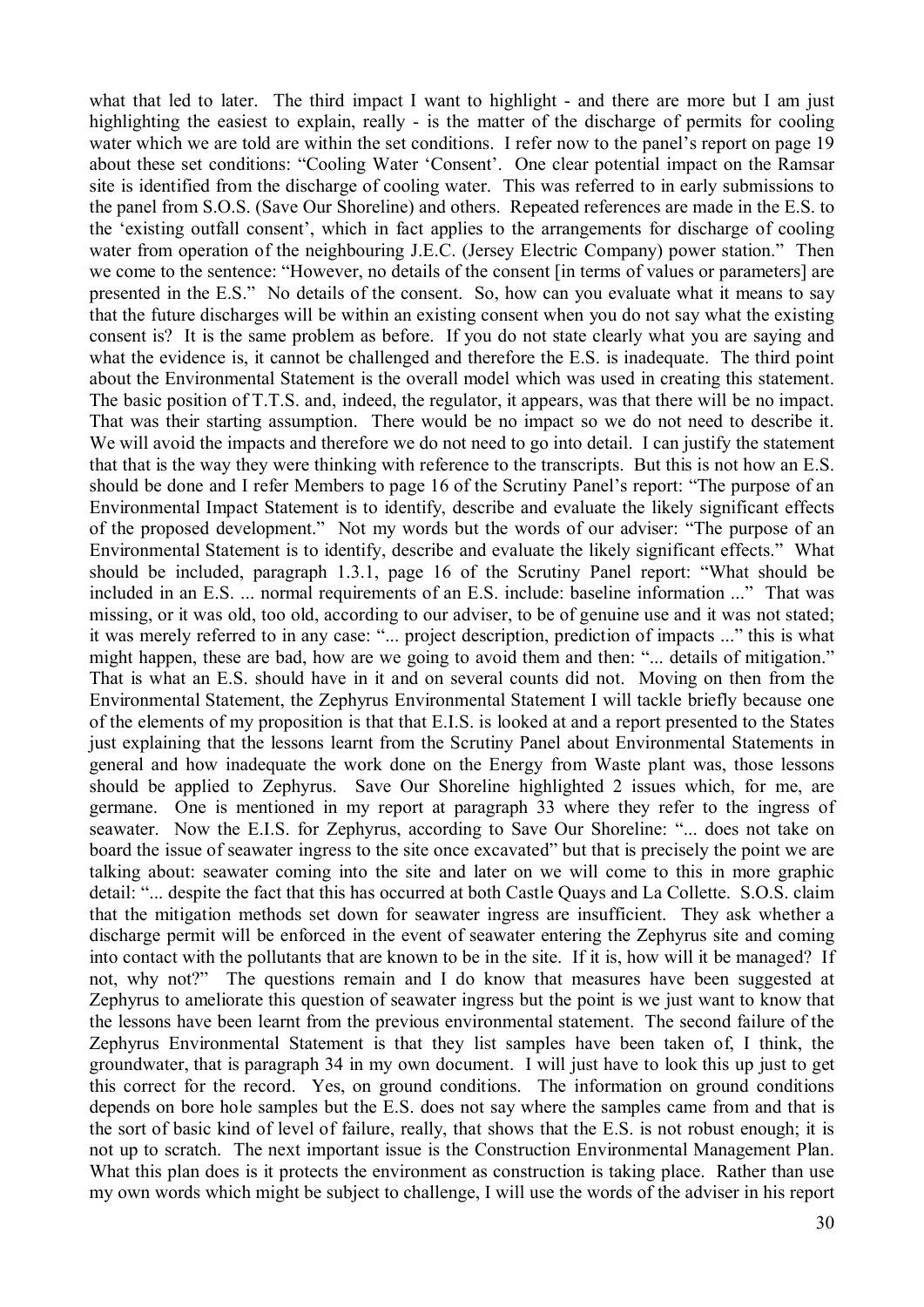on page 21. I am going to say C.E.M.P. (Construction Environmental Management Plan): "A good C.E.M.P. should detail all the project-specific mitigation measures required to ensure the environmental impact of a project is minimised." Should detail all the project-specific mitigation measures: "The core of the C.E.M.P. should detail site-specific environmental actions to be adhered to and implemented pre construction, during construction and post construction." So, site-specific environmental actions to be adhered to and implemented. On page 22 this is the adviser's report 4.2.5: "It is also recommended that to be successful the C.E.M.P. should involve a number of parties during its implementation. Typically this will involve the project proponent [which in this case is T.T.S.], the principal consultants [in this case Babtie Fichtner], an appointed environmental co-ordinator or manager, a site clerk of works, construction operators ... the regulator and wider stakeholders." So, everyone is inside the tent, everyone is talking to each other to make sure that the C.E.M.P. does its job. What happened? Our key finding, page 9 in the Scrutiny Panel report as regards the C.E.M.P. is Key Finding 7: "The C.E.M.P. is lacking in detail, based on generic rather than site-specific solutions, has not generated a wider dialogue and fails to demonstrably address concerns raised by P. and E." So on all the essential counts of a C.E.M.P., the C.E.M.P. for the Energy from Waste plant was inadequate. The adviser continues at the foot of page 22: "The C.E.M.P. is clearly written as a prescriptive document for a contractor to implement and does not seek to be inclusive or cross-cutting in order to facilitate a dialogue between all interested parties. There is no sense of ownership by the applicant or their consultants. The emphasis of the document is clearly to pass the responsibility on to the contractor to deliver the appropriate environmental management on site. This is strongly at odds with recommended best practice." I repeat that: "This is strongly at odds with recommended best practice." You have to consult, it has to be owned by everyone, it is not a document created in an office and then imposed on the contractor: "The C.E.M.P. is primarily a generic document [and I am still quoting from the adviser]. Section J, Emissions to Water, does not include any specific references germane to the E.f.W. plant at La Collette and could be applied to a multitude of construction sites in a variety of locations." So it was not site-specific, it was suggested by the adviser that it was generic, that it came off the shelf. The third point he makes is the C.E.M.P. clearly states that: "Minor amendments to the C.E.M.P. shall be made to a controlled copy by hand in red ink and dated."

#### [11.30]

So the C.E.M.P. is a living document. When you come across things you amend the document, it is a moving, live document with people contributing and then noting down their decisions as to what to do or what they have done. The adviser continues: "Despite numerous requests to T. and T.S. as the project proponent, such a document has not been produced and the only document considered to represent the C.E.M.P. is the static document submitted with the reserved matters application." It is important to spell this out. It is important for me to say that it is not Deputy Wimberley, it is the adviser and it is the panel that are saying these things, because when we come to T.T.S.'s comments we will find that they airily dismiss all this as some kind of figment of the imagination. It is not such a thing and I find it very hard to understand why they try to dismiss this kind of evidence. The failings in the C.E.M.P. created a situation where there could be a 3-month delay in dealing with an issue. I refer to our key finding, which is quicker than going into mountains of detail, Key Finding 9, page 9 in the Scrutiny report: "Potential environmental risks associated with the ingress of tidal water and the potential for the site to hold contaminated material were predicted for the construction phase of the project. However, it took more than 3 months from the date that water ingress was first encountered within the excavation [more than 3 months] to the production of a detailed method statement to deal with this issue. This is considered unacceptable." So because of the deficiencies in the E.S. which said: "We will look at all this later; we will sort this out later", then it was loaded on to the Management Plan, the Management Plan was not consulted and it was laid down and had failings within it and then we come to a 3-month delay in dealing with the biggest problem on the site. So that is the C.E.M.P. for the E.f.W. and it is not a pretty story and it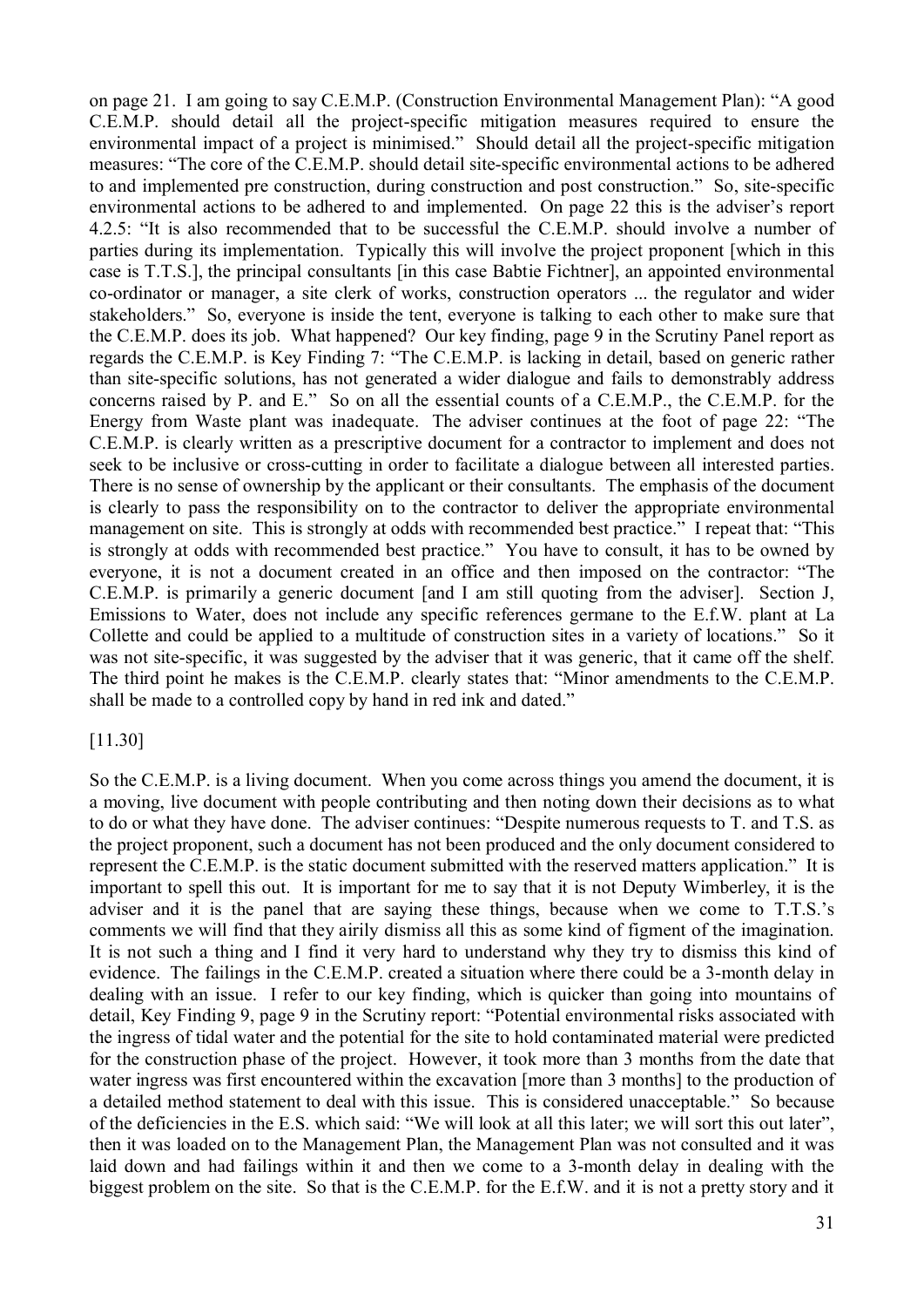is about process; it is about writing a document in a collaborative way that does the business. Then we come to the C.E.M.P. for Castle Quays and this shows that the process of inadequate C.E.M.P.s rolls on and I refer to my report on page 11 and there Members can see a picture of seawater, feet deep on Castle Quays with little steel rods from the basement concrete pad sticking up out of the water. The whole site is full of seawater. Then I have a quote from the C.E.M.P. and I have put "sic" because, of course, it is not groundwater; it is seawater: "... although at high tides, groundwater (sic) may be present within the basement excavation". Well, looking at that picture, it is not much of a may be: "The contractor is therefore bound by the terms of the C.E.M.P. to be aware of the potential for waters to become polluted and to look out for any such occurrences." I rest my case on the picture and on the words of the C.E.M.P. It is not a matter of looking out; it was a matter of predicting it and saying what you were going to do to stop the possible pollution, either by tackling the issue of ingress or be absolutely certain that that water could not come into contact with the contaminants that may be there.

#### **Senator B.E. Shenton:**

Could I just ask, because I am not an expert in this field, how does he know that that is seawater and not rainwater? Did he test it or ... I am just asking the question.

#### **The Deputy of St. Mary:**

For that to be rainwater we would have to be living in Mauritius at the time of a monsoon and even then it could not, it would not, be that deep because it is 3 or 4 feet deep. In fact, it is deep enough for the whole of the pad to be buried and the rods to be sticking up out of it. So, Save Our Shoreline did an estimate of how many million gallons there are in there but I cannot remember the figure. So yes, it is certainly seawater. Now, the Department for Planning and Environment were asked in written questions whether water testing was done on that seawater; the answer was "no". We are, however, told that yes, contaminants are in that site. I might be challenged on it so I will refer to this written question 6 on 21st September 2009 and the second paragraph of the answer where the Minister says that the materials in question, that is ash disposed along with general construction wastes within the fill at West of Albert - this is before they invented "ash coffins" above high water - this is in the time when they were spreading the ash and mixing it with the fill: "The materials in question would have historically been subject to tidal inflow and outflow prior to any excavations and the removal of theses materials [that is the removal in the construction process in the course of making the pit] would therefore have constituted a net environmental benefit to the West of Albert area." What that means is that the Minister is acknowledging that there is contamination in that excavation and that by removing it there has been an environmental gain. The problem with that is, of course, that we do not know if there is still contamination on the edges when the seawater came in before the removal was completed, so there is an admission there of the problem. So that is so much for C.E.M.P.s and I come now on to breaking the law which obviously follows from that picture of the sea coming in. Pollution does occur; it is occurring when the seawater comes in and goes out in the natural course of events because the infill sites on West of Albert and La Collette are not sealed from the sea. There is a question, of course, whether they should have been but they are not and the seawater coming in and out does leach out some of the contaminants that are there, we can only assume. Now the question, of course, that this raises, and I raise it in my report at paragraphs 52 onwards, is whether by breaking up the fill in the course of these various Waterfront projects the various contractors or developers are not breaking the law. I write that there is a problem because the law says, the Water Pollution Law, from my paragraph 52: "Article 17 of the Water Pollution (Jersey) Law 2000 says: 'Any person who causes or knowingly permits the pollution of any controlled waters shall be guilty of an offence'." It is absolutely clear. Any person who causes the pollution of any controlled waters. Now when you excavate and dig a great big hole in the Waterfront and therefore the sea has access to contaminants that it did not have access to before, you are creating a situation possibly of accelerated leaching of contaminants. I would have said it is fairly self-evident and what I say in my report is that this is a legally highly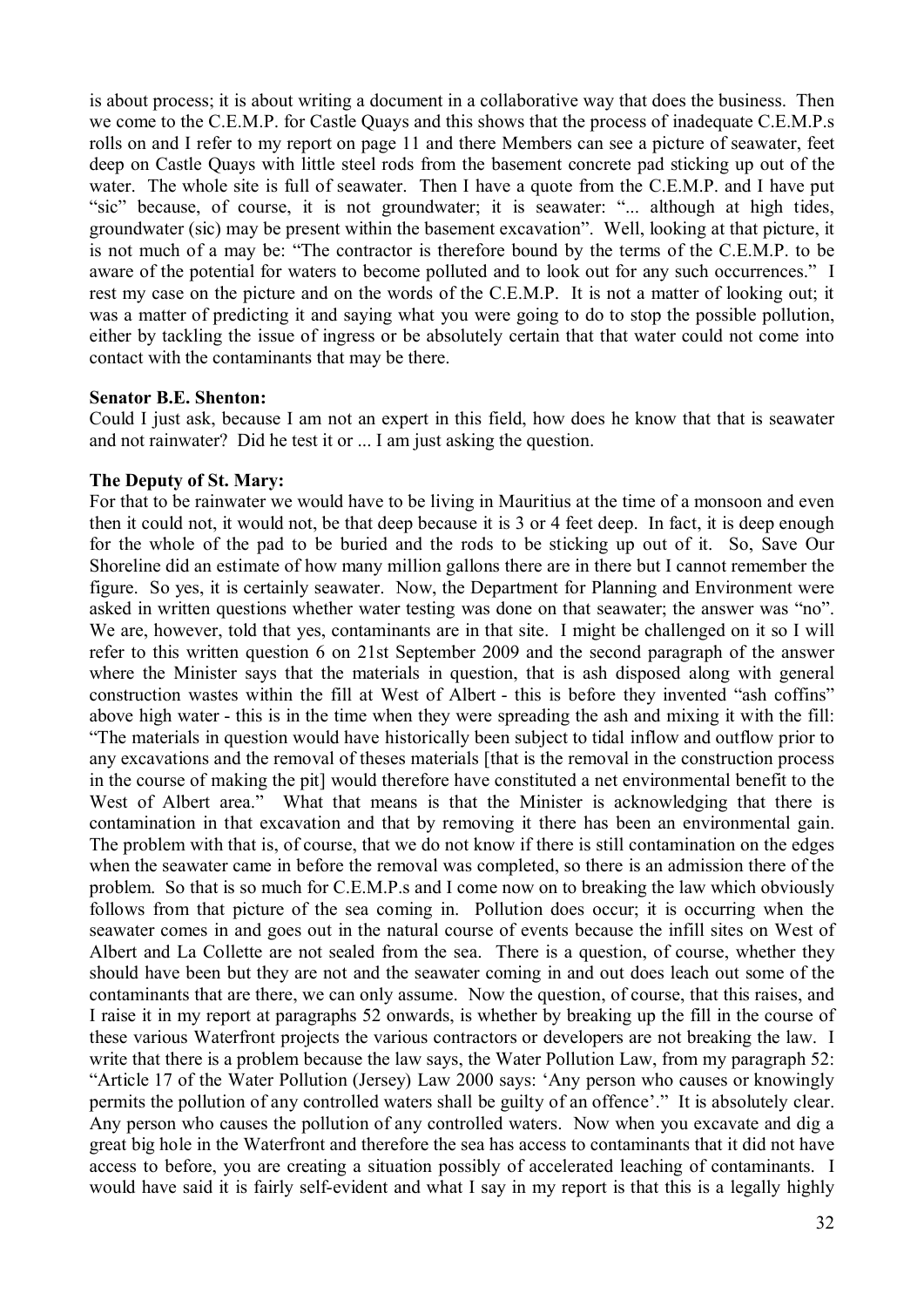problematic situation. I just find, again, that in the light of that it does behove this Assembly to take these issues very seriously and we will return to the issue of breaking the law; there is an ongoing investigation down at the E.f.W. site which we will come to later. No, I will say something to it now but not going into anywhere that might prejudice that inquiry. The overall facts are that that inquiry into the possible pollution incident or incidents at La Collette has been going on for 9 months. The main incident was at the end of April and there may be others - 9 months - and still the key witness has not been interviewed. He gave information under a caution that was issued on 2nd June and further information in the middle of July and in between those 2 events, he was fired. So, as I say, I am going to come back to the circumstances around that later in my speech. Of the final 2 things I wanted to refer to, one is site management, only briefly at this point because I will deal with most of this when I come to the comments of T.T.S. which were quite largely about this where they say that nothing went wrong and they dismissed the points about site management completely. But I just want to, at this point, refer to what it says in my report taken from the transcript about the recordkeeping and it was the exchange between the Constable of St. Peter and the Director of the Waste Strategy Project. I refer to paragraph 49 in my report and there the panel representative said: "That is an environmental incident that involved not just the regulator in mitigation. It was an environmental incident that should have been reported. Why was that not within the suite of reports submitted?" The Director of the Waste Strategy Project says: "I do not have the answer for that. We would need to check with the contractor as to why it was not... I must apologise for the late provision of that information." Then the Constable of St. Peter presses on this matter and asks why at the eleventh hour we have had 2 incidents produced to the panel and why was there not a process whereby the incidents get reported on time in a systematic way, why is it coming in at the last minute and the Director of the Waste Strategy Project accepts the criticism. I will not read all that out but the point is that the recordkeeping was faulty. Again, that sort of rings bells and is not really satisfactory but the details of this I will come to later in the speech when I deal with the T.T.S.'s comments. The final point I made about the real problems around this whole question is when I say in my point 7 of my paragraph 5 I think, that I refer to misleading statements, secrecy and lack of communication. I do qualify now, I must say, the word "secrecy", and I refer to page 47 of the Scrutiny Report, only by reducing it to unwillingness to give information in the proper manner. On page 47 of the Scrutiny Report we see Difficulties Obtaining Evidence. Under that the adviser's comment: "The Scrutiny Review process is an essential mechanism to facilitate open government and to call the Executive to account for its policies and decisions. However the following 2 observations are made regarding the process in relation to this review." These are the adviser's words: "There is evidence of obfuscation by T. and T.S. and an unwillingness to be proactive in providing information unless it was formally requested and identified in a precise form. This was especially the case in trying to identify the ongoing environmental management and mitigation procedures in operation at La Collette. This has delayed the review process and potentially compromised some of the conclusions." Not my words but the words of the adviser but I withdraw the "secrecy" but however there were problems with obtaining information and those problems were experienced by our officers and by our adviser. The lack of communication is evidenced in my report in paragraphs 70 and 71 if Members want to refer to it - if they are still alive - and those are about the fact that the incident which happened, or is alleged to have happened, although we will come later to the documentary evidence for this, at the E.f.W. site in April last year, at the time of writing, this incident has still not been reported to the Harbours authorities, to the coastal authorities or to Ramsar. So there is an unwillingness to give the information, get the information to the places where it should be and that chimes-in with the difficulty that we had in obtaining information. When I refer to being misled, and, of course, being misled makes the work of the panel more difficult, we were misled in 2 principal ways which I refer to.

[11:45]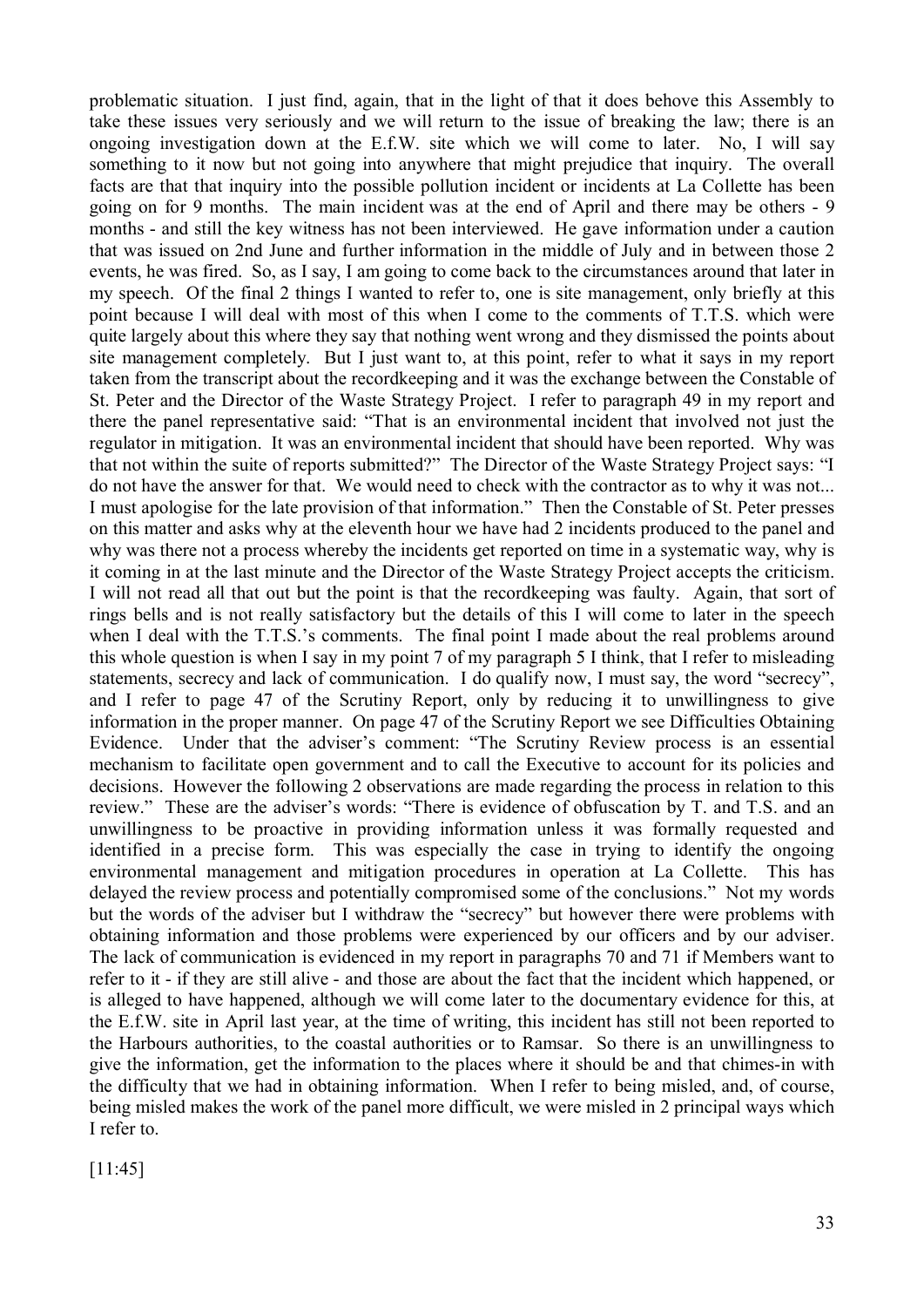The first was when the former Chief Officer of T.T.S. - and this is in my report - claimed that: "The site at La Collette is similar to other south-east coast sites that have been developed in the recent past." We pressed on this and he just carried on making this claim. We were all shaking our heads on the panel - and the adviser - because, of course, the land at La Collette is made up of fill. It is made up of what was claimed to be an earth fill but which we now know was contaminated and was not investigated. So the notion that with all the history that Jersey has of landfill, the notion that that site at La Collette was comparable to the site, for instance, underneath Victor Hugo, is, frankly, laughable. It just does not stack-up. The other claim that was made that was misleading was that there is no evidence of pollution. I refer Members to the controversial passage on page 13 with, of course, the caveat that the designation in there is wrong. It is not the current chief officer; it is the former chief officer who made these comments. The Constable of St. Peter was pressing about the concern, the public concern: "That there are potentially current contaminants somewhere down there." The former chief officer says: "I am sorry, you are making an assumption, you have no evidence, provide me with the evidence." So we turned the question on the questioner and he said: "You provide me with the evidence" and he said that 3 times: "You provide me with the evidence that there has been pollution down there." Well, later on, depending on rulings on going into camera and so on, Members will see that evidence. It is startling that we have to go there but it is all in the interests… and this is why I said at the outset, that it is a difficult proposition to bring but if we do not look problems in the eye, then they will come back to haunt us as we have seen, unfortunately, with the Verita Report. So, please, these are important matters. There is evidence and we need to go there and come back with a resolution moving forward to a place that is better. That brings me nicely on to the comments now of the Minister for Planning and Environment. I refer Members to P.1, the comments of Planning and Environment. Now it is a succinct report and the first claim I want to deal with is the claim that the Zephyrus application is not related to the E.f.W. situation. The Minister says in his paragraph 7 on page 2: "The Deputy is trying to link this planning application to the Scrutiny review undertaken of E.f.W. E.I.A. process. The Zephyrus application is not related, they are not by the same developer, and are for different types of development. The only link between the 2 is that they are both in coastal locations and are both subject to the E.I.A. process." That is not the only link between the 2. They are not just both somewhere near the coast and they are both big developments and they are different developments; one is a block of flats and the other is an incinerator. I am sorry, they are related, they are quite clearly related. They both involve digging a very big hole in fill that is contaminated; we know that it is contaminated, and we know that the sea will come in and out to those sites under the normal course of events. So they are clearly related and that is why I am bringing this proposition and if they were not related, then I would not be. The second point that Planning make is about this due process and the Minister referred to it in the mini debate we had about taking this proposition today. Again, he suggested that he could be put under pressure to determine sooner rather than later. That simply is not true. There is no legal constraint on the Minister to determine an application within a given timescale. I checked ...

### **Senator F.E. Cohen:**

With respect, the Deputy has just suggested that something I have said is not true.

#### **The Deputy of St. Mary:**

I am not quite sure how to adjust that. The Minister has claimed on the radio that he is under a constraint which is embedded in the law that he has to determine this application. By using the word that he "has" to, he is implying, I believe, that there is some kind of constraint within the legal process of determining an application. Now, that is my interpretation of what he is inferring by saying that he "has" to determine within a certain timeframe. But I have looked at the law and searched the Planning and Building (Jersey) Law 2002 - and also read some of it - and the word "delay", the various searches I carried out, to make sure that there is no such legal constraint.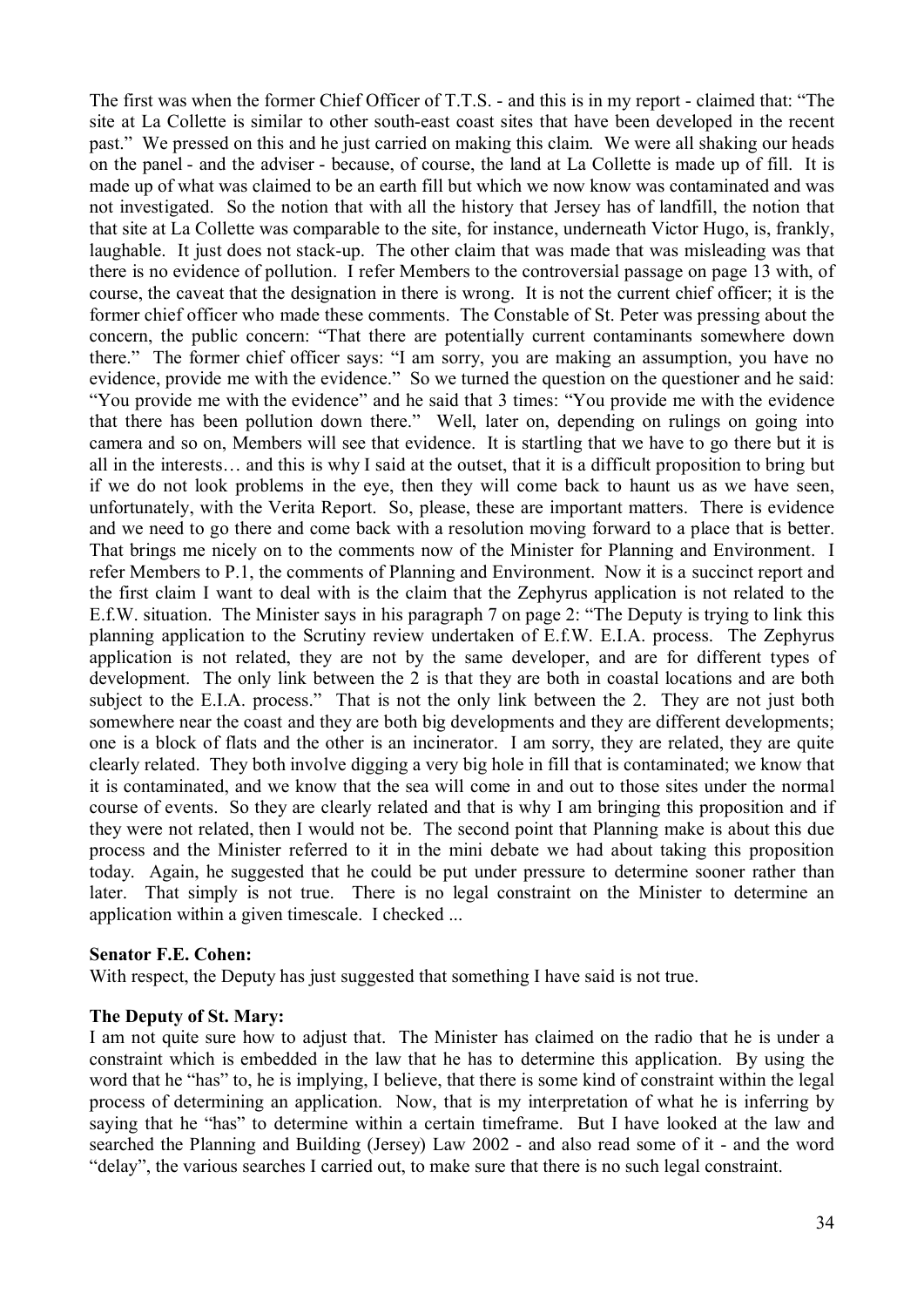#### **The Greffier of the States (in the Chair):**

Well, Deputy, I hesitate to interrupt but the Minister will be able to respond in due course. I think he may be referring to matters such as court judgments as opposed to the law itself or expresses it in terms of the expectation to determine it.

#### **The Deputy of St. Mary:**

Yes, I am going to include that in a minute. The reference to due process on page 3 of his report at the top refers to - and I have had an email on this subject from his chief officer - the 13 weeks within which after the E.I.S. is received there is a standard, a performance standard that the department has in determining applications. Now that is fine for a department to have a performance standard, it would be like a hospital having a performance standard for taking in certain operations and doing them within a certain timeframe, but of course that is not in any way a legal constraint, it is a departmental advice to itself on what they would like to achieve. But clearly this is a major application on anybody's books, it is a major application with serious implications for our marine environment and so to claim implicitly or openly that there is a timeframe of 13 weeks and that due process is involved, in my view, cannot be maintained. The third point that the Minister makes is that he will respond to Scrutiny; at paragraph 8 he says that the issues will be responded to in full. I do not doubt that. I am sure the Minister will respond in full to our report but what I am seeking to do with this proposition is just add that little bit of now. I want and I hope Members will support me of course in this that the Zephyrus application just be delayed until the lessons that I have outlined - the weaknesses and the failings - have been taken on board, have been responded to, so that we can see and we can, if necessary, challenge P. and E.'s response, to make sure that it is robust, that they have taken these lessons on board. He says that he can accept part (a) which is nice, because right at the end he urges Members to reject part (a), so I think that is probably the final word on it, that the Minister does not want this proposition. He says at paragraph 10 - his paragraph 10: "that the Deputy is seeking..." Sorry, he says when writing about the Zephyrus E.I.A. that his department should do a review of that E.I.A. in the light of the process at La Collette: "The Deputy is seeking to discuss the E.I.A. for the Zephyrus scheme in the States Assembly." No, I am not seeking to discuss the E.I.A. for the Zephyrus scheme and the Minister does have rights in this regard. I am just seeking that we, the Members of the States on behalf of the public see a review of that E.S. in the light of the lessons learned from the failings of the previous E.S. at La Collette and if we do not do that then frankly we are failing the public. On the Water Pollution (Jersey) Law - his paragraph 11 - he confirms that there is an ongoing criminal investigation under the Water Pollution (Jersey) Law 2000 and says that details of the investigation cannot be shared at this time, and I will return to that later. That is all I would like to say about the Minister for P. and E.'s comments, and I now turn to the T.T.S. comments which are a very different kettle of fish and I must say, prefacing my remarks, that I was quite shocked by these comments - by the tone of some of the comments made in here - and I think that it is unfortunate that in the comments by a government department signed off by the Minister that we have comments like this made about a proposition of a Member. But leaving that aside, I will now deal with the substantive issues in these comments. If Members have the T.T.S. comments, P.1 Comments (2), the comments first of all say: "The Deputy's allegations are so full of inaccuracy and innuendos they are either simply untrue, totally inaccurate or concern small matters." To put some flesh on the bones of that initial blast we have: "The Deputy's statements about the E.I.A. process are not based on meaningful evidence" and a similar statement about my comments about the C.E.M.P. The trouble is that they are not my comments. It is not my evidence. It is the evidence that the panel gathered over a year of hard work, guided by an excellent adviser and endorsed in his report which he wrote as a professional. They are not my untrue inaccurate or small matters, they are the adviser's and the panel's untrue, inaccurate or minor matters. It is up to Members to decide whether they think there is a case that these 2 documents, which in my view are pretty solid, match what T.T.S. are claiming. He says that my motive is to undermine ... he says that my bringing this proposition and making these statements serves to unnecessarily undermine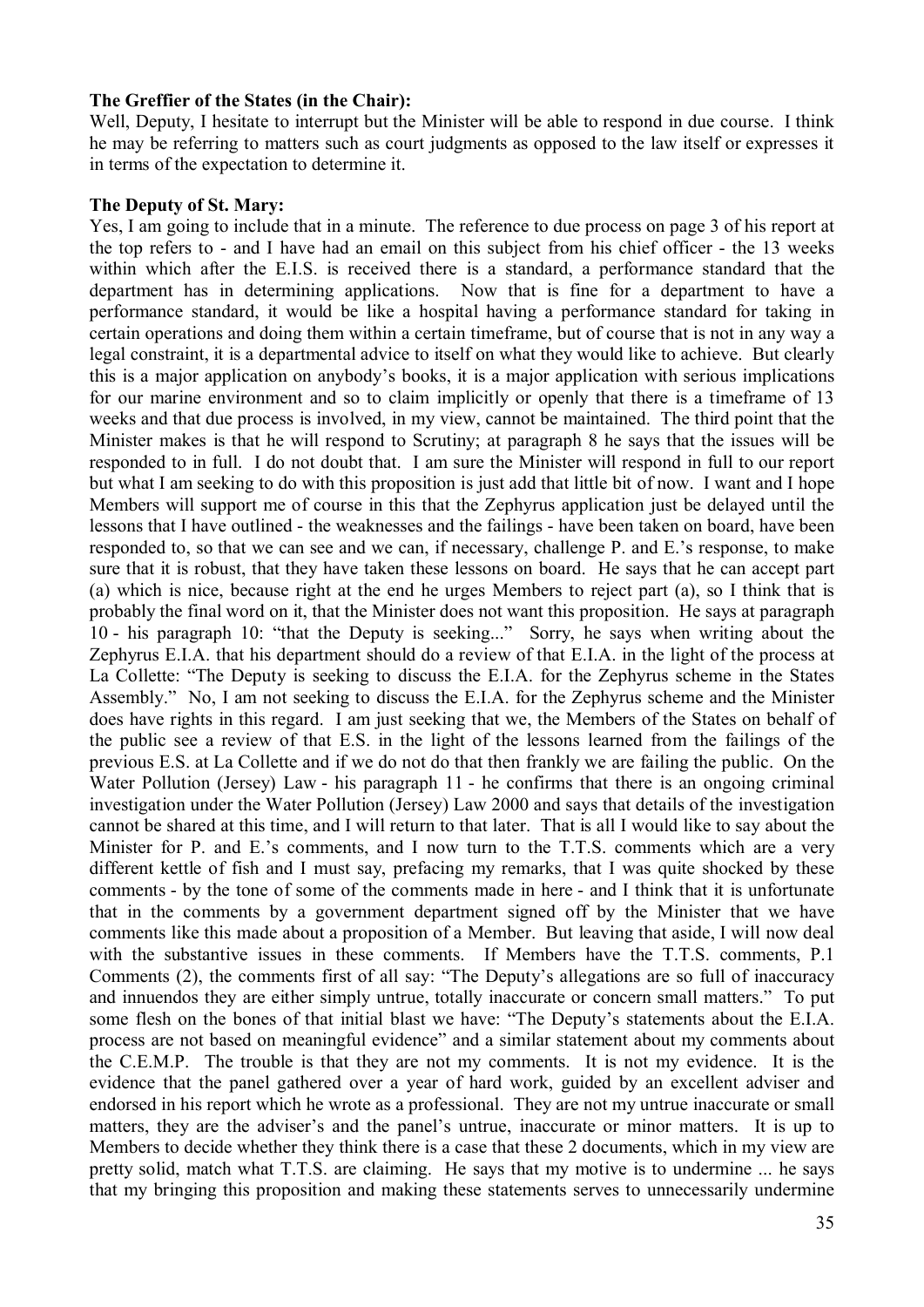public confidence. That is exactly the opposite of what this proposition is about. It is not about undermining public confidence, it is about creating public confidence in our institutions and in the way we do things. To suggest otherwise is ... I will just leave out any possible adjectives. That is the whole point, is it not? We saw it yesterday and we are seeing it today. It is how we approach these issues, difficult issues of governance and procedure and where they horribly go wrong. We do have to, I am afraid, look at these issues and resolve them in an open way, building the confidence and building the communication. I will now move on to the problems of La Collette: there are the comments page 3 where T.T.S. say that the Deputy alleges that the La Collette Energy from Waste facility has had massive problems with regard to pollution. That is a complete Aunt Sally. I have said no such thing and if Members will check what I say in my report I do not say that that facility has had massive problems with regard to pollution. It is that kind of misrepresentation that could almost be grounds for asking for the comments to be withdrawn, but we do not say that because it is just one of those things. I refer Members to my own report on page 3, paragraph 5. Now we know, and this report will show, that this is precisely the case, that is that previous developments have had problems. These previous developments have indeed had massive problems, that is what I say: "These previous developments have had massive problems" and the massive problems I then list, 1, 2, 3, 4, 5, 6, 7. One of them is the inadequate environmental statements, another is defective plans, another is the inadequate site management procedures and so on.

#### [12:00]

I nowhere say that there has been massive pollution. We do not know the extent of the pollution and that is on record. I move now on to the investigation without prejudicing, on their page 2 they say, on the third bullet point on page 2: "The Deputy does not accept that the management procedures implemented were adequate but they have proved to be very robust and to work successfully on site where there has been no consequential environmental damage." So T.T.S. are claiming that the processes done at E.f.W. have proved to be, that is a statement of fact, very robust and to work successfully and there has been no consequential environmental damage. That is the claim in their comments. They go on to say that they will not be drawn into further discussion about the alleged breaches of the Water Pollution (Jersey) Law 2000 except to point out that it is wholly inappropriate and improper for me to use information subject to investigation. They also repeat the claim about: "Did not cause any consequential environmental damage" on page 3. Now I leave the rebuttal of those statements to later because I am trying to package all the confidential elements into one part of the speech but I just put them on record now that those are the claims within the T.T.S. document that there has been no consequential pollution and that everything was robust and okay within the processes running the construction of the E.f.W. Now to go back to their comments about the E.I.S. and the scoping, they simply flatly deny that there was a problem with the E.I.S. and they flatly deny that there was a problem with the scoping, and I just refer Members to the key findings on page 9 of our document. I will not repeat them but it said the scoping was inadequate, there were no N.G.O.s and the E.S. was inadequate and I have covered the background of those statements. So it will be interesting to hear the Minister defend the flat denials in his document. They even, I think and my notes say, deny the 3-month delay. On page 5 of their document: "It is inaccurate to imply that there was a delay of 3 months due to any inadequacy of the C.E.M.P. but the finding of the panel who have looked at this for a year with a team of expert advisers says the opposite. There was a 3-month delay and that we consider this to be ... [I think the word is "unacceptable"]. This is considered unacceptable." So again we have T.T.S. and our report in flat contradiction and Members are going to have to make up their minds about not who is right and who is wrong. I think the issue is whether this whole body of evidence, which of course P. and E. and T.T.S. are familiar with in their own dealings as departments, whether this is worthy of a delay on the part of the P. and E. Minister in determining Zephyrus. I now come to the issue of the relationship between me and the Scrutiny Panel and the Scrutiny Report, which is referred to in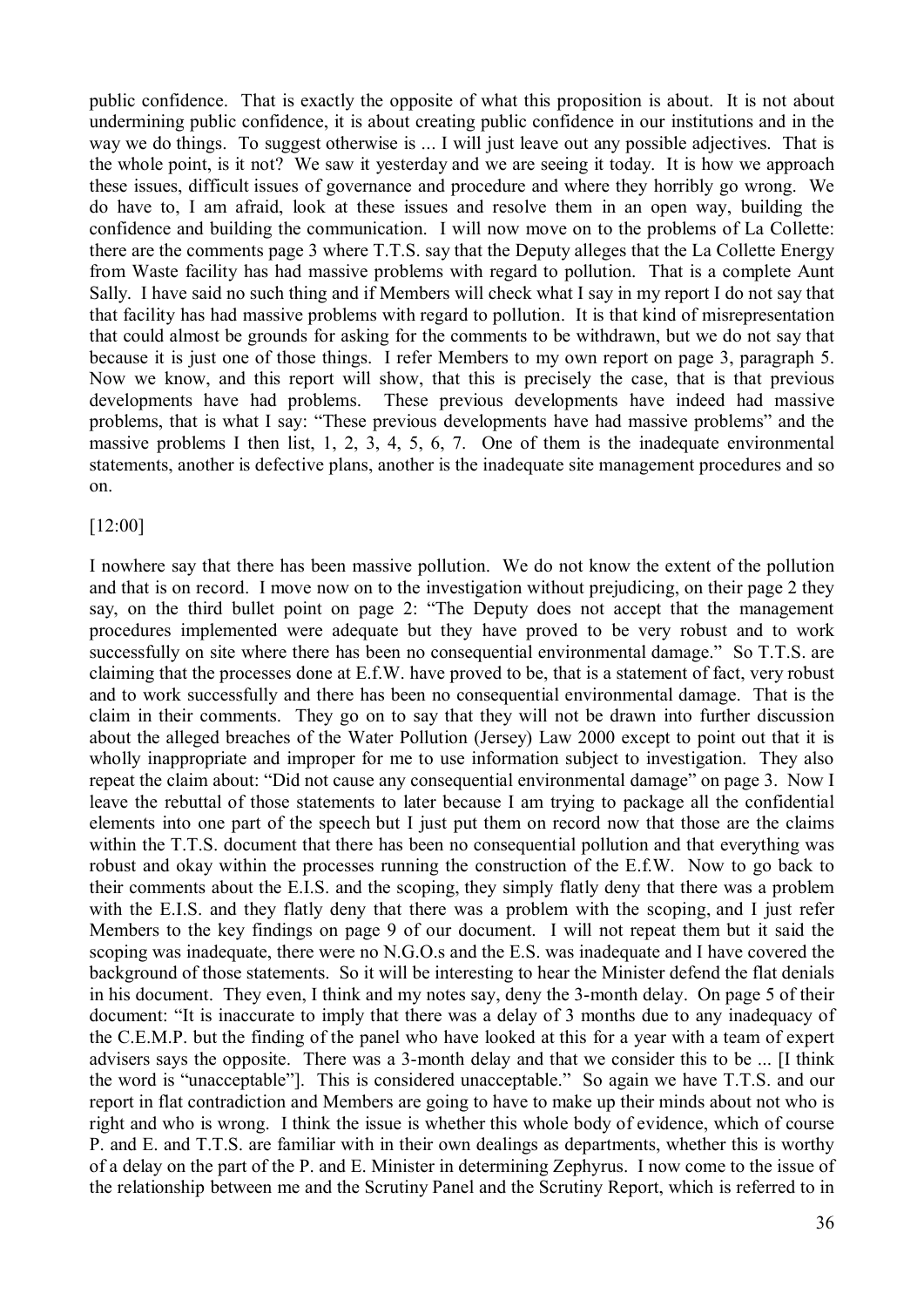the comments. Rightly so, it is an area that obviously I have to clear up and on page 4 of their comments on the last paragraph, the Minister for T.T.S. says: "To pre-empt the publication of a formal Scrutiny Report of which the Deputy is himself party, with a Report and Proposition on which alleged facts are based, appears a poor approach and not in keeping with good scrutiny practice." Now I have said ... I have not said it but I am saying it now, that everything in my speech has come from our Scrutiny Report and our adviser and I have been careful not to quote myself but to quote people who know better. So this idea that somehow my report is off the wall is not true. When I wrote it I deliberately did not read the final draft of this, of our own Scrutiny Panel report, but I took all my evidence from the hearings that we had had where it is all documented, which is why I used quotations from the hearings extensively. I took my own knowledge from the various documents like the Environmental Statement itself, which I knew to be deficient; I took what various bodies had sent me, all the evidence that we had, in fact. So to suggest that somehow there is a conflict here is a little bit off the mark. The conflict lies only in that I decided to bring a proposition to request the P. and E. Minister to take on board these things before he determines the next major application. This was the point of difference between myself as a panel member and some of the rest of the panel. I asked for this to be a Scrutiny proposition and the panel decided that it would not be. So that is where we are. The reason for that is that ... well, maybe I need not go there, but that is just the way it is. I felt that it was appropriate to tie this down because I felt that these matters were so important that they could not be left to linger longer. So the errors of process are enough on their own. The errors of process that I have evidenced are enough on their own to make it right and proper for the House to ask the Minister to delay and to take on board these matters before he determines Zephyrus and indeed it is our duty. Now that would be true even if the errors in process had not produced major incidents. There are things going on and I do not know what it is. People are counting the number of people still here. But I mean I do accept that this is a tough proposition and there is a lot of evidence but that is the point, is it not? We are paid to take these decisions and sometimes they are tough and I am sorry if there is a lot of evidence, but we have also had Verita and I suspect Members have been looking at that, perhaps in preference to this, but it is a very similar case. There is a claim going the rounds, well in fact this was the claim made to the panel, that it is okay, the processes were designed to avoid impact and I quote from the Managing Director of Babtie Fichtner: "It would have been almost saying that our preferred approach is to allow the stuff to be released and identify that it will not really do any harm. We had a much better approach. Let us avoid the risk occurring by putting those controls on the contractor. Let us avoid the risk occurring." That brings me ... that clash between "let us avoid the risk occurring" and what happened brings me to the point of my speech where I would ask the Chair whether it might not be better to go into camera.

#### **The Greffier of the States (in the Chair):**

Well, it is not for the Chair to decide, Deputy, because you are fully entitled to propose under the Standing Orders that the Assembly go into camera. I assume Members would wish to know the reason why you wish to do that without disclosing the matters but give your general reasons and then it is a matter for the Assembly to vote or not to vote.

## **4.3 The Deputy of St. Mary:**

Yes, Sir. Thank you for that guidance. We are faced with a bit of a problem here, and the reason that we need to go into camera is to look at the evidence about T.T.S.'s claims. T.T.S. claim that there has not been any environmental damage down at La Collette. There are issues around the case being prepared by the Environmental Regulator for onward transmission to the Attorney General about an alleged breach or breaches of the Water Pollution (Jersey) Law 2000 and we need, I feel, to look at the pictures which I circulated and the document I circulated yesterday which is a matter of public record. It is on Save Our Shoreline's website, but nevertheless it might be wise for us to be able to have a more open discussion within that framework of being able to look at what is said there, what the pictures mean and the facts around the dismissal of the site project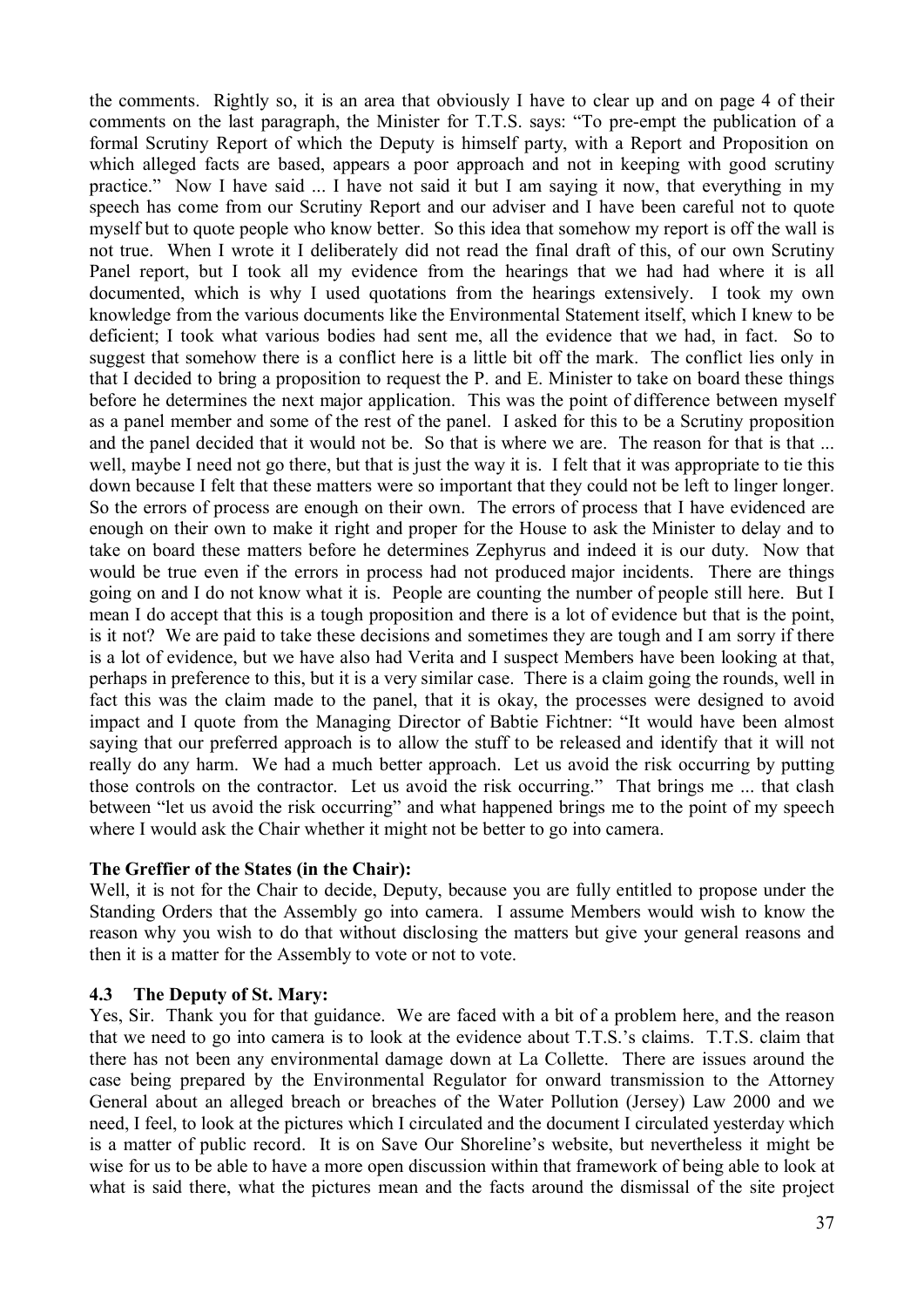manager who was dismissed after talking to the Regulator for the first time, and he was dismissed in extraordinary circumstances which I am reluctant to go into in open session because of this prejudice issue. We are not *sub judice*, there is no case in a court but there is an investigation and it might be wise if we could go into this more openly by going into camera. So that is why I believe that we should. I am not clear obviously on the procedure.

## **The Greffier of the States (in the Chair):**

That is all right, Deputy. I think we just need to clarify that and you are in the middle of your proposal speech. I think, in your remarks just now in regard to camera, you mention something along the lines of: "It would be helpful to have a discussion." We are not in discussion mode, we are in debate mode and I think if the Assembly did agree to go into camera it is to allow you to continue your proposal speech in camera. The Chair may be prepared to allow one or 2 points of clarification but the debate does not open at that point unless you have finished your speech and we continue in camera with the debate. I think Members need to understand that. Now the proposal is made under Standing Order 81 that the Assembly continue in camera. Is that proposal seconded? **[Seconded]** Briefly does any Member wish to speak before we go to a vote on that matter?

# **4.3.1 Senator P.F.C. Ozouf:**

Just for clarification, Standing Orders prevent us discussing matters which are subject to an investigation or *sub judice* matters, *et cetera*. Whether or not we are in camera does not make any difference, does it?

# **The Greffier of the States (in the Chair):**

Maybe we should clarify what the Standing Order says. I think the Deputy of St. Mary was correct just now, the Standing Order prevents Members referring to any matters pending in any court.

# **The Deputy of St. Mary:**

Could you refer us to the Standing Order for that, please?

## **The Greffier of the States (in the Chair):**

Two Standing Orders of relevance, Standing Order 104(2)(g), which is the obligation on Members that Members shall not in a speech refer to a case pending in a court of law in such a way as might prejudice the case; and the power given to the Presiding Officer in Standing Order 107: "The Presiding Officer may direct that Members of the States shall not refer to matters relevant to any proceedings pending in any court." Now clearly there is a discipline, Members, in this exercise in relation to the matters that may come before the court but the Standing Order itself is fairly narrowly worded in relation to pending court proceedings, not investigations as such. Members may wish to hear from the Attorney General possibly before deciding how to proceed. If he wishes to add anything. Is there a proposition to go into camera?

## **4.3.2 The Connétable of St. Brelade:**

Essentially in fact I would appreciate a comment from the Attorney General in that I did mention to the Bailiff earlier on my concerns with regard to this and based on the papers that were put before Members yesterday morning I have a duty to respond and this does of course run into the investigation which is taking place, so I would want to reserve my position to be able to respond to anything the Deputy may put forward.

## **4.3.3 Deputy R.G. Le Hérissier:**

I would like to hear from the learned Attorney General also. I have to say the proposer said at the beginning, which is a bit like a jury trial, we were going to deal with 2 versions of the truth and we had to decide upon which side we would come. That has been put before the public. He has interwoven various sorts of personal issues and allegations about probity and so forth in between apparently scientific arguments. I would have thought having got this far it is going to look very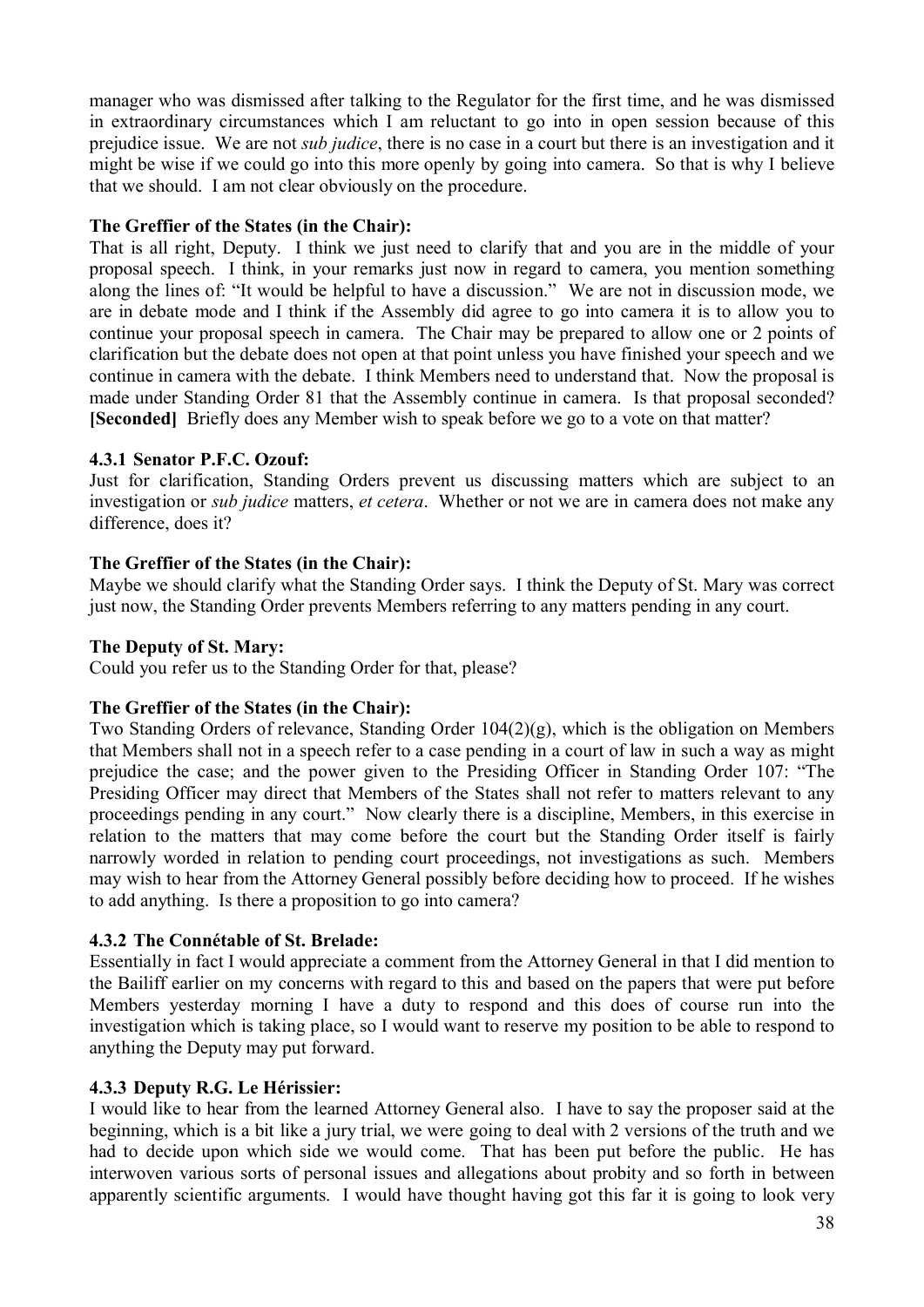strange to the public if we go into camera, as Senator Ozouf said, and start looking at evidence that is not yet tested, it appears, within a judicial or quasi-judicial context and we are going to hear this evidence because it is a matter of concern. My view is, without wishing to pre-empt the proposer's structure of his argument, there is enough scientific debate on both sides for us to make up our minds, and I would be very reluctant having set the ball running so to speak to revert to something where we are looking at untested evidence which centres around allegations of personal behaviour and so forth. It is just going to run off, I think.

[12:15]

### **The Greffier of the States (in the Chair):**

Yes, Attorney General, if you can just assist the Assembly.

#### **Mr. T.J. Le Cocq Q.C., H.M. Attorney General:**

I am not sure that there is anything which I can say which will particularly assist the Assembly in this decision. I respectfully agree with the Chair's interpretation of the narrow ambit of Standing Orders and there is no matter that is currently technically *sub judice* within the terms of the Standing Order. I have not received a file for consideration as to whether or not to bring a prosecution, and that is the next process once the investigation is complete. That being said I would like, if I may, just to add this one further observation. I think Members are entirely mindful of the need to be very careful in anything that is said so that there is no risk that an investigation be prejudiced. As I cannot anticipate what will be said nor what the effect of that might be my caution is even more, I think, of concern to me and I think the concern boils down to this. At the end of this debate the Assembly will make a decision, it will take a vote, and there is a concern of course that that vote could be taken outside, in the public world, as an expression of an opinion in connection with matters that might be subject to investigation. Consequently I am concerned that those areas might be articulated but I cannot advise the Assembly that it is impossible to debate them if in camera.

#### **4.3.4 Deputy J.B. Fox:**

It is just on the in camera point. My concern is that on the odd previous occasion when we have gone into camera information that is in camera seems to be in the public domain very shortly afterwards. **[Approbation]** I say no more than that, but I will not be supporting in camera.

#### **4.3.5 Deputy M. Tadier:**

In seconding this, I am mindful that nobody likes going in camera, certainly myself. It is not something that I would enter into lightly, because I think government should be in the open, that is quite rightly so. I just wanted to point out that, whatever the result of this proposition, it would be bad form, I think, if Members did stand up afterwards and started criticising the Deputy of St. Mary because they did not like the information that he was giving out. That is all I want to say.

#### **4.3.6 The Deputy of St. John:**

I have concerns that this might be moving across. You asked for the information through the Scrutiny Panel and I am concerned that Members might be given some information today. If something is released prematurely and then the waters get muddied with that information, as this entire proposition is getting a little muddied… I would prefer that anything said is said in the open, so that it is recorded, and therefore we know exactly, when the file is passed to my panel, exactly what has been said in the Chamber. So therefore I do not think we should be going into… and this is no reflection at all on the proposer, but we should not be going into closed session.

#### **4.3.7 Deputy M.R. Higgins:**

First of all, I would just say that one of the frustrations I have found with being a Member of the States is how information is lacking, or we are prevented from getting information, or that we are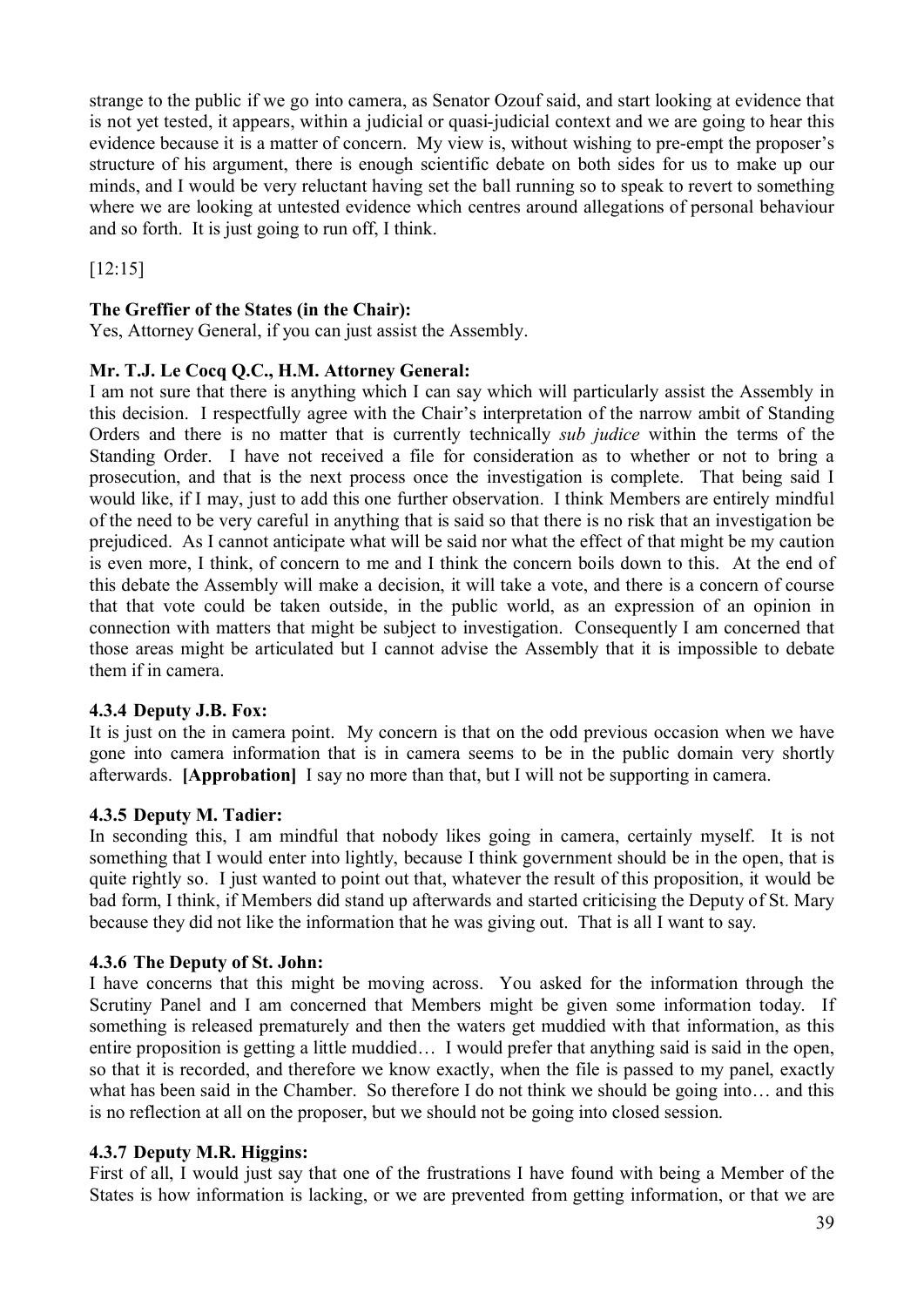conflicted because we have got some knowledge of an area. It is really, really frustrating, and States Members are very often making decisions without having information. We have here an opportunity, and I agree that I do not like going into camera, I think it should all be out in the public, but I can understand the concerns of the Deputy of St. Mary. But I do think States Members should listen to what he has got to say, and be very careful afterwards, and obviously judge it. But I think we should at least have the information to make a proper decision, so therefore I am going to support the proposition that we go into camera.

### **4.3.8 Deputy T.A. Vallois:**

I just need to understand, or clarify something here with regard to the information that will be provided in camera. Was that provided to the Deputy by a confidentiality agreement through Scrutiny, and if that is the case, then where does that stand? I mean, can that be released, and is that whole Scrutiny Panel in contempt, or ...? I do not understand whether that is possible or not.

### **The Greffier of the States (in the Chair):**

I do not think it is a matter that calls for a ruling from the Chair, but if the Scrutiny Panel has had information in confidence, the Members are clearly bound to respect that confidence. Do you wish to reply briefly, Deputy?

### **4.3.9 The Deputy of St. Mary:**

Yes, it is a difficult issue. I have just been looking at my notes; it is possible to cover some of the ground - most of it - without going into camera. I just wanted to put it there as a choice, because it may be that people may wish to make comments in reply, or follow up in ways that might be considered to be preferable to be in camera. I personally, as people have said, do not really like going into camera. We went into camera on the Plémont debate, and rightly so, to get the information that could not be public knowledge about prices, although even in that case, I am not sure that going in camera was necessary. I think one point that needs to be made, and this will apply whether or not we go into camera, is that all the media coverage of Haut de la Garenne was ruled by the judge not to prejudice the trial of the 2 men when they appealed. They appealed on the ground of media prejudice, and it was ruled that even in that case, with massive media publicity, that it had not prejudiced the trial, that a judge or jury can make up their mind, can look at the evidence in front of them, if and when there is a court case. There certainly is no court case at the moment, it is not about personal behaviour, it is about us being able to assess the issues. So I leave it with Members.

## **The Greffier of the States (in the Chair):**

You maintain your proposition?

## **The Deputy of St. Mary:**

I maintain my proposition just to have guidance.

## **The Greffier of the States (in the Chair):**

The appel is called for. Members in their designated seats. The Greffier will open the voting for or against the proposition that the Assembly move into camera.

| <b>POUR: 11</b>           | <b>CONTRE: 21</b>          | <b>ABSTAIN: 0</b> |
|---------------------------|----------------------------|-------------------|
| Senator J.L. Perchard     | Senator P.F.C. Ozouf       |                   |
| Senator A. Breckon        | Senator T.J. Le Main       |                   |
| Connétable of St. Brelade | Senator F.E. Cohen         |                   |
| Connétable of St. Mary    | Senator S.C. Ferguson      |                   |
| Deputy J.A. Martin (H)    | Connétable of St. Ouen     |                   |
| Deputy of St. Ouen        | Connétable of Trinity      |                   |
| Deputy S. Pitman (H)      | Connétable of St. Lawrence |                   |
| Deputy M. Tadier (B)      | Deputy R.C. Duhamel (S)    |                   |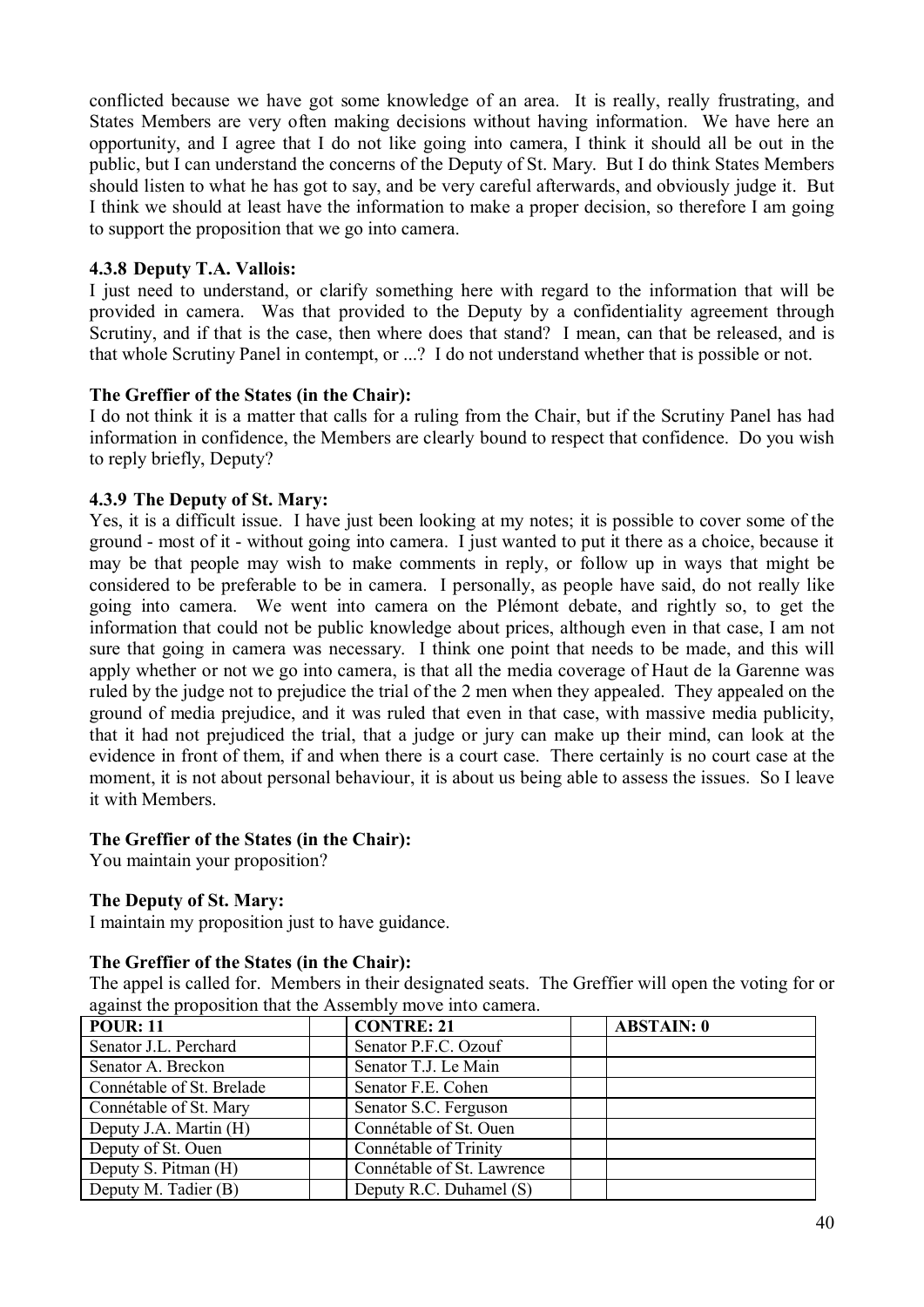| Deputy of St. Mary      | Deputy of St. Martin         |  |
|-------------------------|------------------------------|--|
| Deputy T.M. Pitman (H)  | Deputy R.G. Le Hérissier (S) |  |
| Deputy M.R. Higgins (H) | Deputy J.B. Fox (H)          |  |
|                         | Deputy J.A. Hilton (H)       |  |
|                         | Deputy S.S.P.A. Power (B)    |  |
|                         | Deputy K.C. Lewis (S)        |  |
|                         | Deputy of St. John           |  |
|                         | Deputy A.E. Jeune (B)        |  |
|                         | Deputy A.T. Dupré (C)        |  |
|                         | Deputy E.J. Noel (L)         |  |
|                         | Deputy T.A. Vallois (S)      |  |
|                         | Deputy D. De Sousa (H)       |  |
|                         | Deputy J.M. Maçon (S)        |  |

## **The Greffier of the States (in the Chair):**

Very well. Deputy, you must continue your proposal speech within the parameters of Standing Orders, in public.

### **4.4 The Deputy of St. Mary:**

Yes. I think it was important to ask that question about in camera, and I hope that we do not, later on this debate, suddenly find that: "Oh, this is secret" and: "That cannot be said" and so on, because we have refused that opportunity. So there are 2 matters here, one is the dismissal of the Project Site Manager, and the other is the pollution incident itself. All I will do is give an outline of the chronology of that dismissal. On 2nd June 2009 ...

### **The Greffier of the States (in the Chair):**

Could I just clarify, Deputy, for my own understanding, and I think for Members' benefit, which particular paragraph of your proposition will these matters be relevant for? The dismissal of the site manager; I am struggling to see where in the proposition this relates to (a), (b), (c) or (d)? Is it  $(c)?$ 

#### **The Deputy of St. Mary:**

Yes, there are 2 areas, I suppose. One is the general point about the importance of what happened at La Collette, and because the circumstances surrounding what happened at La Collette are as they were, that shows that these issues are not only important process-wise, but have led to real consequences. Part of that discussion is about the dismissal, because that bears on the sort of evidence - or lack of it - that is available. Specifically, apart from that overarching concern, there is paragraph (c), which calls on the Minister to present a report concerning the alleged breaches at the La Collette incinerator site that are currently under investigation, which would include consideration of the dismissal.

#### **The Greffier of the States (in the Chair):**

Thank you.

#### **The Deputy of St. Mary:**

It is easiest to do it this way round because it does put it in context. The Site Project Manager was cautioned on 2nd June. I just have to refer to a document which I have to find, I am sorry.

#### **Senator T.J. Le Main:**

Could the Deputy clarify who this person was employed by? Was it the States?

## **The Deputy of St. Mary:**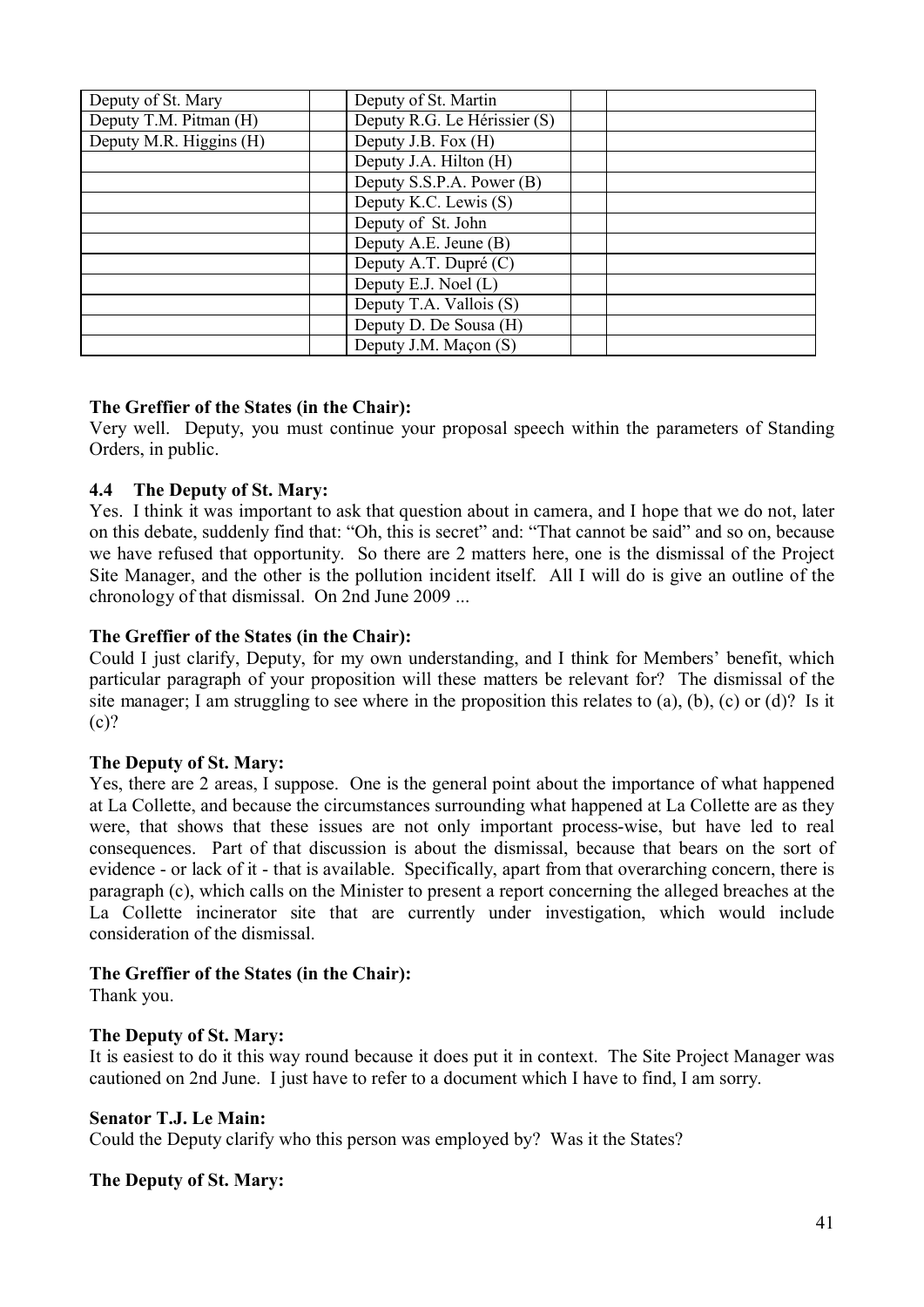Yes, I can clarify that. He was employed by Babtie Fichtner, the consultants of T.T.S. T.T.S. are not running this contract, if you like, directly, although as the client, they are involved, of course, at every stage. But they have consultants to project manage, check on specifications, and make sure...

#### **Senator T.J. Le Main:**

So he was dismissed by T.T.S.?

### **The Deputy of St. Mary:**

He was dismissed by Babtie Fichtner. He was working for the consultants, and he was dismissed by Babtie Fichtner. So, yes, on 2nd June 2009, he provided information ... sorry, the caution was administered on 2nd June by the Environmental Regulator - the Environmental Protection Officer and he provided information under that caution, I do not know exactly the date, but presumably some time after 2nd June. On 6th July, he went away on a course and was fired; when he came back there was no job. I will not go into the detail around that, because of possible confidentiality issues, but the behaviour of Babtie Fichtner at that time was, shall we say, less than proper, that is all I will say. He gave further information on 15th July, in a telephone conversation, to the Regulator. Then on 15th September there is an email where he says to the Regulator - and I think this is a public document - that: "What the Regulator and T.T.S. do not have is my interpretation of the information." Now the information is, basically ...

### **The Connétable of St. Lawrence:**

I wonder if the Deputy would give way. He keeps referring to the Regulator, and I am not sure, maybe other Members are not sure, exactly who the Regulator in this case is.

#### **The Deputy of St. Mary:**

Thank you. The Regulator is the Environmental Regulator, whose job is to enforce environmental laws, including the Water Pollution Law, and he works within the Department for Planning and Environment, they are the department of environmental compliance or whatever, to control pollution and to monitor the laws and make sure they are enforced. So he is conducting the investigation into this whole matter of the pollution incident at La Collette, or the alleged pollution incident. So on 15th September, the Site Project Manager offers to the Regulator, and I quote: "My interpretation of this information." That is the information, basically, that Members have in the photographs and commentary that I circulated yesterday. "What the Regulator and T.T.S. do not have is my interpretation of this information, events on site from January to June this year, and my evaluation of the attitude and performance of all parties concerned. I can therefore confirm that the incident on 28th April was, in my opinion, not an isolated incident, and believe that the information mentioned above will demonstrate this." He also says that ... So there is an offer of further information, he wants to meet the Regulator, and he has always said that when he meets the Regulator he wants to have a member of Scrutiny present. Now you can criticise the level of trust that that indicates, but we are talking about someone who is effectively whistle-blowing, and therefore he does not want just a one on one, he wants to guarantee that someone from Scrutiny is there as well, so that we too know what he has said.

## [12:30]

That question of there has to be another person receiving information comes up again in more recent emails, where he is happy to send a written statement to the Environmental Regulator, who has asked for it. He said: "I will send a written statement, a further statement, a sworn statement signed by my solicitor" and so on, to the Regulator. But again, my interpretation of why this has not happened - and it is my interpretation - is that he is probably not happy to send that document unless it also goes to Scrutiny. I have the evidence for that here, but I think I cannot quote it. But the point is that there is an issue of ... you have the main witness, the person whose photographs that I circulated ... those are his photographs and his commentary, and he has not been interviewed.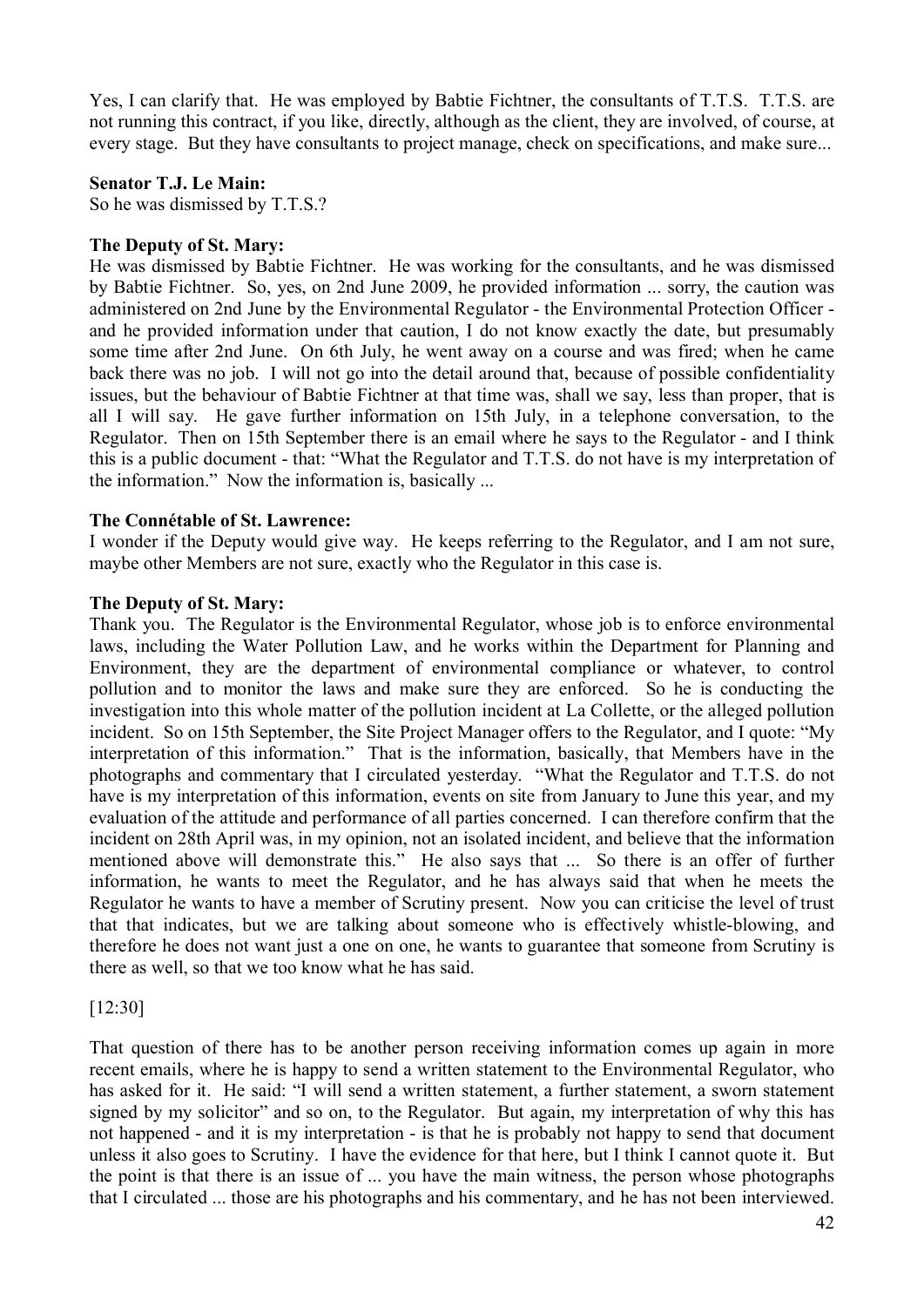He has not been interviewed, and we are now 9 months in, and it just sheds a strange light on the pictures that you have.

#### **Senator F.E. Cohen:**

I think we need to be a little careful of this area, whether this particular individual has or has not been interviewed, there may be good reason for that.

#### **The Deputy of St. Mary:**

That is true. All these issues around the nature of the ... the reason for the dismissal, why the delay, and so on, are germane to this debate because they show that there is an issue around process, and around the consequences of the failings of process at La Collette. So I refer Members to the actual pictures, and I do not think there are real issues around this, because anybody can go to jerseyinperil.com and see them for themselves. So I would just like to take Members through the pictures which I circulated yesterday: "Additional information circulated by the Deputy of St. Mary", and just highlight some of what the Site Project Manager is saying. This is pretty well his words. On page 2, we read in the second paragraph, that: "The water discharge permit was needed for this project and was requested by the contractor. Save Our Shoreline made strong representation that the permit should not be approved, no discharge of leachate should occur within the Ramsar area. The application for the permit was subsequently withdrawn with no explanation." So that is a Save Our Shoreline commentary, and they say that they explain why they release this information now. On page 3 we come to quotations from the Site Project Manager, and if I could explain what I think was happening down there, there is a picture there on page 3 of the site, and you can see there is quite a lot of water - not rainwater, but seawater - in the site, making it quite difficult to do any work. The workaround, the method of dealing with this ... They had a problem, that water is, as you can see, fairly dirty, it also has unknown contaminants possibly, in it. So that is a problem, and you cannot just pump the problem to sea under the law, you cannot do that. So what CSBC (consortium of contractors) came - and it is on the second and third lines on page 3: "The intention of the contractor, as described in their R.A.M.S. (risk assessment and method statement), was to pump seawater from the extract wells sub-surface, before it entered the excavation." In other words, they made special holes in the bottom of the excavation, so that when the seawater came in they could suck it up before it reached the surface, as you can see in the picture. Then, it would be pumped over the sheet piles, which you can see at the back of the picture, and discharged into a further well that had been dug - and there is a picture of that later on which had been dug on the other side of the sheet pile curtain, and so on, out to sea. So that was the idea, to get rid of the seawater, as it came in, but before it reached the excavation, by pumping it away, effectively, from underground. Then he writes, on the fourth line of that page 3: "This was tried on a number of occasions and proven to be unsuccessful, due to the discharge wells being flooded with the incoming tide, so the water that was being pumped from the extract wells had nowhere to go." So the well on the far side of those piles at the back of the picture, was already full of water, and you could not pump anything into it, with the result that the water coming up under the excavation ended up in the excavation. He goes on, the first line of page 3, second paragraph: "I have copies of emails questioning the methodology for this activity, but as was usually the case, my questions were never fully answered, or ignored." He then goes on to spell out the paperwork failings down on the site: "The habitual late submission of these and similar documents caused me many problems when trying to get an acceptable methodology in place before work commenced. Fichtner frequently instructed me not to stop the contractors just because of paperwork not being in place, so I was continuously battling against the contractors starting activities which were not adequately planned or supervised." This is the Site Project Manager saying that activities were being started by the contractor which were not adequately planned or supervised. That goes back to the E.S. being faulty and the C.E.M.P. being faulty. Because you have faulty papers and documents all the way up to the construction, you end up with a situation where you have not planned for the eventualities that occur. "I also have records of minutes of meetings where my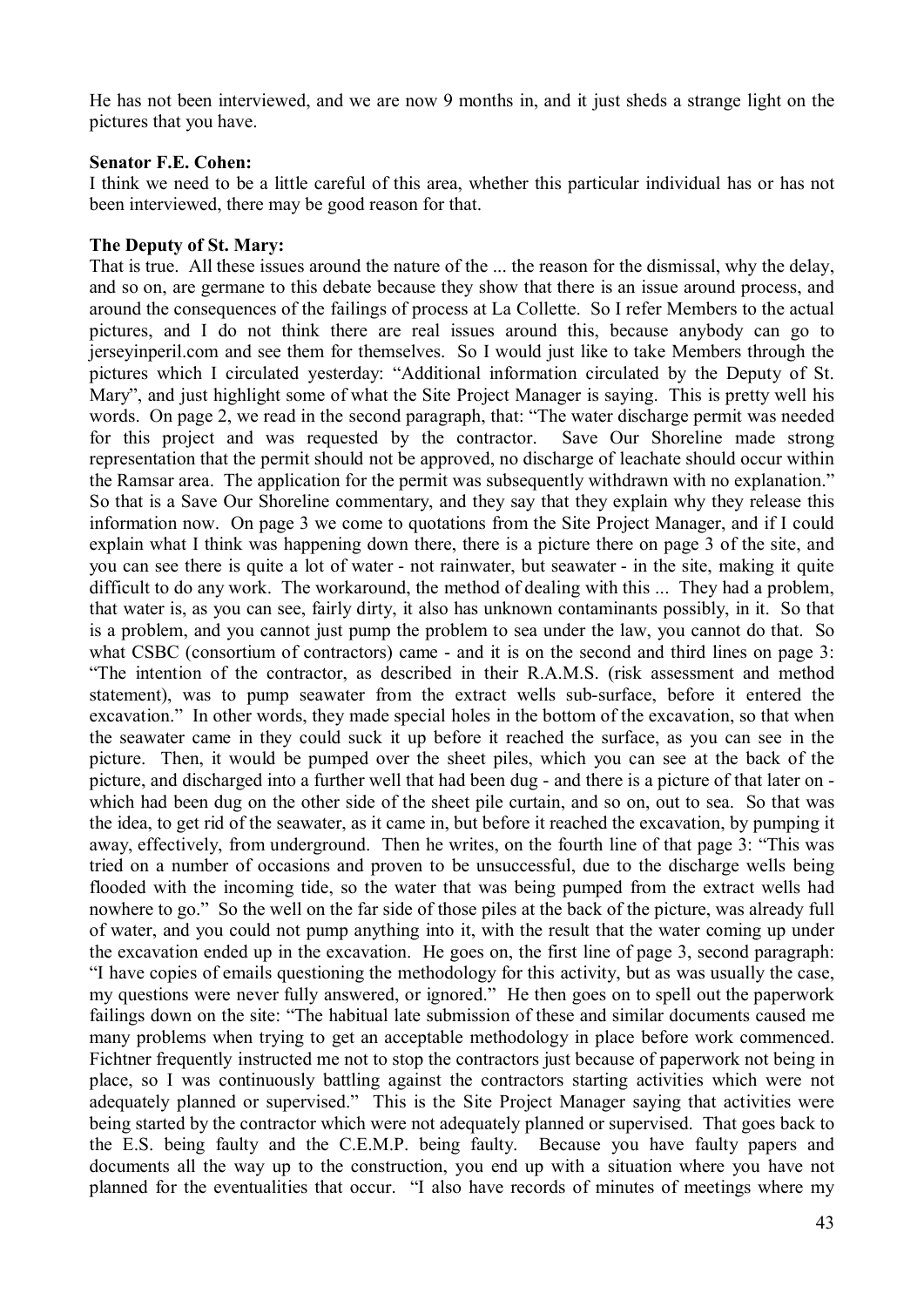dissatisfaction over the late submission of documents has been recorded." So going on to the next page, if Members are willing, page 4, the fourth sentence on the top paragraph: "This was common knowledge", and it is another technical issue about water coming into the excavation, and taking out pollutants, down the fill, along the edge of the culvert, which was acting like a French drain and facilitated the quick and easy emptying of the tidal water, and he says: "This was common knowledge, and although I raised my concerns, was the case until such time the sheet pile curtain was in satisfactory condition." So, in other words, the water was coming in, the water was going out, and until the sheet piles were done, were ready - and I saw them being banged in myself - until they were ready, then the seawater was going in and out, taking with it whatever it took with it. On the second paragraph, page 4: "On a weekly basis, I asked the contractors why the settlement tanks were not being used to demonstrate to the E.P.O., [that is, the Regulator] that water could be treated as they suggested in their discharge consent application. To be honest, the entire system was undersized and useless for the purposes it was intended. This was brought to their attention by me and also recorded in minutes which I have available. Because they could not get rid of the water held within the excavation they proceeded to use less scrupulous methods to empty the excavation." On page 4 there is a picture of direct pumping from the excavation straight to sea. We have, and remember, we are talking about breaches of the water pollution law, page 4, last paragraph, second line: "This was in contravention of agreements made between the Regulator and the contractor." The direct pumping out to sea was in contravention of the agreements made. There is a photograph on page 5 which explains the point I think someone made, or somebody's eyebrows went up, there is the extract, the well outside the sheet pile into which the water was attempted to be pumped, although they did not succeed. On page 6, and I am grateful to the Greffe for printing these out so well, you can see the discolouration in the sea as a result of this pumping, that is the sea being discoloured. Now, I know that there is an argument about whether that was due to the pumping, but frankly, it was the same day at the same time, so I think it is consequential. The Site Project Manager says: "The photograph does not show the full extent of the pollution. I instructed CSBC to stop work immediately and told the safety officer to arrange for samples to be taken of the sea. This (i.e. the discolouration of the sea) had not been observed before on site, and I am convinced this was due to the pumping of very dirty water from the bottom of the excavation." I will leave it there, although there are details on pages 10 and 11 of the tanks and the way that they were not connected to the hydro-carbon separator as they should have been at one point in the construction phase. Now, I went into detail about that, showing the photos of an event that never happened; according to T.T.S. comments: that never happened, there was not any consequential pollution. I am not saying how bad it was, I am not saying what the effect was, but there clearly was pollution, and we are being asked to believe that nothing happened, that I am making it up, that the process failings, which I have already said would be enough for us to make sure that the Minister for Planning and Environment does delay. They would be enough on their own, but there has been consequential pollution. This proposition is not about whether W.E.B. should get planning permission, or Zephyrus, and it is not about whether we like Zephyrus, and think it would be a carbuncle or a jewel, and it is not about whether we like the Minister for Planning and Environment, although I personally have quite a soft spot for the Minister for Planning and Environment. But it is not about that, and it is not about confidence and so on, and it is not a political tool. I have said it before, and I have to repeat it as I get to the end: it is about whether we do the right thing for the Island. It is about whether this House is willing to protect our environment, the environment we live in, which we depend on, the air we breathe, the soil and the sea, which we swim in and from which our food comes, not to mention our duty to the other forms of life which we share the planet with. It is about whether the Minister is willing to listen to legitimate concerns, to the evidence. Will he engage with the issues of process, as the Minister for Health and Social Services promised to do yesterday. Will he listen properly to Scrutiny, or have we been sitting there for a year in vain? Will he learn from mistakes? This is a touchstone issue, I am sorry it has been so long, and I really appreciate the fact that some of you are still here **[Laughter]** and that people have gone and then come back. I am sorry it was long, but the fact is,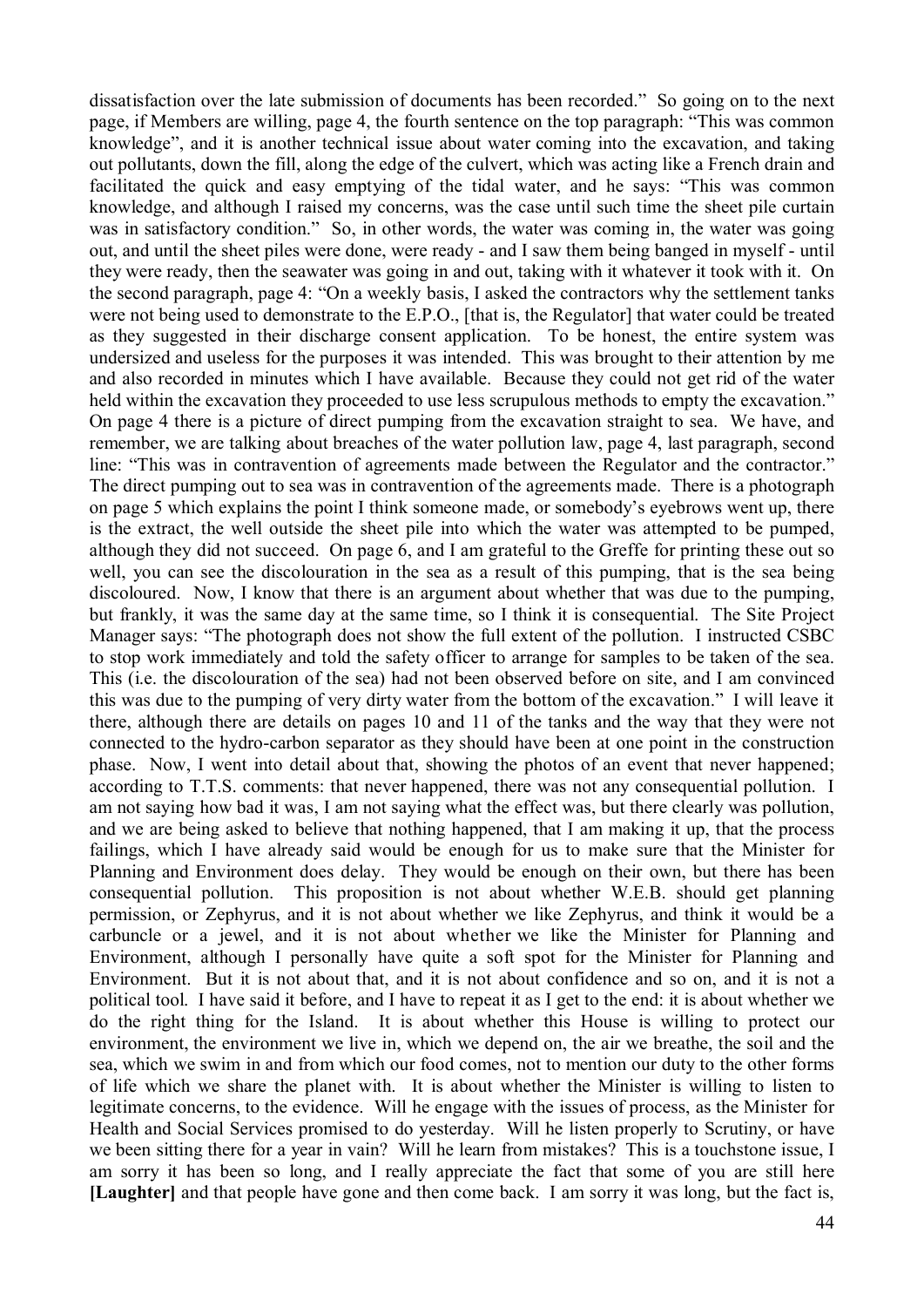there is a lot of stuff and I do think that it is quite appropriate that this is the first proposition of the year. It is about governance, it is about whether the public can see that we are prepared to put our own house in order and to take this next decision on the Waterfront in the right way, to learn the lessons, to have an E.S. that is valid, to make sure that the lessons of the failings of the C.E.M.P. and the E.S. have been taken into account in a way that States Members are happy, and know that these lessons have been taken on board and will be applied. I move the proposition.

### **The Greffier of the States (in the Chair):**

The proposition is seconded. **[Seconded]**

### **LUNCHEON ADJOURNMENT PROPOSED**

**The Greffier of the States (in the Chair):**

The adjournment is proposed. The Assembly will reconvene at 2.15 p.m.

[12:44]

# **LUNCHEON ADJOURNMENT**

[14:16]

#### **PUBLIC BUSINESS – resumption The Greffier of the States (in the chair):**

The debate opens on the proposition of the Deputy of St. Mary. Does any Member wish to speak?

### **4.4.1 The Connétable of St. Brelade:**

If I may, at this juncture, once again request that the House go into camera at whatever juncture it wishes, so that I can respond to the allegations made by the Deputy of St. Mary with regard to the engineering consultant. I think it would be impossible for me to do otherwise and in fairness to various other parties involved, I think is the only way this can be dealt with.

#### **The Greffier of the States (in the Chair):**

Once again, it is a matter for you, Constable, are you formally making that proposal at this stage? Do you wish to speak now or do you wish to do it now?

#### **The Connétable of St. Brelade:**

I think I can speak first and then come into camera later on if that is felt to be, maybe, more appropriate. I am quite happy with that.

#### **The Greffier of the States (in the Chair):**

Very well, do you wish to speak now?

## **The Connétable of St. Brelade:**

Alright. I shall find my bit of paper and continue. The Deputy's allegations regarding the Energy from Waste facility environmental management processes are dealt with in detail in my response to P.1, and in my response, secondly, to the Environment Scrutiny Panel's report on the Energy from Waste project and Ramsar. The review is a planning process which has been issued to States Members. However, the nature of the allegations made concerning my department's development of the Energy from Waste facility, within the Deputy of St. Mary's proposition, needs to be countered and I will, if I may, beg Members' patience to let me do so. Suffice to say, the allegations made by the Deputy are either incorrect, inaccurate or, in fact, concern small matters blown entirely out of proportion. The Deputy appears to be seeking to undermine public confidence in what I consider is proving to be a successful development of a crucial new piece of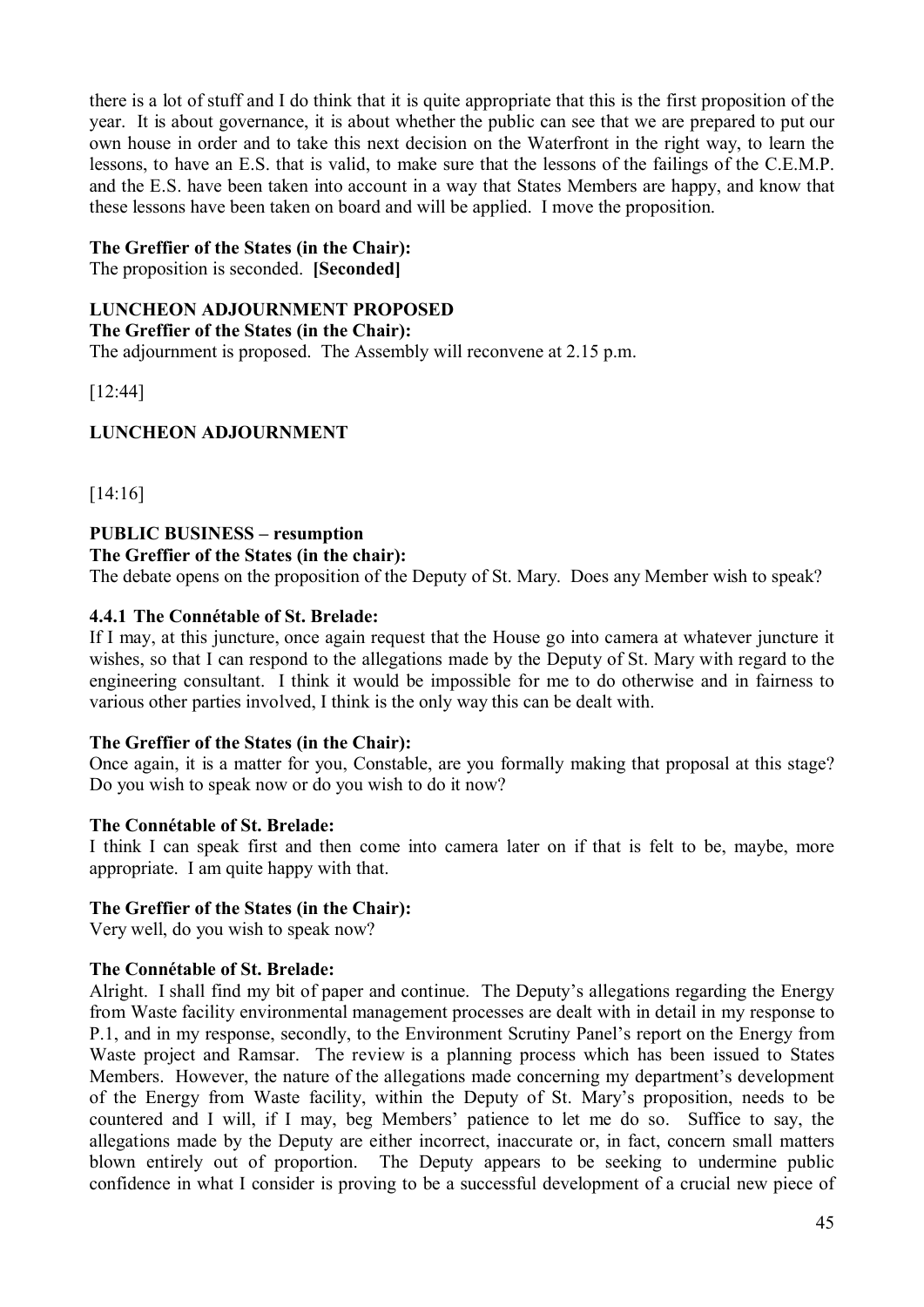state-of-the-art infrastructure for the Island. With regards to the specific allegations made, the Deputy's statements about the environmental impact assessment process are not based on meaningful evidence. The environmental impact assessment prepared in my department runs to over 600 pages and, in fact, cost £256,000 to prepare. My department's environmental impact assessment complied with all relevant Jersey standards, a fact accepted even by the Environment Scrutiny Panel's consultant. The areas the Deputy highlights are comprehensively refuted in my detailed response, so I do not intend to dwell on these any further. The statements made about the Construction Environmental Management Plan indicate a lack of understanding of the purpose of this document on the part of the Deputy and it is to set the framework of environmental control on the site. This document also reflects the form of contract adopted which prescribes the standards to be achieved and allows for the flexibility for the contractor in how he chooses to implement the construction to meet those standards. So far the contractor has followed these requirements rigorously and the Deputy gives no meaningful evidence of this not being followed or any evidence of environmental damage to my knowledge. The Deputy does not accept that the management processes implemented were adequate, but they have proved very robust and to work successfully on site, where there has been neither consequential environmental damage despite minor errors being made by subcontractors… and the discovery of some unforeseen contamination on site. The Deputy makes serious allegations about an investigation being conducted by the Regulator of the Water Pollution Law. Given the ongoing investigation of this alleged incident, I cannot be drawn further into the discussion except to point out that it is inappropriate and improper for the Deputy of St. Mary to use information subject to the investigation of the report, and that may prejudice the outcome of the investigation. At this juncture, as I mentioned earlier on, I feel that I would prefer the House to go into camera so that I can refute the suggestions made by the Deputy earlier on. I am aware that I have parliamentary privilege here but I think, in the interests of good order and to enable me to enlighten Members fully, I would prefer for the House to go in order and could I, therefore, so propose a stage for my speech?

## **The Bailiff:**

You are proposing to go in to camera?

## **4.5 The Connétable of St. Brelade:**

Indeed.

#### **The Bailiff:**

Is that seconded? **[Seconded]** Very well, then, if no Member wishes to speak on that, we will go straight to the vote. Do you call for the appel as to whether to go into camera?

#### **The Connétable of St. Brelade:**

Yes, please, Sir.

#### **4.5.1 Senator J.L. Perchard:**

Sir, before we do vote, is it in order to take 2 propositions on the same subject during the same debate? How many times will we debate going into camera during this debate? I fear that this could happen again when the Minister for P. and E. speaks. I do think that the Constable can manage this and win the day quite comfortably by staying in open session and I would urge the House not to support his request for going in camera. **[Approbation]**

#### **The Bailiff:**

I think there is another point, if I may, just from the Chair, this will only be part of the debate going into camera. The Assembly voted against going into camera, as I understand it, when the Deputy of St. Mary was speaking. He, therefore, presumably felt inhibited in going into all the level of detail which he might have wished to do if had been able to go in camera. If you now go into camera when the Constable is speaking, he will have, possibly, an opportunity to go into more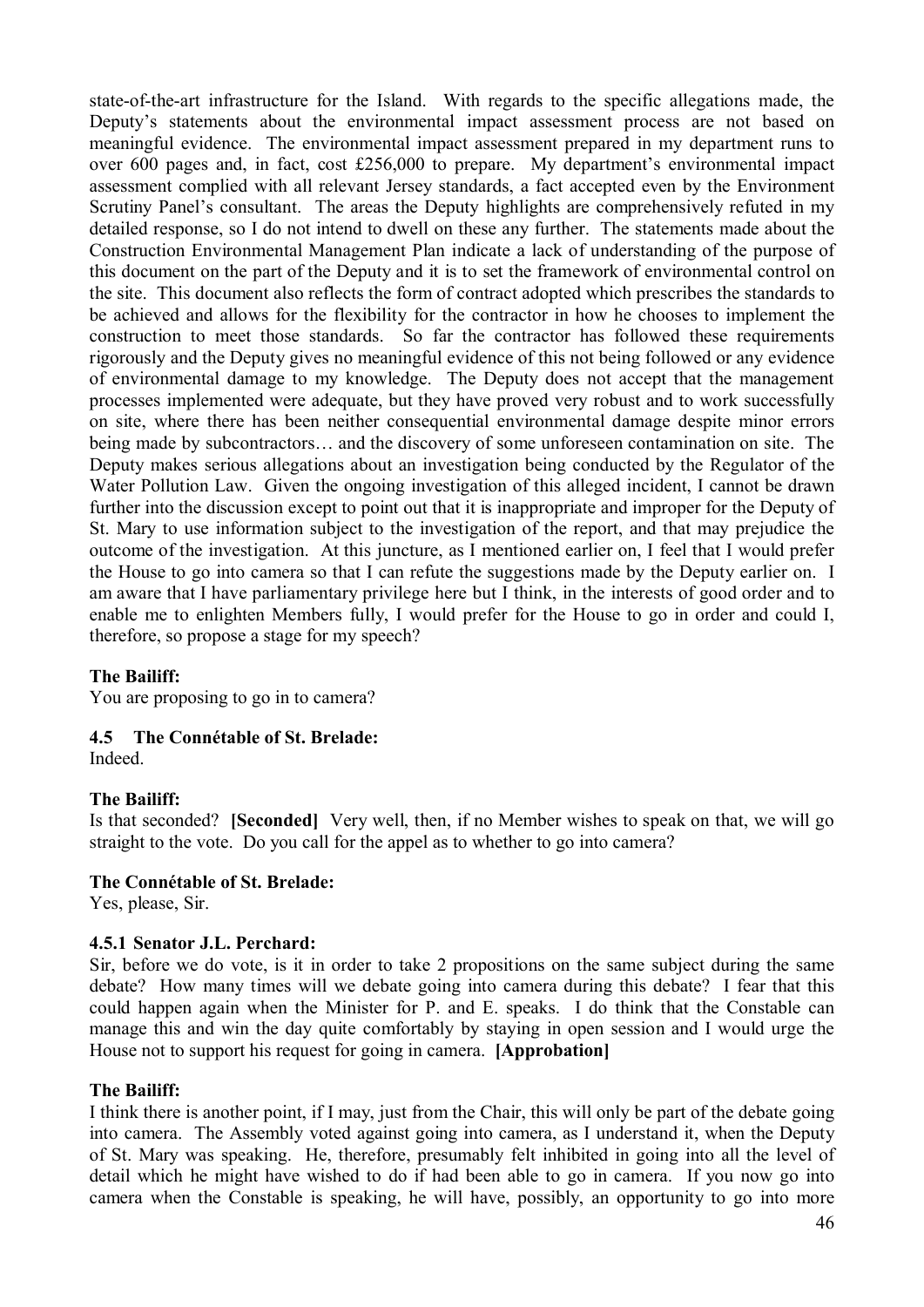detail which was denied to the Deputy of St. Mary. Now, these are points for Members, but I think from the Chair, it is right to remind Members of this, because going into camera is an unusual thing and, particularly if it is only for part of a debate, it gives an advantage to those who are speaking in that time. Nevertheless, it is ultimately a matter for Members.

# **4.5.2 The Deputy of St. John:**

The Minister for T.T.S. only has one chance to speak. The proposer of the proposition has 2 chances to speak; he can always sweep up, and possibly in camera, when he comes to speak if that be the case, where the Minister, in fact, does not have 2 bites at the cherry.

## **The Bailiff:**

Indeed; these are all matters for Members. Deputy Le Claire, do you wish to say anything?

# **4.5.3 Deputy P.V.F. Le Claire:**

Very briefly; I brought an amendment to the States Strategic Plan, that the States be more open and accountable and move forwards to do that wherever and whenever possible. It does strike me as being unfair that the Deputy of St. Mary is unable to go into camera to discuss things, and I am confident that the Minister for Transport and Technical Services can make his case without having to divulge sensitive information to the satisfaction of Members. So, unfortunately, I will not be supporting going into camera.

## **The Bailiff:**

Deputy Shona Pitman, do you wish to speak?

## **4.5.4 Deputy S. Pitman:**

The Minister has just said that the Deputy of St. Mary has undermined public confidence, and then he proposes to go into camera to explain why. To me, that does not bode well. If we are to go into camera and he is to explain why, it will undermine public confidence in his justifications.

## **4.5.5 Deputy M. Tadier:**

Very briefly, just following on from your direction, Sir, which I thought was very sage …

## **The Bailiff:**

That is a change, Deputy. **[Laughter]**

## **Deputy M. Tadier:**

My opinion may be a change, but I am sure that your opinion is always sage, Sir. But the point I want to make is similar; if there were allegations made, as has been said by the Minister for Transport and Technical Services, made in the Deputy's speech; those allegations were made not in camera, so they were made in public. Any allegations in the document which may or may not be correct have also been made in public, so I do not see how going into camera is necessary, because surely, to refute allegations which were made in public, then that same information on the counter side should also be able to be made in public. That just stands to reason for me, unless I am missing something, so I think the whole debate about whether we should be going in camera for this particular part of the debate is an unnecessary one, so I would ask Members to reject it.

## **4.5.6 Connétable J. Gallichan of St. Mary:**

I believe I did vote to go into camera this morning because the Deputy of St. Mary said he had things that he felt he could best say that way. Having said that, we made a sound decision to not go into camera, but still the Deputy of St. Mary was able, without being too specific, to allude to certain things, and also, encompassing in his speech, references to an individual who is not a Member of the States, who is not an officer, who has no right of reply. Certain things that he said, in my opinion and listening to his speech very carefully, would give a certain weight to the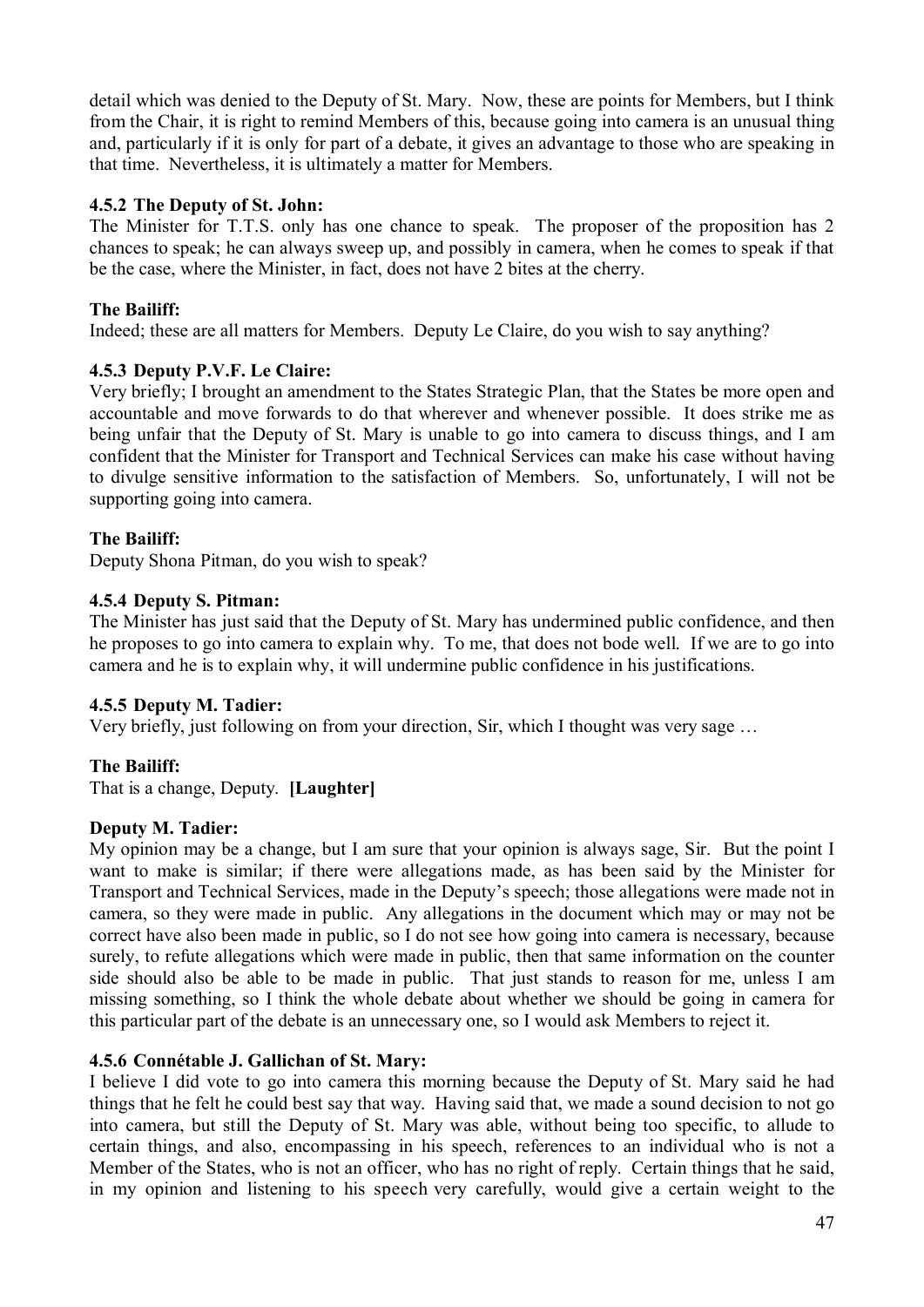circumstances surrounding that individual. I do not think it is fair that publicly his details are disclosed and debated, yet at the same time the Deputy of St. Mary has put me, I think, in an impossible situation, where he has made a reference to something which has pricked my interest, which has given me cause for concern, and yet I know that to understand the situation fully I will need to know more about that individual and have more details surrounding the terms of his employment and the way he left it. So, with regret, I think we do need to hear what the Minister has to say if it is relevant to that and the only way we are going to hear that without (a) prejudicing any particular inquiry and (b) doing an injustice to a member of the public, is to go into camera and to hear what is said. I feel I have been put in this position and the only way to respond to it is to listen without damage to that individual, so I will be supporting a move to go into camera.

## **The Bailiff:**

Very well, so then the proposition is to go into camera. Has the appel been called for? Yes. I invite Members to return to their seats. If you want to go into camera you vote pour, if you do not, you vote contre and the Greffier will open the voting.

| <b>POUR: 20</b>           | <b>CONTRE: 21</b>            | <b>ABSTAIN: 1</b>  |
|---------------------------|------------------------------|--------------------|
| Senator P.F. Routier      | Senator J.L. Perchard        | Senator F.E. Cohen |
| Senator P.F.C. Ozouf      | Senator B.I. Le Marquand     |                    |
| Senator T.J. Le Main      | Connétable of St. Ouen       |                    |
| Senator A. Breckon        | Connétable of St. Helier     |                    |
| Senator S.C. Ferguson     | Connétable of St. Lawrence   |                    |
| Connétable of Trinity     | Deputy R.C. Duhamel (S)      |                    |
| Connétable of St. Brelade | Deputy of St. Martin         |                    |
| Connétable of St. John    | Deputy R.G. Le Hérissier (S) |                    |
| Connétable of St. Clement | Deputy J.A. Martin (H)       |                    |
| Connétable of St. Mary    | Deputy G.P. Southern (H)     |                    |
| Deputy J.B. Fox (H)       | Deputy P.V.F. Le Claire (H)  |                    |
| Deputy of St. Ouen        | Deputy S.S.P.A. Power (B)    |                    |
| Deputy of Grouville       | Deputy S. Pitman (H)         |                    |
| Deputy of St. Peter       | Deputy M. Tadier (B)         |                    |
| Deputy J.A. Hilton (H)    | Deputy A.E. Jeune (B)        |                    |
| Deputy of Trinity         | Deputy of St. Mary           |                    |
| Deputy K.C. Lewis (S)     | Deputy T.A. Vallois (S)      |                    |
| Deputy of St. John        | Deputy M.R. Higgins (H)      |                    |
| Deputy A.T. Dupré (C)     | Deputy A.K.F. Green (H)      |                    |
| Deputy E.J. Noel (L)      | Deputy D. De Sousa (H)       |                    |
|                           | Deputy J.M. Maçon (S)        |                    |

## **The Bailiff:**

Connétable, can you carry on with your speech.

## **4.6 The Connétable of St. Brelade:**

The allegation made about the reason for the dismissal of a site supervisor has been comprehensively refuted by his former employer, who nonetheless praised the supervisor for his conduct of environmental management onsite. I have the following excerpt from a letter from the Managing Director of Fichtner Consulting Engineers Limited, who were the former employer of the site supervisor, which will be of interest to States Members. They state: "We therefore confirm that the only reason for the replacement of the former site supervisor was his inability to develop the working relationships required on site. We also point out that in his communications with us, the former site supervisor is requesting some additional compensation (this reinforces our views that the former site supervisor has no real issues but is seeking to push us into making some additional financial payment to him). We very much regret the necessity to air our reasons and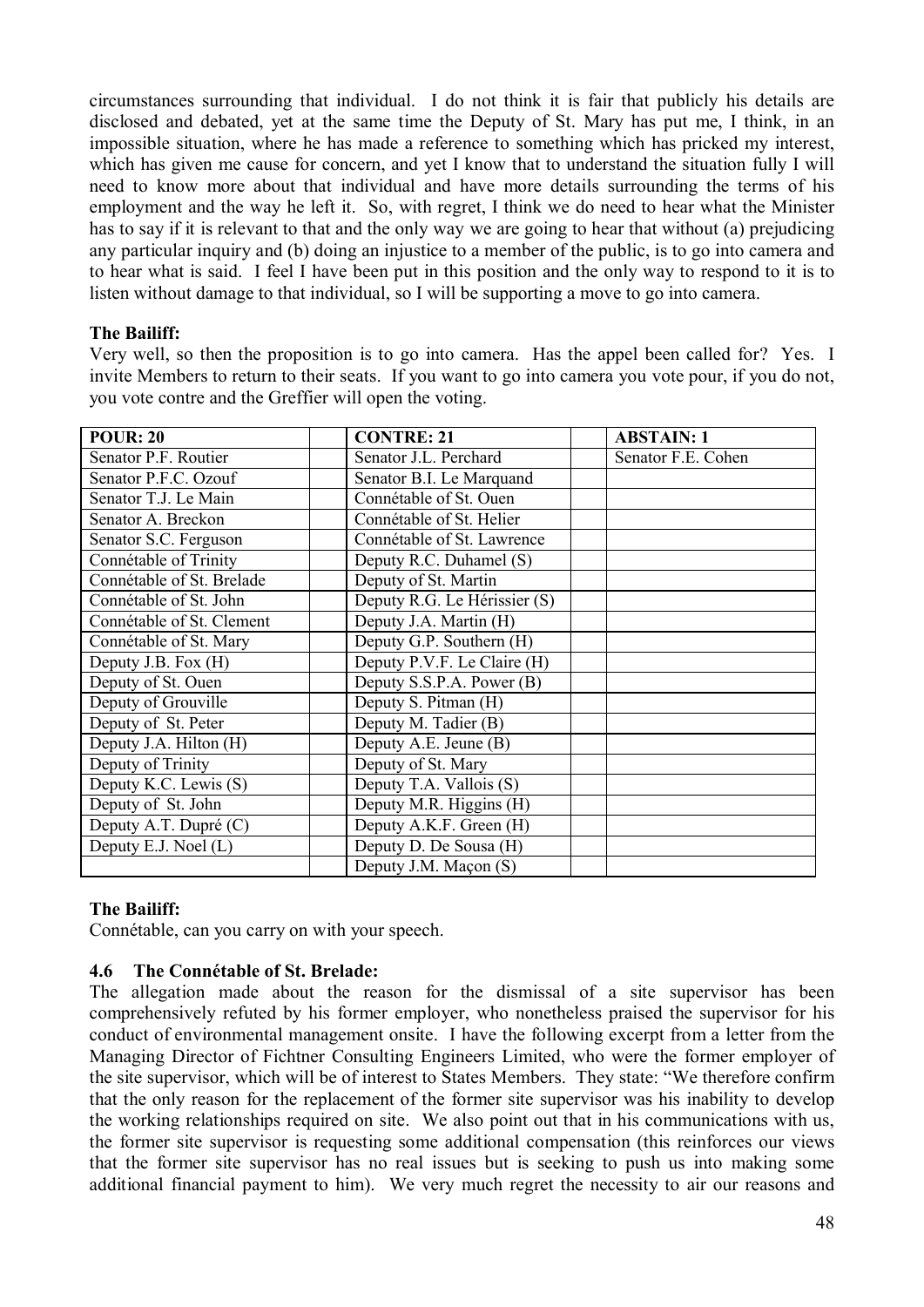criticisms of the former supervisor in public but we have been forced to take this step by the threatened actions of a disgruntled ex-employee."

[14:30]

States Members will have received my response to the Scrutiny Panel's report in the Energy from Waste and Ramsar review of the planning process before the State. I am pleased to accept all of the panel's recommendations which relate to my department and which refer to improving public information, openness and procedures, all of which are welcomed. However, the findings of the Scrutiny consultant employed by the panel to review the planning process cannot be accepted. This is because they do not represent a balanced, accurate or meaningful consideration of the evidence provided of good environmental management by my department. I would urge those States Members with any specific concerns about any aspect of the planning process relating to the Energy from Waste Facility to review my department's detailed response, but for all States Members and the public's benefit, I wish to make clear the following matters. The La Collette site has been the location for land reclamation on the Island and for disposal of inert waste for many years and environmental standards have improved every year since the site was constructed and I am sure will continue to improve. Sealed and lined pits for the storage of incinerator ash have been employed since October 1995. These are developed and managed in accordance with best practice and approximately £200,000 per year is spent doing so. I want to make absolutely clear that no ash has been encountered in the inert fill excavated for the Energy from Waste facility as has been misreported in the media. Superficial damage to the top lining of an ash pit was caused by a subcontractor in March 2009 while excavating an electricity cable trench, but the relevant Environmental Regulator was on site on the day and confirmed that no environmental damage had resulted. I saw myself the painstaking repair work done by my own departmental staff that followed, in full consultation and to the satisfaction of the Regulator, and so it is distressing that the allegation of ash release keeps being raised by misinformed sources. There are some particular points referred to in the Deputy's speech which I feel obliged to remark upon and I think that I can pick several out, but I do not want to stretch this out for Members more than necessary. I think one or 2 issues do come up and one is the reference to tension with Ministers. I have no tension with any Member of this House or particularly the Scrutiny Panel and I have worked during the previous term with Scrutiny, I understand how it works and I am determined that Scrutiny does give value to the public and enhances the process of government. I think it is fair to say that this is happening. Any tensions are really, I think, due to the performance of the Deputy for St. Mary, who is trying to run a parallel scrutiny course, which my department finds extremely difficult to deal with; not only difficult but also costly in terms of dedicating officer time. So, we have here a P.1 proposition, to which I issued a response before the issue of the Scrutiny Report and it is quite difficult to understand how the Deputy can draw the 2 together and expect not to have a robust response from my department. The Deputy refers to the importance of the marine environment; I 100 per cent concur with his thoughts there. I live and operate near the marine environment and would not prejudice that in any way. The staff that the department employ are environmentalists themselves, in fact, the project manager is a qualified environmentalist and I suggest that his qualifications actually are in excess of those of the consultants employed by the Scrutiny Panel. The Deputy mentioned there a qualification; I understand that it was only the wetlands specialist who, in fact, attended on site in Jersey during the Scrutiny Report. The Deputy also mentions the deficiency of the E.I. assessment. I think, going back, I would be inclined to agree; there is always room for improvement and I am happy to say that any future works ought to consider different ways of working and how we can improve the situation of what we have done in the past. But we cannot change what has been done in the past. My department acted within the regulations available at the time and in the right and proper way and I cannot really see how that argument can be demolished. The Deputy refers to the airborne effects on the Ramsar site. My information is that the airborne effects on the Ramsar site are not considered meriting an enormous amount of expenditure -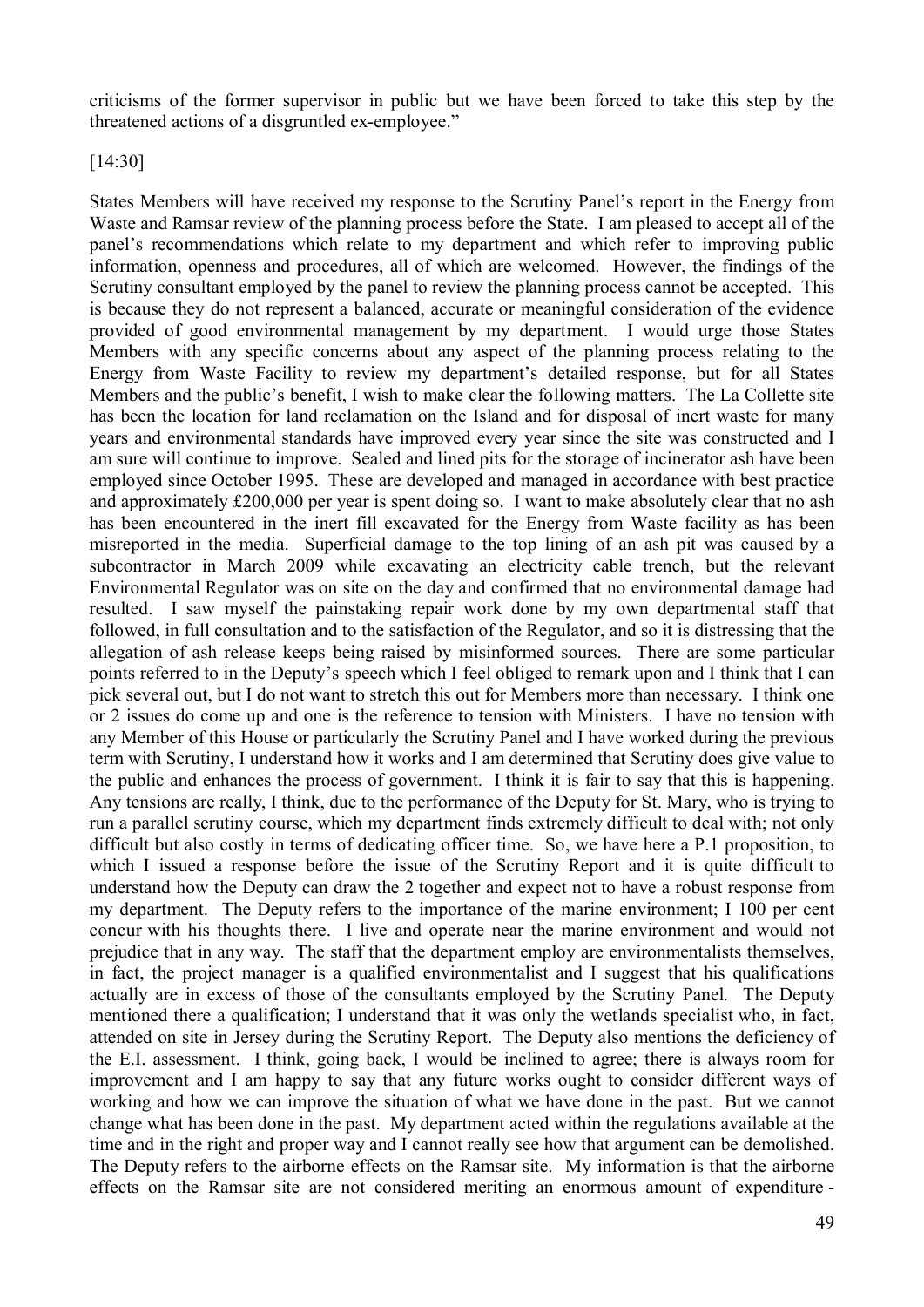because this is what we are talking about - because of the enormous flushing of the tide twice a day. The Deputy also mentions the discharge consent which will be, I am sure, alluded to by the Minister for Planning and Environment when he speaks, which is yet to be received. I think it must also be taken on board by members that T.T.S. are not the only organisation discharging into that area and Members may be aware that, I think last Friday, I was given some photographs with what appears to be water discoloration and it is surprising to note that in those photographs, which were taken at 4.00 p.m. last Friday afternoon, there was not a soul working on the Energy from Waste site; so maybe that is something that should be addressed by others. In terms of ingress of seawater into the site, we have always worked closely with the Regulator to ensure that we are acting properly and within the constraints within which we are bound to operate. I think it must also be understood that that site has been a reclamation site for some 20 years, the tide has been going in and out of it twice a day for that period and any water that finds itself in there is thoroughly filtered by the formation of the rock when it goes out. I have with me analysis of water taken from that site at the times of alleged incidents and the water in the site, I think, was purer than the water outside at sea. I am not sure if the Deputy fully understands and, maybe for Members' benefit, the designand-build contract which is being undertaken there is a system whereby the contractor is designing and building the project. We have little to do with that, apart from the supervisory role, and that does have an effect on the management plan. It is up to the contractor to manage the management plan and this is what they do. The real problem, I think, as the Deputy alludes to a real problem being, shall we say, the relationship with the department. I suggest that the real problem is more confined to the Deputy of St. Mary who does not understand the affect that his communications are having, certainly on my officers, which is really quite profound. I would far rather, from a departmental point of view, if he worked through the Scrutiny Panel in the right and recognised manner and, I think, far more benefit would be derived, not only to him but also the general public. There is an allusion to secrecy and an unwillingness to give information. I have no difficulty in standing here, taking the blame for anything and also putting forward any information which Members want, but we have to be clear what Members want; sometimes there is an expectation that we come out with all sorts of information, which is going to cost an awful lot to draw out of the department and prove to be of no benefit whatsoever. I am keen that my department is always fully open to whatever Members would like to have. So, I refute any accusations of obfuscation. There is reference to pollution incidents. There have been no pollution incidents from my department and there is no evidence to support this. There is suggestion that the Scrutiny Panel has been misled. The former Chief Officer of my department alluded in an interview at the panel that the site was not dissimilar to other south coast sites and the Deputy made great play of this. The site is similar to other south coast sites. There is infill in other south coast sites and I suggest that when those were built similar investigations were done in those areas. There are an awful lot of infill sites around the Island, in fact, several in St. Ouen's Bay along the coast were used as dumps years past and I think this needs to be considered. La Collette is not contaminated. The knowledge that went into the infill in La Collette is quite considerable and, as I suggested before, I would not say that that is the case for Castle Quays, which is a completely different issue and I have no doubt the Minister for Planning will refer to that later. There is absolutely no evidence of pollution whatsoever. The evidence put forward yesterday morning by the Deputy, I have to say, is questionable and I think is put forward for motives which maybe the Deputy has been naïve to, and I suspect the Save Our Shoreline group have been naïve to as well. I think Members will have read into what I said earlier the actual situation which pertains. I am very keen that public confidence is not undermined. The evidence and comments I have made are given with considerable knowledge of the site; my officers keep me briefed on a regular basis to what goes on down there and make regular visits. I know what goes on and if I have any doubts in my mind, I am the first to ask. I think the Deputy alluded to an obvious presumption of massive problems down there. This is certainly not the case and I can only suggest that the Deputy wishes to make political capital of this at the expense of my department and I am quite honestly fed up with having to be the "fall guy", shall we say, on this and consider the Deputy needs to look to his motives in a slightly more closer way. I am keen, as I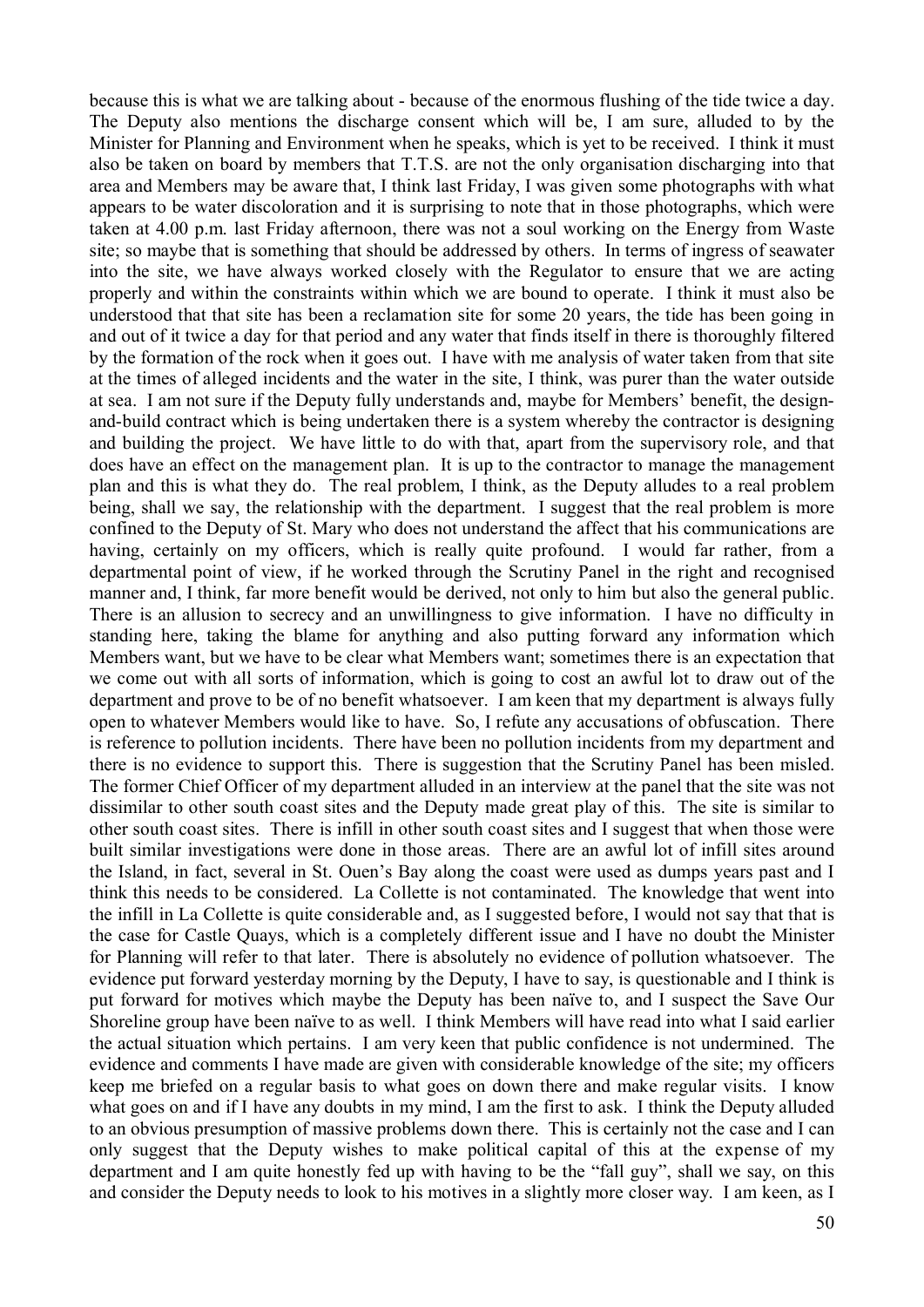indicated before, to continue a good relationship with Scrutiny. The Scrutiny full responses will be coming up in due course and Members can look at those and draw findings from that. There is always room to improve any situation, which I am fully prepared to understand. I would never try and cover anything up which, shall we say, would lead to any sort of impropriety in my department and look forward to the project being completed at an early stage to the benefit of the Island. In summary, I would ask the States Members present here today to reject this proposition, because the elements concerning my department's Energy from Waste Facility are not dealt with fairly or accurately and do not reflect the careful management of environmental impact which has been put in place in delivering this vital piece of infrastructure for Jersey.

## **The Bailiff:**

I am sorry. I am just going to raise with you Standing Order 104(2)(c). You must not impute improper motives directly or by innuendo to another Member. You are, of course, entitled to be as forceful as you wish in connection with the wisdom or otherwise of the points made against you, but you are not entitled to question the Member's motives, so I must ask you to withdraw that.

## **The Connétable of St. Brelade:**

I am happy to withdraw that and I think that underlying this, the Deputy's motives and mine are probably very similar.

# **The Bailiff:**

Very well, does any other Member wish to speak?

## **4.6.1 Senator F.E. Cohen:**

My comments are restricted largely to the planning aspects of this matter. I, firstly, would like to begin by saying that I do respect the Scrutiny process. I have always sought to engage with Scrutiny in the best way I possibly can. Where possible, I have always shared all documents with Scrutiny, sometimes on the basis of confidentiality, but I have always instructed officers to withhold no documents and ensure that Scrutiny is fully informed. In fact, my relationship with Scrutiny is so good that the previous chairman ended up as my Assistant Minister. The proposition would effectively remove from the Minister for Planning and Environment some of the decisionmaking process in terms of determining a planning application and I think that that would be a fundamentally dangerous move.

[14:45]

Whatever you think of the competence of the Minister for Planning and Environment, the test should be his competence, not whether the States as an Assembly should be making planning decisions. If we go down the route of States Members making planning decisions as a 53 Member planning application panel or board, I think we will be heading for great difficulty and I would caution Members in that respect. But before I respond to the points raised by the Deputy of St. Mary in his proposition, I would like to explain to Members what the Zephyrus planning application is and the process that is being undertaken. The planning application known as Zephyrus was submitted to the Planning and Environment Department on 3rd August 2009 and the applicant is the Waterfront Enterprise Board. The scheme is for 59 residential apartments in 5 buildings of a maximum height of 6 floors; with ground floor commercial space and underground parking and storage and, as I said, it has a maximum height of 6 floors. It is located on the Waterfront on a site in near proximity to the delightful Radisson Hotel and will sit between the Esplanade Quarter development and the hotel. It is a scheme designed by Hopkins Architects. The department decided, upon receipt of the application and following further decisions with the applicant, that the scheme required an environmental impact assessment to be carried out. The environmental impact statement was received on 20th October 2009. This statement covers issues including traffic and transport, air quality, community and socio-economics, noise and vibration,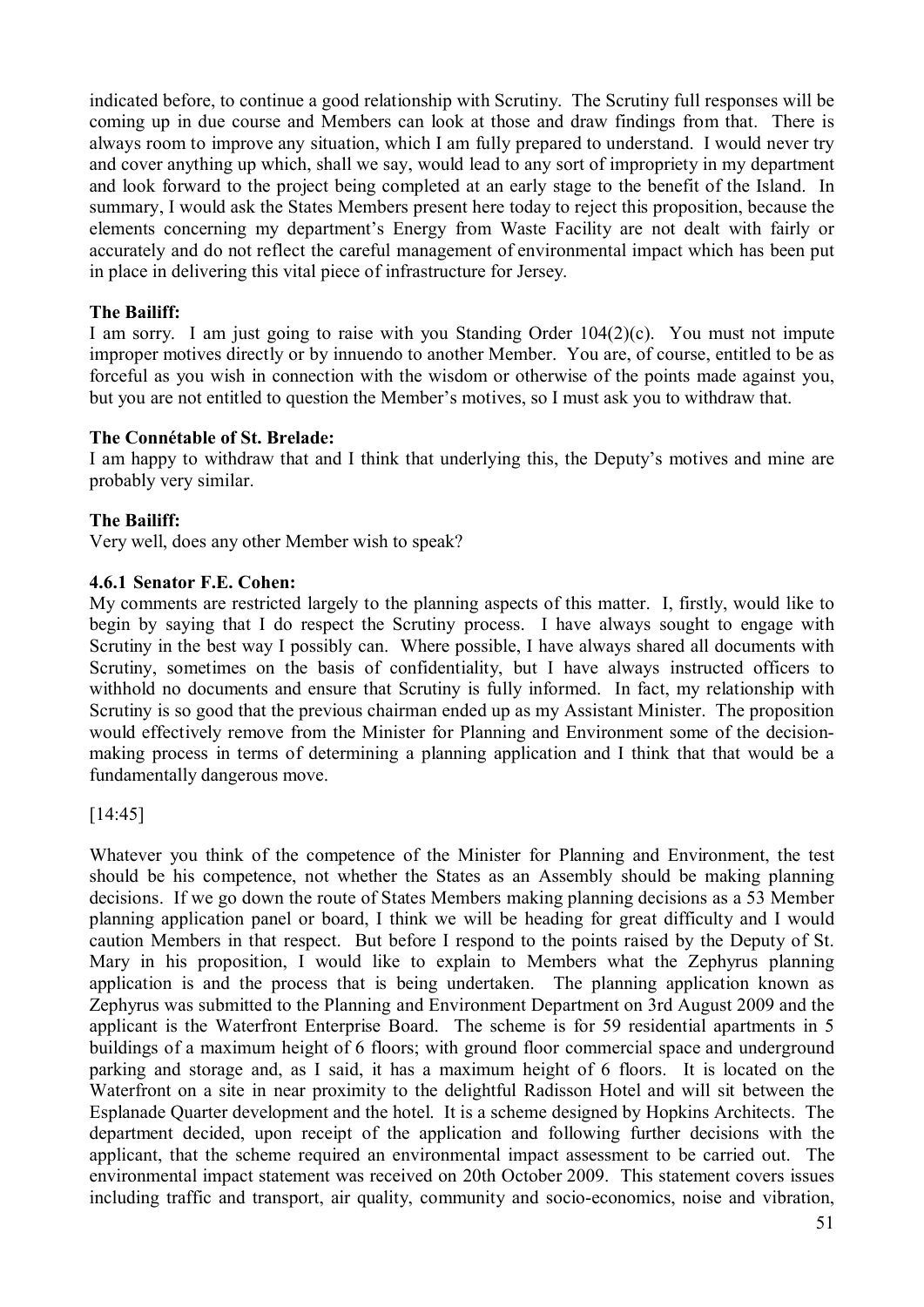wind, micro-climate, daylight and sunlight, water resources, ground conditions, waste and telecommunications. This proposition is requesting me to delay consideration of this application until I have formally presented my response to the States on the Scrutiny review of the Energy from Waste Scheme and its E.I.A. and the other issues which the Scrutiny Panel have considered. However, as I previously stated, the Minister for Planning and Environment is responsible for the discharge in the proper manner of the Planning Law. I simply cannot give such an undertaking as I have an obligation to determine planning applications submitted in a reasonable time and not to unreasonably delay. That does not mean that I cannot take into account the views of States Members or, indeed, the views of the House, but I cannot unreasonably delay. There is case law and general practice applicable in this respect and, therefore, I have no option other than to determine this application reasonably promptly once all relevant issues have been considered. I will, of course, take into account all the issues in the Environment Scrutiny Report that I consider reasonable and relevant to the current application. Furthermore, if I were to approve the application, I would require that no work can commence until I am satisfied that any contamination of the land in the area is to be mitigated to the appropriate international high environmental standards. The consideration of this application and its environmental impact statement has been carried out by qualified planning officers, environmental protection staff including water and waste specialists, environmental policy specialists, ecology experts, among others, and consultations carried out with many third parties external to the States and the public. It would undoubtedly set a most unsatisfactory precedent if I were to formally link this planning application to the Scrutiny Review undertaken of the Energy from Waste E.I.A. process and the review of other environmental and construction issues on the La Collette site. Furthermore, if I did, it would be likely subject to legal challenge. I would simply not be discharging my duties appropriately if I were to delay unreasonably determination of this application for reasons outside the specific planning process. I will be responding to the recent Scrutiny Report and, indeed, my office is already in the process of preparing this report. While I have already said that my department disagrees with some of the findings of that report, I have given a firm commitment to implement as many of the report's recommendations as are possible within the constraints of our resources and, over time, perhaps to implement the vast majority of those recommendations. I am more than happy to accept any representation of the Deputy of St. Mary or, indeed, any other Member wishes to make in relation to the Zephyrus application. In addition, you will be most welcome to make a representation when I determine the application in public. Furthermore, I am able to condition any consent to cover relevant issues raised in representations or, indeed, I may refuse the application. The Deputy is also requesting that I report issues pertaining to a current criminal investigation into an alleged pollution incident to this House. I can confirm that there is an ongoing criminal investigation into an alleged breach of the Water Pollution Law 2000, however, this does not mean that I am accepting at this stage that there is a case to answer and, of course, that would not be my decision. My officers are bound by strict protocols when carrying out criminal investigations. To ensure that a fair outcome is achieved, they must be carried out having regard to all appropriate rules of evidence, police procedures and human rights obligations. I give my assurance to the Deputy and to all States Members that we will be bringing this to a conclusion as soon as it is possible and in a manner that ensures the correct outcome for Jersey's environment. Once a conclusion is reached, I will be pleased to promptly update Members. I, therefore, urge Members not to support this proposition but to allow me to follow the procedures of the Planning Law and to allow me to safeguard the environment by appropriate conditions and monitoring.

#### **4.6.2 Deputy R.C. Duhamel:**

I find the proposition to be a bit of a muddle and I will explain to Members why. I think the Deputy of St. Mary is right to have been concerned, as indeed, the Environment Scrutiny Panel had been, with issues concerning the La Collette site and the building of the Energy from Waste plant. But to take those concerns and to run them into a statement which asks this House to request the Minister for Planning and Environment to defer from making comments or decisions on a live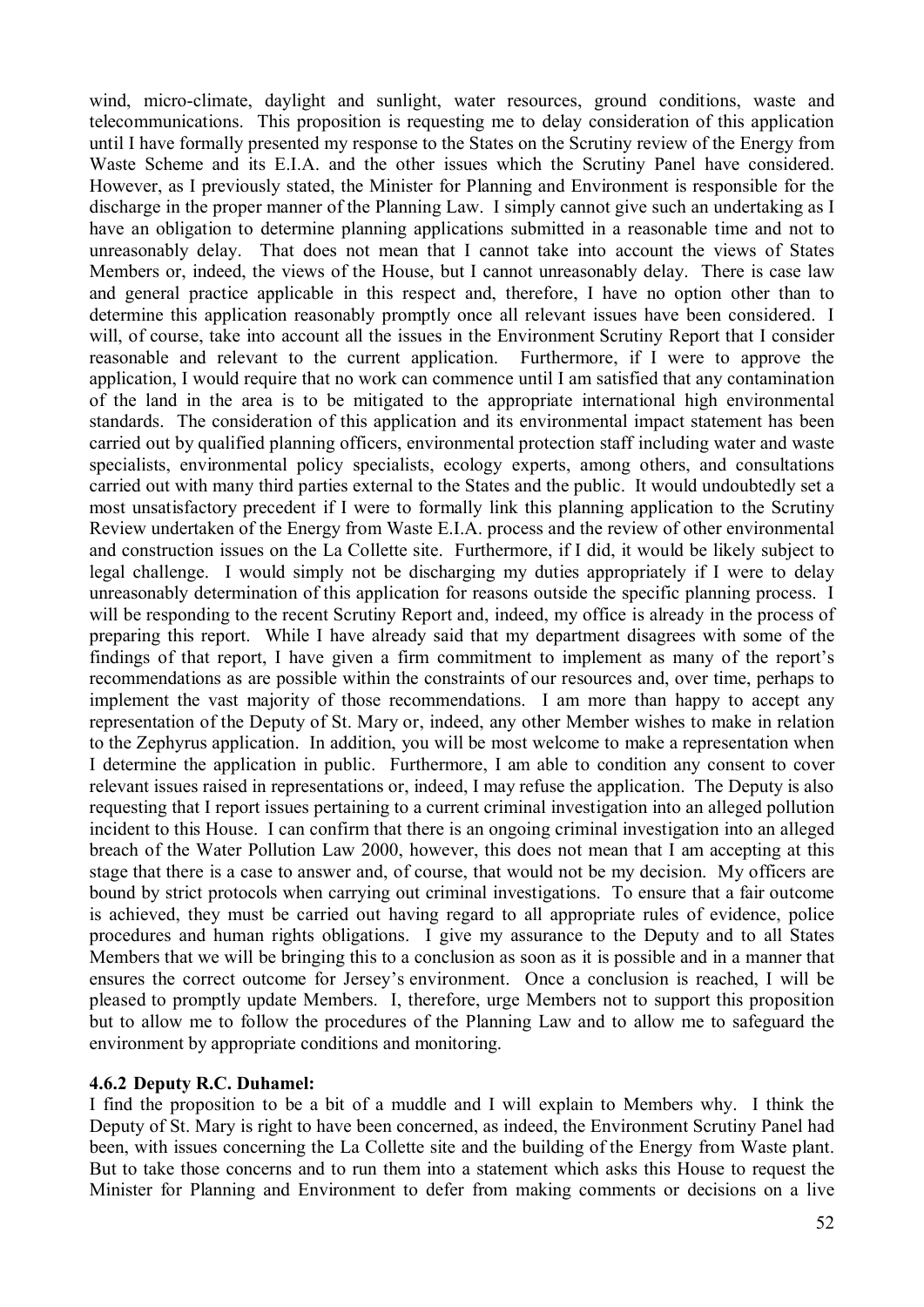planning application on the basis of that work, is really going too far. In fact, I am surprised that the proposition has come forward in this form at all, because in reading the recommendations from the Environment Scrutiny Panel, in particular on page 11, it quite clearly says, under recommendation 4, that every new project should be independently assessed on its own merits. Analogies drawn from prior local experience may be used to provide comparative information but must not be considered as a substitute for comprehensive site-specific studies and evaluations. So that, if you read between the lines or need it to be translated, means that for any particular site, in particular those that do require environmental impact assessments, that work must be undertaken for each particular site, drawing any lessons from any previous sites which inform the process but do not substitute for the process. So, with that in mind, I thought I would take another opportunity to look at the environmental impact statement that has been drawn up for the Zephyrus project, because the proposition is not to make any particular statements at this point in time about the Scrutiny Report on what did or did not happen down at La Collette, but specifically to use some of that information to ask the Minister to desist from making his planning decisions, when he is in a position to do so. The inference there is that perhaps the Minister for Planning and Environment has not learned from any of the lessons that may or may not have come out of any other particular site appraisal and he is not going to learn by his mistakes - if mistakes have been made. In that case, I would have thought that perhaps a better way forward might have been for the Deputy of St. Mary to have come forward and brought forward - if he did not have the confidence in the Minister for Planning and Environment in carrying out his duties or the department for delivering sensible reports that can be relied upon in the environmental terms and under the law - a vote of no confidence, because for me this is what really underlies the linking together of 2 quite separate issues. But he has not done that. So I am left with a small element of the report which condemns the existing environmental impact statement for the Zephyrus project on 3 grounds, or maybe 4. So, on page 7 of the Deputy of St. Mary's report, it states under 31: "There appear to be serious problems with the C.I.S. (community impact statement) also [the one for Zephyrus], echoing those of the incinerator E.I.S. On page 128 the E.I.S. talks of ground water flow being influenced by tidal waters. The E.I.S. says that the ground water quality is good, but there is no ground water on the Zephyrus site." It is quite clear that the Deputy of St. Mary does not understand the term "ground water". There are surface waters and ground waters, and ground waters are waters that are running beneath the surface and that includes seawater intrusion waters and inundation waters in the general sense. He goes on in his report to state that: "Apparently the E.I.S. does not take on board the issue of seawater ingress to the site once excavated, despite the fact that this has occurred at both Castle Quays and La Collette." He then goes on to state that S.O.S. claim that the mitigation methods set down for the seawater ingress are insufficient. They asked whether a discharge permit will be enforced in the event of seawater entering the site and coming into contact with pollutants that are known to be in the site. If it is, how will it be managed; if not, why not? Now I think, in producing a report, it is not helpful, in my mind - and we have had the same comments from the Deputy of St. Mary in his early days - to make both statements which refer to other documents and then not to have those other documents clearly referred to or reprinted so that States Members can rely upon the contents and to come to sensible conclusions based on whatever is written in those documents. This is poor practice in terms of democracy and our parliamentary responsibilities. So, I think one really should be in a position, as I have put myself into, of reading what it says in the E.I.S. and with my Assistant Minister for the Environment hat on, I am satisfied that what has been referred to in negative terms is, in actual fact, at least neutral and, if not, positive or in reverse. The E.I.S. does state that they recognise that the site is close to an important marine area; a marine protection zone. It states that there are potential problems with the site, in terms of the deposition of ash and other materials that T.T.S. and others put into the site when it was being constructed. It goes further to state that the recommended building technique will be to provide a second piling wall, which, in non-jargon terms, means that the site is going to be severed, if you like, from the existing natural ground conditions as far as is possible and it goes further to say that there will be a reliance on turning the whole of the site into a tankered area. So, in essence, there is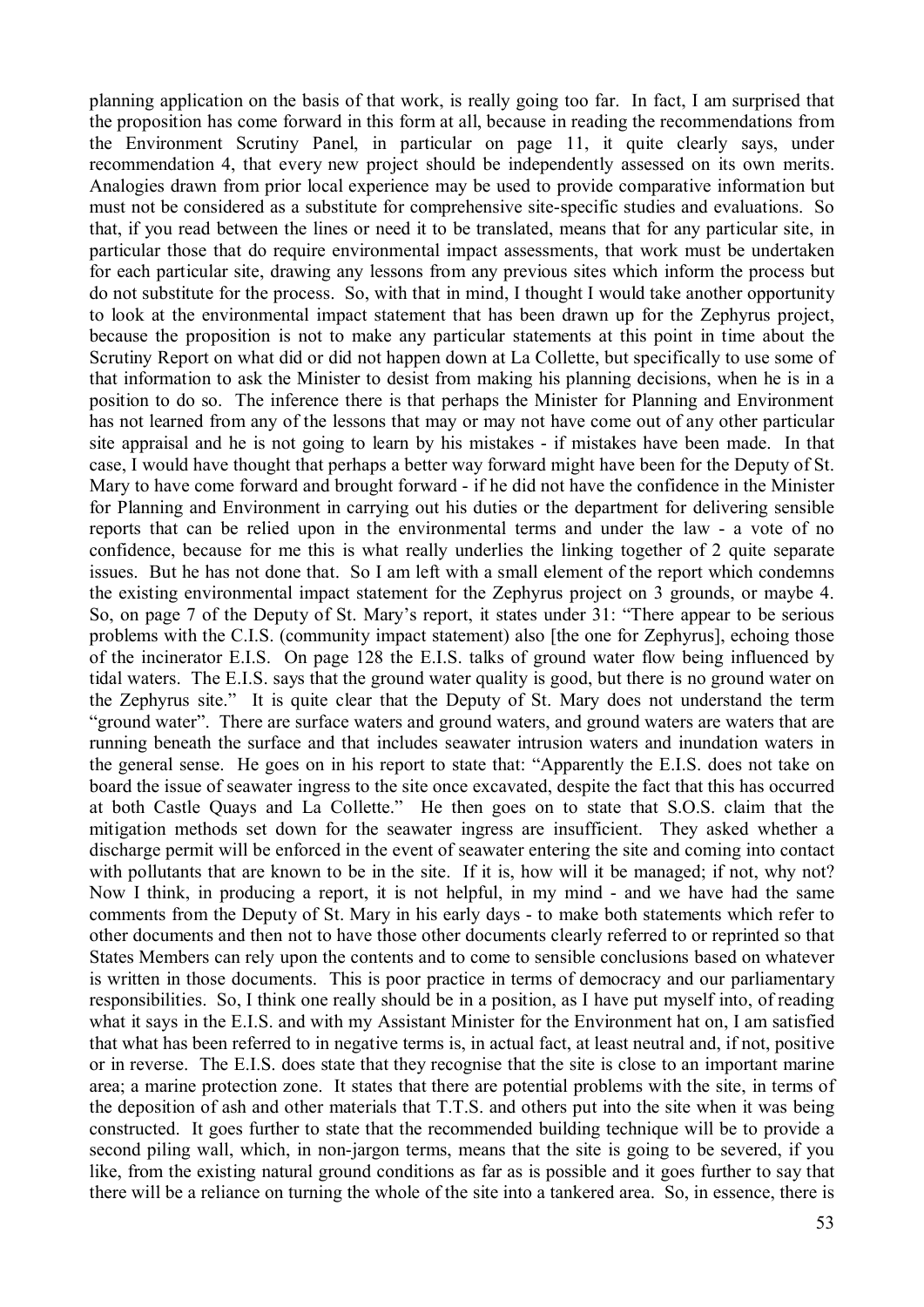a recognition within the report that has been done for the E.I.S. for the Zephyrus project by the experts who have been consulted, to admit that there is seawater inundation to the site, as indeed there is surface water inundation, when it rains and whatever, and measures have been taken to engineer the situation to minimise the intrusion of those waters, the mixing of those waters with any particular nasties or polluting aspects of the ash within the site and to ensure, as far as possible, that any groundwater that remains within the site is dealt with in the correct way, so that it does not contaminate, as far as is possible, the important marine area that is on its boundary. So, I think, as far as I am concerned, page 7 really paints a quite different picture. I think it is unfortunate to paint that picture on the back of something else that has happened several hundred yards on the other side of the Island, or the other side of the town. It is fundamentally wrong. It is not good science; it is maybe good politics, but it is not a very good argument, in my book. What is more important is whether or not I have the confidence in the process and the procedures; whether those processes and procedures are robust enough to ensure that our natural environmental is protected as far as possible.

#### [15:00]

From what I have read within the E.I.S., I think as the first stage… and the document that I am reading at the moment is the first stage, because we have to have further reports done and construction management plans done, to ensure that if there are any further problems that come to light when the construction phase is taking place, if indeed permissions are given to go ahead, then those problems are dealt with in the right manner. On that basis, I think the comments that the Minister for Planning and Environment and his department have put together … I wholly endorse those. I think there will be a report written, quite rightly, on the Scrutiny Panel's report, as to what has happened or has not happened in terms of environmental impact statements and assessment for the Energy from Waste site at La Collette. But I think the issue as to whether or not adequate or inadequate environmental impact statements have been made for the Zephyrus site, I am in no doubt that they are sufficient, they are adequate and certainly the second phase of the process will guarantee, as far as is possible, that the pollutants within the site are eliminated from the site and, as far as possible, not to the detriment of any of the surrounding waters. One small point just to finish off. There are elements of pollution within the site but Members must not be misled as to the suggested homogeneity of the ash deposition across the La Collette site in total. In the early days when we were beginning the reclamation site, the procedures in terms of ensuring that the environment was protected as far as possible were not perhaps as enhanced as they are today and it is quite clear from studies that have been undertaken by various bodies through the Waterfront Enterprise Board and others there are zonings within the La Collette site which show categorically that some parts of the site are more polluted than others. It is also good to note at this particular point in time that the site that the Zephyrus project is proposing to be built upon is in a lesser polluted area than the Albert housing development was. As long as efforts are made, and this is what the building plan suggests, to cut off and exclude the ingress of any other waters that might come from a more polluted and flow to a lesser polluted area, and indeed to cover any pollutants that are inside the area which is going to be contained as far as possible, I think the proposed environmental impact assessment plan is adequate for the job. I will, if the proposition to build is given permission, continue to take an interest in the environmental side and indeed the House has my assurance that should there be any issues that I think the developers are trying to cut corners or to find ways to go ahead and bring about a more economic way of building or whatever, which does not pay adequate and due attention to the environment then I will put my weight certainly behind any of the departmental officers in order to ensure that those processes are undertaken to the satisfaction of myself and the Minister for Planning and Environment. As I say, it is a bit of a shame that Members have not had the opportunity to read the environmental impact assessment programme for the Zephyrus project because this really is what the debate today is all about. We are being asked to instruct the Minister not to make a decision as yet until we all see it. We could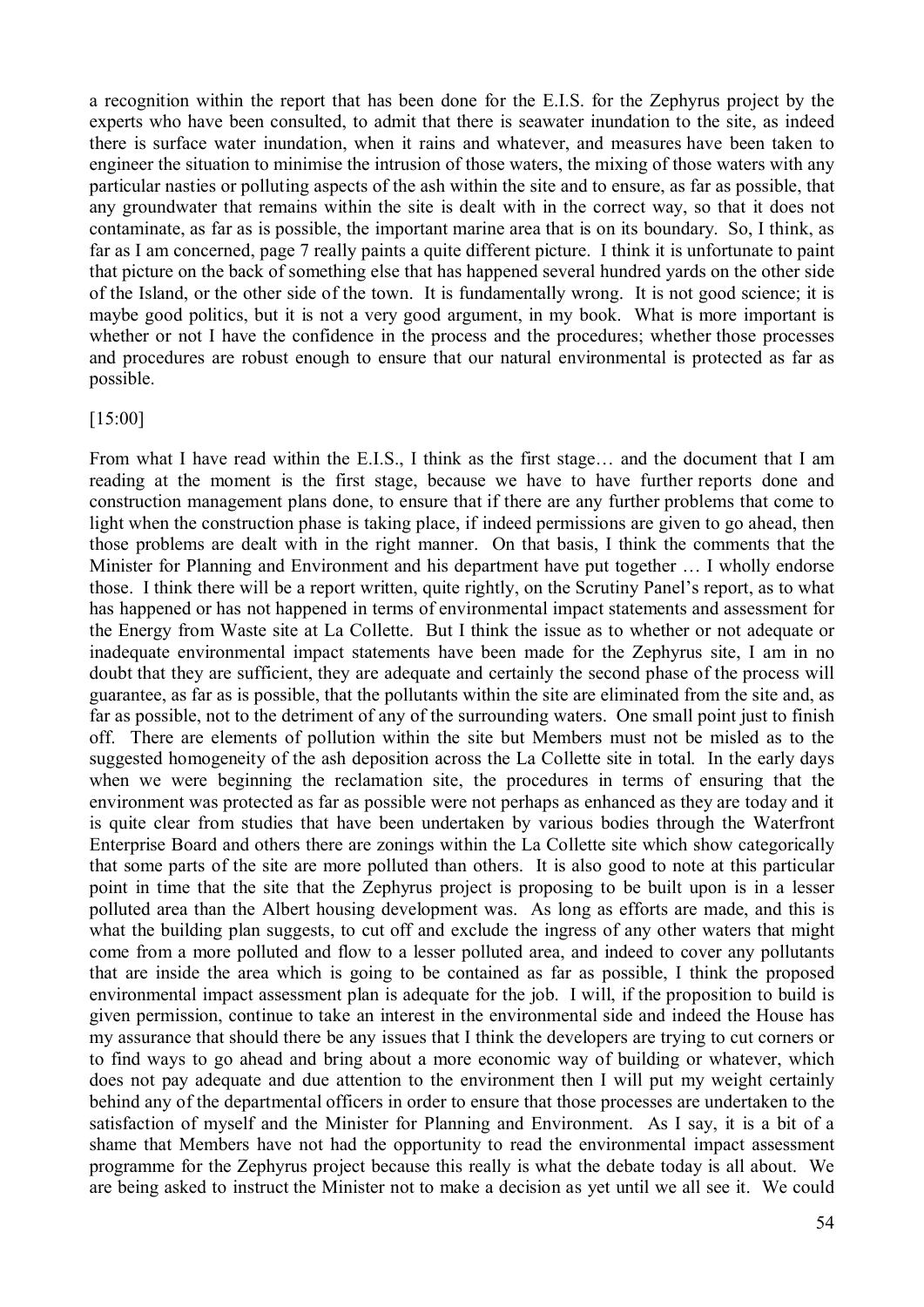have all asked for it, in fact the Scrutiny Panel could have photocopied copies and let us all have the relevant passages but they have chosen not to do that, I do not why. It certainly would have helped with some of the negative arguments. The other things that are being asked for, I think, are accounted for. So, on the whole, I think I will not be supporting the Deputy of St. Mary's proposal in full. I do accept that there will be a formal response by the department of the findings around the Scrutiny Panel's report on La Collette but I do not think that we should set the precedent that any previous report on any environment impact assessment for any other site should be used to hold up or to bias particular developments in a way that is not acceptable to previous developments. I am happy with the process. Thank you.

#### **4.6.3 Senator B.I. Le Marquand:**

On a number of occasions recently I have been very concerned that this Assembly was being asked to consider a matter which directly affected a current planning application. That was the position in relation to the Plémont debate and was one of the reasons why I voted against the proposition. That is very clearly the position here. In my view these debates send very bad precedents. When the Minister for Planning and Environment or the Planning Applications Panel sit to determine a matter, they must do so in accordance with law and correct procedure and planning principles. They are under a legal duty to consider matters as quickly as reasonably possible, and to consider all relevant matters and only relevant matters. The problem in this case with this proposition is that it asks the Minister to delay making a decision until the determination of other matters which are simply, in the main, not relevant to this application. This is a different site some distance away with different ground conditions. The only connection I can see is that they both border the sea. So, we are being asked to request the Minister for Planning and Environment to act unlawfully by taking into account matters which are not relevant to the current application and by delaying determination of the application in a manner which is simply not proper. This simply cannot be right. We cannot reasonably ask a Minister to act improperly and unlawfully. That puts the Minister in an unfair, indeed in an impossible, position. But even if these matters were relevant to the application, which in the main in my view they are not, I would still not be able to support the proposition because it would be inviting this Assembly to usurp the planning functions of the Minister. That is simply not right in law or otherwise. It is not right in law and it is very bad micromanagement by the Assembly. The suggestion is that the Minister, by virtue of paragraphs (b) and (d) of the proposition, provide this House with information. Presumably that is so that the House can make the planning decision or strongly advise him on how he should act in relation to that. This is simply a very wrong approach and for these reasons I will have to vote against the proposition.

#### **4.6.4 Deputy P.V.F. Le Claire:**

I spoke today to the Minister for Planning and Environment and also the Chairman of the Planning Applications Panel about my position both on Scrutiny, Environment Scrutiny, and the Planning Applications Panel, and took a sounding from the States Greffier as to the process for resignation from the Planning Applications Panel due to what is probably a conflict being now on the Environment Scrutiny Panel. Having indicated my intention to resign from the Planning Applications Panel, I am going to write to you, Sir, in the near future to set out the reasons why. In doing so, though, I stand today because I have put forward some propositions in the recent weeks, including one to split the Minister for Planning and Environment into 2, although he managed to do that to some degree with his Assistant Manager, because I think there are issues about protecting the environment and I think that it is only right that what the Deputy of St. Mary is asking the Minister to do is done by the Minister for Planning and Environment and I have no doubt the Minister for Planning and Environment will do what is being asked of him. But having listened carefully to the arguments and the points made earlier by Deputy Duhamel and, most recently, Senator Le Marquand it does strike me that these 2 issues have been used somewhat as a political football. I think that it really is more important for us to remember that we are in scrutiny to better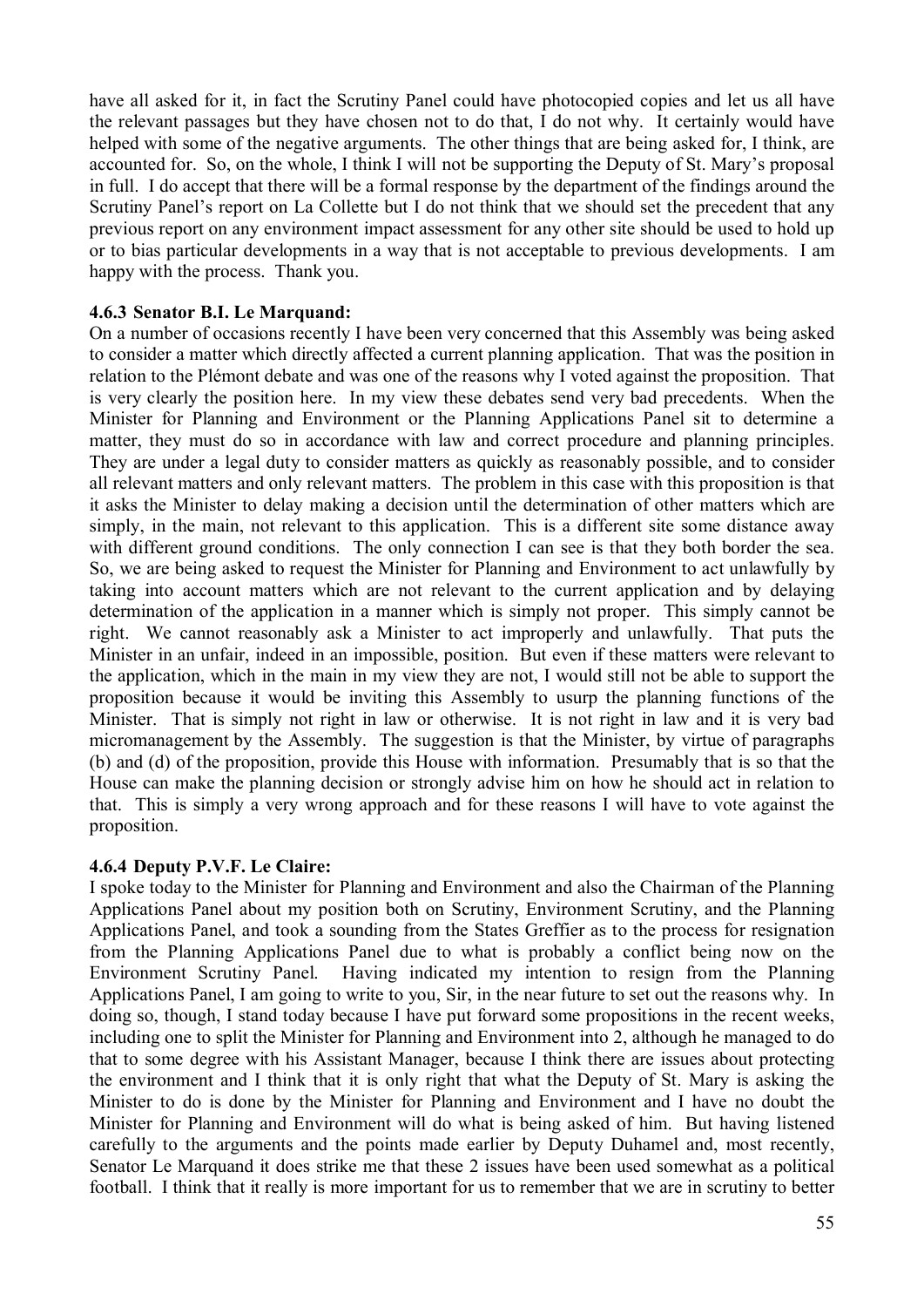the process not to mess it up further. I think in trying to support the Deputy of St. Mary today Members will be messing the process up. This one development is not about protecting the environment, this proposition is not protecting the environment, this one proposition is about Scrutiny working in parallel to a private Member's interests in relation to his concerns about a particular area. I know I have been accused of that myself in the past, it is a very difficult line to tread when you are looking at things that affect your constituents or the environment or a thing that you like or love, such as what happened when I was doing the compost review, *et cetera*. But the top and tail of it all is that I had a peculiar hobby as a child, I used to like collecting board games and various games taught me that there are rules to follow, and the best way to enjoy any kind of process with other people is to ensure that the rules are set fairly down for everybody but you also allow that person their turn. The Environment Scrutiny Panel has conducted its review, something that I joined late in the day but tried to catch up with and we have tabled our Scrutiny findings. It is now the turn of the Minister for Transport and Technical Services and the Minister for Planning and Environment to roll their dice and have their turn. The Minister for Transport and Technical Services has quickly and thoroughly tabled his thoughts and his views and his officers' opinions of our review and the Minister for Planning and Environment no doubt will, in the very near future, have his turn and table his view together with that of his Assistant Minister. There is no way a functioning democracy can work if it is all going to be Scrutiny's turn or if it is all going to be the Executive's turn. The Deputy of St. Mary is championing the environment and he may have concerns about this development but I suspect the grander concern is the processes that are in place, or which are not in place in the panel's view, to protect the environment in relation to matters that affect the environment, particularly the marine environment. That is a debate for another occasion, that is a debate in my view where we do separate the powers of Planning and Environment completely, that we do install perhaps an independent regulator, that we do remove, wherever possible, the conflicts of interest. I am sorry to say the Deputy of St. Mary has got this one completely wrong. It is a shot in the foot for Scrutiny. His actions have been ... I regret to say his actions have done us no favours. In trying to support the environment one must remember that humans are an important part of the environment. There are woeful accommodation standards in this Island, there is a great need for us to develop good quality accommodation while taking into account how we build and where we build and what we build upon. We certainly cannot build upon good government and Scrutiny's last 3 years of its infancy to its toddler stage by supporting the Deputy's proposition today. I regretfully cannot support his proposition.

## **4.6.5 Connétable K.P. Vibert of St. Ouen:**

Last Friday a parishioner of mine came to visit me in my office and I cannot find any other words to describe her other than a true blue conservationist. I admit she came to talk to me about Plémont but as our deliberations went on we moved on to this particular proposition and the Scrutiny report which she had just recently read through.

[15:15]

I think she raised a very important point. Because she said to me, and I say again this lady is very much conservation-minded: "How do I decide which expert is correct? Obviously the Scrutiny Committee and the Deputy of St. Mary have received highly qualified expert advice from people who are going to give them advice on the direction that they wanted to go in. Similarly the Ministers will have received highly qualified advice from people who would support the way the Minister wanted to go in. Now, how do I know who is giving the correct advice?" I think that is very much the situation that we are in here today. I think that ... and I do not want in any way to trivialise the Deputy of St. Mary's proposition but I feel that his proposition today is going to muddy if not contaminate the waters. We have a planning system and I think tampering with it will only lead us to making even worse decisions than some of the ones that we believe have already been made. If the Deputy of St. Mary wanted to change the system he should have brought a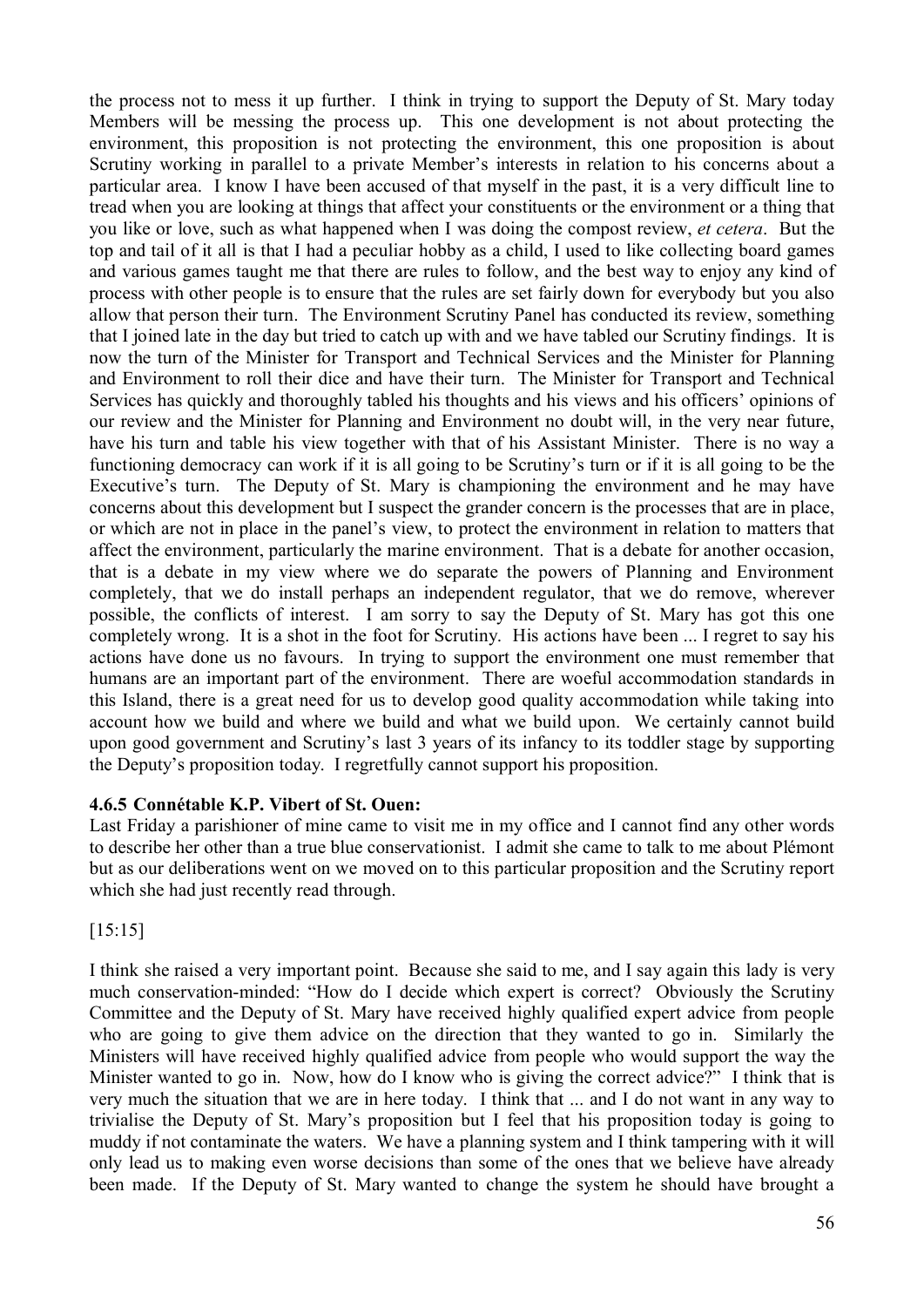proposition which changed the planning system, not this particular proposition today, and I cannot support it.

#### **4.6.6 Senator P.F.C. Ozouf:**

Just very briefly, I echo the remarks that have been said by Senator Le Marquand and others. Both the Ministers for Planning and Environment and for T.T.S. have expressed their thanks and appreciation for the Environment Scrutiny Panel for the work that they have done and they have accepted that there are ... and they have also explained their determination to improve the E.I.A. process as a result of their work. So a positive piece of work has been done by the panel. In fact I think that it is a case that most of the matters which the Deputy of St. Mary has requested in his proposition that can be accepted are accepted by the Ministers for T.T.S. and for Planning and Development. The difficulty is, as other Members have said, what this Assembly cannot do is to request the Minister to do what he cannot legally do, which is to not determine the application in the manner which the Deputy of St. Mary asks. So on a slightly lighter note, I hope that the Deputy and you will forgive me that during the Deputy of St. Mary's 2 hours of debate on this I tried to find out whether there was anything meaningful in the word Zephyrus for this debate. It might interest Members to know that Zephyrus was the God of the West Wind. I do not know which wind the Deputy of St. Mary prefers, perhaps he is the north wind, the cold wind; the west wind is the refreshing positive wind, Zephyrus is the gentlest wind. He was also a husband of his sister Iris, the Rainbow Goddess. There are other relationships which I will not go into. **[Laughter]** I do not want to offend Senator Le Marquand so I will not go into. Anyway I hope that the wind is blowing in the correct direction in terms of what this Assembly needs to do. The Deputy of St. Mary cares passionately about the environment, he wants to improve standards. We have had a debate on it but this Assembly cannot instruct the Minister for Planning and Environment to do something which legally he cannot. On that basis I urge Members to reject the proposition.

#### **4.6.7 The Deputy of St. John:**

It would be remiss of me if I did not put on record that I still believe the proposition is flawed and that it refers to a current C.E.O. (Chief Executive Officer) of T.T.S. when in fact it was a former C.E.O. of that department. That said, the House have ruled it is okay to put the erroneous information into the public domain. This must be, in my mind, against data protection because the reissued P.1/2010 is also incorrect. That is standing, it is has gone worldwide and it has been there since the day it was put out. Moving on to the proposition, the Minister for Planning and Environment I am sure has taken on the serious concerns that have been raised by the proposition of the Deputy of St. Mary. I had some concerns myself, maybe because certain other Members of the House, with other interests, were putting pressure on P. and E. or the Minister to get this site passed. We saw what happened with the comfort zone, if you read our Scrutiny report we refer to a comfort zone where 2 departments work very closely, i.e. Planning and Environment and T.T.S. over the site at the Energy from Waste plant, and we referred to that. It was a comfort zone. This worried me somewhat, just in the back of mind it niggled me, that this comfort factor between 2 States departments might play a part - being W.E.B. and Planning and Environment, W.E.B. being a wholly-owned company of the States of Jersey. But I believe that Senator Cohen is above all of that and he gave me a guarantee that nothing would happen on the Zephyrus site until he had, in fact, sight of our report. I can confirm that the Minister has kept to his word all the way through. He has given us documents we needed for scrutiny and the like, and everything he has said in the 12 months that I have been back, or 13 months, in the House he has ... I have never had cause to doubt the Senator. He gave me an undertaking which I passed on to my panel and we were prepared to accept it. I am sorry that the Deputy of St. Mary could not accept that undertaking, for whatever reason. It is for himself and his conscience to decide. Listening to the Assistant Minister, or should I call him the Minister for the Environment because in my book that is what he is, and his background, having worked with him over many, many years and know full well that the Minister for Planning and Environment has got a super right-hand man who will not let him sully the Island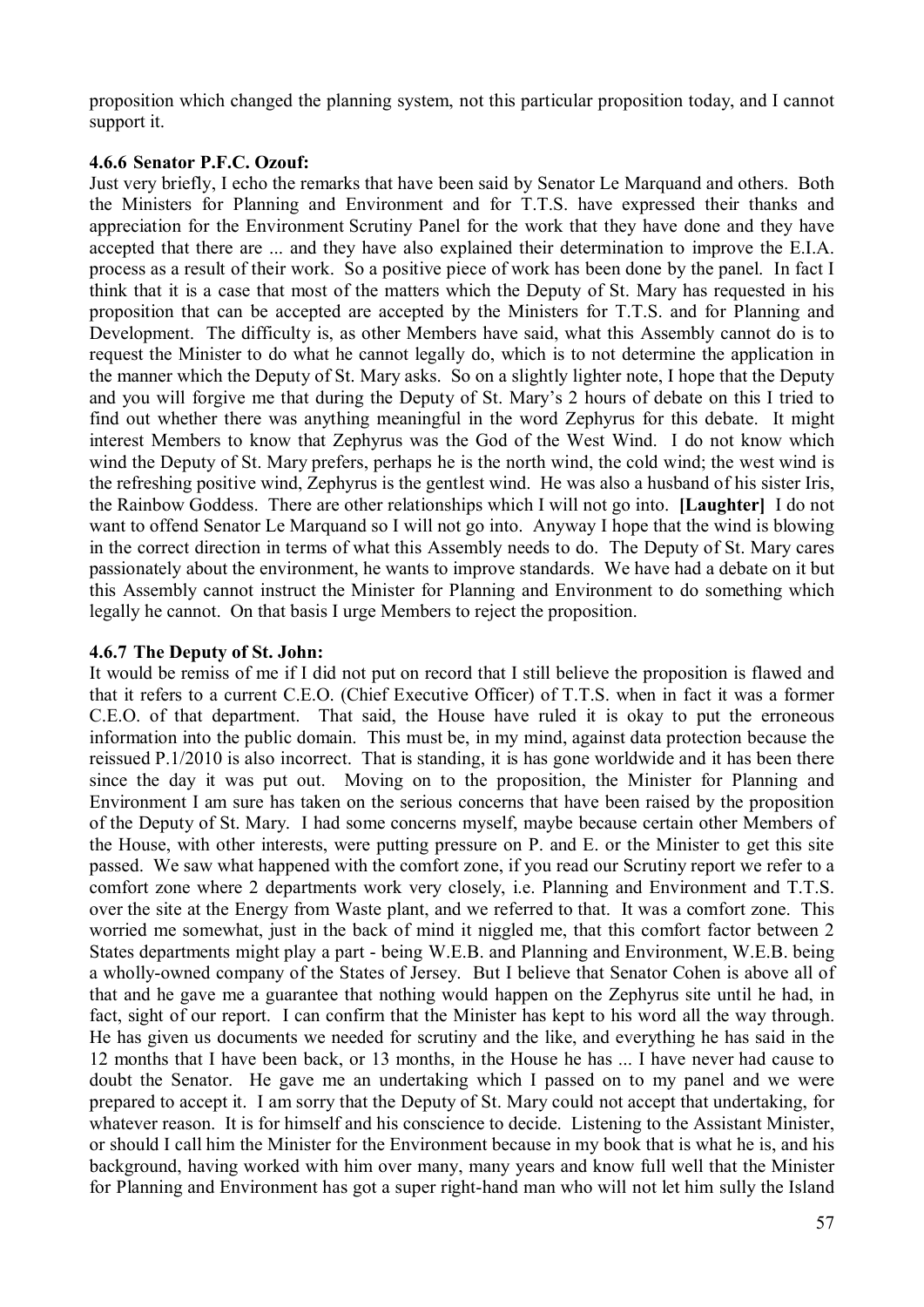of Jersey in any way when it comes to environmental matters: his heart and soul are in the Island and doing in what is right for our children and our grandchildren. That alone, when he spoke, gave me a lot more additional confidence than I already had an abundance of in the Minister. He gave me all the encouragement I needed because when I heard the Minister speaking and he said that he did not need basically 53 planning officers or a committee of 53 for the planning, he has the responsibility on his shoulders to do the job, not for 53 of us to be looking at planning applications. We put our trust in the Minister at the time of him being elected 13 months ago for a further term and if the Deputy of St. Mary is not happy then a vote of no confidence would be the way forward. It is not for us to take over the Ministerial responsibility and become a planning panel of 53. With the 2 Ministers there - the Environment and the Planning Minister, and obviously their Planning Application Panel - I am more than happy to support them in deciding the Zephyrus application and I would suggest that the Member for St. Mary, Deputy Wimberley, submits his information ... if he has any concerns attends on the Minister and the Planning Applications Panel, whichever is going to be reviewing the application, or possibly both, and gives them all his concerns and makes sure that they are well recorded because I believe that that is the correct way forward. The Ministers for both T.T.S. and Planning and Environment have taken on board a great many of our recommendations on the Energy from Waste Strategy Ramsar report and I am sure we will see a lot more coming from them in the future. It is a matter of a working relationship that we must build on. We must not have a relationship, as has been described, I think, by the Minister for T.T.S., of running 2 Scrutiny Panels alongside each other. It is impossible to work in that way. You must work with the information that you are given. It is for us to do our research and make sure that we are thorough and I believe our report has been thorough on the Energy from Waste plant. Yes, there are areas, because of a criminal investigation, we have not been able to go into but there will be a follow up report of which I am sure before the term of office of this particular House is up, we will have a second report out to make sure certain areas have been covered. But that said, I am happy not to support the proposition but to support the Minister and give him the confidence that I know he deserves in deciding this Zephyrus application.

## **4.6.8 Deputy M. Tadier:**

It is very brief and I wanted to stick to a single point which is fairly narrow, although I must say I am surprised to hear that Deputy of St. John is not supporting this proposition given that he seconded it, but I guess he has had time to change his mind.

## **The Deputy of St. John:**

On a point of order, it was to get the thing seconded so that Members could retire for lunch. **[Laughter]**

## **Deputy M. Tadier:**

I am not sure that was a point of order but I am glad of the clarification. Okay, so the point I want to make, there has been something made of the fact that although there was a Scrutiny Panel review which was only released on 26th January, in parallel there had been a proposition which had been submitted alongside. I think initially my eyebrows were raised but in looking into it further I think the Deputy has been very clever in doing that because what it has done is force the 2 departments to give a response before they had the findings to which they could respond and tailor their answers to. So I think if only for that reason - but there are other reasons - it is a very good thing to have done and I would be interested to see how those pan out. That is all that I wanted to say.

#### **4.6.9 The Connétable of St. Helier:**

I am very grateful to the Deputy of St. Mary for raising concerns about things going on way out of his Parish. It is not the first time he has shown a particular interest in what happens in town and perhaps he is planning a move into the urban Parishes. I think that although he has been criticised for some of the things that he said, and I did manage to sit through most of his speech, a lot of what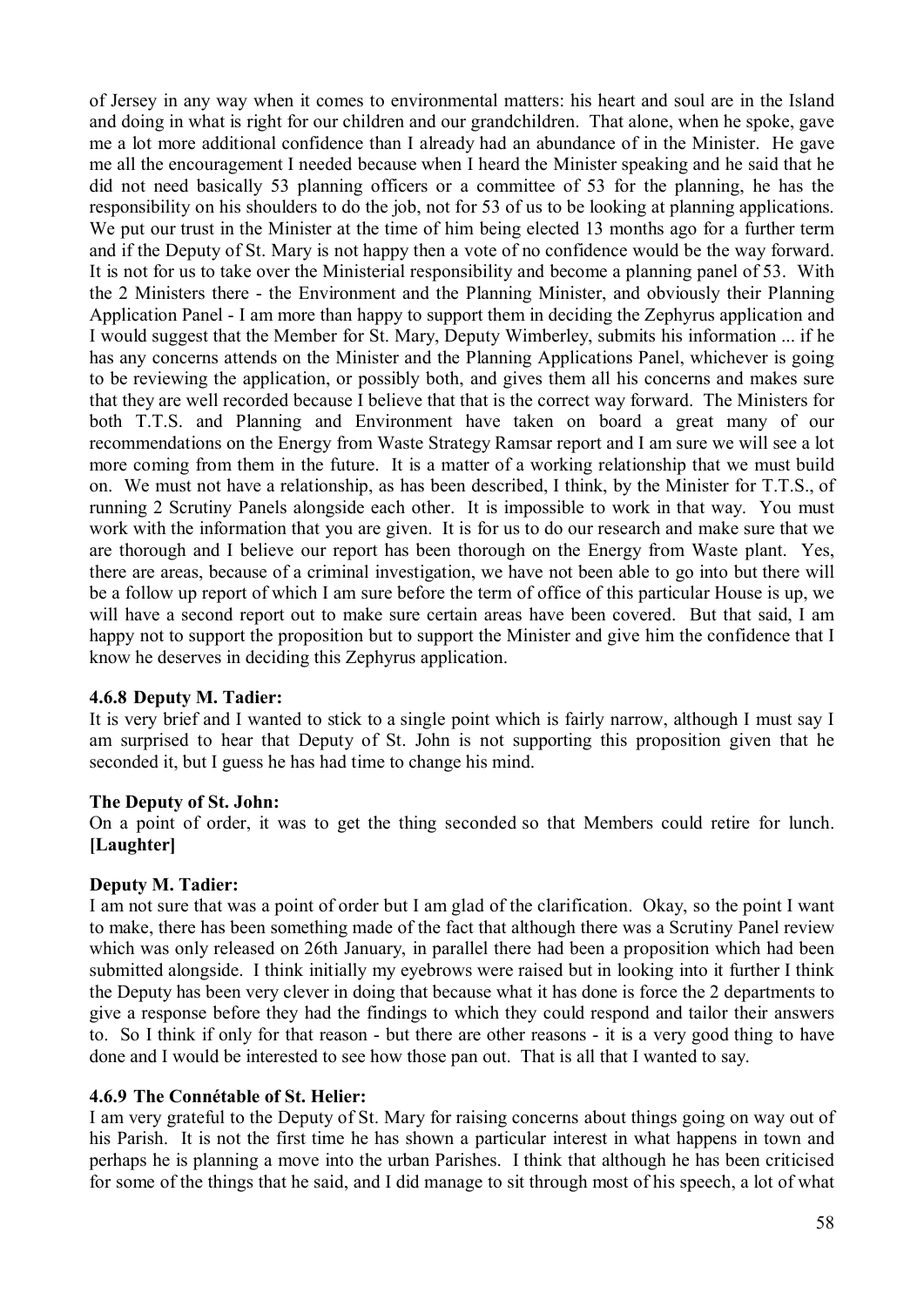he said I thought was extremely important and I think it will repay at leisure going over and looking into some of the things he said about the environment and how across the page from the proposition there is the phrase Zephyrus and the need for extra caution. I could not agree more. I think the more work that goes on at La Collette right up against our Ramsar site, the more members of the public - and I would hope the States - are becoming convinced of the need for extra caution. Many of us believe that the siting of the incinerator right next to the Ramsar site was a terrible mistake. But there is no point in going over that, that has happened and equally the mistakes that the Deputy has highlighted that he feels happened or may still be happening in the construction of that is not really a matter for today and there is, perhaps, a logical problem that some Members have referred to, trying to stop this application from moving forward because of what is happening across the reclamation site over at the incinerator as I persist in calling it. As a person who was on Planning for many years I too have a problem with the proposition, in fact if one were to delete the first paragraph, which is the request to the Minister for Planning and Environment, and simply ask the Minister to bring forward these various responses and reports, I do not think many Members would object. I think we want to have a formal response to the Environment Scrutiny Panel's report. We want ... in particular (b) is important. We want a formal appraisal of the environmental impact statement. That has really got to be gotten right, and I do not agree, I think it may have been the Minister for Transport and Technical Services who said it, that the environmental impact statements were perfectly put together. I remember when we were looking at the La Collette one that it was not. It did not include, for example, the full cross-section of the population that it was supposed to and that was admitted by those who put it together. I do not believe item (c) is a problem once that investigation has taken place, it is certainly the biggest problem in this proposition because it suggests the Minister for Planning and Environment may have to wait months or even years before determining the application. So (c) really is a problem, I think, for **Members** 

[15:30]

Finally (d), surely no one will have a problem in asking the Minister for Planning to tell us what lessons have been learned from the events at La Collette, unless he is saying that no lessons have been learnt, and I do not think that is very likely. So, as I say, I think much of what the Deputy of St. Mary has said was valuable and will repay further investigation. Having been involved with Deputy Le Claire in the failed attempts to get the former Minister for T.T.S. to abate and mitigate the effects of the compost site, I share the frustration that Back-Benchers have when they try to get something done of an environmental nature and they find they have ... the Council of Ministers will be lined up against them saying: "No, our experts say we are doing it fine and you cannot prove there is any danger being presented." There really is a responsibility on the part of the States, particularly now we have adopted a strategic plan which has got a much stronger commitment to environmental best practice than it had before it was amended. It really is important that the States adopts a precautionary principle when it comes to major capital projects built on the seaside and particularly on the side of a Ramsar site. I do not join in the criticism of the Deputy, I think he has done us a service, with the Environmental Scrutiny Panel we effectively have the belt and braces of comments to the States. I will leave Members to speculate which is the belt and which are the braces. But while supporting the Deputy in what he is doing, while welcoming the involvement of, in particular, Save Our Shoreline and the work they have done in really monitoring and watching very carefully what is going on down there. Goodness knows what would have happened if they had not been. So I welcome his work, I welcome their work but for the reasons I said I will not be able to support the proposition.

## **4.6.10 Deputy S. Power:**

I promise Members that I will not be speaking for one hour and 51 minutes, more like 5 to 6 minutes. It is not that I do not recognise the amount of work that the Deputy of St. Mary has put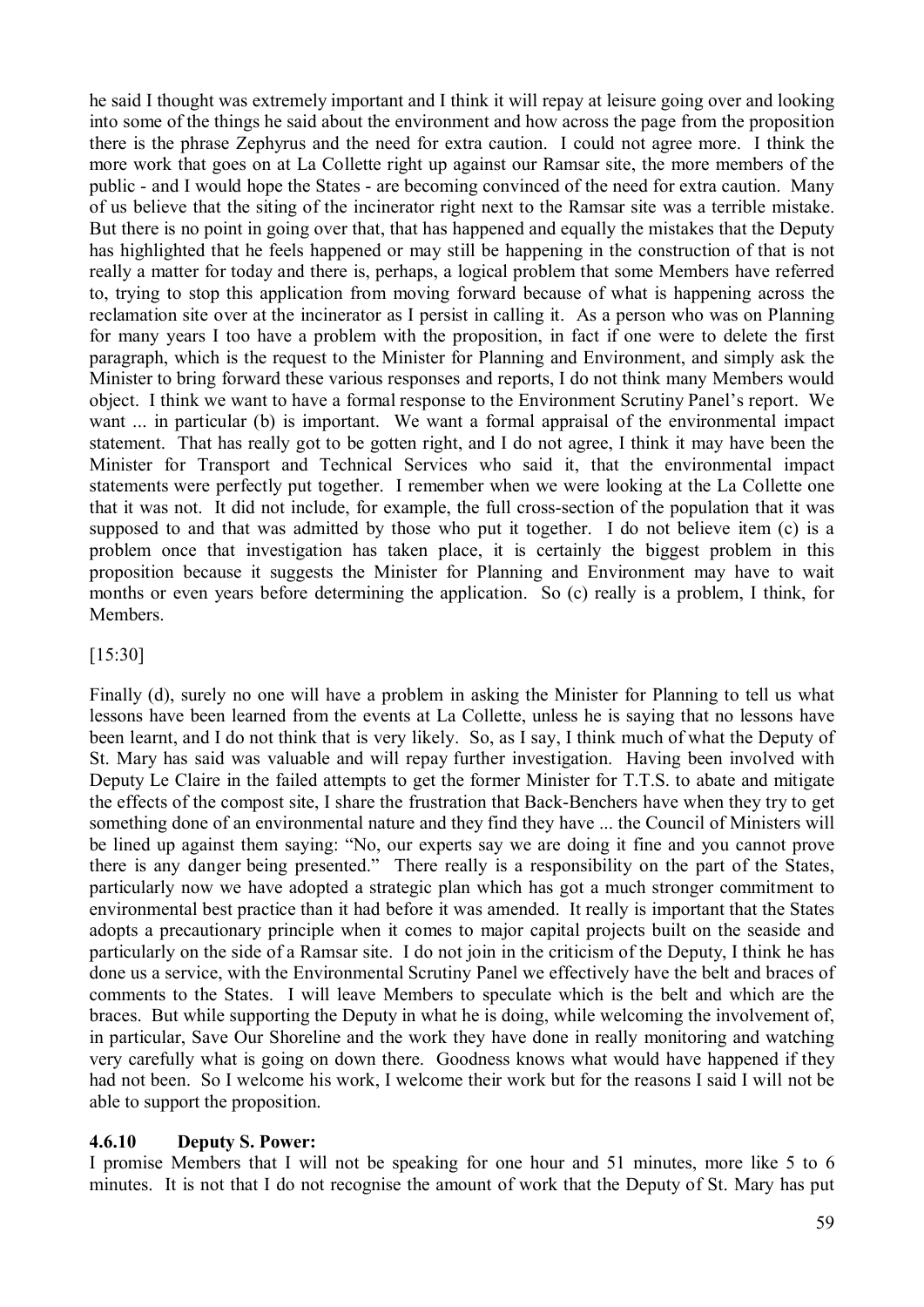into this. I think he puts an extraordinary amount of work into some of the research that he does with the reports and propositions he brings to the States and he is to be congratulated on that. But I would also like to congratulate Deputy Duhamel for his speech because I thought it was a very lucid and thorough speech it was needed to be said, and I think the Deputy of St. John has clearly marked out where he is as the chairman of the Environment Scrutiny Panel. I was speaking to my neighbour to my right, the Constable of St. Lawrence, just before the lunch break and we backtracked a bit as to where all this has come from and it came from the decision by the States first of all to build a new E.f.W. plant and, secondly, to choose to base this plant down at La Collette rather than Bellozanne. Whatever the rights and wrongs are of the decision to build a new E.f.W. plant or the rights and wrongs of choosing La Collette versus Bellozanne, we are where we are. We are where we are. It is clear to me that these large engineering projects, when you base them on the Waterfront or when you base them close to the Waterfront - the beach - that they do encounter engineering problems of their own and the problems that we have seen in this project. In previous projects such as the Elizabeth Marina, the Albert Marina, and very, very recently the completion last year of a large office building adjacent to the old abattoir where even though it was engineered as a tanked basement car park it flooded and, even though the flooding was designed out of it, there was a grey stage in the finishing of the basement where the contractors and the engineers were fighting the tide for weeks and weeks and weeks and the basement flooded. Transfer that over to La Collette and we have obviously seen both the Deputy of St. Mary and the Minister for Transport and Technical Services has said there has been ingress of salt water, there has been ingress of seawater on to the site but there has been egress as well. I would say that in my observation, having been in Jersey since 1982 and having seen the West of Albert development, the Elizabeth Terminal development and now the La Collette development, there has been ingress and egress of salt water on all these reclamation sites, for the past 20-odd years. Now, I do not particularly want to say that I want to subscribe to a particular school of thought but my layman's view, with limited civil engineering, would suggest to me that if the big spring tides that we have in Jersey twice a month for the last 20-odd years have been ingressing and egressing they have had, to some extent, a flushing effect on what you might call deposits on those reclamation sites. I would believe also that the flushing effect that these big tides have had have mitigated some of what is referred to as toxic waste or ash or anything else that has gone down there. This is just my interpretation as Joe Non-Civil Engineering Citizen. So I do believe that the big tides have had a mitigating effect in flushing what we have dumped down there over the years. I do not think the problem is as ... I personally do not believe that the problem is as big as the Deputy of St. Mary makes out. So I have to say that I will not be supporting this proposition. I started by saying we are where we are and I think we have to realise that this engineering project at La Collette is a third to 40 per cent complete and I think that when the next Waterfront project takes place, whether it is over by the much-loved Radisson or anywhere else, that a large lesson will have been learnt from this project as to how to tighten-up the bulkheading, the waterproofing of the site and whatever. But I would say that the next project, wherever it does start on the Waterfront, it is very, very hard to fight a 39 foot spring tide and they do come in with regular occurrence in March and September, and we cannot tell the tide to not come in because we are building a hole in the ground. If you remember your days of sand castles on the beach, if you dig a hole in the beach the hole fills up with water. It is not quite that simple but when you dig a large hole on the Waterfront with these big tides you are going to have water ingress. So I think what the Deputy of St. Mary refers to in terms of the flushing effect and the egress, in my view, may not be quite as serious as he makes out. Thank you.

## **4.6.11 Deputy K.C. Lewis:**

We have an excellent Scrutiny Panel that provides the checks and balances for the department. The panel are robust but fair. The chairman, the Deputy of St. John, is an old hand and, if I may say so, is nobody's fool. Indeed recent reports on the issues surrounding the Ramsar treatment have made recommendations which my colleague, the Minister, has accepted in full, and which we will address within the next environment impact assessment we undertake. Please bear in mind that the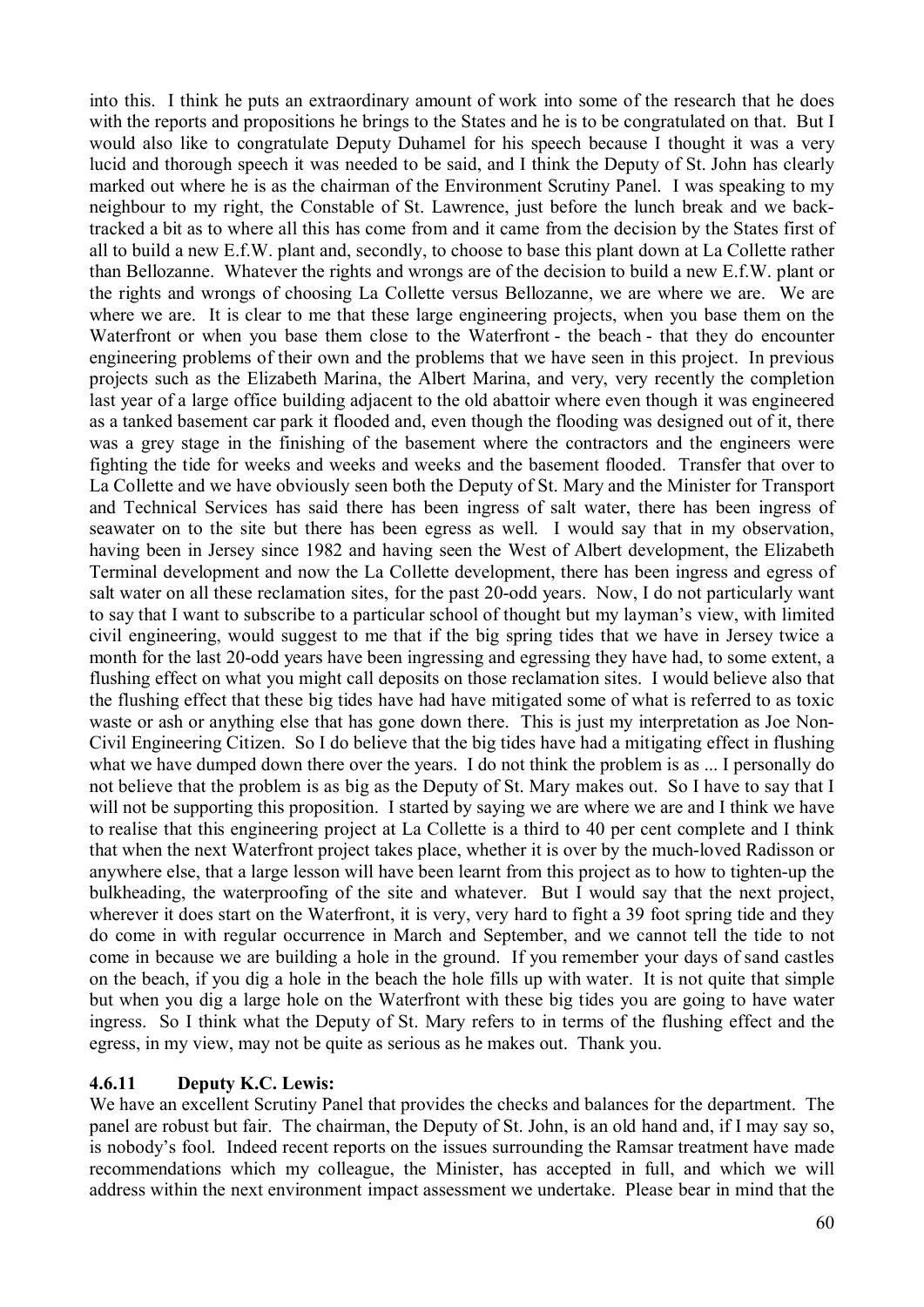Energy from Waste plant environment impact assessment must be among the most comprehensive ever undertaken in Jersey and was one of the first. It is robust and has stood up well to a very detailed challenge from the Environment Scrutiny Panel. The problem we face today is the approach that the Deputy of St. Mary has taken to the entire process. He has developed this proposition based on exaggerated evidence and innuendo. It is based upon opinion rather than actuality. The Deputy of St. Mary is attempting to inform government by Google. The T.T.S. officers working down at La Collette are chartered engineers and they are the best. The Deputy of St. Mary has decided that the department is guilty of every sort of environmental transgression and believes that we should be on trial to prove our innocence. Since the Deputy came into government I have had a sneaking admiration for him for his passion that he shows for environmental issues, but the matter of research is one that I would question him on. The Deputy has undertaken a trial by media usurping his own more balanced Scrutiny Panel recommendations to focus on minor and well managed pollution events or misinterpretation of records to blow these out of all proportion with no regard for the reputation of good government he professes to be guarding. Since taking over T.T.S. and the Minister inviting me to be his assistant, I said from day one that we would have a completely open T.T.S. Department and I personally have organised many tours of all the T.T.S. establishments. In fact if I do any more tours I will have qualified as a Blue Badge Guide. Very shortly I will be organising more tours of the new Energy from Waste plant to which States Members will be invited. The Deputy has utilised information from a disgruntled ex-employee. The Deputy assumes that all information provided from third parties is correct if it meets his agenda and any information provided by my department is false. Transport and Technical Services has been accused by the Deputy of a wholly inadequate environmental impact statement. Not true. My department has spent £256,000 on an environmental impact assessment which contains over 600 pages of detailed information identifying the key environmental impacts. A defective construction environmental management plan; not true. The construction environmental management plan developed prior to planning approval has proved very robust and has been rigorously followed by the contractor on site. Inadequate site management procedures; not true. The project is effectively managed and progressing successfully at a high pace. My experience from my many site visits is that the site is clean, tidy and operating in an efficient and well coordinated manner. Water pollution during construction: this allegation is currently under formal investigation and it is outrageous for the Deputy to draw inferences or make allegations before the investigation has been completed. We maintain that no damage to the environment has resulted from any action we have taken. Dismissal of the former site supervisor due to taking environmental issues seriously; not true. As the Minister has made clear the dismissal of the site supervisor was not related to issues of whistle blowing on environmental issues. Misleading statements, secrecy and lack of communication; not true. Both the Minister and I have previously been on Scrutiny Panels in the recent past and we fully support an open and collaborative approach with all States Members. No delays or withholding of information occurred as a result of my department. The Deputy of St. Mary shows a lack of respect for my department, the Minister for Planning and Environment's investigations, the Scrutiny process and this House. On a final note I would like to speak up for the officers involved in this. Officers within my department deal with many issues on a daily basis at Transport and Technical Services to protect our environment by providing essential services and maintaining operating infrastructures. The officers are professional and take environmental issues very seriously. The officers live here, we live here, our families live here, there is no way in the world we would do anything to jeopardise our families. I do not believe that any one of them are motivated to cause pollution or treat environmental considerations with anything other than high importance. The insinuations of the Deputy of St. Mary are frankly insulting and grossly unfair. I urge Members to wholeheartedly reject this proposition and stop the Deputy riding roughshod over due process for his own political ends.

#### **Deputy M. Tadier:**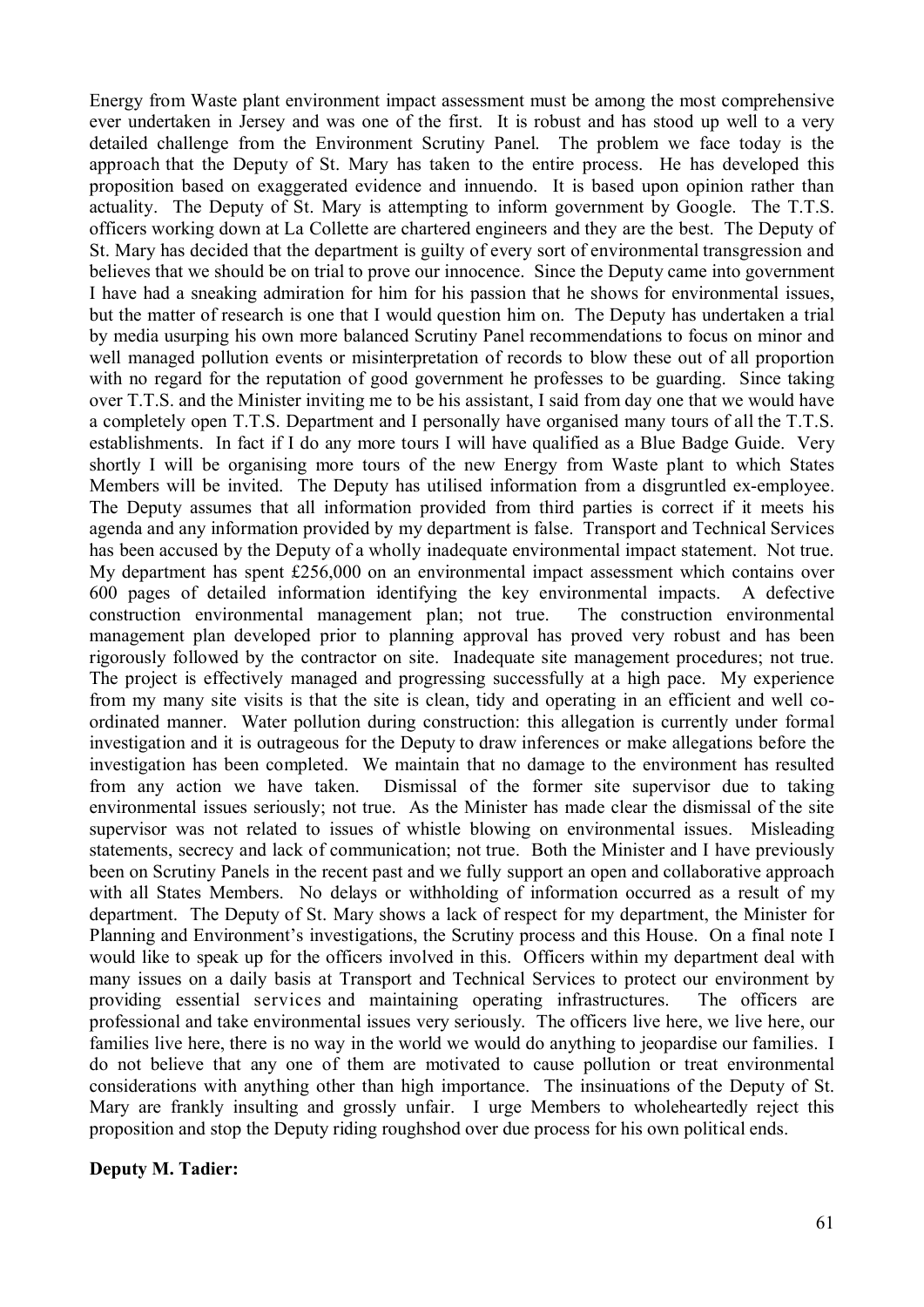A point of clarification. The Deputy said that the Deputy was trying to reform our system of government by Google. Now, that seems ambiguous to me. What did he mean by that? Is he implying that we have a system of government by Google or was he trying to reform the system of government using Google, and can he explain what he means?

[15:45]

# **Deputy K.C. Lewis:**

That a lot of the Deputy's evidence comes by googling various sites that he has mentioned during his speech and, as I mentioned previously, all our officers are chartered engineers and have worked on this project for many years and are of the highest quality.

# **Deputy M. Tadier:**

Further clarification, how does the Assistant Minister know that the Deputy googles all of his information?

# **Deputy K.C. Lewis:**

I think the Deputy has made that point in the past and the Deputy has alluded to many websites he has been looking at.

# **4.6.12 Senator A. Breckon:**

Just a few comments. Like others I would like to congratulate the Deputy of St. Mary, he has certainly done a lot of work on this and I was particularly impressed by the photographs. What they show in one or 2 of them is a hole in the ground with some water in it. I have heard of 300 page reports and things like that; the question is what is that water, who is monitoring it? I thought when somebody was speaking, I remember years ago in the potato season there used to be a process called "Stop-digging" and that was so that we did not oversupply the market. I just wonder who has the power to tell the contractor to stop digging and let us have a look this: "What are you doing there?" and I have not heard any Minister or otherwise tell me who that is. Because it is a very effective tool ... as with a building site, they are not famed for their self-regulation and they have thrown up problems over the years, building and construction sites. But who can do that? Has anybody done that? Said: "Stop now, I want to monitor everything that is here. You can all leave, you can all go, I am suspending work on this site until this is investigated." That would be a very effective process in getting the people to put their hands up and tell you what was going on. Now, we know that the site is tidal, we know that the site the Deputy of St. Mary is talking about is tidal, and the question that perhaps people are asking is: "If this has happened once will it happen again?" I think what he is trying to do, perhaps in a long-winded way, is bring this to our attention and say: "Well, perhaps if we have not been as effective in monitoring and doing something if there was a problem in the past, then maybe, just maybe, we should be in the future." The contractor can produce the reports that they want but we are not going to be on the site 24 hours a day, as the tide comes in and out, to see what is happening. Who is? I have heard of a number of people either working for somebody or working for somebody else but I am not comfortable in where this monitoring process is. It is okay taking samples of something that is going in and out but who is saying: "No, stop." We cannot stop the tide obviously but then precautions should have been taken and maybe they have not. I think this is the sincerity of what the Deputy of St. Mary is saying. The other thing I would say, with respect to the Minister for Planning and Environment and others involved, sometimes perhaps there is a public perception that some people can do anything and other people cannot change the knobs on the back gate. It would seem the bigger the better the more impressive, yes, get on with it and we will step back. There is, I must say, that public perception and that is something that we must deal with because if these things are to be allowed and the reports need to be produced, then I am not quite sure that the Deputy of St. Mary has got the terminology right to do this because I believe some of this information will be there and it will appear. But I would like to think that it was proactive and if there are problems somebody could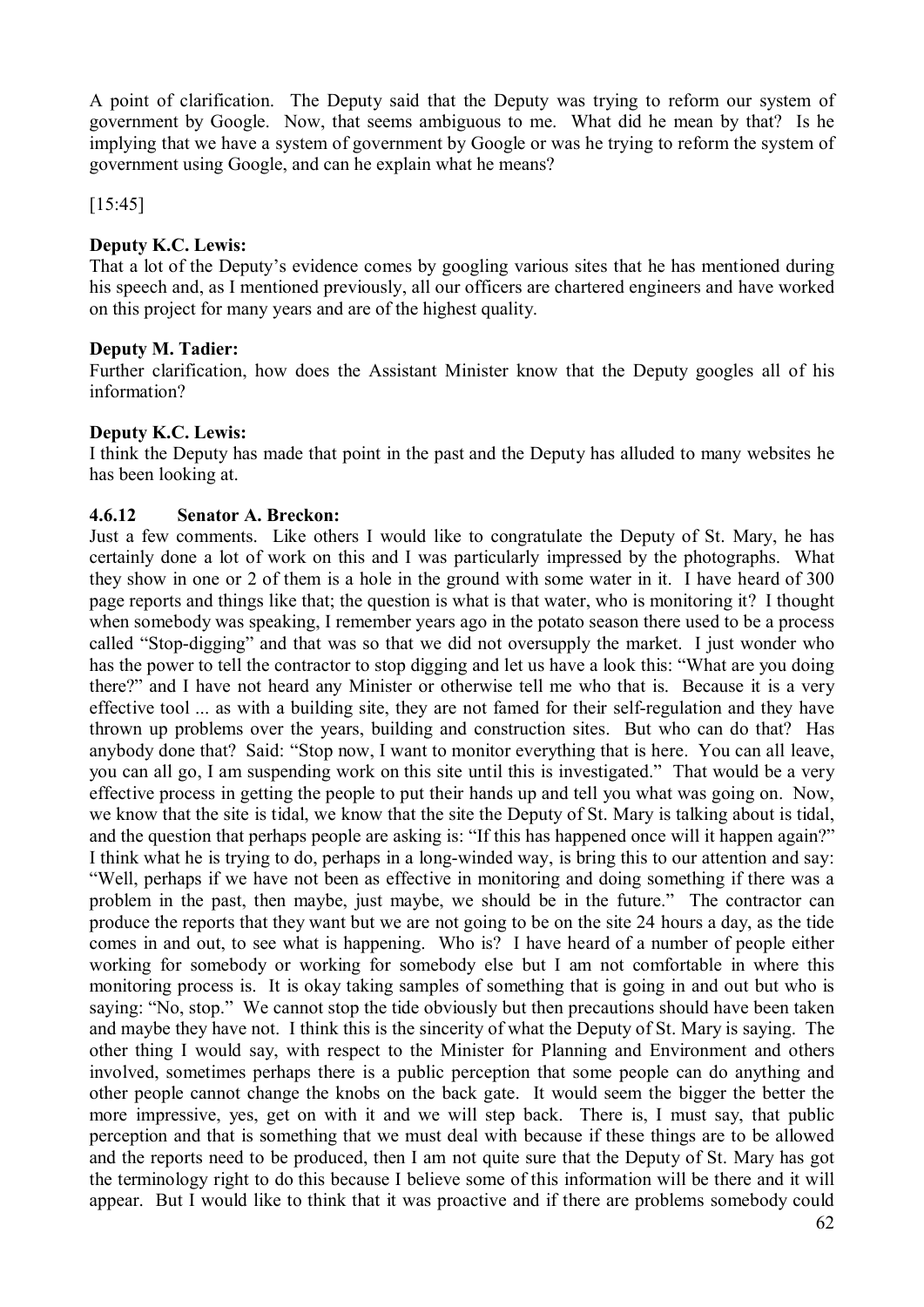say: "Right, that is it, this is site is closed." It does happen in other areas and I believe it is very effective. I am still not sure which way to vote on this because I am sure something is required that does have a sanction on the contractor, that is very effective, the embarrassment of course is this is our job, one of these. It is our job and, again, where we are with this self-regulation? How transparent is that if we are regulating ourselves, in effect? Is it that independent? Are we just getting on with it or are we doing the right things that comply with various conventions and practices and other things? Again, I just close by saying that I think the Deputy of St. Mary has done this now as a service by bringing this to our attention and if nothing else, what it does it is a warning signal for anybody else who was doing coastal developments that are affected by the tide, that they must ... and I think there has been other instances that have not been reported where they must play by the rules for obvious reasons.

## **4.6.13 Deputy M.R. Higgins:**

I have been listening to the debate intently while it has been going on. There are 2 main observations that I have got. The first one is the Deputy of St. Mary has, as usual, put forward a well researched argument in support of his case. He is, in my opinion, one of the more capable Members in this House of ploughing through large amounts of complex data and forensically taking apart arguments and finding their weaknesses. That is the first thing. He has done his homework, he has been working very, very well and I respect him for that. The second observation I have got is I am appalled at the character assassination that has been used by some of the Ministers and Assistant Ministers in the House this afternoon. It is becoming more and more typical of this House that when people start questioning and start examining in detail what many people outside this House think are scandalous activities or mis-management of departments, that the responsible people concerned then turn on the questioners. So really that is what I am going to say about that. As far as the argument is concerned I shall listen to the closing argument and then decide but I am appalled at some of the things I have heard this afternoon.

#### **The Bailiff:**

Does any other Member wish to speak? Very well, I call upon the Deputy of St. Mary to reply.

#### **4.6.14 The Deputy of St. Mary:**

If I find the correct notes this will be shorter so do give me just a moment to find where I am. Yes, that was a good debate. I just want to pick out a few salient issues collapsing what various people have said as best I can because it is a difficult subject. Now, the first point is the 2 linked points about the Minister and whether this House should be requesting him in the matter of determining an application because the proposition says that we request him to delay determination until (a), (b), (c) and (d). Ministers, Senator Ozouf and the Minister for Planning and Environment, have questioned this on 2 grounds and maybe other speakers too, I am collapsing what people have said. There are 2 arguments, one is that the Minister as the Minister for Planning and Environment has the power, either himself or through delegated bodies like the Planning Applications Panel to determine applications and that we cannot allow this House to become a P.A.P. (Planning Applications Panel) of 53 members. Well, that is not my intention, that is not ... I see the chairman thinking this might be fun to have a Planning Applications Panel of 53. But clearly that is not my intention, it is not in the proposition and it is not what this is about. So, if the proposition goes through, this House will not end up determining applications, so I just wanted to scotch that argument. It is not relevant. The second issue around the House requesting the Minister to delay, or the second issue I am going to deal with now, is that - and in Senator Ozouf's words if I can quote him - "This House cannot request the Minister to do what he cannot legally do." As I said in my opening remarks, we are not asking him to act in any way illegally, there are no legal constraints on the time he takes. His comments do cite one case and I am sure if there were more cases there would have been more cases cited but they do cite one case where an applicant obtained an order from a court that an application be determined by a certain date on the ground of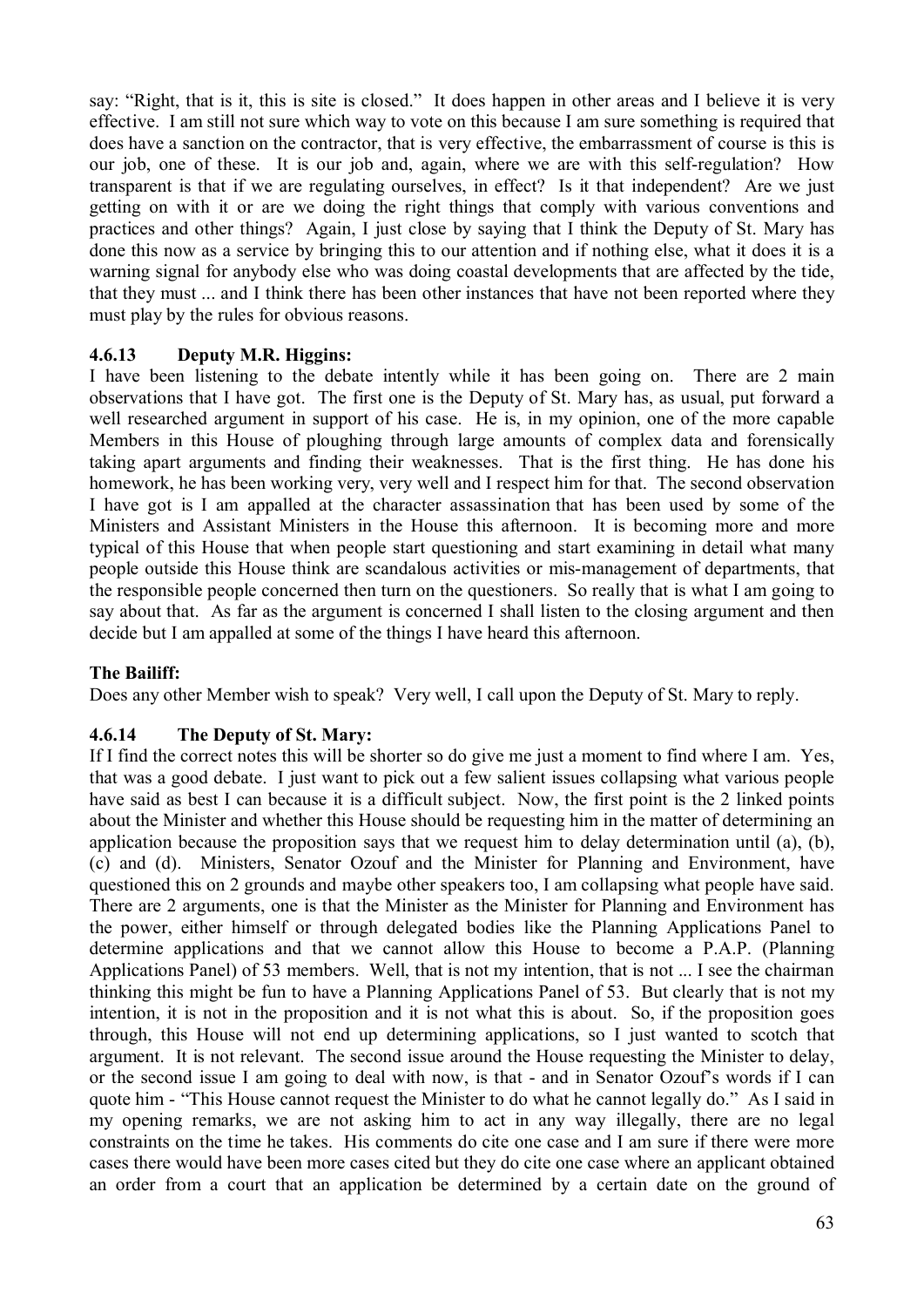unreasonable delay. So there are 2 steps there. One the applicant had to prove unreasonable delay presumably and, secondly, what happened was not an immediate determination but an instruction to the Minister to determine by a certain date. That is what I read from the comments of the Minister for P. and E., and he has not risen to correct me so I think that is more or less right. The question is, of course, whether we are asking him to delay unreasonably and I would say clearly not. One of his obligations under the law, and he referred to it himself, is to consider ... is to take into account when determining all material considerations. All material considerations. It is simply the goal of this proposition to put into those material considerations past experience on absolutely comparable sites and past experience about the quality of environmental statements and the quality of the actual construction process. So that is what I am asking Members to support. There is nothing illegal, we are not becoming a planning panel and those issues do not apply. The third thing I want to address is this issue which has been mentioned by a number of Members about trying to drive a wedge between myself and Scrutiny and find this very odd and also inappropriate. There are 2 things to say about it. The first is that it is absurd to suggest that there is a division between myself and Scrutiny on this because everything I have said comes from the 2 Scrutiny reports. By the way, the Assistant Minister for T.T.S. - through the Chair - was somehow misled into thinking that this proposition had something to do with research on Google. I do not recollect using Google once to prepare for this debate, because it is all in our adviser's report, our own report and transcript after transcript. I did not go googling but I did have to obviously look at transcripts. The other point to make about this allegation, this trying to politicise this issue in a way by alluding to this division, is that it is an unfortunate defensive reaction. It is trying to bring a political slant into something that surely should be free of that. God forbid if we go down the route of looking at matters that are important to environmental protection, or indeed matters as we saw yesterday of patient safety, and we put up these defensive barriers from the word go, it is not appropriate and it will not lead to the right results. The next thing I need to say is that the Assistant Minister for the Environment raised points about the E.I.S. for Zephyrus. I have 2 things to say about that, one is that ... if I can just find my notes of what he said ... yes, he said that the Zephyrus application is a site close to the marine zone and that there are potential problems. That is exactly right. I now know from Save Our Shoreline, they received an email close to Christmas - the day before Christmas - saying that some extra work had been done and would Save Our Shoreline like to come and see it. They then found that there is a proposal on the table to build a retaining wall before construction starts to keep out the sea water.

## [16:00]

Now, that is a new development and it is to be welcomed and it may very well be part of the spinoff from the work of the Scrutiny Panel. I firmly believe that and I totally concur also with what the Constable of St. Helier said in his praise for Save Our Shoreline and the fact that without them...

#### **Senator F.E. Cohen:**

If the Deputy would allow me I think the Deputy is referring to the sea cap piling proposal which was covered in detail in the environmental statement and I would refer him to volume 2, pages 13 and 14. Thank you.

#### **The Deputy of St. Mary:**

I thank the Minister for that intervention. The words used were that there would be "a probable piling wall" and, of course, probable is not actual. We now know that there is a firm proposal on the table that Save Our Shoreline have seen of an actual proposal to do this piling. The other thing that the Assistant Minister said was that any remaining ground water, i.e. sea water that manages to get around this wall, as it did at La Collette - it got around the piling - would be dealt with in the correct way. In the correct way. That is one of the nubs of this proposition. What assurance can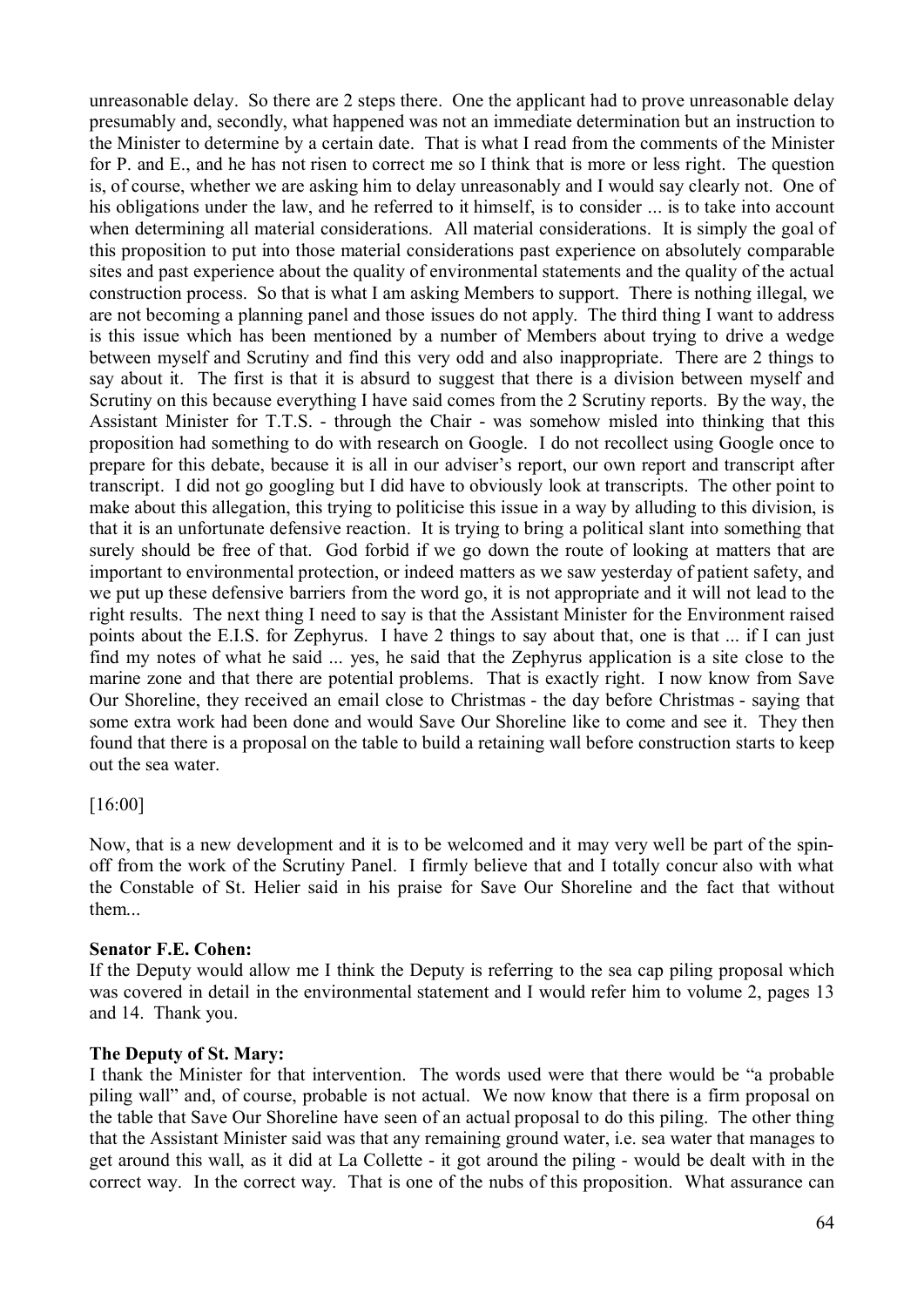this House have that the processes and the attitudes are right for a robust protection of the environment? Deputy Le Claire referred to a possible separation, a possible new independence for the regulator, and that issue of whether the ground water will indeed, if it gets in, be dealt with in the correct way is what is at stake, whether we learn the lessons from the defective environmental statement and the defective processes which I referred to in my opening speech. A vote of no confidence was referred to by a number of Members in the Minister, I have no intention of a vote of no confidence in the Minister. That is simply muddying the waters. It is not about that, it is about improving the process. It is not about stop making him do illegal things either; it is about simply making sure that past experience is learnt from. Now, I come to the extraordinary comments of the Assistant Minister for T.T.S. and indeed the Minister. They were similar so I may not refer specifically to the Minister. But the Minister said that my statements had been comprehensively refuted in what his comments said, and it simply is a matter of whether the House accepts a oneline reputation or whether they accept our Scrutiny report. It is really a matter for Members. But it is very odd, the Assistant Minister said that the panel's work was fair but Deputy Wimberley's work was unfair, or certainly by implication that is what he ... well, you said the panel is fair and you contrasted that with the work of the Deputy.

### **The Bailiff:**

Through the Chair, please, Deputy.

#### **The Deputy of St. Mary:**

Sorry, I did lose it then. That is simply pure nonsense because, as I have said, everything in my speech was taken from the work that we did over a whole year in Scrutiny. It is very, very sad, and it is an important issue for this House if Scrutiny is regarded in that way. You sit there for a year, you interview people, you have expert advisers, who were expert and who did not have, by the way, an agenda in advance. We did not choose them because they had an agenda in advance, we chose them because they were expert. Then you find that the work of the panel is effectively rubbished by saying that somehow Deputy Wimberley has an agenda. That is the exact opposite of the truth. It gets very personal. What is the matter about this? Are these issues not important in themselves? So I will not go further with that line of thinking. Now, the Assistant Minister, what he said substantively, he said that the claim in my proposition that the E.I.S. was wholly inadequate was false, that the C.E.M.P. was defective and that there were inadequate site management procedures was simply untrue. All those things are substantiated in the Scrutiny Panel's work and I have gone into that in my opening speech and I will not do it again. I do not need to; the facts have been laid out in front of Members. He says there has been no environmental damage. Members need only look at the pictures that I circulated to see that something happened that probably caused environmental damage. We do not know how much and any imputation that I am saying that there has been a massive pollution is simply, again, untrue. He said there has been - and I am referring to the Assistant Minister but it was the same gist from the Minister - no withholding of information. Exactly the same applies, the finding of the Scrutiny Panel and the adviser was that there had been difficulties with getting information in a timely and simple fashion. This is not any gripe about the department or individuals, I just cannot understand why we are not eager to learn from what happened, to learn from what Scrutiny found out and to apply those lessons. In coming up to the conclusion, I want to refer to the Assistant Minister's speech which, once again, had interesting things to say. He said something which was exactly the nub of this whole debate. In the very opening words of what he said, he said the proposition is a bit of a muddle, which of course is not the chairman that I am referring to. But then he said it was correct and I think he was referring to the panel and to the fact that we took up this issue and that we devoted so much time to it. He said it was correct to be concerned about this matter. He then said that it was right to take these concerns and act on them. Amen to that, that is exactly what this proposition is asking Members to support. That not only do we do our research after concerns but that we then act on the research, that we ask the Minister in this case to take it on board and to react appropriately before he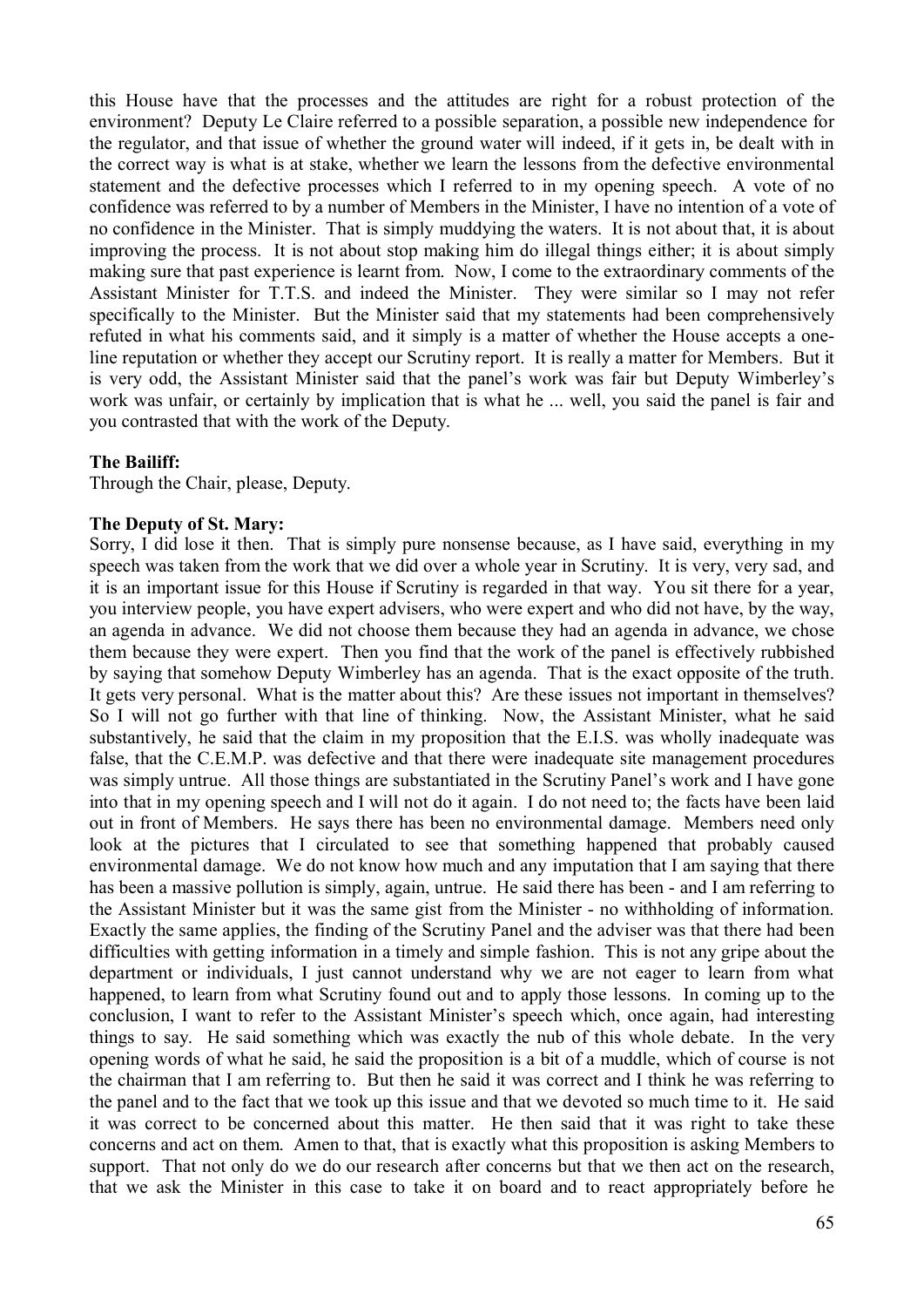determines the application. I just now want to remind Members of the terms of the proposition, bearing in mind what the Constable of St. Helier wisely said about the different paragraphs ... and you will have to excuse while I find the proposition. Has anyone got a copy handy? Thanks very much. So the proposition, just to remind Members, is to request the Minister for P. and E. before determining the application for the development known as Zephyrus on the Waterfront. That is the nub, is it not? Do we learn now, do we take these things on board now or do we leave it until later? The first one, (a) is that we ask him to present to the States his formal response to the key findings and recommendations of the Scrutiny Panel's report before in accordance with the procedure and I personally have no difficulty with that and I cannot see how 6 weeks, or 3 months in the case of a longer report, can affect the issue; (b) is to present to the States a formal appraisal of the environmental impact statement for Zephyrus in the light of the findings of the panel on the deficiencies of the environmental statement for the incinerator; and (c) is to present to the States a report about the file being prepared about the pollution incident at La Collette. Now, I accept the point that the Constable wisely made that that third one is possibly a long wait and it may be that Members will react differently to that from (a) and (b). Then (d) is simply a wrap-up in case the lessons have not been clearly spelt out in (a), (b) and (c). So I do ask for the proposition to be put separately in separate paragraphs and I move for the appel. Thank you all for listening.

## **Deputy R.C. Duhamel:**

On a point of order, is it possible to take the proposition in 4 parts as the Deputy of St. Mary has intended because the actual request to the House is to request the Minister for Planning and Environment before determining the application to do specific things. The essence of the proposition is that the Minister will or will not determine the application not whether or not (a), (b), (c) or (d) apply.

## **The Bailiff:**

I think my own view is that it is possible to take them separately. There are 4 different things that the Deputy of St. Mary is asking the Minister to do before he reaches his decision. It is up to the States, it seems to me, if they want to to say: "We do think he should do (a)" or: "We do not think he should be asked to do (b)."

## **Deputy R.C. Duhamel:**

Does that mean then that should any one of the 4 be voted upon then the request of the proposition is carried? Or do all 4 have to be voted on and agreed by a majority of the House before the proposition is carried?

## **The Bailiff:**

No, the first bit is to request the Minister before determining the application and then it is a question of which 4 documents. So the Minister would have been requested to defer making his application until one or 2 or 3 or 4 of these things had happened, depending on how the Assembly voted. Now, whether he would be able to wait that long is a matter then for him but that would be the request from the Assembly. So the appel is called for in relation to each of these matters. So the first vote for the Assembly will be paragraph (a) which is the presentation of the response to the Environmental Scrutiny Panel. I invite Members to return to their seats and the Greffier will open the voting.

| <b>POUR: 16</b>              | <b>CONTRE: 28</b>        | <b>ABSTAIN: 1</b>  |  |
|------------------------------|--------------------------|--------------------|--|
| Senator B.E. Shenton         | Senator P.F. Routier     | Senator F.E. Cohen |  |
| Senator A. Breckon           | Senator P.F.C. Ozouf     |                    |  |
| Connétable of St. Helier     | Senator T.J. Le Main     |                    |  |
| Deputy of St. Martin         | Senator S.C. Ferguson    |                    |  |
| Deputy R.G. Le Hérissier (S) | Senator A.J.D. Maclean   |                    |  |
| Deputy J.A. Martin (H)       | Senator B.I. Le Marquand |                    |  |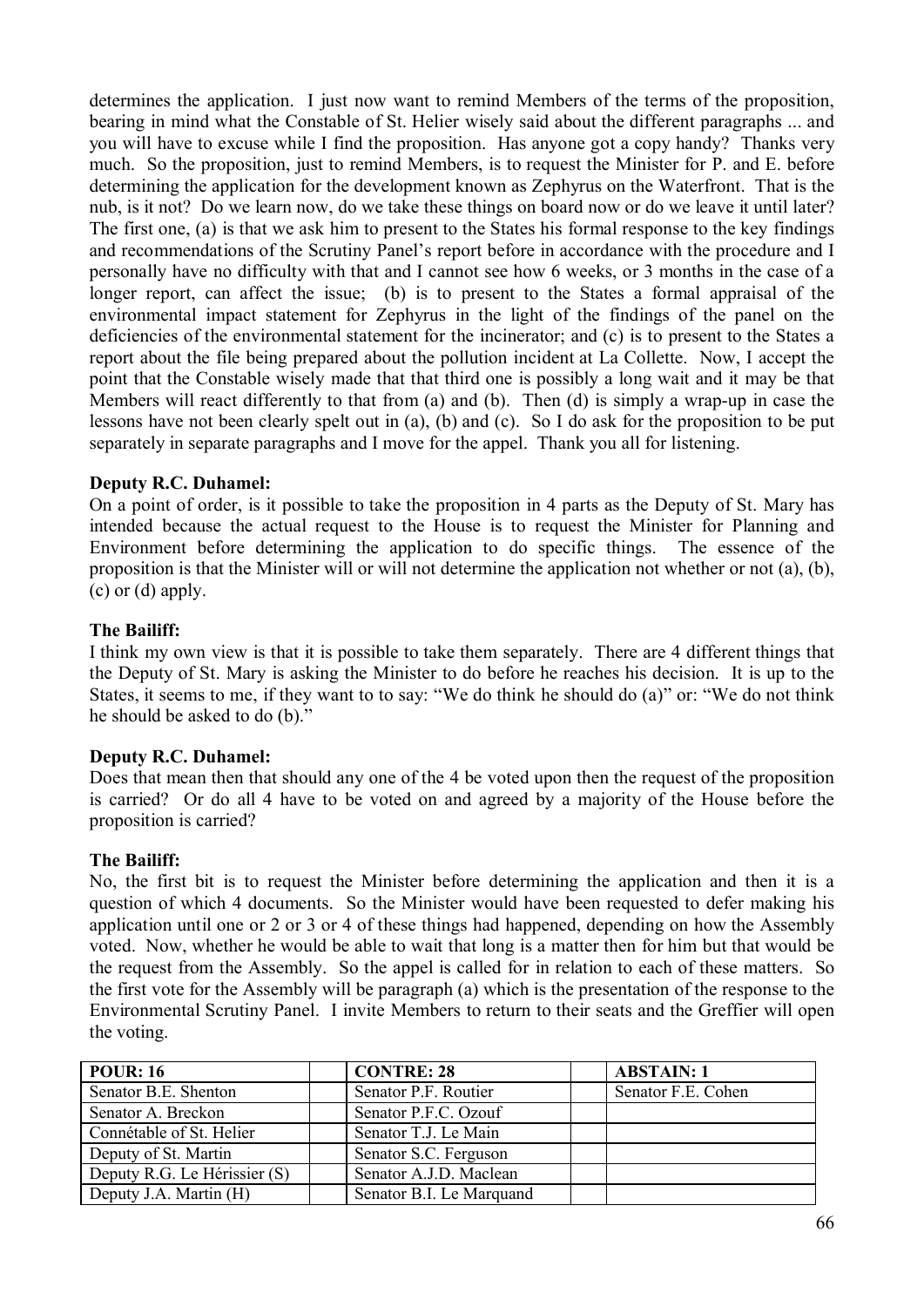| Deputy G.P. Southern (H) | Connétable of St. Ouen      |  |
|--------------------------|-----------------------------|--|
| Deputy of Grouville      | Connétable of Trinity       |  |
| Deputy S. Pitman (H)     | Connétable of St. Brelade   |  |
| Deputy of St. John       | Connétable of St. Saviour   |  |
| Deputy M. Tadier (B)     | Connétable of St. Clement   |  |
| Deputy of St. Mary       | Connétable of St. Lawrence  |  |
| Deputy T.M. Pitman (H)   | Connétable of St. Mary      |  |
| Deputy M.R. Higgins (H)  | Deputy R.C. Duhamel (S)     |  |
| Deputy D. De Sousa (H)   | Deputy J.B. Fox (H)         |  |
| Deputy J.M. Maçon (S)    | Deputy of St. Ouen          |  |
|                          | Deputy of St. Peter         |  |
|                          | Deputy J.A. Hilton (H)      |  |
|                          | Deputy P.V.F. Le Claire (H) |  |
|                          | Deputy J.A.N. Le Fondré (L) |  |
|                          | Deputy of Trinity           |  |
|                          | Deputy S.S.P.A. Power (B)   |  |
|                          | Deputy K.C. Lewis (S)       |  |
|                          | Deputy A.E. Jeune (B)       |  |
|                          | Deputy A.T. Dupré (C)       |  |
|                          | Deputy E.J. Noel (L)        |  |
|                          | Deputy T.A. Vallois (S)     |  |
|                          | Deputy A.K.F. Green (H)     |  |

### **The Bailiff:**

Very well then, the Greffier will reset the machine. We then come to paragraph (b) which is the formal appraisal of the environmental impact statement. The Greffier will open the voting.

| <b>POUR: 15</b>          | <b>CONTRE: 29</b>            | <b>ABSTAIN: 1</b>  |
|--------------------------|------------------------------|--------------------|
| Senator B.E. Shenton     | Senator P.F. Routier         | Senator F.E. Cohen |
| Senator A. Breckon       | Senator P.F.C. Ozouf         |                    |
| Connétable of St. Helier | Senator T.J. Le Main         |                    |
| Deputy of St. Martin     | Senator S.C. Ferguson        |                    |
| Deputy J.A. Martin (H)   | Senator A.J.D. Maclean       |                    |
| Deputy G.P. Southern (H) | Senator B.I. Le Marquand     |                    |
| Deputy of Grouville      | Connétable of St. Ouen       |                    |
| Deputy S. Pitman (H)     | Connétable of Trinity        |                    |
| Deputy M. Tadier (B)     | Connétable of St. Brelade    |                    |
| Deputy of St. Mary       | Connétable of St. Saviour    |                    |
| Deputy T.M. Pitman (H)   | Connétable of St. Clement    |                    |
| Deputy M.R. Higgins (H)  | Connétable of St. Lawrence   |                    |
| Deputy A.K.F. Green (H)  | Connétable of St. Mary       |                    |
| Deputy D. De Sousa (H)   | Deputy R.C. Duhamel (S)      |                    |
| Deputy J.M. Maçon (S)    | Deputy R.G. Le Hérissier (S) |                    |
|                          | Deputy J.B. Fox (H)          |                    |
|                          | Deputy of St. Ouen           |                    |
|                          | Deputy of St. Peter          |                    |
|                          | Deputy J.A. Hilton (H)       |                    |
|                          | Deputy P.V.F. Le Claire (H)  |                    |
|                          | Deputy J.A.N. Le Fondré (L)  |                    |
|                          | Deputy of Trinity            |                    |
|                          | Deputy S.S.P.A. Power (B)    |                    |
|                          | Deputy K.C. Lewis (S)        |                    |
|                          | Deputy of St. John           |                    |
|                          | Deputy A.E. Jeune (B)        |                    |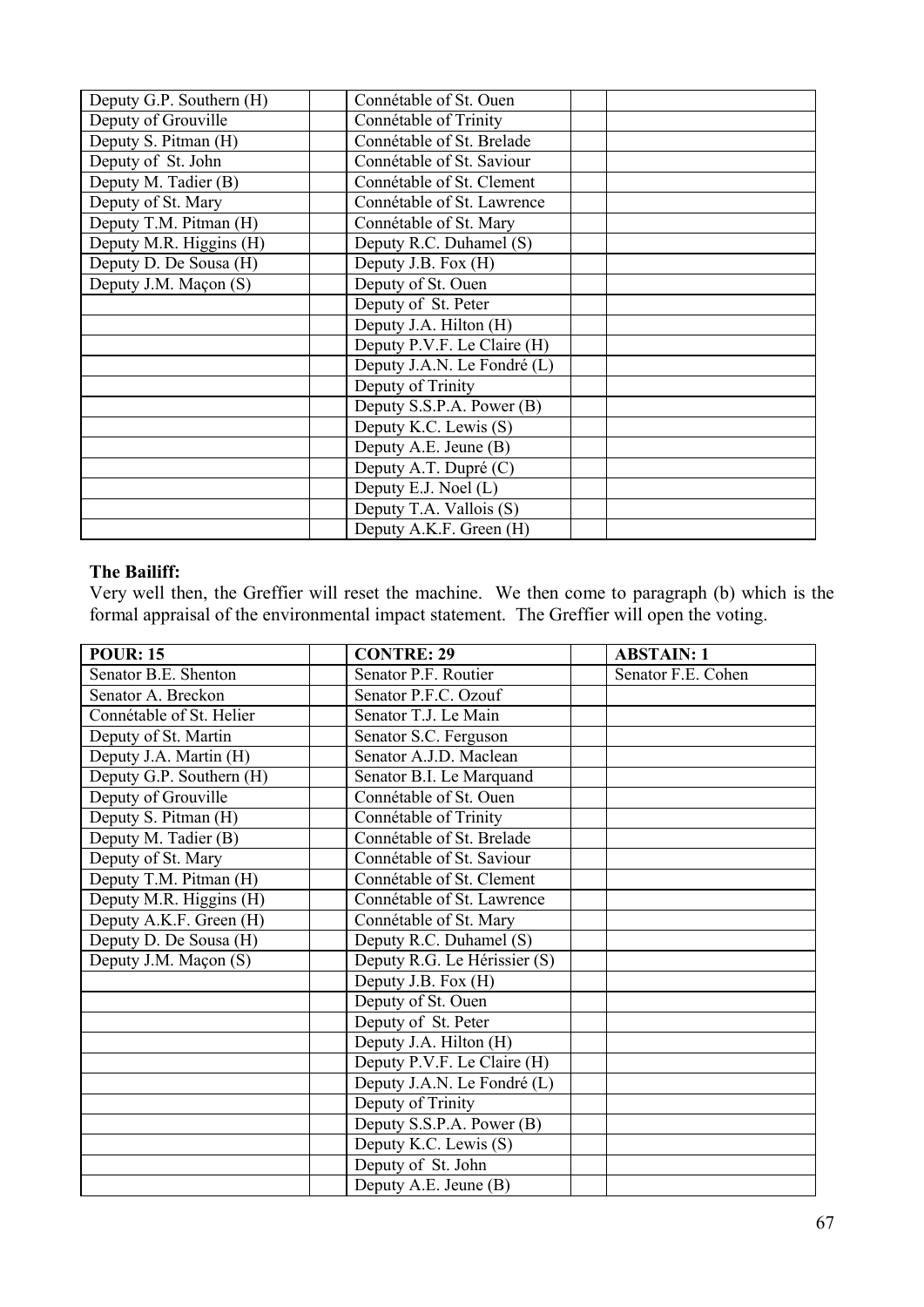| Deputy A.T. Dupré $(C)$ |  |
|-------------------------|--|
| Deputy E.J. Noel $(L)$  |  |
| Deputy T.A. Vallois (S) |  |

## **The Bailiff:**

Very well then, the Greffier will reset the machine. We then come to paragraph (c) which is the report concerning alleged breaches. The Greffier will open the voting.

| <b>POUR: 14</b>              | <b>CONTRE: 29</b>           | <b>ABSTAIN: 1</b>  |
|------------------------------|-----------------------------|--------------------|
| Senator P.F. Routier         | Senator P.F.C. Ozouf        | Senator F.E. Cohen |
| Senator A. Breckon           | Senator T.J. Le Main        |                    |
| Deputy of St. Martin         | Senator B.E. Shenton        |                    |
| Deputy R.G. Le Hérissier (S) | Senator A.J.D. Maclean      |                    |
| Deputy J.A. Martin (H)       | Senator B.I. Le Marquand    |                    |
| Deputy G.P. Southern (H)     | Connétable of St. Ouen      |                    |
| Deputy of Grouville          | Connétable of St. Helier    |                    |
| Deputy S. Pitman (H)         | Connétable of Trinity       |                    |
| Deputy M. Tadier (B)         | Connétable of St. Brelade   |                    |
| Deputy of St. Mary           | Connétable of St. Saviour   |                    |
| Deputy T.M. Pitman (H)       | Connétable of St. Clement   |                    |
| Deputy T.A. Vallois (S)      | Connétable of St. Lawrence  |                    |
| Deputy M.R. Higgins (H)      | Connétable of St. Mary      |                    |
| Deputy D. De Sousa (H)       | Deputy R.C. Duhamel (S)     |                    |
|                              | Deputy J.B. Fox (H)         |                    |
|                              | Deputy of St. Ouen          |                    |
|                              | Deputy of St. Peter         |                    |
|                              | Deputy J.A. Hilton (H)      |                    |
|                              | Deputy P.V.F. Le Claire (H) |                    |
|                              | Deputy J.A.N. Le Fondré (L) |                    |
|                              | Deputy of Trinity           |                    |
|                              | Deputy S.S.P.A. Power (B)   |                    |
|                              | Deputy K.C. Lewis (S)       |                    |
|                              | Deputy of St. John          |                    |
|                              | Deputy A.E. Jeune (B)       |                    |
|                              | Deputy A.T. Dupré (C)       |                    |
|                              | Deputy E.J. Noel (L)        |                    |
|                              | Deputy A.K.F. Green (H)     |                    |
|                              | Deputy J.M. Maçon (S)       |                    |

## **The Bailiff:**

Then finally paragraph (d) and the Greffier will open the voting.

| <b>POUR: 16</b>              | <b>CONTRE: 27</b>         | <b>ABSTAIN: 1</b>  |
|------------------------------|---------------------------|--------------------|
| Senator A. Breckon           | Senator P.F. Routier      | Senator F.E. Cohen |
| Connétable of St. Helier     | Senator P.F.C. Ozouf      |                    |
| Deputy of St. Martin         | Senator T.J. Le Main      |                    |
| Deputy R.G. Le Hérissier (S) | Senator B.E. Shenton      |                    |
| Deputy J.A. Martin (H)       | Senator S.C. Ferguson     |                    |
| Deputy G.P. Southern (H)     | Senator A.J.D. Maclean    |                    |
| Deputy of Grouville          | Senator B.I. Le Marquand  |                    |
| Deputy S. Pitman (H)         | Connétable of St. Ouen    |                    |
| Deputy M. Tadier (B)         | Connétable of Trinity     |                    |
| Deputy of St. Mary           | Connétable of St. Brelade |                    |
| Deputy T.M. Pitman (H)       | Connétable of St. Saviour |                    |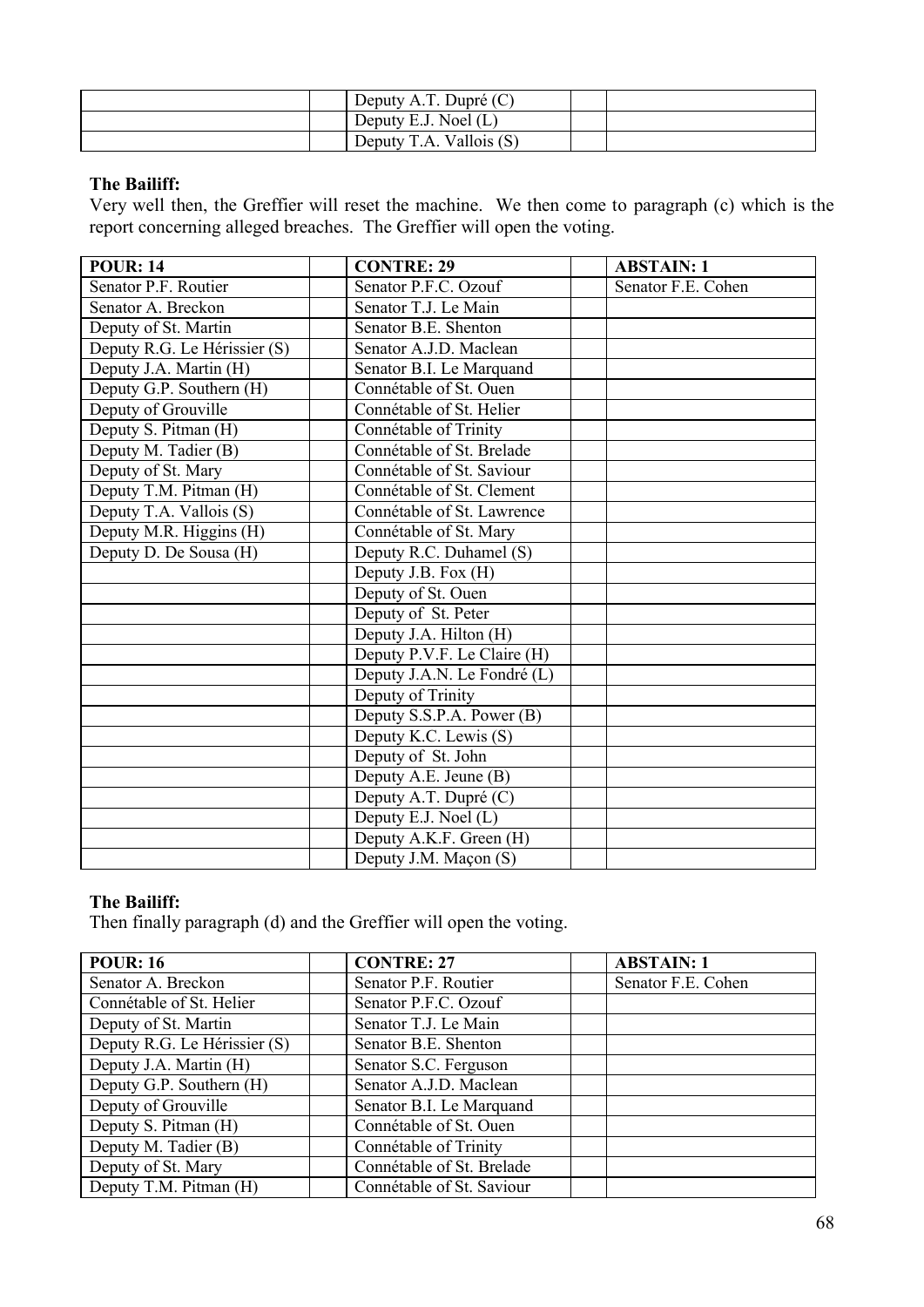| Deputy T.A. Vallois (S) | Connétable of St. Clement   |  |
|-------------------------|-----------------------------|--|
| Deputy M.R. Higgins (H) | Connétable of St. Lawrence  |  |
| Deputy A.K.F. Green (H) | Connétable of St. Mary      |  |
| Deputy D. De Sousa (H)  | Deputy R.C. Duhamel (S)     |  |
| Deputy J.M. Maçon (S)   | Deputy J.B. Fox (H)         |  |
|                         | Deputy of St. Ouen          |  |
|                         | Deputy of St. Peter         |  |
|                         | Deputy J.A. Hilton (H)      |  |
|                         | Deputy P.V.F. Le Claire (H) |  |
|                         | Deputy J.A.N. Le Fondré (L) |  |
|                         | Deputy of Trinity           |  |
|                         | Deputy S.S.P.A. Power (B)   |  |
|                         | Deputy K.C. Lewis (S)       |  |
|                         | Deputy of St. John          |  |
|                         | Deputy A.T. Dupré (C)       |  |
|                         | Deputy E.J. Noel (L)        |  |

[16:15]

#### **STATEMENTS ON A MATTER OF OFFICIAL RESPONSIBILITY The Bailiff:**

Very well, that concludes that matter. The Minister for Housing has asked leave to make a statement and I have given leave for him to do so.

### **5. The Minister for Housing - statement rescinding his Ministerial decision on the Single Qualified Property Classification**

## **5.1 Senator T.J. Le Main (The Minister for Housing):**

I just want to make it quite clear that in my response to the Assembly concerning rescinding my decision I said I was unwilling to give that assurance in the States at that point as I firstly needed to consult and discuss the controversial subject matter with my Assistant Minister, the Chief Minister, Senator Ozouf and officers. As you are aware the new migration policy is so important for the new States and to promote more equity in living and working Jersey. I totally respect and understand the concerns raised yesterday and the Assembly is supreme over any one person or Minister or department. I certainly will make a decision to the concerns raised by Members. But please allow me to discuss this subject matter with other Ministers, because as Minister for Housing I am only applying the Housing Laws. The Migration Policy is in the realm of the Chief Minister. I hope this may allay any concerns Members may have, as I intend to co-operate and work towards having an equitable society; and I fully intend to work in co-operation with all Members to bring this new migration policy to a satisfactory conclusion. Once I have just discussed this subject matter I will come back to Members with a decision that satisfies everyone and moves us all forward. But in the meantime I have suspended my decision.

#### **Deputy P.V.F. Le Claire:**

May I ask that you not start the clock yet and preface this with the question I was not allowed to ask yesterday of Her Majesty ...?

#### **The Bailiff:**

I think I have got to start the clock, Deputy, but ...

## **5.1.1 Deputy P.V.F. Le Claire:**

It is guidance from Her Majesty's Attorney General. As I said yesterday, at the time you ruled that it was not before this debate because we were not going to withdraw permission that has been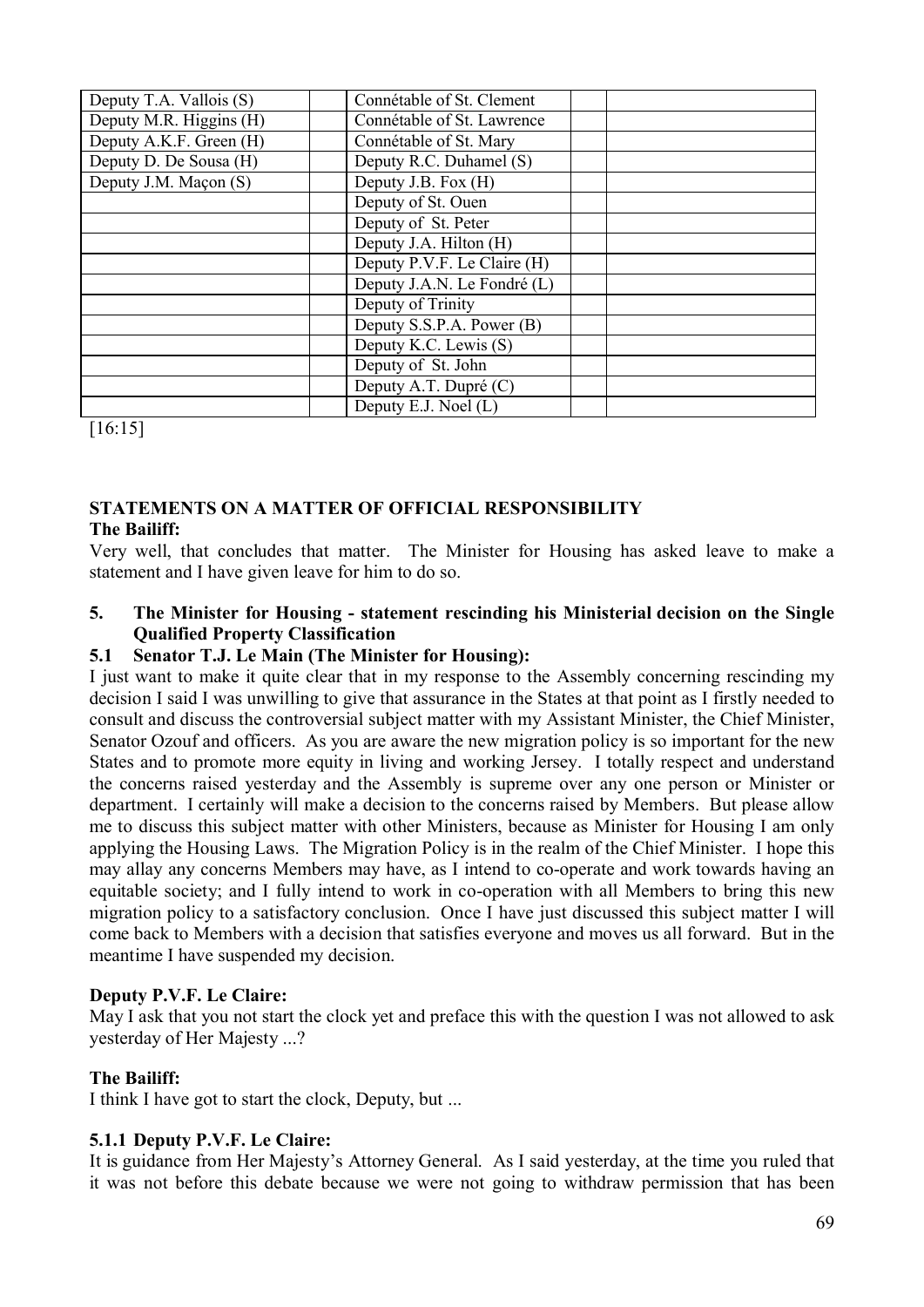given. But I made the point that during the Work Permit debate, the advice I received was that retrospective decisions upon people that had already established themselves may be contrary to the Human Rights Law, and I wonder what affect now, having suspended this decision, it will have or possibly have? It may possibly have affect upon peoples who may have made decisions over the last period of a couple of weeks or whatever, and may have purchased houses or flats or whatever; and I wondered if there are people that have made decision in that respect, what the position is?

### **The Bailiff:**

Again, I think, Deputy, if I may, the Minister has announced that he is suspending his decision. It is really for him to take advice from the Attorney General. That is his decision. You now have 10 minutes in which to ask him questions. If the Attorney General subsequently advises him that this was a bad thing to do because it might affect somebody's rights, well, I am sure the Attorney General will advise the Minister.

#### **Deputy P.V.F. Le Claire:**

My question then, Sir, with respect, is will the Minister seek that advice and share with Members as soon as possible?

**Senator T.J. Le Main:**

I will do.

### **Deputy P.V.F. Le Claire:**

I do not want to appear naïve, but can I ask what the Minister means when he says he has suspended his decision? What does he mean?

#### **Senator T.J. Le Main:**

I made the decision this morning on the advice of officers that I could suspend my decision.

#### **Deputy G.P. Southern:**

He will not act on it.

## **The Bailiff:**

I think the Members are seeking a little clarification as to what that means. **[Laughter]**

#### **Deputy G.P. Southern:**

Does he know?

### **Senator T.J. Le Main:**

I do not think there is any Member in this House who does not know what I am talking about, for sure; but the decision was that I made a Ministerial decision and I am suspending that Ministerial decision.

## **The Bailiff:**

If I can just seek clarification perhaps from the Chair, does that mean therefore that we are back to (a) to (h) and (a) to (j) being separate categories for the moment?

#### **Senator T.J. Le Main:**

Yes, Sir, at the moment.

### **5.1.2 Deputy D.J. De Sousa:**

Now that this has been suspended, will the Minister come back to the House before implementing if he decides to re-enact? Will he come back to the House before he does so?

#### **Senator T.J. Le Main:**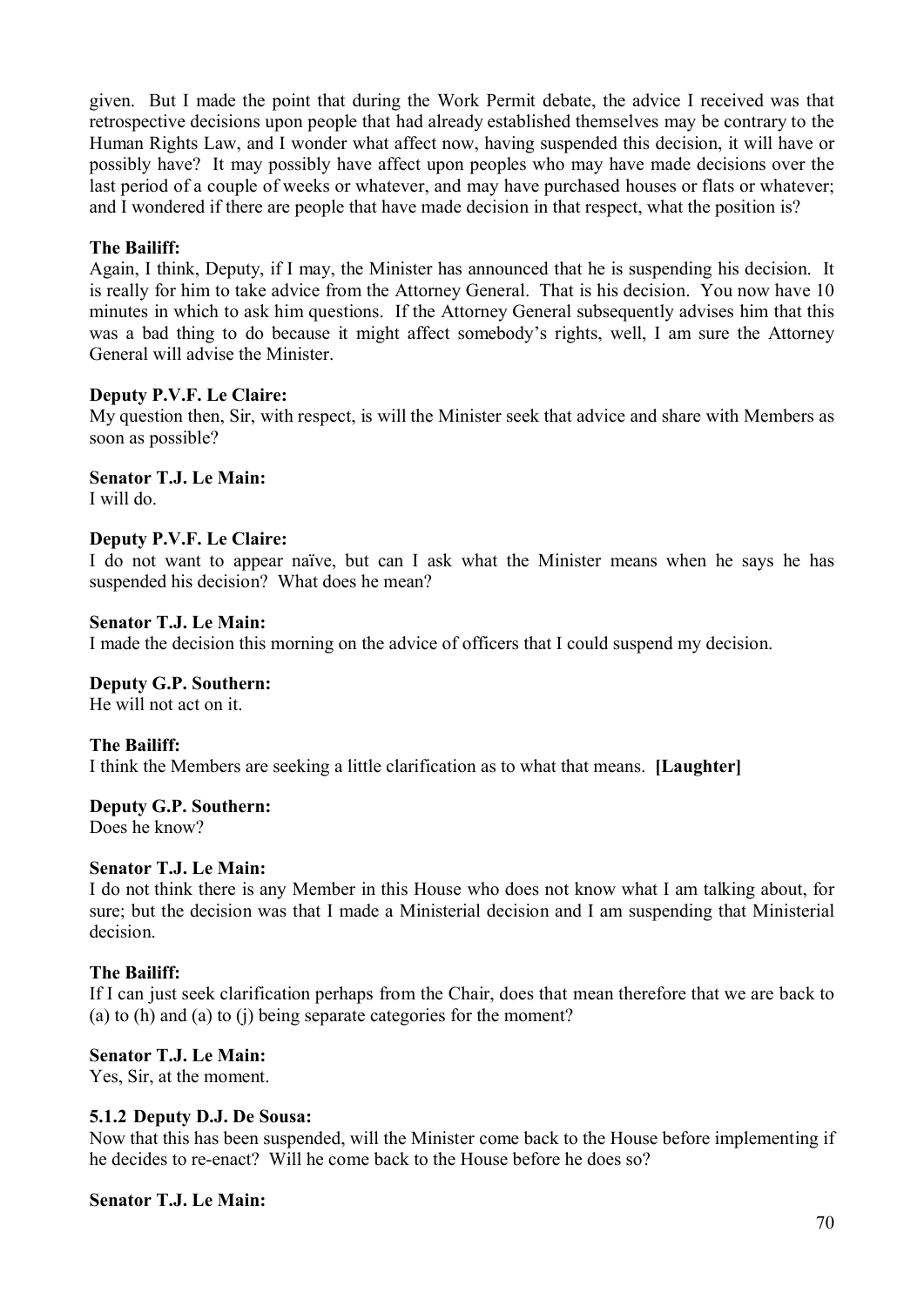In view of the feelings of the Assembly yesterday, and I respect that very much, I have full intention of having the full support of this Assembly in any future reclassification of property; and I intend to come back. Obviously, I need to have further discussions, legally and otherwise to advise me that the issue is as highlighted in the Report and Proposition of Senator Shenton. I fully intend to come back to the Assembly.

# **5.1.3 Deputy G.P. Southern:**

I can think of lots of things that should be suspended. But, will the Minister take the opportunity of apologising to the House for misleading the House yesterday in his statement when he said that P.25 of 2005 contained a clear instruction for him to pursue a single qualified property class when it manifestly did not in the proposition; and even in the section 5.1 where it talked about streamlining the process, there was no mention of a single qualified property class. Will he withdraw his statement that he was under a clear instruction from P.25 to do so?

## **Senator T.J. Le Main:**

No, I will not do that. The issue is that it is quite clear that the advice given to me was it was within my legal framework as Minister for Housing to do what had been happening over a number of years, and I have nothing to apologise for. If the Assembly ... quite obviously some Members are unhappy with my decision, then I accept that. But I am very willing to accept and I am very willing to come back and seek the full approval or otherwise of this Assembly. But there is nothing to apologise for, and in fact I expected Deputy Southern to ask that question.

# **5.1.4 Deputy G.P. Southern:**

A supplementary if I may. It is not a question of being legally responsible or legally empowered to do the action that he did, but the Minister made the statement yesterday that he was under clear instruction from P.25 to do so, when it is manifestly clear that he was not, and that is misleading the House.

## **Senator T.J. Le Main:**

No, I was not misleading the House and I disagree with that, and I stick to what I said yesterday.

## **5.1.5 Senator B.E. Shenton:**

Will the Minister give an assurance to the House that the decision will remain suspended until my proposition seeking the rescindment of the decision has been debated by the Assembly?

## **Senator T.J. Le Main:**

Yes, I give a categorical assurance that I am going to work with Senator Shenton and other Members and if necessary ... it may not be necessary for Senator Shenton to bring his proposition to the House. It may very well be that I will come back with something for debate on the issue. So the issue is I am prepared to work and I am prepared to suspend any decision until it comes back to the Assembly.

## **5.1.6 The Deputy of St. John:**

I did not think you would get to me. Could the Minister tell us if the decision was made when he was off-Island in Tenerife, and if so how did he transmit it to his officers?

## **Senator T.J. Le Main:**

I just take that with a pinch of salt. At least there was more sun there than in St. John.

# **5.1.7 Senator S.C. Ferguson:**

I am a little confused on this. Can the Senator tell us who advised him that it was within his powers to do this?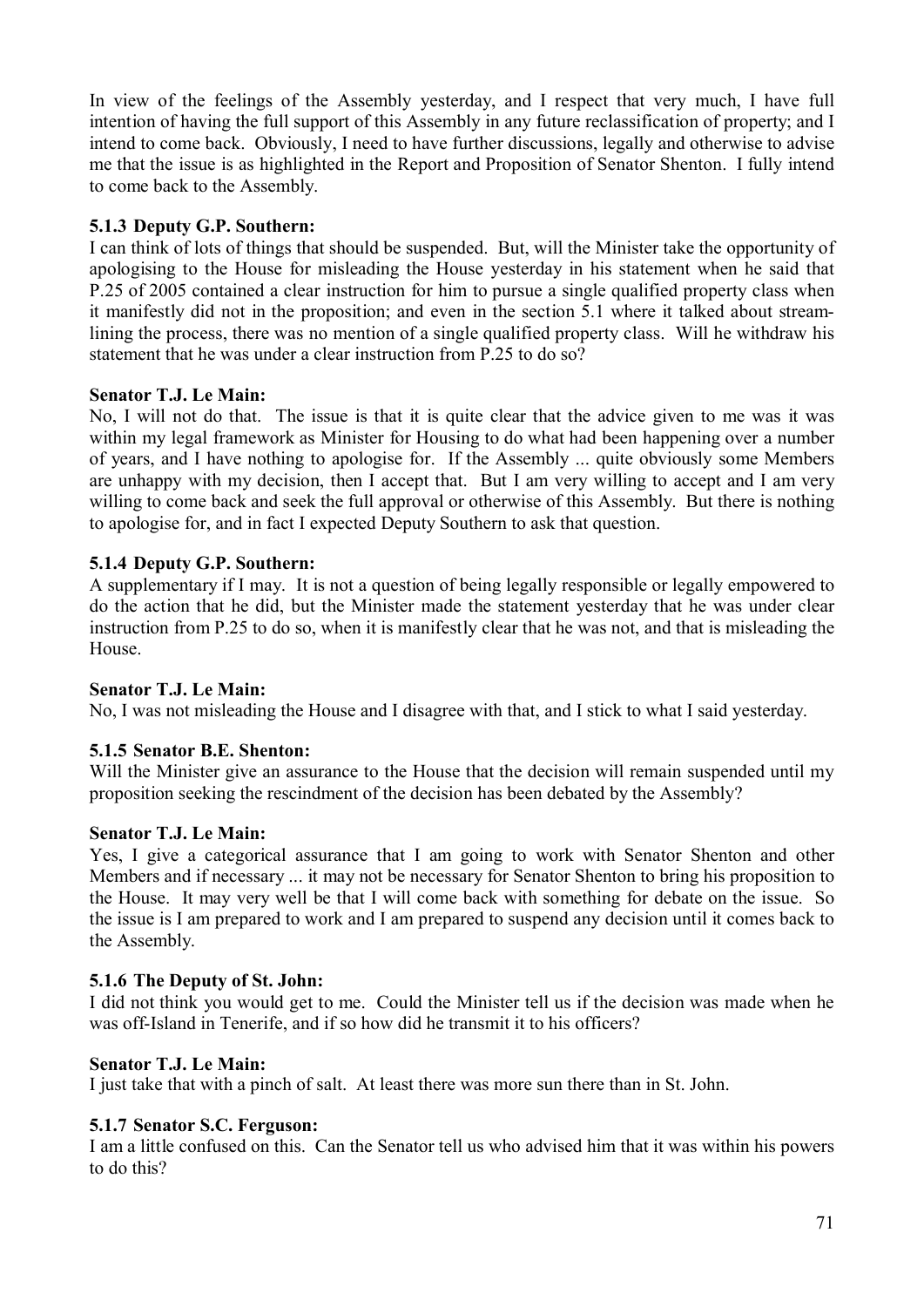### **Senator T.J. Le Main:**

My Assistant Minister and myself have been working on this policy with officers and other departments for approximately 3 years, and the advice was given that as it was within the powers and within the realms of the proposition of P.25 of 2005, the Minister go away and simplify the classification prior to going back with the Migration Policy. In fact not one States Member, as I said yesterday, ever came back and made a comment or otherwise on the Migration Policy Part 2.

#### **Senator S.C. Ferguson:**

No, he has not answered the question. He has obfuscated it somewhat. I said: "Who gave him the advice?" I asked specifically.

### **The Bailiff:**

To the extent that you are seeking advice in individual civil servants that has long held not to be appropriate, it is the Minister's decision.

#### **Senator S.C. Ferguson:**

Yes, I appreciate that. I just wondered whether it was the Housing Department, the Population Office or where?

#### **Senator T.J. Le Main:**

The Senator should really well know that every Minister has advice from officers and from other departments before coming to any decision, and the Population Office, obviously, gives my Assistant Minister and me advice which we have to follow or we do not have to follow. In this case I followed advice.

### **5.1.8 Deputy M.R. Higgins:**

I thought my original question has been answered. Can I just follow through on this actual advice, because the Senator has just told us that he had legal advice on P.25. It was not just officer advice; he said before that "legal advice". Can he just confirm he had legal advice?

#### **Senator T.J. Le Main:**

I did not say legal advice. I said I may have to get legal advice.

## **Deputy M.R. Higgins:**

Thank you. That is much clearer.

#### **5.1.9 Deputy M. Tadier:**

In the statement the Minister refers to having a more equitable society. So will the Minister undertake to regularise the inherent discrimination that is present in the non-qualified sector when he brings the proposition back to the House?

#### **Senator T.J. Le Main:**

That question is ... **[Laughter]** I cannot see that the subject matter brought up by the Deputy has any bearing on what I said in my statement this afternoon.

## **The Bailiff:**

Your answer then is: "No."

**Senator T.J. Le Main:** No.

**5.1.10 Deputy M. Tadier:**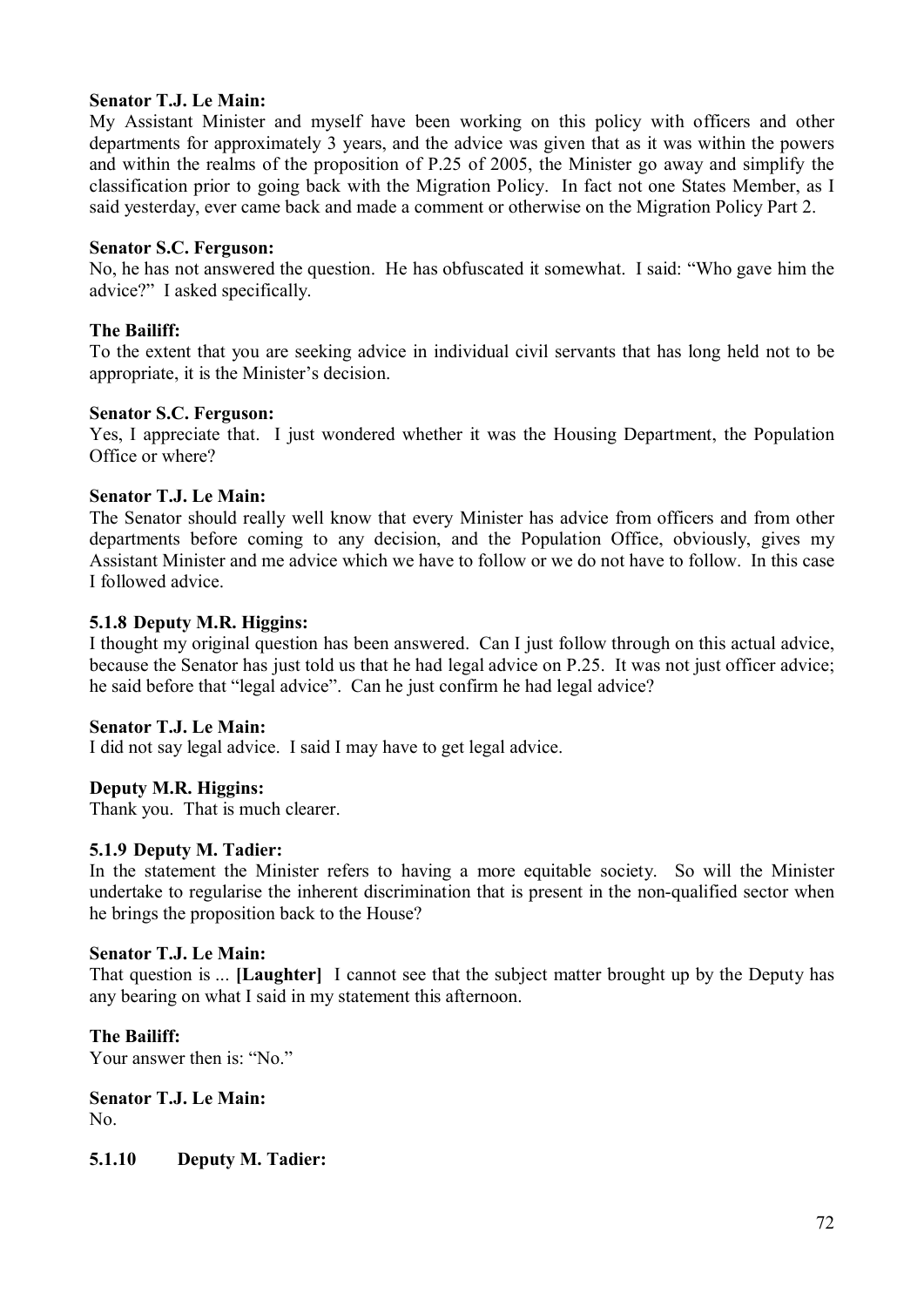Obviously the Senator has made a statement, and in that statement he talks about equality, so I think it is a valid question. But a supplementary in that case: does the Minister acknowledge that non-locals who work in industries which might not be nursing but in shops, are also essential workers, and will he extend the (j) category to those individuals?

# **Senator T.J. Le Main:**

Absolutely not.

# **5.1.11 The Connétable of St. Mary:**

Perhaps a little lighter, but yesterday the Minister's statement perplexed me. Today I am merely intrigued. Will the Minister undertake to share with his fellow Ministers how to come back with a decision that satisfies everyone?

# **Senator T.J. Le Main:**

Well, I do work with my Ministers, and in fact my decision went to the Council of Ministers when I was in Tenerife sunning myself on 14th January, and I work and am a team-player within my team of the Council of Ministers.

# **5.1.12 Deputy A.K.F. Green of St. Helier:**

In retrospect, does the Minister think if he has been working on this for 3 years, it was wise to release the decision when he was out of the Island?

# **5.1.13 Deputy J.A. Martin of St. Helier:**

Would the Minister undertake as in P.25 which did say not to bring this back to the House unless it is the full migration policy, i.e., the licence in the working and everything else - not piecemeal, which is I think the main concern of the House yesterday? If people understood the full Migration Policy, that is what we are seeking: a full debate on the full migration, and it will be through the Chief Minister, not Housing. Does he agree?

# **Senator T.J. Le Main:**

I do not disagree with that, but I am surprised that the Deputy and others who are now very critical of what we are trying to do, have not responded to the migration consultation document. Now, where were all the Members who are now popping-up off their chairs when we are seeking help and advice and assistance from Members? Not one States Member has put a submission in writing to the Population Office. We are out on our own. It is very well criticising the work we are trying to do. We need assistance from Members and it is time that they got involved a bit more.

# **The Bailiff:**

Very well. That concludes questions to the Minister.

# **ARRANGEMENT OF PUBLIC BUSINESS FOR FUTURE MEETINGS**

# **6. The Connétable of St. Mary (Chairman, Privileges and Procedures Committee):**

Taking as a basis as starting point, the lavender sheet, the business for 23rd February will be as stated with the addition of P.12, the Single qualified property classification: rescindment of decision and debate in the name of Senator Shenton. Then ...

# **The Bailiff:**

I am so sorry, Constable, I have not announced that one yet. Senator, you do wish to lodge that one, do you?

[16:30]